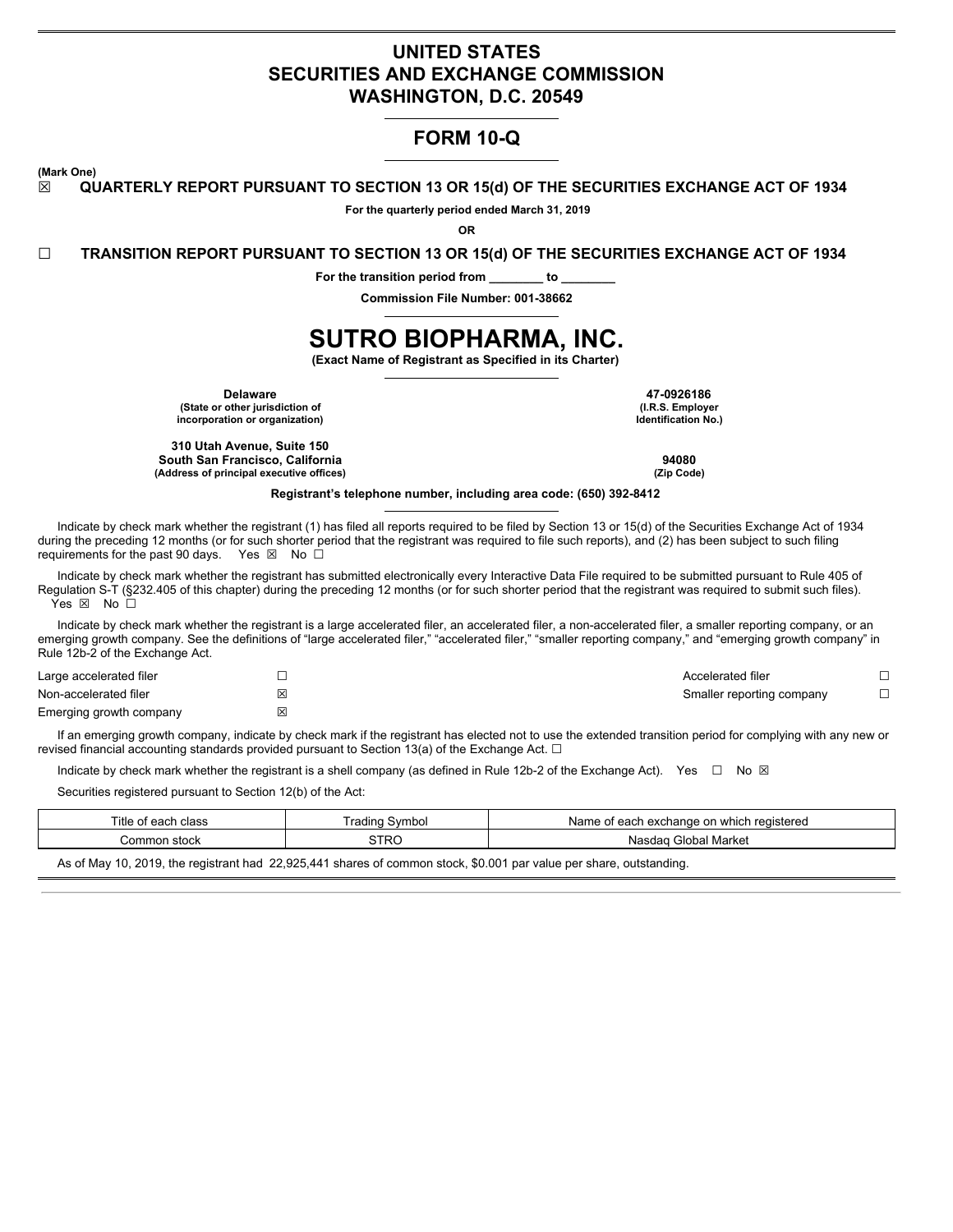| PART I.           | <b>FINANCIAL INFORMATION</b>                                                          |    |
|-------------------|---------------------------------------------------------------------------------------|----|
|                   |                                                                                       |    |
| Item 1.           | <b>Financial Statements (Unaudited)</b>                                               |    |
|                   | <b>Condensed Balance Sheets</b>                                                       |    |
|                   | <b>Condensed Statements of Operations</b>                                             | 2  |
|                   | <b>Condensed Statements of Comprehensive Loss</b>                                     | 3  |
|                   | <b>Condensed Statement of Stockholder's Equity</b>                                    | 4  |
|                   | <b>Condensed Statements of Cash Flows</b>                                             | 5  |
|                   | <b>Notes to Unaudited Condensed Financial Statements</b>                              | 6  |
| Item 2.           | Management's Discussion and Analysis of Financial Condition and Results of Operations | 23 |
| Item 3.           | <b>Quantitative and Qualitative Disclosures About Market Risk</b>                     | 31 |
| Item 4.           | <b>Controls and Procedures</b>                                                        | 31 |
| PART II.          | <b>OTHER INFORMATION</b>                                                              |    |
| Item 1.           | <b>Legal Proceedings</b>                                                              | 32 |
| Item 1A.          | <b>Risk Factors</b>                                                                   | 32 |
| Item 2.           | Unregistered Sales of Equity Securities and Use of Proceeds                           | 73 |
| Item 3.           | <b>Defaults Upon Senior Securities</b>                                                | 73 |
| Item 4.           | <b>Mine Safety Disclosures</b>                                                        | 73 |
| Item 5.           | <b>Other Information</b>                                                              | 73 |
| Item 6.           | <b>Exhibits</b>                                                                       | 74 |
| <b>Signatures</b> |                                                                                       | 75 |
|                   |                                                                                       |    |

# i

**Page**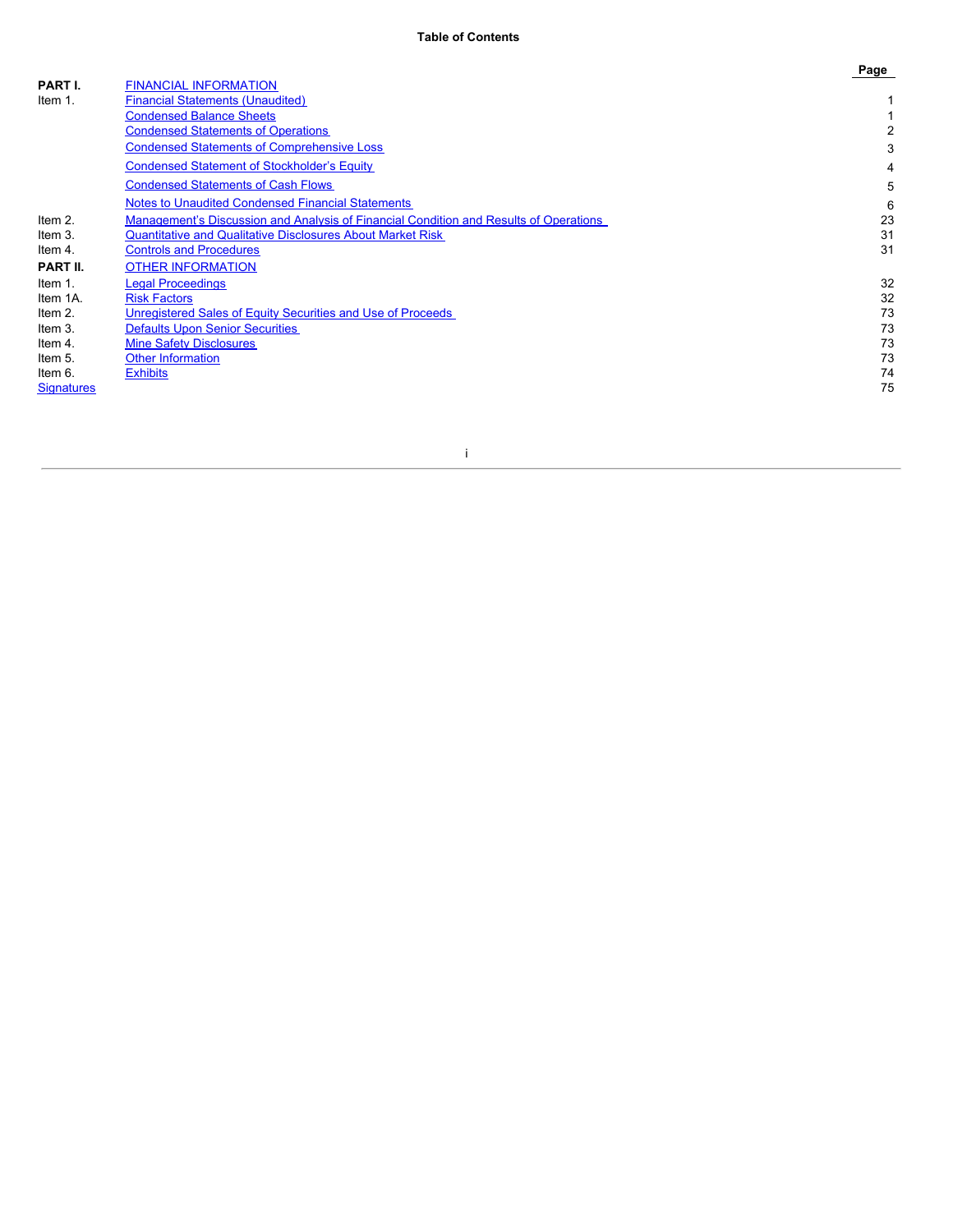#### <span id="page-2-2"></span><span id="page-2-0"></span>**Sutro Biopharma, Inc. Condensed Balance Sheets (In thousands, except share and per share amounts)**

<span id="page-2-1"></span>

|                                                                                                                                                                                                                                       |                | March 31,<br>2019 |    | December 31,<br>2018 |
|---------------------------------------------------------------------------------------------------------------------------------------------------------------------------------------------------------------------------------------|----------------|-------------------|----|----------------------|
|                                                                                                                                                                                                                                       |                | (Unaudited)       |    | (See Note 2)         |
| <b>Assets</b>                                                                                                                                                                                                                         |                |                   |    |                      |
| Current assets:                                                                                                                                                                                                                       |                |                   |    |                      |
| Cash and cash equivalents                                                                                                                                                                                                             | $\mathfrak{S}$ | 26,616            | \$ | 125,298              |
| Marketable securities-current                                                                                                                                                                                                         |                | 143,953           |    | 79,194               |
| Accounts receivable, net (including amounts from related parties of<br>\$1,188 and \$959 as of March 31, 2019 and December 31, 2018,                                                                                                  |                | 3,338             |    | 2,489                |
| respectively)<br>Prepaid expenses and other current assets                                                                                                                                                                            |                | 2,628             |    | 2,965                |
| Total current assets                                                                                                                                                                                                                  |                |                   |    |                      |
|                                                                                                                                                                                                                                       |                | 176,535<br>9.926  |    | 209,946              |
| Property and equipment, net                                                                                                                                                                                                           |                |                   |    | 10,934               |
| Marketable securities, non-current                                                                                                                                                                                                    |                | 13,747            |    | 2,244                |
| Other long-term assets<br><b>Restricted cash</b>                                                                                                                                                                                      |                | 2,235<br>15       |    |                      |
|                                                                                                                                                                                                                                       |                |                   |    | 15                   |
| <b>Total assets</b>                                                                                                                                                                                                                   | \$             | 202,458           | \$ | 223,139              |
| <b>Liabilities and Stockholders' Equity</b>                                                                                                                                                                                           |                |                   |    |                      |
| <b>Current liabilities:</b>                                                                                                                                                                                                           |                |                   |    |                      |
| Accounts payable                                                                                                                                                                                                                      | \$             | 3,395             | \$ | 3,061                |
| Accrued compensation                                                                                                                                                                                                                  |                | 2.502             |    | 6,217                |
| Deferred revenue-current                                                                                                                                                                                                              |                | 19,024            |    | 21,574               |
| Debt-current                                                                                                                                                                                                                          |                | 5,766             |    | 4,724                |
| Other current liabilities                                                                                                                                                                                                             |                | 443               |    | 847                  |
| <b>Total current liabilities</b>                                                                                                                                                                                                      |                | 31,130            |    | 36,423               |
| Deferred revenue, non-current                                                                                                                                                                                                         |                | 31,520            |    | 44,599               |
| Deferred rent                                                                                                                                                                                                                         |                | 469               |    | 476                  |
| Debt-non-current                                                                                                                                                                                                                      |                | 8,500             |    | 10,000               |
| Other noncurrent liabilities                                                                                                                                                                                                          |                | 121               |    | 102                  |
| <b>Total liabilities</b>                                                                                                                                                                                                              |                | 71.740            |    | 91.600               |
| Stockholders' equity:                                                                                                                                                                                                                 |                |                   |    |                      |
| Common stock, \$0.001 par value - 300,000,000 shares authorized<br>as of March 31, 2019 and December 31, 2018; 22,925,441 and<br>22,848,184 shares issued and outstanding as of March 31, 2019<br>and December 31, 2018, respectively |                | 23                |    | 23                   |
| Additional paid-in-capital                                                                                                                                                                                                            |                | 284,890           |    | 281,891              |
| Accumulated other comprehensive gain (loss)                                                                                                                                                                                           |                | 56                |    | (47)                 |
| Accumulated deficit                                                                                                                                                                                                                   |                | (154, 251)        |    | (150, 328)           |
| Total stockholders' equity                                                                                                                                                                                                            |                | 130,718           |    | 131,539              |
| Total liabilities and stockholders' equity                                                                                                                                                                                            | \$             | 202.458           | \$ | 223,139              |

*See accompanying notes to unaudited interim condensed financial statements.*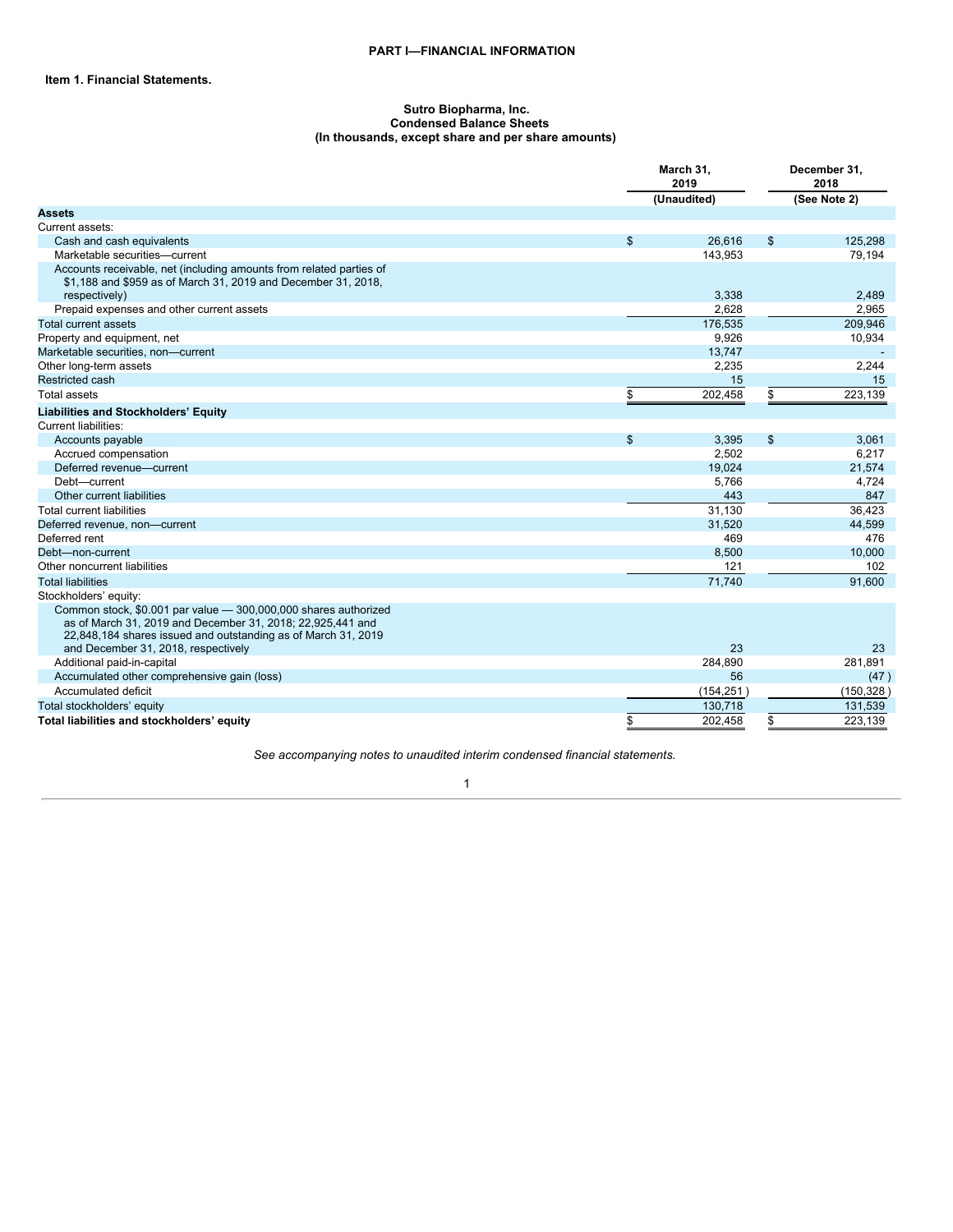#### <span id="page-3-0"></span>**Sutro Biopharma, Inc. Condensed Statements of Operations (Unaudited) (In thousands, except share and per share amounts)**

|                                                                                                                                                                              |      | <b>Three Months Ended</b><br>March 31. |     |           |  |
|------------------------------------------------------------------------------------------------------------------------------------------------------------------------------|------|----------------------------------------|-----|-----------|--|
|                                                                                                                                                                              | 2019 |                                        |     | 2018      |  |
|                                                                                                                                                                              |      | (dollars in thousands)                 |     |           |  |
| Revenues (including amounts from related<br>parties of \$4,916 during the three months ended<br>March 31, 2019, and \$4,084 during the three<br>months ended March 31, 2018) |      | 8,629                                  | \$. | 5,793     |  |
| Operating expenses                                                                                                                                                           |      |                                        |     |           |  |
| Research and development                                                                                                                                                     |      | 15,180                                 |     | 13,082    |  |
| General and administrative                                                                                                                                                   |      | 7,715                                  |     | 4,414     |  |
| Total operating expenses                                                                                                                                                     |      | 22,895                                 |     | 17,496    |  |
| Loss from operations                                                                                                                                                         |      | (14, 266)                              |     | (11,703)  |  |
| Interest income                                                                                                                                                              |      | 1,176                                  |     | 40        |  |
| Interest and other expense, net                                                                                                                                              |      | (1,160)                                |     | (383)     |  |
| Net loss                                                                                                                                                                     |      | (14, 250)                              |     | (12,046 ) |  |
| Net loss per share, attributable to common<br>stockholders, basic and diluted                                                                                                |      | (0.62)                                 |     | (25.75)   |  |
| Weighted-average shares used in computing net loss per<br>share attributable to common stockholders                                                                          |      | 22,865,075                             |     | 467,719   |  |

*See accompanying notes to unaudited interim condensed financial statements.*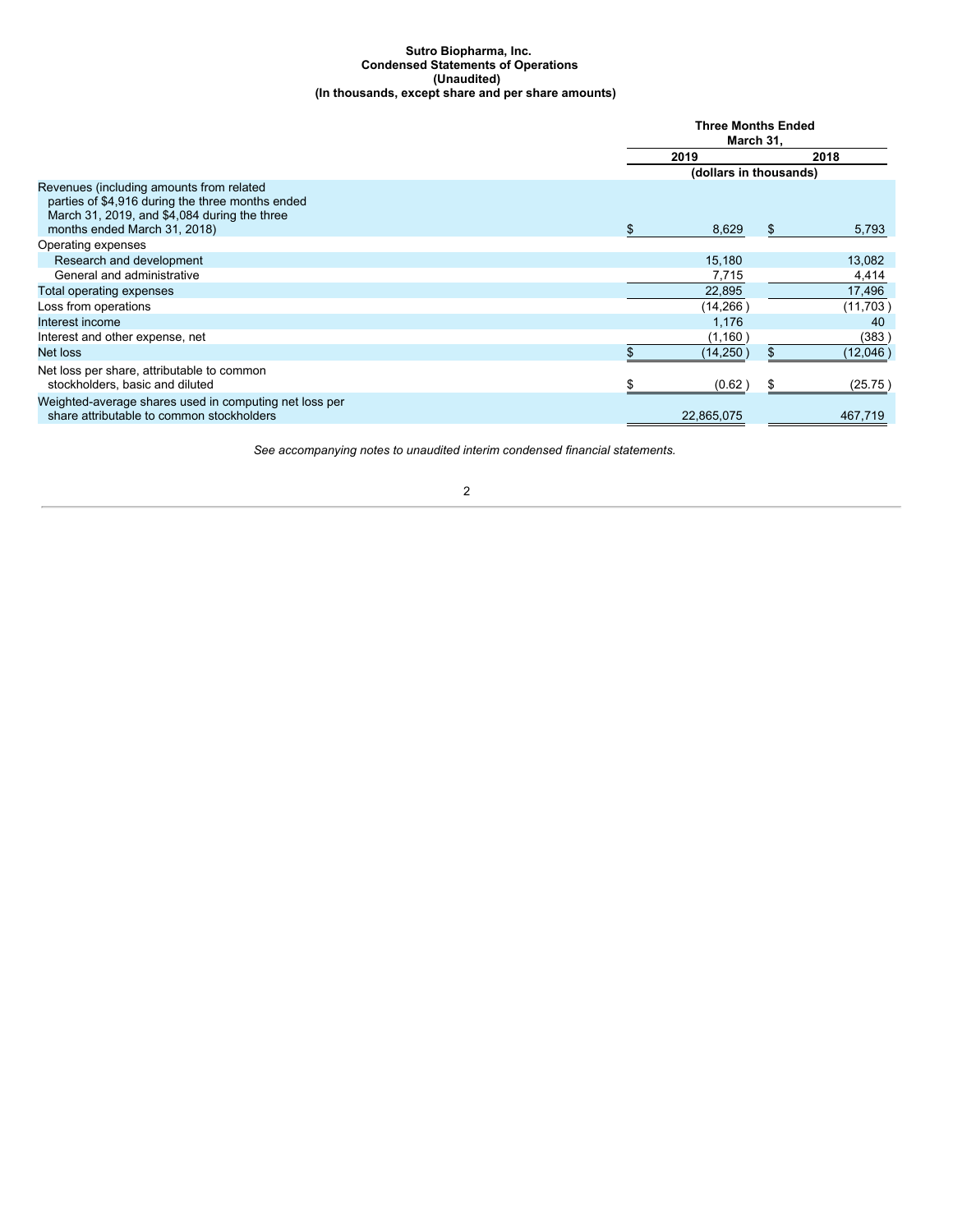#### <span id="page-4-0"></span>**Sutro Biopharma, Inc. Condensed Statements of Comprehensive Loss (Unaudited) (In thousands)**

|                                                  | <b>Three Months Ended</b><br>March 31. |  |          |  |  |
|--------------------------------------------------|----------------------------------------|--|----------|--|--|
|                                                  | 2019                                   |  | 2018     |  |  |
| Net loss                                         | (14, 250)                              |  | (12,046) |  |  |
| Other comprehensive income (net of tax):         |                                        |  |          |  |  |
| Unrealized gain on available-for-sale securities | 103                                    |  |          |  |  |
| Comprehensive loss                               | (14.147                                |  | (12,046  |  |  |

*See accompanying notes to unaudited interim condensed financial statements.*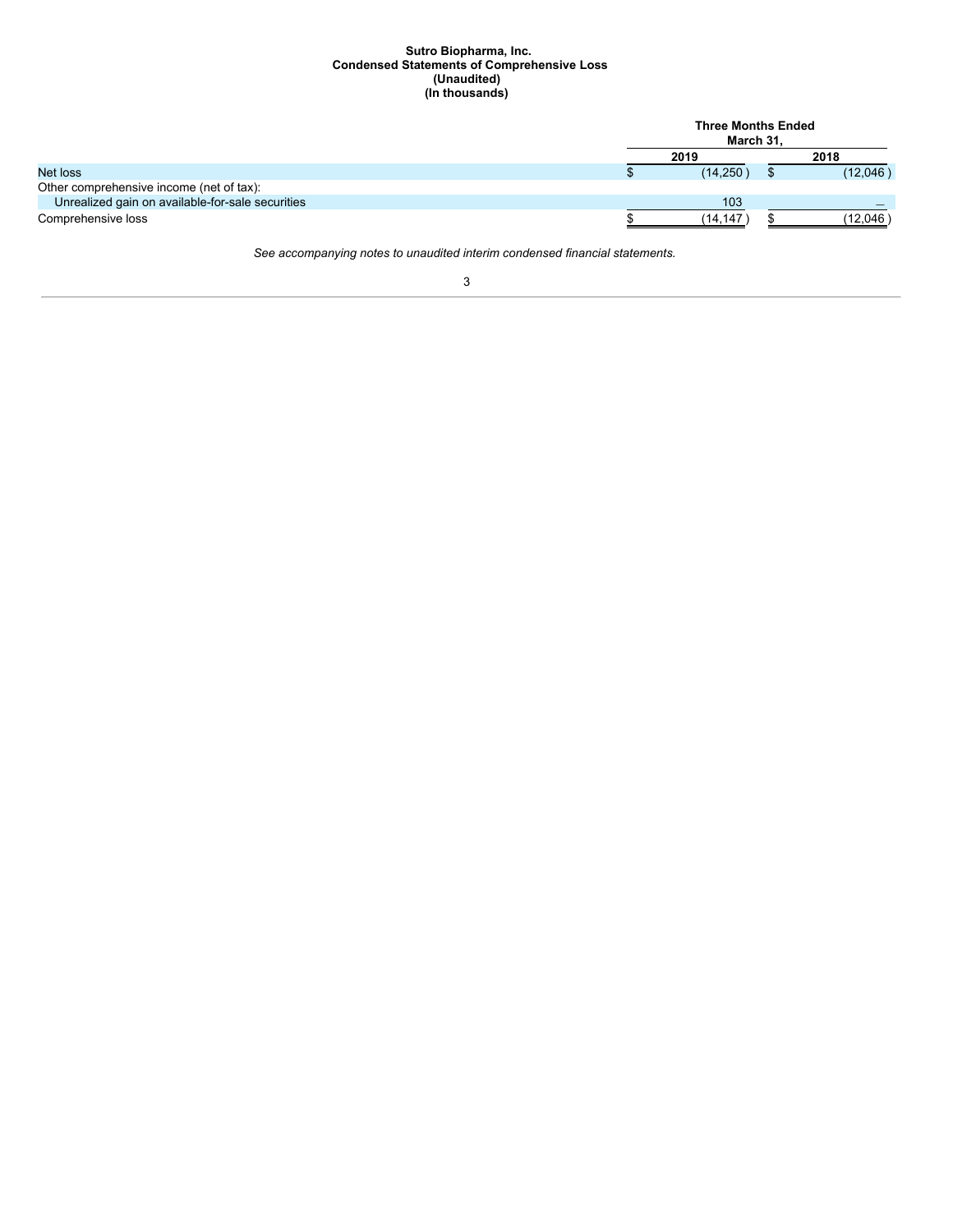#### <span id="page-5-0"></span>**Sutro Biopharma, Inc. Condensed Statements of Stockholders' (Deficit) Equity (Unaudited) (In thousands, except share amounts)**

| For the three months ended March 31, 2019                              |                     |        |                               | Accumulated            |                |                        |
|------------------------------------------------------------------------|---------------------|--------|-------------------------------|------------------------|----------------|------------------------|
|                                                                        | <b>Common Stock</b> |        | <b>Additional</b><br>Paid-In- | Other<br>Comprehensive | Accumulated    | Total<br>Stockholders' |
|                                                                        | Shares              | Amount | Capital                       | Loss                   | <b>Deficit</b> | (Deficit) Equity       |
| Balances at December 31, 2018                                          | 22.848.184          | 23     | 281,891                       | (47)                   | (150, 328)     | 131,539                |
| Exercise of common stock options and common<br>stock warrants for cash | 8,347               |        | 42                            |                        |                | 42                     |
| Issuance of common stock under Employee Stock                          |                     |        |                               |                        |                |                        |
| Purchase Plan                                                          | 68,910              |        | 671                           |                        |                | 671                    |
| Stock-based compensation expense                                       |                     |        | 2.286                         |                        |                | 2.286                  |
| Net unrealized loss on available-for- sale securities                  |                     |        |                               | 103                    |                | 103                    |
| Adoption of new accounting standards                                   |                     |        |                               |                        | 10.327         | 10.327                 |
| Net loss                                                               |                     |        |                               |                        | (14, 250)      | (14, 250)              |
| Balances at March 31, 2019                                             | 22.925.441          | 23     | 284,890                       | 56                     | (154,251       | 130,718                |

| For the three months ended March 31, 2018                              |                               |                          |                     |                 | <b>Note</b> |                   |       | Accumulated          |                |                  |
|------------------------------------------------------------------------|-------------------------------|--------------------------|---------------------|-----------------|-------------|-------------------|-------|----------------------|----------------|------------------|
|                                                                        | <b>Redeemable Convertible</b> |                          |                     |                 | Receivable  | <b>Additional</b> |       | Other                |                | Total            |
|                                                                        | <b>Preferred Stock</b>        |                          | <b>Common Stock</b> |                 | from        | Paid-In-          |       | <b>Comprehensive</b> | Accumulated    | Stockholders'    |
|                                                                        | <b>Shares</b>                 | Amount                   | <b>Shares</b>       | Amount          | Stockholder | Capital           |       | Loss                 | <b>Deficit</b> | (Deficit) Equity |
| <b>Balances at December 31, 2017</b>                                   | 173.750.421                   | 102,505                  | 465.330             |                 | (208)       |                   | 6.218 |                      | (115, 011)     | (109, 001)       |
| Exercise of common stock options and common<br>stock warrants for cash |                               | $\overline{\phantom{m}}$ | 6.619               | $\qquad \qquad$ |             |                   | 38    |                      |                | 38               |
| Stock-based compensation expense                                       |                               |                          |                     |                 |             |                   | 249   |                      |                | 249              |
| Vesting of early exercised shares                                      |                               |                          |                     |                 |             |                   | 14    |                      |                | 14               |
| Net loss                                                               |                               |                          |                     |                 |             |                   |       |                      | (12,046)       | (12,046)         |
| Balances at March 31, 2018                                             | 173.750.421                   | 102,505                  | 471.949             | –               | (208)       |                   | 6.519 |                      | 127,057        | (120,746)        |

*See accompanying notes to unaudited interim condensed financial statements.*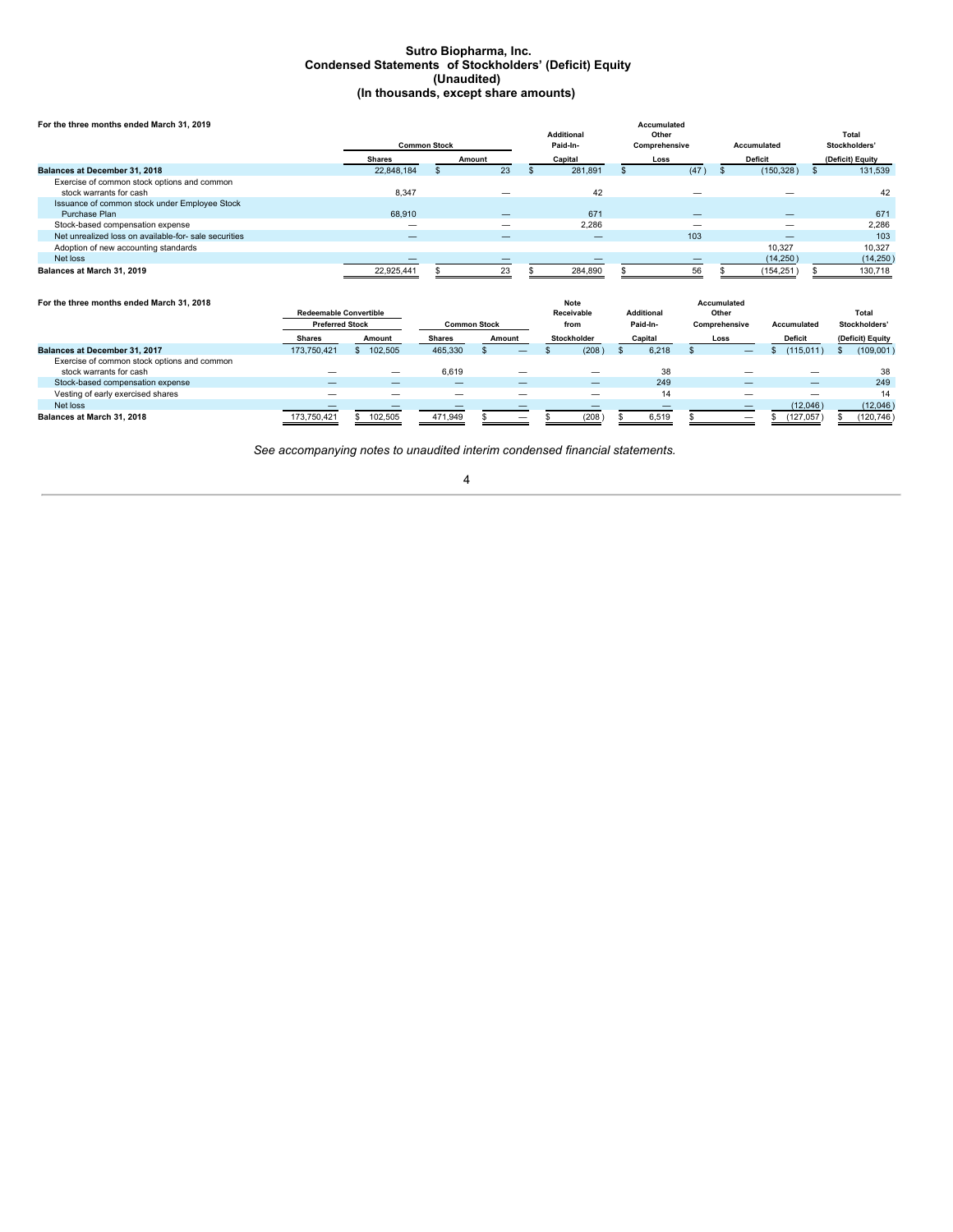## <span id="page-6-0"></span>**Sutro Biopharma, Inc. Condensed Statements of Cash Flows (Unaudited) (In thousands)**

|                                                                                                    | <b>Three Months Ended</b>      |                |
|----------------------------------------------------------------------------------------------------|--------------------------------|----------------|
|                                                                                                    | March 31.                      |                |
|                                                                                                    | 2019                           | 2018           |
| <b>Operating activities</b>                                                                        |                                |                |
| Net loss                                                                                           | \$<br>(14, 250)                | \$<br>(12,046) |
| Adjustments to reconcile net (loss) income to net cash provided by (used in)                       |                                |                |
| operating activities:                                                                              |                                |                |
| Depreciation and amortization                                                                      | 1,137                          | 1,162          |
| Accretion of discount on marketable securities                                                     | (600)                          |                |
| Stock-based compensation<br>Reduction of the liability attributable to a research, development and | 2,286                          | 264            |
| commercialization agreement                                                                        | (127)                          |                |
| Accretion of debt discount                                                                         | 42                             | 38             |
| Revaluation of SutroVax option liability                                                           | 14                             |                |
| Other                                                                                              | 17                             | 35             |
| Changes in operating assets and liabilities:                                                       |                                |                |
| Accounts receivable                                                                                | (849)                          | (2,531)        |
| Prepaid expenses and other assets                                                                  | 336                            | (130)          |
| Accounts payable                                                                                   | 476                            | (189)          |
| Accrued compensation                                                                               | (3,715)                        | 980            |
| Other liabilities                                                                                  | 397                            | 44             |
| Deferred rent                                                                                      | (7)                            | 21             |
| Deferred revenue                                                                                   | (5,302)                        | (2,658)        |
| Net cash used in operating activities                                                              | (20, 145)                      | (15,010)       |
| <b>Investing activities</b>                                                                        |                                |                |
| Purchases of marketable securities                                                                 | (119,053)                      |                |
| Maturities of marketable securities                                                                | 37,750                         |                |
| Sales of marketable securities                                                                     | 3,500                          |                |
| Purchases of property and equipment                                                                | (276)                          | (364)          |
| Net cash used in investing activities                                                              | (78,079)                       | (364)          |
| <b>Financing activities</b>                                                                        |                                |                |
| Payment of deferred offering costs                                                                 |                                | (52)           |
| Payment of debt                                                                                    | (500)                          |                |
| Proceeds from exercise of common stock options                                                     | 42                             | 38             |
| Net cash used in by financing activities                                                           | (458)                          | (14)           |
| Net decrease in cash, cash equivalents and restricted cash                                         | (98, 682)                      | (15, 388)      |
| Cash, cash equivalents and restricted cash at beginning of period                                  | 125,313                        | 22,035         |
| Cash, cash equivalents and restricted cash at end of period                                        | \$<br>26,631                   | \$<br>6,647    |
| Supplemental disclosure of cash flow information:                                                  |                                |                |
| Cash paid for interest                                                                             | \$<br>330                      | \$<br>300      |
| Supplemental disclosure of non-cash investing and financing information:                           |                                |                |
| Vesting of early exercised shares                                                                  | \$<br>$\overline{\phantom{m}}$ | \$<br>14       |
| Purchase of property and equipment included in accounts payable                                    | 63                             | 5              |
| Deferred initial public offering costs included in accounts payable                                |                                | 53             |
| Embedded interest associated with program fees                                                     | \$<br>860                      | \$             |

*See accompanying notes to unaudited interim condensed financial statements.*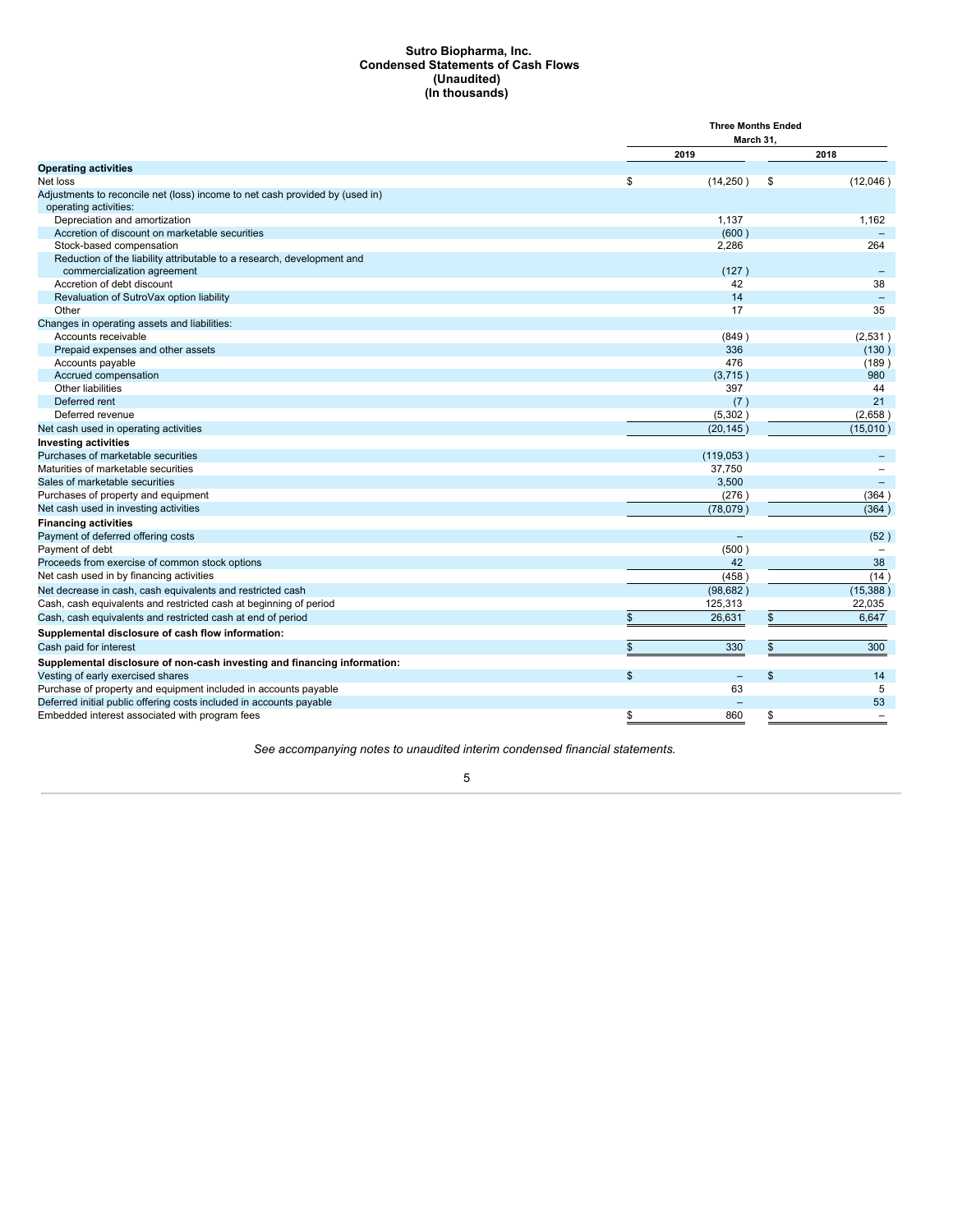#### <span id="page-7-0"></span>**Sutro Biopharma, Inc. Notes to Unaudited Interim Condensed Financial Statements**

#### **1. Organization and Principal Activities**

# *Description of Business*

Sutro Biopharma, Inc. (the "Company") is a clinical stage drug discovery, development and manufacturing company focused on leveraging its integrated cell-free protein synthesis and site-specific conjugation platform, XpressCF+™, to create a broad variety of optimally designed, next-generation protein therapeutics for cancer and autoimmune disorders. The Company was incorporated on April 21, 2003, and was formerly known as Fundamental Applied Biology, Inc. The Company is headquartered in South San Francisco, California.

The Company operates in one business segment, the development of biopharmaceutical products.

#### *Liquidity*

The Company has incurred significant losses and has negative cash flows from operations. As of March 31, 2019, there was an accumulated deficit of \$154.3 million. Management expects to continue to incur additional substantial losses in the foreseeable future as a result of the Company's research and development activities and costs to operate as a public company.

As of March 31, 2019, the Company had unrestricted cash, cash equivalents and marketable securities of \$184.3 million, which are available to fund future operations. The Company will need to raise additional capital to support the completion of its research and development activities and its operations.

The Company believes that its unrestricted cash, cash equivalents and marketable securities as of March 31, 2019 will be sufficient for the Company to continue as a going concern for at least one year from the issuance date of its unaudited interim condensed financial statements.

# **2. Summary of Significant Accounting Policies**

#### *Basis of Presentation and Use of Estimates*

The accompanying condensed financial statements have been prepared in accordance with U.S. generally accepted accounting principles ("U.S. GAAP"). The preparation of financial statements in conformity with U.S. GAAP requires management to make estimates and assumptions that affect the amounts reported in the financial statements and accompanying notes. The Company bases its estimates on historical experience and market-specific or other relevant assumptions that it believes are reasonable under the circumstances. The amounts of assets and liabilities reported in the Company's balance sheets and the amount of expenses and income reported for each of the periods presented are affected by estimates and assumptions, which are used for, but are not limited to, determining research and development periods under multiple element arrangements, stock-based compensation expense, fair value of redeemable convertible preferred stock warrant liabilities (prior to closing of the Company's IPO), income taxes and certain accrued liabilities. Actual results could differ from such estimates or assumptions.

# *Unaudited Interim Condensed Financial Statements*

The interim condensed balance sheet as of March 31, 2019, the condensed statements of operations and comprehensive loss for the three months ended March 31, 2019 and 2018, the condensed statements of stockholders' (deficit) equity for the three months ended March 31, 2019 and 2018 and the condensed statements of cash flows for the three months ended March 31, 2019 and 2018, are unaudited. The unaudited interim condensed financial statements have been prepared on the same basis as the annual financial statements and, in the opinion of management, reflect all adjustments, which include only normal recurring adjustments, necessary to present fairly the Company's financial position as of March 31, 2019, its results of operations and comprehensive loss for the three months ended March 31, 2019 and 2018, the changes in stockholders' (deficit) equity for the three months ended March 31, 2019 and 2018 and cash flows for the three months ended March 31, 2019 and 2018. The financial data and the other financial information contained in these notes to the condensed financial statements related to the three-month periods are also unaudited. The results of operations for the three months ended March 31, 2019 are not necessarily indicative of the results to be expected for the year ending December 31, 2019 or for any other future annual or interim period. The condensed balance sheet as of December 31, 2018 included herein was derived from the audited financial statements as of that date. The condensed financial statements should be read in conjunction with the Company's audited financial statements included in the Annual Report on Form 10-K pursuant to Section 13 or 15(d) of the Securities Exchange Act of 1934, as amended, for the year ended December 31, 2018.

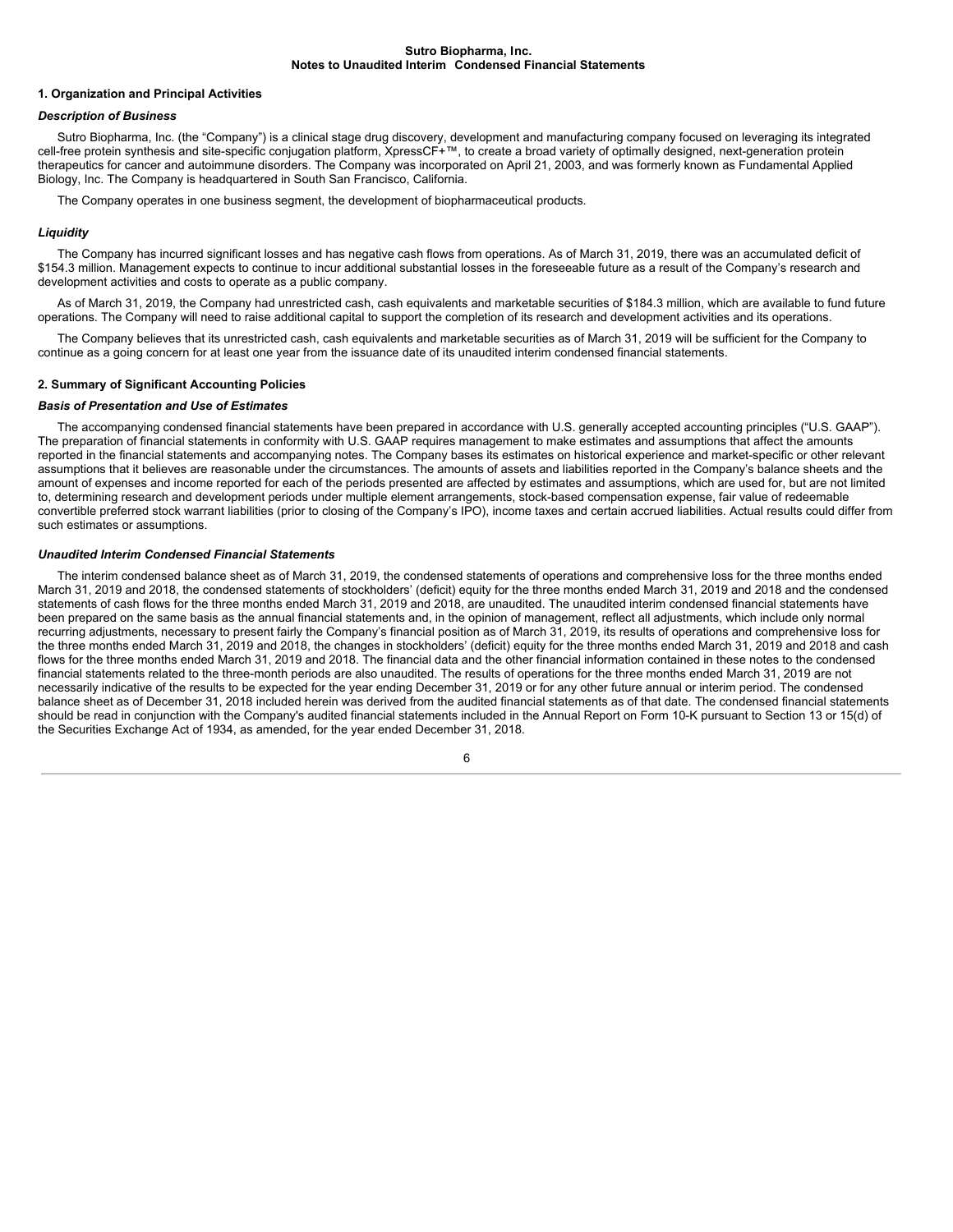# *Adoption of New Accounting Principles*

# *Revenue Recognition*

On January 1, 2019, the Company adopted Accounting Standards Update (ASU) No. 2014-09 (Topic 606), Revenue from Contracts with Customers ("ASC 606"). ASC 606 supersedes the guidance in ASC 605, Revenue Recognition. Under ASC 606, an entity recognizes revenue when its customer obtains control of promised goods or services, in an amount that reflects the consideration that the entity expects to receive in exchange for those goods or services. To determine revenue recognition for arrangements that an entity determines are within the scope of ASC 606, the entity performs the following five steps: (i) identify the contract(s) with a customer; (ii) identify the performance obligations in the contract; (iii) determine the transaction price; (iv) allocate the transaction price to the performance obligations in the contract; and (v) recognize revenue when (or as) the entity satisfies a performance obligation.

In the adoption of ASC 606, the Company used the practical expedients to analyze only those contracts that were still active contracts as of January 1, 2019 and evaluated those contracts based on the cumulative contract modifications through that date. The Company does not believe that the use of the practical expedients has or will have a material impact on its transition adjustment or its prospective accounting. The Company adopted ASC 606 on a modified retrospective basis under which it recognized the cumulative effect of adoption of \$10.3 million as a transition adjustment to reduce opening accumulated deficit; therefore, the periods prior to the adoption date of ASC 606 have not been restated. If the Company had continued to use ASC 605 during 2019, revenue would have been \$7.6 million in the three months ended March 31, 2019, as compared to the \$8.6 million reported.

The impact of the adoption of Topic 606 on select unaudited condensed balance sheet as of January 1, 2019 was as follows (in thousands):

|                               | December 31, 2018 | <b>Adjustments Due to the</b><br><b>Adoption of Topic 606</b> | <b>January 1, 2019</b> |
|-------------------------------|-------------------|---------------------------------------------------------------|------------------------|
| Condensed Balance Sheet Data  |                   |                                                               |                        |
| Accounts receivable, net      | 2.489             | \$<br>—                                                       | -\$<br>2.489           |
| Total current assets          | 209.946           | -                                                             | 209.946                |
| Deferred revenue, current     | 21.574            | (2, 124)                                                      | 19.450                 |
| Deferred revenue, non-current | 44.599            | (8,203)                                                       | 36.396                 |
| <b>Total liabilities</b>      | 91.600            | (10,327 )                                                     | 81.273                 |
| Accumulated deficit           | (150, 328)        | 10.327                                                        | (140,001)              |

The impact of the adoption of ASC 606 on select unaudited condensed balance sheet and condensed statement of operations line items as of and for the three months ended March 31, 2019 were as follows:

|                                               | As of and for the three months ended March 31, 2019<br>(in thousands) |                                             |                                                             |  |  |  |  |
|-----------------------------------------------|-----------------------------------------------------------------------|---------------------------------------------|-------------------------------------------------------------|--|--|--|--|
|                                               | As reported                                                           | <b>Adjustments</b><br>Increase / (Decrease) | <b>Balances without the</b><br><b>Adoption of Topic 606</b> |  |  |  |  |
| Condensed Balance Sheet Data                  |                                                                       |                                             |                                                             |  |  |  |  |
| Deferred revenue, current                     | 19.024                                                                | (3, 171)                                    | 22,195                                                      |  |  |  |  |
| Deferred revenue, non-current                 | 31.520                                                                | (7,309)                                     | 38.829                                                      |  |  |  |  |
| <b>Total liabilities</b>                      | 71.740                                                                | (10,480)                                    | 82,220                                                      |  |  |  |  |
| Accumulated deficit                           | (154, 251)                                                            | 10.480                                      | (164, 731)                                                  |  |  |  |  |
|                                               |                                                                       |                                             |                                                             |  |  |  |  |
| <b>Condensed Statement of Operations data</b> |                                                                       |                                             |                                                             |  |  |  |  |
| Revenues                                      | 8.629                                                                 | 1.013                                       | 7,616                                                       |  |  |  |  |
| Interest and other expense, net               | (1,160)                                                               | 860                                         | (300)                                                       |  |  |  |  |
| Net loss                                      | (14, 250)                                                             | (153)                                       | (14,403 )                                                   |  |  |  |  |

# *Nonemployee Share-Based Payment*

In June 2018, the FASB issued ASU 2018-07 (Topic 718), Improvements to Nonemployee Share-Based Payment Accounting ("ASU 2018-07"). ASU 2018- 07 simplifies the accounting for share-based payments to nonemployees by

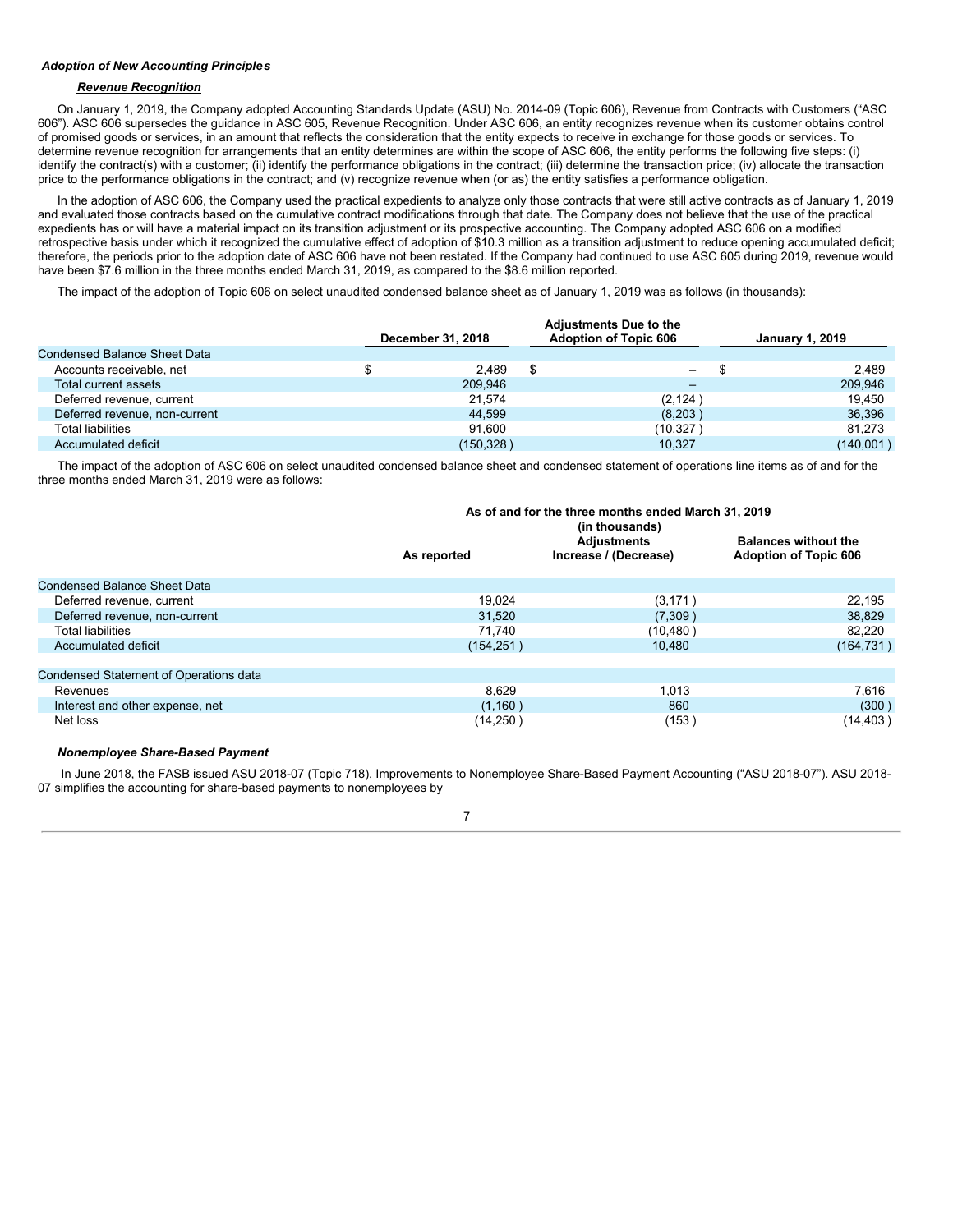aligning it with the accounting for share-based payments to employees, with certain exceptions. Some of the areas of simplification apply only to nonpublic entities. The Company adopted this guidance on January 1, 2019. The adoption of this guidance did not have a material impact on the Company's financial statements.

# *Recently Issued Accounting Pronouncements*

In August 2018, the FASB issued ASU 2018-13 (Topic 820), Fair Value Measurement: Disclosure Framework - Changes to the Disclosure Requirements for Fair Value Measurement, reducing certain disclosures concerning the fair value hierarchy. The guidance is effective for the Company in annual periods beginning after December 15, 2019, and interim periods within those annual periods. The Company does not expect the adoption of this guidance to have a material impact on the Company's condensed financial statements.

In June 2016, the FASB issued ASU 2016-13 (Topic 326), Financial Instruments Credit Losses, which requires consideration of a broader range of reasonable and supportable information to developing credit loss estimates. The guidance is effective for the fiscal year beginning January 1, 2020, including interim periods within that fiscal year. The Company does not expect the adoption of this guidance to have a material impact on the Company's condensed consolidated financial statements.

# *Leases*

In February 2016, the FASB issued ASU 2016-02 (Topic 842), Leases ("ASC 842"). ASC 842 supersedes the lease recognition requirements in ASC 840, Leases. ASC 842 clarifies the definition of a lease and requires lessees to recognize right-of-use assets and lease liabilities for all leases, including those classified as operating leases under previous lease accounting guidance. For public entities, ASU 2016-02 is effective for fiscal years beginning after December 15, 2018. The guidance is effective for nonpublic business entities for fiscal years and interim periods beginning after December 15, 2019, with early adoption permitted. As a result of the Company having elected the extended transition period for complying with new or revised accounting standards pursuant to Section 107(b) of the JOBS Act, ASC842 will be effective for the Company from January 1, 2020. Originally, entities were required to adopt ASC 842 using a modified retrospective transition method. However, in July 2018, the FASB issued ASU 2018-11 (Topic 842), Leases: Targeted Improvements, which provides entities with an additional transition method. Under ASU 2018-11, entities have the option of initially applying ASC 842 at the adoption date, rather than at the beginning of the earliest period presented, and recognizing the cumulative effect of applying the new standard as an adjustment to beginning retained earnings in the year of adoption while continuing to present all prior periods under previous lease accounting guidance. The Company expects to elect this transition method at the adoption date of January 1, 2020. The Company is currently evaluating the impact of adopting this guidance on the Company's financial statements. The Company currently expects that its operating lease commitments will be subject to the new standard and recognized as right-of-use assets and operating lease liabilities upon adoption of this standard, which will increase the total assets and total liabilities that it reports relative to such amounts prior to adoption.

# *Cash, Cash Equivalents and Restricted Cash*

The following table provides a reconciliation of cash, cash equivalents and restricted cash reported within the balance sheets that sum to the total of the same amounts shown in the statements of cash flows.

|                                                                | March 31. |        |                |       |  |
|----------------------------------------------------------------|-----------|--------|----------------|-------|--|
|                                                                | 2019      |        | 2018           |       |  |
|                                                                |           |        | (in thousands) |       |  |
| Cash and cash equivalents                                      |           | 26.616 |                | 6,632 |  |
| Restricted cash                                                |           | 15     |                | 15    |  |
| Total cash, cash equivalents, and restricted cash shown in the |           |        |                |       |  |
| statements of cash flows                                       |           | 26.631 |                | 6.647 |  |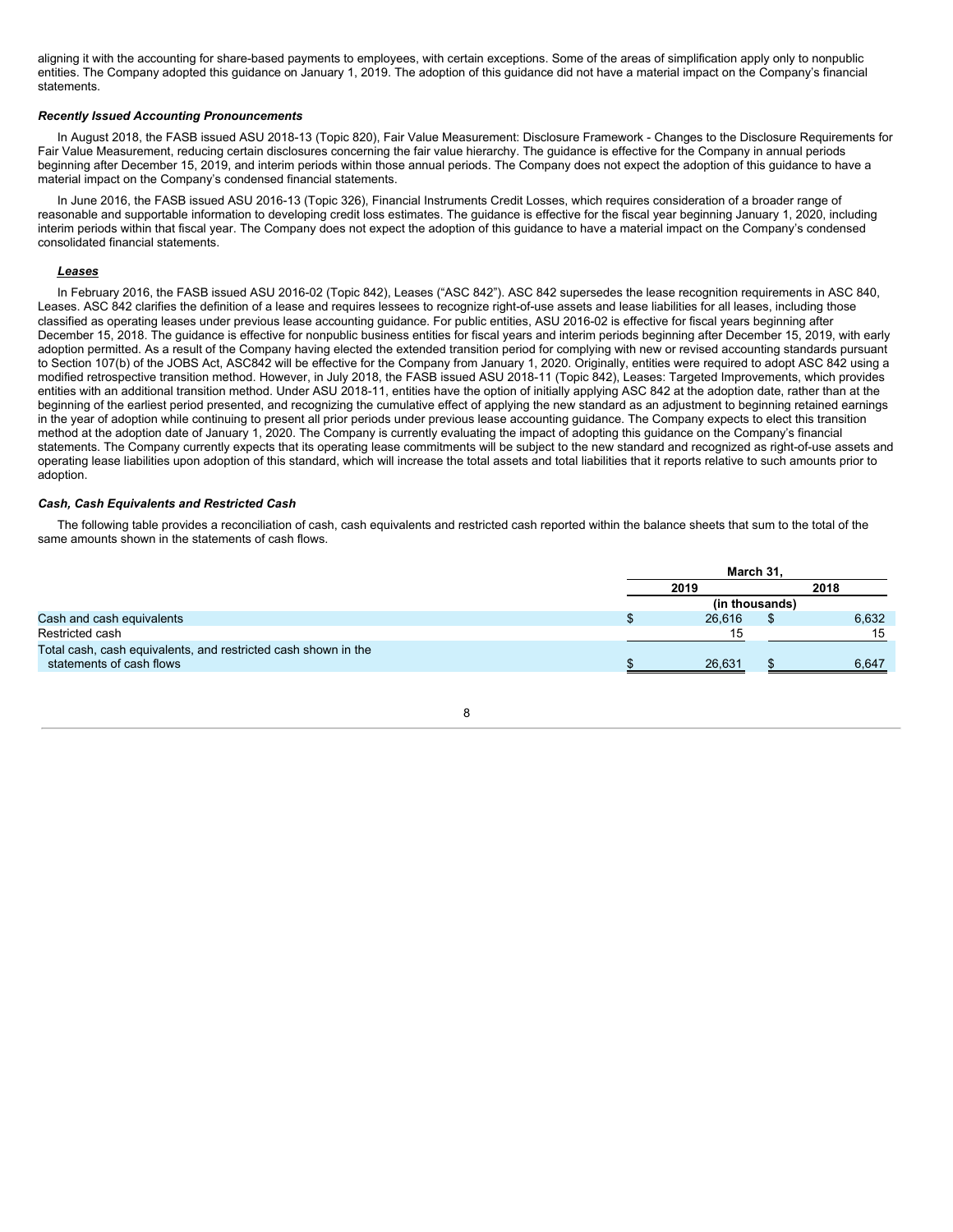#### *Fair Value Measurements*

Fair value is defined as the exchange price that would be received for an asset or paid to transfer a liability, or an exit price, in the principal or most advantageous market for that asset or liability in an orderly transaction between market participants on the measurement date, and establishes a fair value hierarchy that requires an entity to maximize the use of observable inputs, where available, and minimizes the use of unobservable inputs when measuring fair value. The Company determined the fair value of financial assets and liabilities using the fair value hierarchy that describes three levels of inputs that may be used to measure fair value, as follows:

Level 1—Quoted prices in active markets for identical assets and liabilities;

Level 2-Inputs other than Level 1 that are observable, either directly or indirectly, such as quoted prices for similar assets or liabilities, quoted prices in markets that are not active, or other inputs that are observable or can be corroborated by observable market data for substantially the full term of the assets or liabilities; and

Level 3—Unobservable inputs that are supported by little or no market activity and that are significant to the fair value of the assets or liabilities.

The carrying amounts of accounts receivable, prepaid expenses, accounts payable, accrued liabilities and accrued compensation and benefits approximate fair value due to the short-term nature of these items.

The fair value of the Company's outstanding loan (See Note 6) is estimated using the net present value of the payments, discounted at an interest rate that is consistent with market interest rate, which is a Level 2 input. The estimated fair value of the Company's outstanding loan approximates the carrying amount, as the loan bears a floating rate that approximates the market interest rate.

#### *Revenue Recognition*

The Company recognizes revenue when its customers obtain control of the promised goods or services, in an amount that reflects the consideration that the Company expects to receive in exchange for those goods or services.

#### *Collaboration revenue*

The Company derives revenue from collaboration arrangements, under which the Company may grant licenses to its collaboration partners to further develop and commercialize its proprietary product candidates. The Company may also perform research and development activities under the collaboration agreements. Consideration under these contracts generally includes a nonrefundable upfront payment, development, regulatory and commercial milestones and other contingent payments, and royalties based on net sales of approved products. Additionally, the collaborations may provide options for the customer to acquire from the Company's materials and reagents, clinical product supply or additional research and development services under separate agreements.

The Company assesses which activities in the collaboration agreements are considered distinct performance obligations that should be accounted for separately. The Company develops assumptions that require judgement to determine whether the license to the Company's intellectual property is distinct from the research and development services or participation in activities under the collaboration agreements.

At the inception of each agreement, the Company determines the arrangement transaction price, which includes variable consideration, based on the assessment of the probability of achievement of future milestones and contingent payments and other potential consideration.

For arrangements that include multiple performance obligations, the Company allocates the transaction price to the identified performance obligations based on the standalone selling price ("SSP") of each distinct performance obligation. In instances where SSP is not directly observable, the Company develops assumptions that require judgment to determine the SSP for each performance obligation identified in the contract. These key assumptions may include fulltime equivalent ("FTE") personnel effort, estimated costs, discount rates and probabilities of clinical development and regulatory success.

*Upfront Payments*: For collaboration arrangements that include a nonrefundable upfront payment, if the license fee and research and development services cannot be accounted for as separate performance obligations, the transaction price is deferred and recognized as revenue over the expected period of performance using a cost-based input methodology. The Company uses judgement to assess the pattern of delivery of the performance obligation. In addition, amounts paid in advance of services being rendered may result in an associated financing component to the upfront payment. Accordingly, the interest on such borrowing cost component will be recorded as interest expense and revenue, based on an appropriate borrowing rate applied to the value of services to be performed by the Company over the estimated service performance period.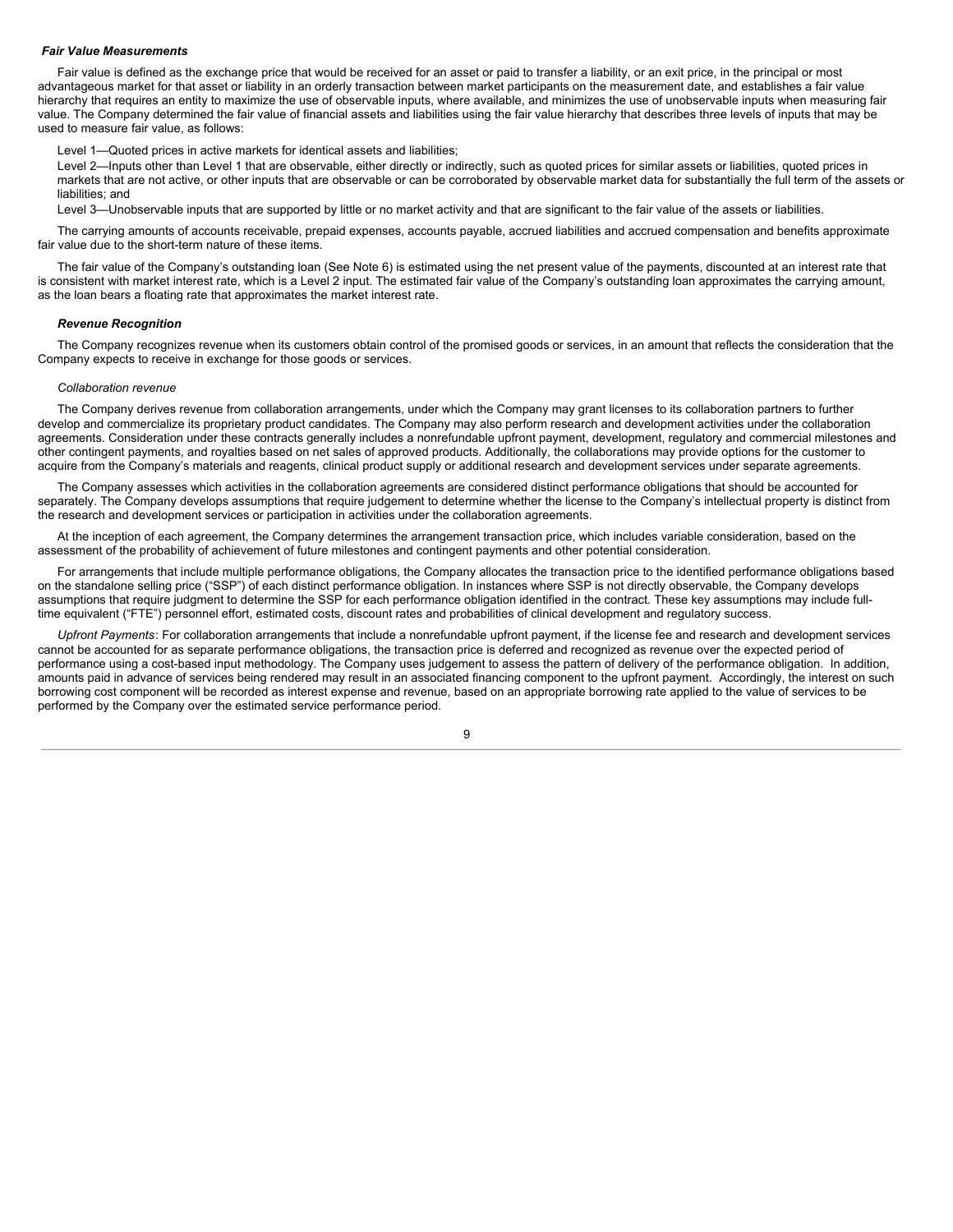*License Grants:* For collaboration arrangements that include a grant of a license to the Company's intellectual property, the Company considers whether the license grant is distinct from the other performance obligations included in the arrangement. For licenses that are distinct, the Company recognizes revenues from nonrefundable, upfront payments and other consideration allocated to the license when the license term has begun and the Company has provided all necessary information regarding the underlying intellectual property to the customer, which generally occurs at or near the inception of the arrangement.

*Milestone and Contingent Payments* : At the inception of the arrangement and at each reporting date thereafter, the Company assesses whether it should include any milestone and contingent payments or other forms of variable consideration in the transaction price using the most likely amount method. If it is probable that a significant reversal of cumulative revenue would not occur upon resolution of the uncertainty, the associated milestone value is included in the transaction price. At the end of each subsequent reporting period, the Company re-evaluates the probability of achievement of each such milestone and any related constraint and, if necessary, adjusts its estimate of the overall transaction price. Since milestone and contingent payments may become payable to the Company upon the initiation of a clinical study or filing for or receipt of regulatory approval, the Company reviews the relevant facts and circumstances to determine when the Company should update the transaction price, which may occur before the triggering event. When the Company updates the transaction price for milestone and contingent payments, the Company allocates the changes in the total transaction price to each performance obligation in the agreement on the same basis as the initial allocation. Any such adjustments are recorded on a cumulative catch-up basis in the period of adjustment, which may result in recognizing revenue for previously satisfied performance obligations in such period. The Company's collaborators generally pay milestones and contingent payments subsequent to achievement of the triggering event.

*Research and development services* : For amounts allocated to the Company's research and development obligations in a collaboration arrangement, the Company recognizes revenue over time using a cost-based input methodology, representing the transfer of goods or services as activities are performed over the term of the agreement.

*Materials Sales:* The Company provides materials and reagents, clinical materials and services to certain of its collaborators under separate agreements. The consideration for such services is generally based on FTE personnel effort used to manufacture those materials reimbursed at an agreed upon rate in addition to agreed-upon pricing for the provided materials. The amounts billed are recognized as revenue as the performance obligations are met by the Company.

The Company's revenue recognition policies under ASC 605 are described in the Annual Report on Form 10-K for the year ended December 31, 2018.

# **3. Fair Value Measurements**

The following table sets forth the fair value of the Company's financial assets and liabilities measured on a recurring basis by level within the fair value hierarchy:

| March 31, 2019 |         |    |                          |         |                          |         |         |
|----------------|---------|----|--------------------------|---------|--------------------------|---------|---------|
|                | Total   |    |                          |         |                          |         | Level 3 |
| (in thousands) |         |    |                          |         |                          |         |         |
|                |         |    |                          |         |                          |         |         |
| \$             | 26,721  | \$ | 26,721                   |         | $\overline{\phantom{0}}$ | -\$     |         |
|                | 55,085  |    | $\overline{\phantom{m}}$ |         | 55,085                   |         |         |
|                | 38,998  |    | $\qquad \qquad$          |         | 38,998                   |         |         |
|                | 30,862  |    |                          |         | 30,862                   |         |         |
|                | 32,755  |    |                          |         | 32,755                   |         |         |
|                | 184.421 |    | 26.721                   |         | 157.700                  |         |         |
|                |         |    |                          | Level 1 |                          | Level 2 |         |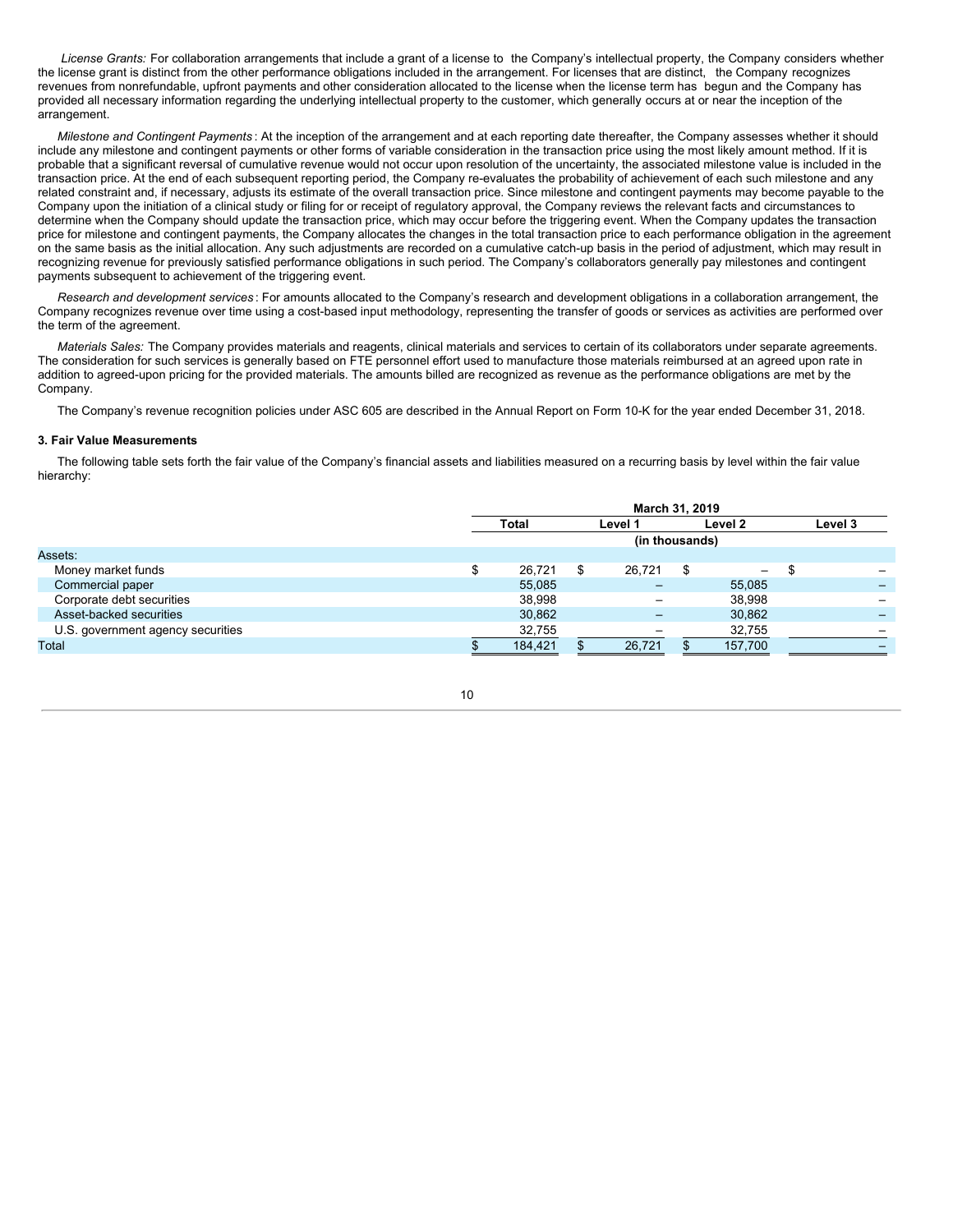|                                   | December 31, 2018 |  |                          |  |                          |    |         |  |
|-----------------------------------|-------------------|--|--------------------------|--|--------------------------|----|---------|--|
|                                   | <b>Total</b>      |  | Level 1                  |  | Level 2                  |    | Level 3 |  |
|                                   |                   |  | (in thousands)           |  |                          |    |         |  |
| Assets:                           |                   |  |                          |  |                          |    |         |  |
| Money market funds                | 116,202           |  | 116,202                  |  | $\overline{\phantom{0}}$ | \$ |         |  |
| Commercial paper                  | 26,625            |  |                          |  | 26,625                   |    |         |  |
| Corporate debt securities         | 11.774            |  | $\overline{\phantom{0}}$ |  | 11.774                   |    |         |  |
| Asset-backed securities           | 16.899            |  | $\overline{\phantom{0}}$ |  | 16.899                   |    |         |  |
| U.S. government agency securities | 23,896            |  |                          |  | 23,896                   |    |         |  |
| Total                             | 195,396           |  | 116,202                  |  | 79,194                   |    |         |  |
|                                   |                   |  |                          |  |                          |    |         |  |

**December 31, 2018**

Where applicable, the Company uses quoted market prices in active markets for identical assets to determine fair value. This pricing methodology applies to Level 1 investments, which are composed of money market funds.

If quoted prices in active markets for identical assets are not available, then the Company uses quoted prices for similar assets or inputs other than quoted prices that are observable, either directly or indirectly. These investments are included in Level 2 and consist of commercial paper, corporate debt securities, asset-backed securities and U.S. government agency securities. These assets are valued using market prices when available, adjusting for accretion of the purchase price to face value at maturity.

A financial instrument's categorization within the valuation hierarchy is based upon the lowest level of input that is significant to the fair value measurement. The Company's assessment of the significance of a particular input to the fair value measurement in its entirety requires management to make judgments and consider factors specific to the asset or liability.

In certain cases where there is limited activity or less transparency around inputs to valuation, securities are classified as Level 3 within the valuation hierarchy. Level 3 liabilities that were measured at estimated fair value on a recurring basis consisted of the redeemable convertible preferred stock warrant liability (prior to closing of the Company's IPO).

Upon closing of the IPO on October 1, 2018, all of the outstanding redeemable convertible preferred stock warrants either expired or were converted into common stock warrants, which resulted in the reclassification of the redeemable convertible preferred stock warrant liability to other income and additional paidin-capital.

# **4. Cash Equivalents and Marketable Securities**

Cash equivalents and marketable securities consisted of the following:

|                                             | March 31, 2019                 |           |                            |                |  |               |
|---------------------------------------------|--------------------------------|-----------|----------------------------|----------------|--|---------------|
|                                             | Amortized<br><b>Cost Basis</b> |           | <b>Unrealized</b><br>Gains |                |  | Fair<br>Value |
|                                             |                                |           |                            | (in thousands) |  |               |
| Money market funds                          |                                | 26.721    |                            | -              |  | 26.721        |
| Commercial paper                            |                                | 55,085    |                            |                |  | 55,085        |
| Corporate debt securities                   |                                | 38,977    |                            | 21             |  | 38,998        |
| Asset-based securities                      |                                | 30,842    |                            | 20             |  | 30,862        |
| U.S. government agencies                    |                                | 32,740    |                            | 15             |  | 32,755        |
| Total                                       |                                | 184,365   |                            | 56             |  | 184,421       |
| Less amounts classified as cash equivalents |                                | (26, 721) |                            |                |  | (26, 721)     |
| Total marketable securities                 |                                | 157,644   |                            | 56             |  | 157,700       |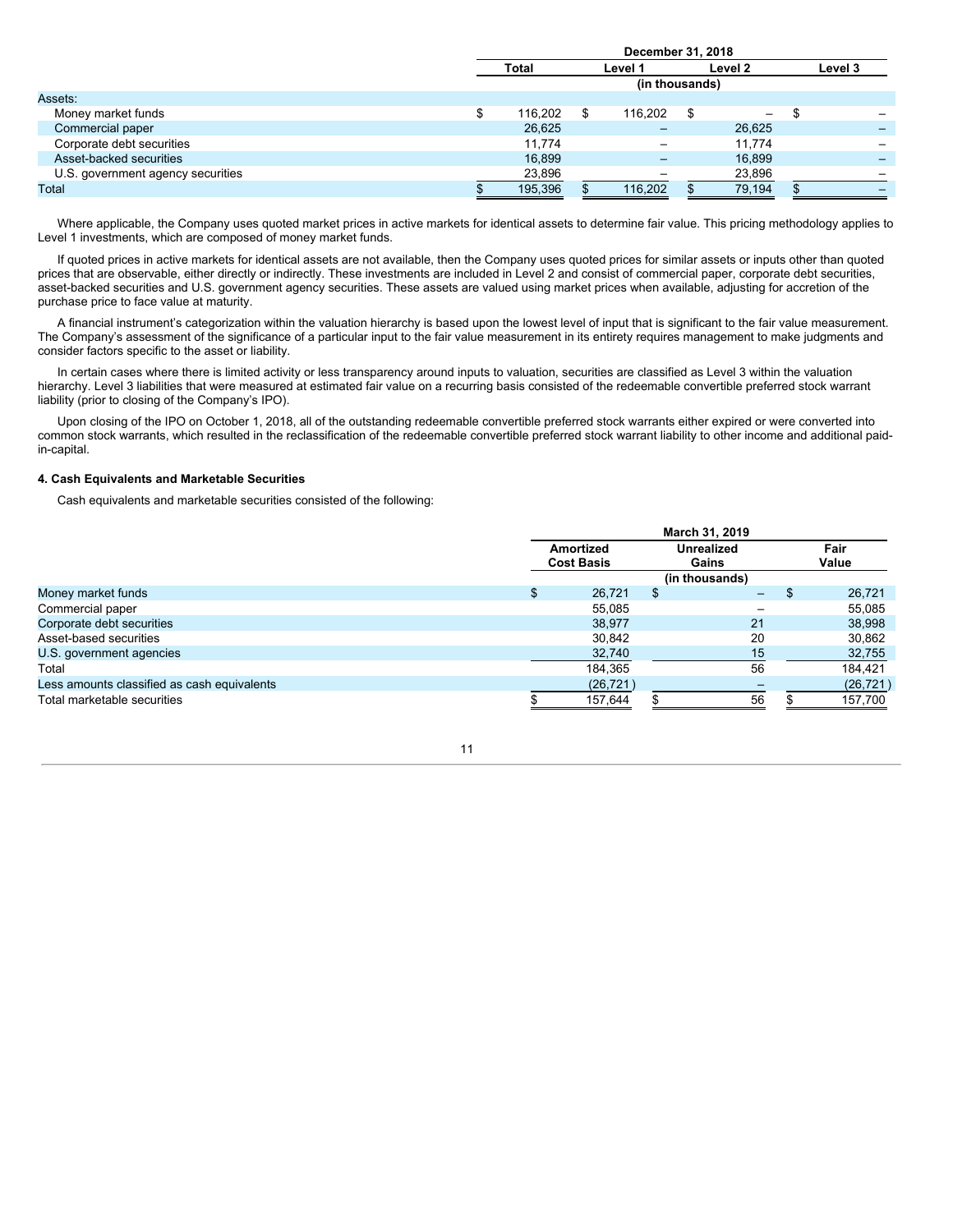|                                             | December 31, 2018                     |                             |  |               |  |  |
|---------------------------------------------|---------------------------------------|-----------------------------|--|---------------|--|--|
|                                             | <b>Amortized</b><br><b>Cost Basis</b> | <b>Unrealized</b><br>Losses |  | Fair<br>Value |  |  |
|                                             |                                       | (in thousands)              |  |               |  |  |
| Money market funds                          | 116,202                               | \$<br>-                     |  | 116,202       |  |  |
| Commercial paper                            | 26,625                                |                             |  | 26,625        |  |  |
| Corporate debt securities                   | 11.795                                | (21)                        |  | 11.774        |  |  |
| Asset-based securities                      | 16.920                                | (21)                        |  | 16,899        |  |  |
| U.S. government agencies                    | 23,901                                | (5)                         |  | 23,896        |  |  |
| Total                                       | 195,443                               | (47)                        |  | 195,396       |  |  |
| Less amounts classified as cash equivalents | (116, 202)                            |                             |  | (116, 202)    |  |  |
| Total marketable securities                 | 79,241                                | (47)                        |  | 79,194        |  |  |

As of March 31, 2019, \$13.7 million of marketable securities had maturities of more than one year and are classified as long-term assets. As of December 31, 2018, no marketable securities had maturities of more than one year.

# **5. Collaboration and License Agreements and Supply Agreements**

The Company has entered into collaboration and license agreements with various pharmaceutical and biotechnology companies. As described in Note 2, on January 1, 2019, the Company adopted ASC 606, Revenue from Contracts with Customers, which supersedes the guidance in ASC 605, Revenue Recognition. The Company recognized revenue under ASC 606 for the three months ended March 31, 2019 and under ASC 605 for the three months ended March 31, 2018. In accordance with the collaboration agreements, the Company recognized revenue as follows:

|                                                         | <b>Three Months Ended</b><br>March 31. |  |       |  |  |
|---------------------------------------------------------|----------------------------------------|--|-------|--|--|
|                                                         | 2018<br>2019                           |  |       |  |  |
|                                                         | (dollars in thousands)                 |  |       |  |  |
| Celgene Corporation ("Celgene") (1)                     | 1.575                                  |  | 4.084 |  |  |
| Merck Sharp & Dohme Corporation ("Merck")—related party | 4.635                                  |  |       |  |  |
| Merck KGaA, Darmstadt, Germany (operating in the United |                                        |  |       |  |  |
| States and Canada under the name "EMD Serono")          | 2.138                                  |  | 1.709 |  |  |
| SutroVax-related party                                  | 281                                    |  |       |  |  |
| <b>Total revenue</b>                                    | 8,629                                  |  | 5,793 |  |  |

(1) Celgene was a related party during the three months ended March 31, 2018 as it held more than 10% of the Company's common stock for the periods presented until the IPO closed on October 1, 2018.

The following table presents the changes in the Company's deferred revenue balance from collaboration agreements during the three months ended March 31, 2019:

|                                                      | <b>Three Months Ended</b><br>March 31, 2019 |
|------------------------------------------------------|---------------------------------------------|
|                                                      | (in thousands)                              |
| Deferred revenue-December 31, 2018                   | 66,173                                      |
| Transition adjustment related to adoption of ASC 606 | (10, 327)                                   |
| Recognition of revenue in current period             | (5,302)                                     |
| Deferred revenue-March 31, 2019                      | 50.544                                      |

The Company's balance of deferred revenue contains the transaction price from collaboration agreements allocated to performance obligations which are partially unsatisfied. The Company expects to recognize approximately \$19.0 million of deferred revenue over the next twelve months.

There have been no material changes to the Company's collaboration agreements in the three months ended March 31, 2019, except as described below.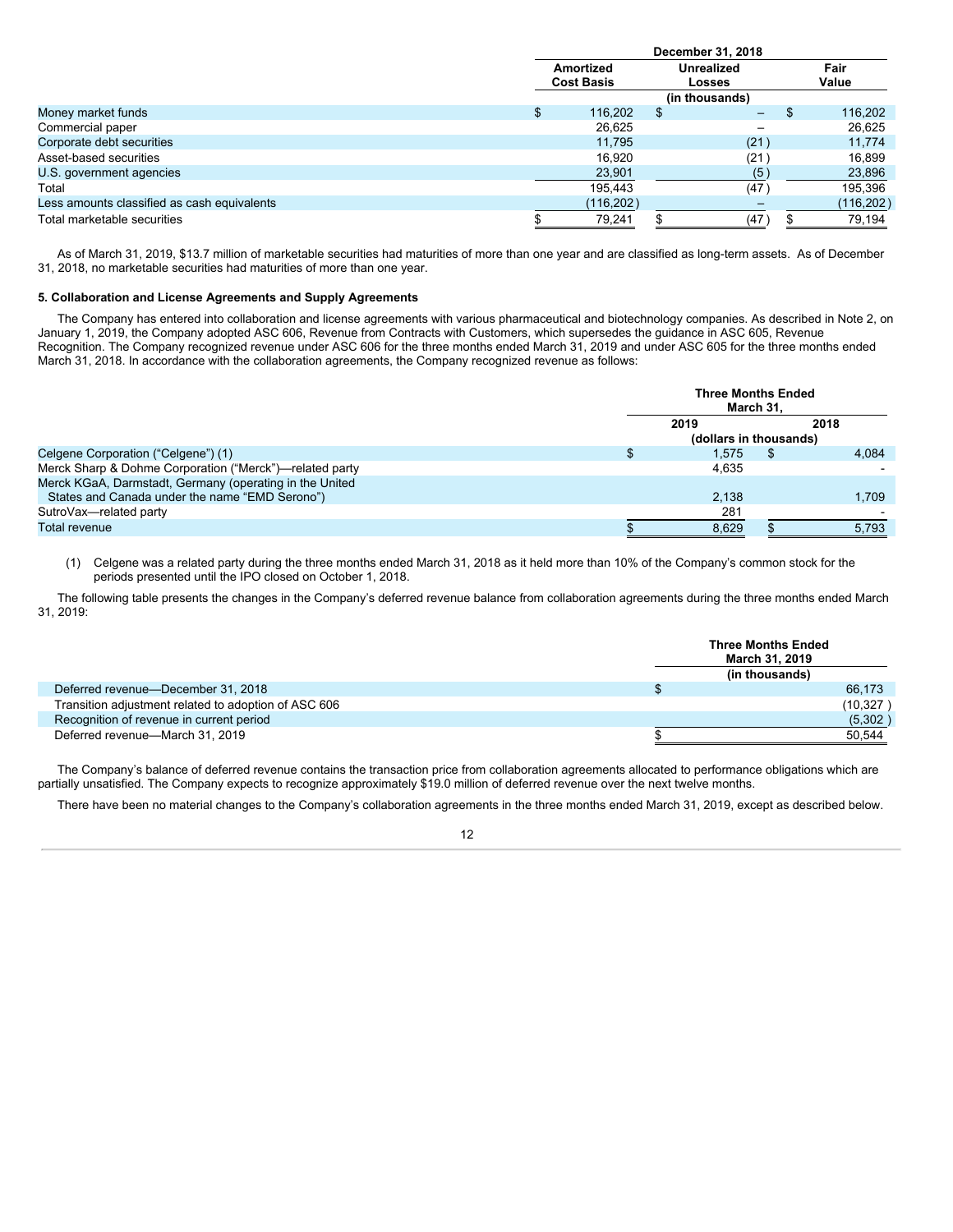# *Celgene Agreement*

In September 2014, the Company signed a Collaboration and License Agreement with Celgene to discover and develop bispecific antibodies and/or antibody-drug conjugates ("ADCs"), focused primarily on the field of immuno-oncology, using the Company's proprietary integrated cell-free protein synthesis platform, XpressCF™.

Upon signing the Celgene Agreement, the Company received an upfront, nonrefundable payment totaling \$83.1 million.

In March 2015, the Company received a \$15.0 million contingent payment ("March 2015 payment") from Celgene that provided Celgene a right to access certain of the Company's technology for use in conjunction with certain Celgene intellectual property. In June 2016, the Company received a \$25.0 million milestone ("June 2016 payment") upon completion of certain preclinical activities. Additionally, in June 2016, the Company earned a \$10.0 million substantive milestone for certain manufacturing accomplishments.

In August 2017, the Company entered into an amended and restated collaboration and license agreement with Celgene to refocus the collaboration on four programs that are advancing through preclinical development, including an ADC program targeting B cell maturation antigen ("BCMA ADC").

In August 2017, the Company received an option fee payment of \$12.5 million. In September 2017, the Company earned a \$10.0 million milestone for certain manufacturing accomplishments, which payment was received from Celgene in October 2017. In December 2018, the Company earned a \$10.0 million milestone for certain manufacturing accomplishments, which payment was received from Celgene in the same month.

The Company has received and will be eligible to receive financial support for research and development services assigned to the Company by Celgene, based on an agreed-upon level of FTE personnel effort and related reimbursement rate, which will be recognized as revenue as the related reimbursable activities approved by Celgene and the Company are performed by the Company.

Under the terms of the Celgene Agreement, the Company is entitled to earn development and regulatory contingent payments for each of the four programs under the collaboration, and royalties on sales of any commercial products that may result from the Celgene Agreement. For licensed products for which Celgene holds worldwide rights, the Company is eligible to receive contingent development and regulatory payments and tiered royalties. Additionally, for licensed products for which Celgene holds ex-U.S. rights, the Company will also be eligible to receive contingent development and regulatory payments and tiered royalties. The contingent payments under the Celgene Agreement are not considered to be substantive milestones because the receipt of such payments is based solely on the performance of Celgene.

Celgene may terminate the Celgene Agreement at any time with 120 days' prior written notice. Either the Company or Celgene has the right to terminate the Celgene Agreement based on the other party's uncured material breach, challenge of the validity and enforceability of intellectual property, or bankruptcy.

In accounting for this arrangement under ASC 606, applying the practical expedients, the Celgene Agreement was treated as a single arrangement that had been modified in 2017.

Given the modification of the Celgene Agreement in 2017, the Company determined that the remaining deferred revenue balance of \$8.2 million as of the date of the modification, related to certain prior Celgene payments to the Company, together with the \$12.5 million option fee payment received in August 2017, would comprise the transaction price of \$20.7 million to be allocated on a relative basis among the Company's performance obligations based on the Company's best estimate of each SSP or fair value. The Company identified the three performance obligations relating to the Celgene Agreement as: (1) access by Celgene to worldwide development and commercialization rights on the first collaboration program to achieve investigational new drug ("IND") clearance; (2) the Company's estimated future services on the collaboration Joint Steering Committee ("JSC"); and (3) Celgene's use of certain technology and the option to acquire worldwide development and commercialization rights to a second collaboration program.

Based on its estimated SSP, relative to the total estimated SSP values of all identified performance obligations, the portion of the transaction price allocated to the first performance obligation was \$8.2 million, which performance obligation was satisfied as of the modification date of the Celgene Agreement, as the BCMA ADC program was the most advanced of the four collaboration programs and estimated by the Company to be the one for which Celgene would first achieve IND clearance and gain worldwide development and commercialization rights. The second and third performance obligations identified above were unsatisfied as of the modification date of the Celgene Agreement. The Company determined the portion of the transaction price to be allocated to the JSC performance obligation was \$0.2 million. Revenue related to such performance obligation will be recognized by the Company over the estimated period during which it will perform its JSC services. The Company determined that the portion of the transaction price to be allocated to the third performance obligation. which provided Celgene with an option to acquire worldwide development and commercialization rights to a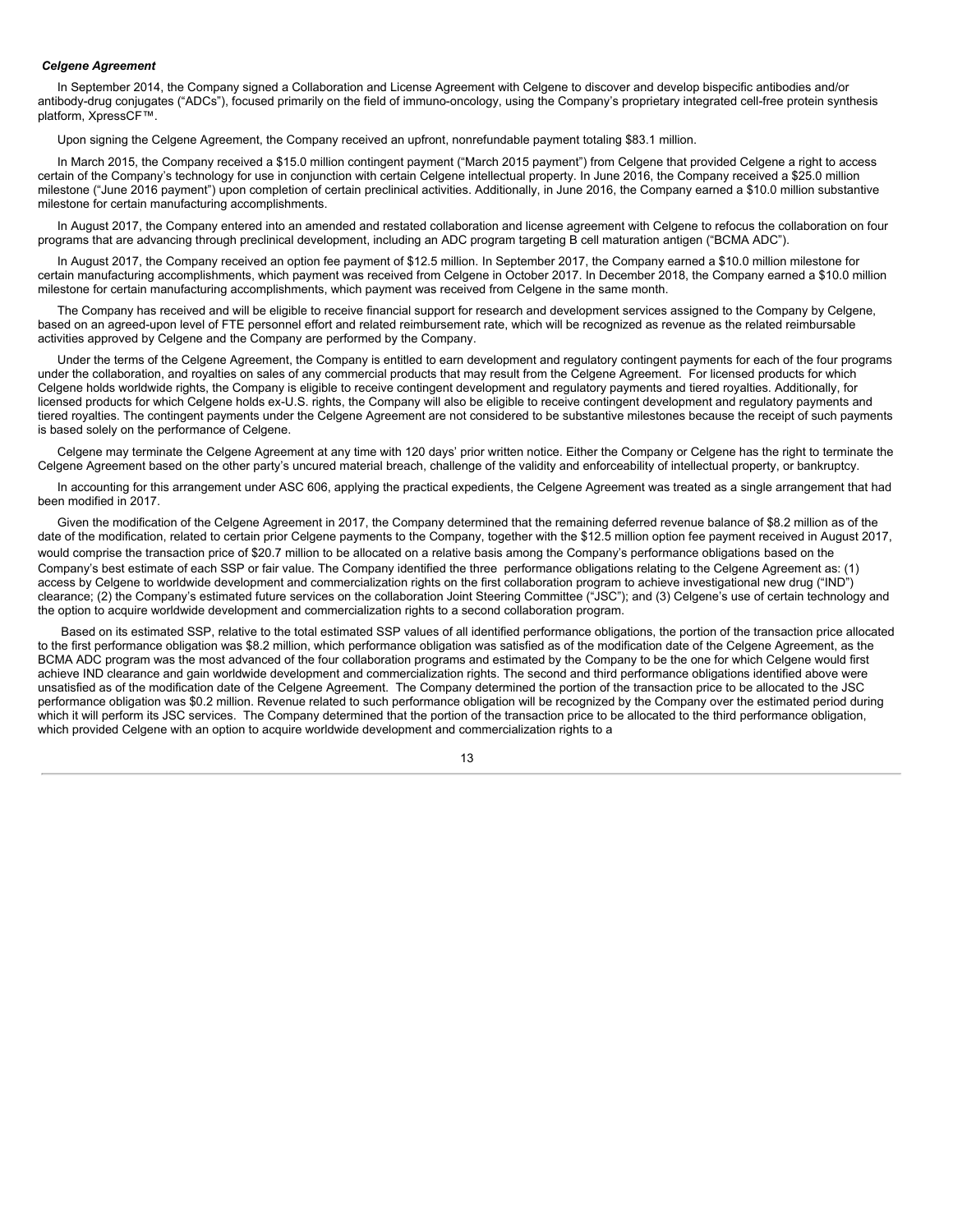second collaboration program, was \$12.3 million. Revenue related to such performance obligation will be recognized over the period from August 2017 through September 2020, the estimated term of the use of the technology.

Upon the adoption of ASC 606 on January 1, 2019, the Company recorded a \$4.5 million adjustment to decrease its deferred revenue for performance obligations that were satisfied in prior periods, with the corresponding adjustment being a reduction to the Company's accumulated deficit. For the three months ended March 31, 2019, the Company recognized approximately \$1.1 million of revenue under ASC 606.

As of March 31, 2019 and December 31, 2018, there was \$5.9 million and \$11.4 million, respectively, of deferred revenue related to payments received by the Company under the Celgene Agreements.

#### *2018 Celgene Master Services Agreement*

In March 2018, the Company entered into a Master Development and Clinical Manufacturing Services Agreement (the "2018 Celgene Master Services Agreement") with Celgene, wherein Celgene requested the Company to provide development, manufacturing and supply chain management services, including clinical product supply. The consideration for the services is based on an agreed-upon level of FTE personnel effort and related reimbursement rate in addition to agreed-upon pricing for the clinical product supply.

Upon adoption of ASC 606 on January 1, 2019, this was deemed a modification of the arrangement and the consideration terms were at fair value and materials are to be provided on an as agreed upon basis. Accordingly the Company will recognize revenue upon the performance of such services.

For the three months ended March 31, 2019 and 2018, the Company earned \$0.5 million and \$1.9 million, respectively, under the 2018 Celgene Master Services Agreement.

#### *2018 Merck Agreement – Related Party*

In July 2018, the Company entered into an Exclusive Patent License and Research Collaboration Agreement (the "2018 Merck Agreement") with Merck, a related party of the Company, to jointly develop up to three research programs focusing on cytokine derivatives for cancer and autoimmune disorders.

Under the 2018 Merck Agreement, the Company received from Merck a non-refundable, non-creditable, upfront payment of \$60.0 million in August 2018 for access to the Company's technology and the identification and preclinical research and development of two target programs, with an option for Merck to engage the Company to continue these activities for a third program upon the payment of an additional amount. Under ASC 606, the Company identified the five performance obligations under the 2018 Merck Agreement as: (1) access to certain intellectual property rights; (2) performance of services related to the first target program; (3) performance of services related to the second target program; (4) the Company's estimated future services on the collaboration JSC; and (5) a material right pertaining to the performance of services related to a contingent third target program upon the payment of an additional amount. The transaction price of \$60.0 million was allocated among the performance obligations using the Company's best estimate of SSP for each of the associated performance obligations. Based on its estimated SSP, relative to the estimated total SSP values of all identified performance obligations, the portion of the transaction price allocated to the first performance obligation was \$7.3 million. It was determined that such performance obligation was satisfied as of the effective date of the 2018 Merck Agreement, and accordingly revenue associated with this performance obligation would, pursuant to ASC 606, have been recorded on the effective date of the Merck Agreement. Revenue allocated to the first and second target programs, which totaled \$47.1 million is being recognized on a proportion of performance basis, using the FTE cost as the basis of measurement, with such performance expected to occur over an estimated service period of three years for each target program. As it pertains to the JSC performance obligation, the revenue allocated to such performance obligation was \$0.7 million, which is being recognized as revenue on a proportion of performance basis using FTE cost as the basis, and such effort is expected to be incurred on a relatively consistent basis throughout the term of the 2018 Merck Agreement. The Company allocated \$4.9 million of the transaction price to the material right associated with the contingent third program. Recognition of the \$4.9 million as revenue will begin upon commencement of the third program or upon the determination that the contingent third target program is no longer a performance obligation.

Additionally, under ASC 606, the Company determined there was a financing component associated with the \$60.0 million upfront payment, and has calculated total interest of \$7.6 million on the unearned revenue portion beyond one year from the effective date of the agreement, which amount is expected to be recognized as revenue over the estimated service period for the first and second target programs .

For the three months ended March 31, 2019, the Company recognized \$3.0 million of revenue associated with the \$60.0 million upfront payment, \$0.9 million related to the interest component described above, and \$0.8 million for FTE funding provided by Merck.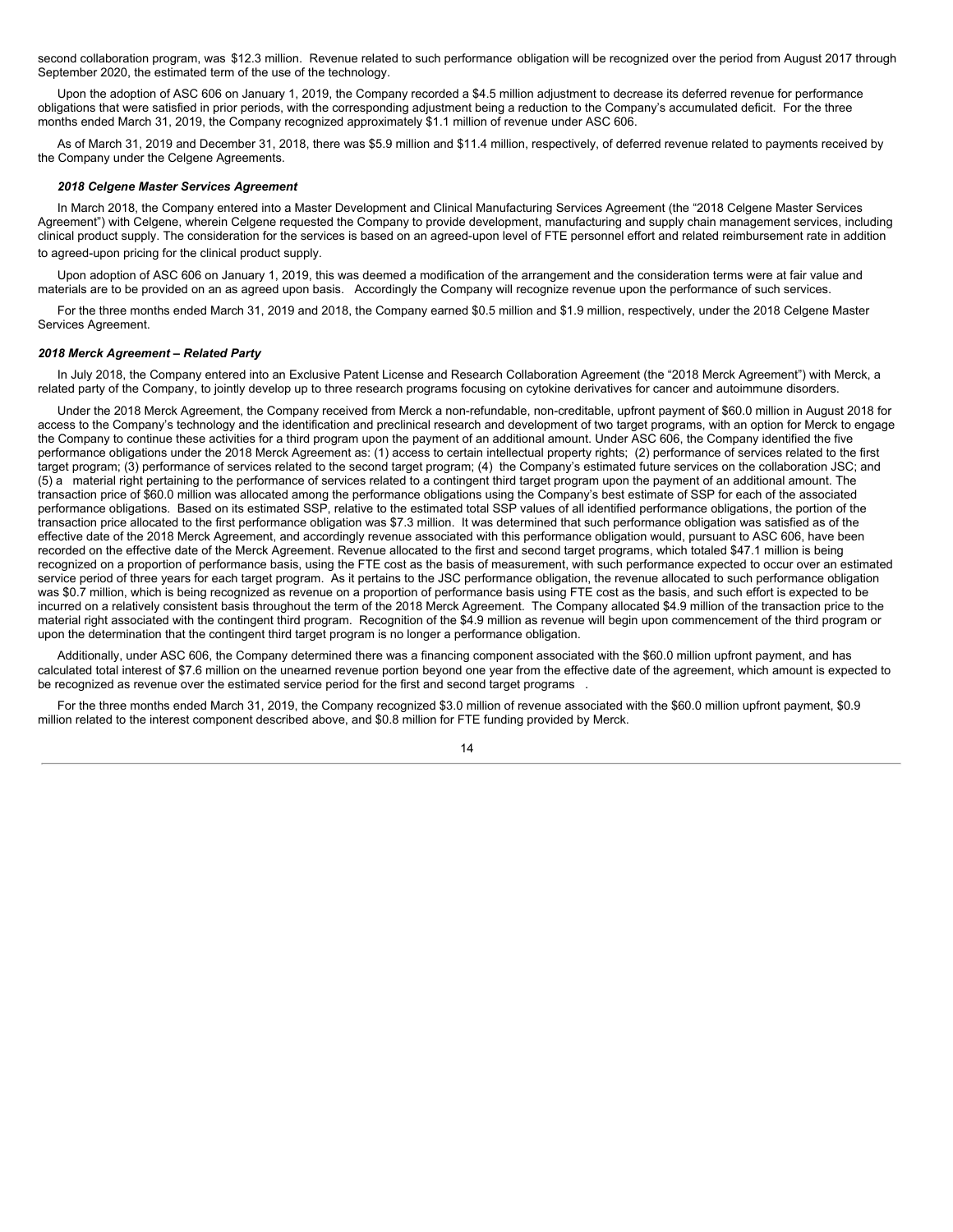Upon adoption of ASC 606 on January 1, 2019, the Company recorded a \$6.3 million adjustment to decrease its deferred revenue for performance obligations that were satisfied in prior periods, with the corresponding adjustment being a reduction to the Company's accumulated deficit.

As of March 31, 2019 and December 31, 2018, there was \$43.7 million and \$53.0 million, respectively, of deferred revenue related to the transaction price under the 2018 Merck Agreement. As of both March 31, 2019 and December 31, 2018, the Company had a \$0.9 million receivable from Merck related to the 2018 Merck Agreement, which is included in accounts receivable on the balance sheet.

The Company is also eligible to receive aggregate milestone payments of up to \$1.6 billion, assuming the development and sale of all therapeutic candidates and all possible indications identified under the collaboration. If one or more products from each of the target programs are developed for non-oncology or a single indication, the Company will be eligible for reduced aggregate milestone payments. In addition, the Company is eligible to receive tiered royalties ranging from mid-single digit to low teen percentages on the worldwide sales of any commercial products that may result from the collaboration.

Merck may terminate the 2018 Merck Agreement at any time with 60 days' prior written notice. Either the Company or Merck has the right to terminate the 2018 Merck Agreement based on the other party's uncured material breach or bankruptcy.

During 2018, Merck purchased 74,794,315 shares of the Company's Series E redeemable convertible preferred stock at a price per share of \$0.2674, resulting in gross proceeds of \$20.0 million. In a private placement concurrent with the Company's IPO, which was completed on October 1, 2018, Merck purchased 666,666 shares of common stock at a price per share of \$15.00, resulting in proceeds of approximately \$10.0 million. As a result of the investments in the Company's equity, Merck is a related party.

#### *EMD Serono Agreement*

The Company signed a Collaboration Agreement and a License Agreement with EMD Serono in May 2014 and September 2014, respectively, which were entered into in contemplation of each other and therefore treated as a single agreement for accounting purposes. The Collaboration Agreement was subsumed into the License Agreement (the "MDA Agreement"), which agreement is to develop ADCs for multiple cancer targets.

Upon signing the Collaboration Agreement, the Company received an upfront, nonrefundable, non-creditable payment totaling \$10.0 million. Upon signing the MDA Agreement, the Company received an additional upfront, nonrefundable payment totaling \$10.0 million and will receive financial support for research and development services to be provided by the Company, based on an agreed-upon level of FTE personnel effort and related reimbursement rate.

The Company is eligible to receive up to \$52.5 million for each product developed under the MDA Agreement, primarily from pre-commercial contingent payments. In addition, the Company is eligible to receive tiered royalties ranging from low-to-mid single digit percentages, along with certain additional one-time royalties, on worldwide sales of any commercial products that may result from the MDA Agreement. The MDA Agreement term expires on a product-by-product and country-by-country basis. Upon expiration, EMD Serono will have a fully paid-up, royalty-free, perpetual, and irrevocable non-exclusive license, with the right to grant sublicenses, under certain Company intellectual property rights. EMD Serono may terminate the MDA Agreement at any time with 90 days' prior written notice or upon the inability of the Company to provide EMD Serono access to a specified number of cancer drug targets. Either the Company or EMD Serono has the right to terminate the MDA Agreement based on the other party's uncured material breach or bankruptcy.

Upon adoption of ASC 606 on January 1, 2019, the Company identified a single performance obligation under the MDA Agreement, which consists of the technology license, research and development activities and JSC participation over the estimated period of the agreement, as each are interrelated and not distinct within the overall context of the agreement. The transaction price of \$20.0 million is being recognized on a proportion of performance basis, using the FTE cost as the basis of measurement, with such performance expected to occur over the estimated service period of the agreement, from June 2014 through May 2019.

The Company recorded a \$0.6 million adjustment to increase its deferred revenue for performance obligations that were unsatisfied in prior periods, with the corresponding adjustment being an increase to the Company's accumulated deficit.

As of March 31, 2019 and December 31, 2018, there was \$0.9 million and \$1.7 million, respectively, of deferred revenue related to payments received by the Company under the MDA Agreement. As of March 31, 2019 and December 31, 2018, the Company had \$1.5 million and \$0.9 million, respectively, of receivables from EMD Serono related to the MDA Agreement, which are included in accounts receivable on the balance sheet.

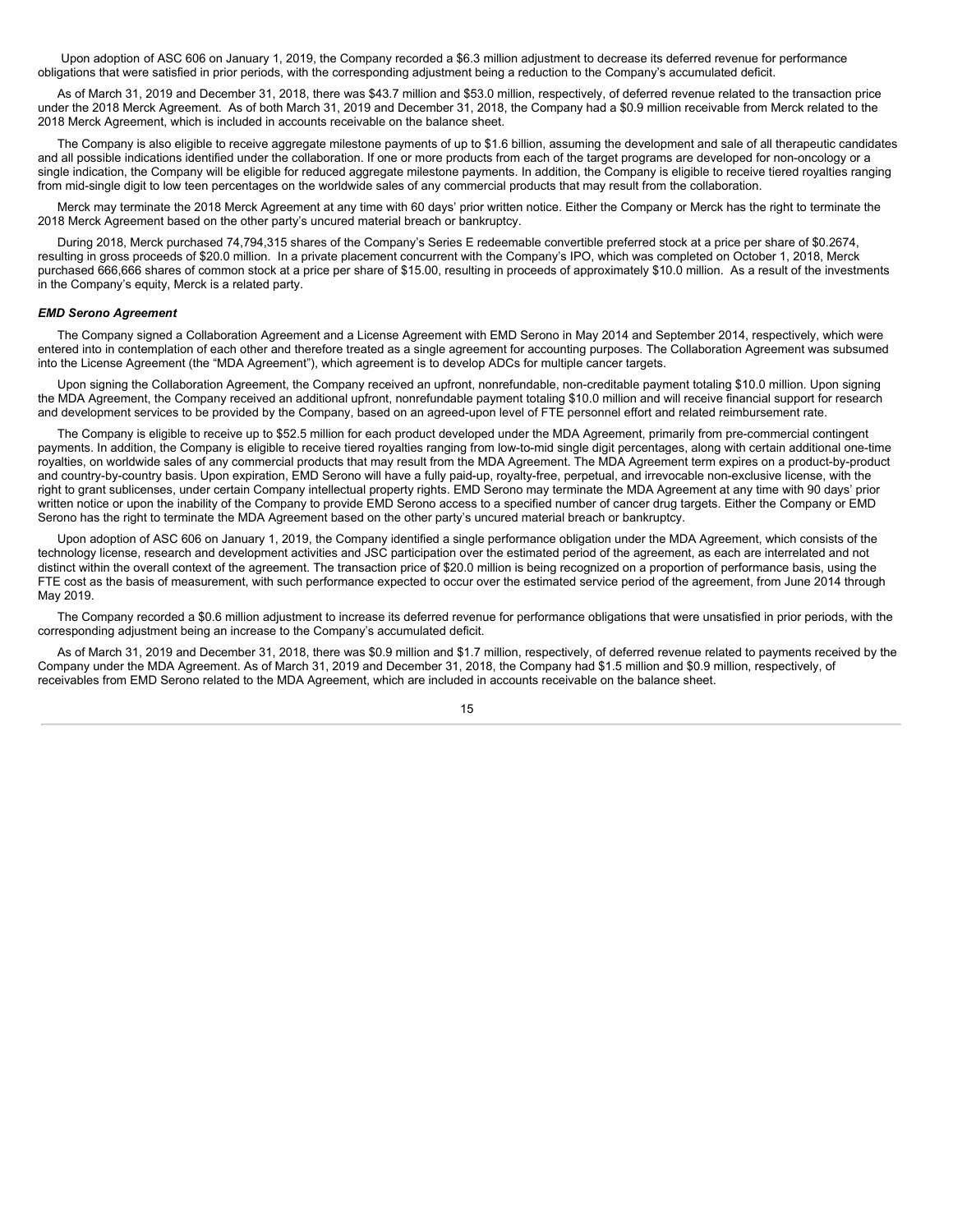# *SutroVax, Inc. Supply Agreement – Related Party*

In May 2018, the Company entered into a Supply Agreement (the "Supply Agreement") with SutroVax, Inc., ("SutroVax"), wherein SutroVax engaged the Company to supply extracts and custom reagents, as requested by SutroVax. The pricing is based on an agreed upon cost plus arrangement. For the three months ended March 31, 2019, the Company recognized \$0.3 million under the Supply Agreement. As of March 31, 2019 and December 31, 2018, the Company had \$0.3 million and \$49,000 in receivables, respectively, from SutroVax related to the Supply Agreement, which is included in accounts receivable on the balance sheet.

Upon adoption of ASC 606 on January 1, 2019, as the Company has a right to consideration from SutroVax in an amount that corresponds directly with the value of the Company's supplied extracts and custom reagents, the Company's sales of extracts and custom reagents in discrete unit form are recognized as revenue at the time when such supplies are shipped to SutroVax, in line with the practical expedient in ASC 606-10-55-18.

The Company has not received any returns to date and believes that returns of its products will continue to be minimal. As such, the Company does not record any reserve for the returns but will continue to evaluate the need for a reserve each reporting period.

#### *The Leukemia & Lymphoma Society, Inc.*

In August 2018, the Company entered into a Research, Development and Commercialization Agreement (the "LLS Agreement") with The Leukemia & Lymphoma Society ("LLS"), under which LLS has agreed to contribute up to \$6.0 million in clinical development funding for STRO-001, the Company's CD74 targeting ADC to treat relapsed and/or refractory multiple myeloma and non-Hodgkin lymphoma. The funding will be provided in installments based upon the achievement of funding milestones, with any excess funding above actual expenditures refundable to LLS. The initial payment of \$0.5 million was received by the Company upon execution of the LLS Agreement. As of March 31, 2019, the Company had received total payments from LLS of \$1.0 million, of which this full amount was reflected as an offset against other income (expense). In consideration for the funding to the Company under the LLS Agreement, the Company may be required in the future to make payments to LLS, contingent upon reaching certain pre-specified late-stage clinical development, regulatory and commercialization milestones and should the Company enter into certain transactions relating to STRO-001 with a third party, which payments in the aggregate could total up to a maximum \$19.5 million, assuming receipt by the Company from LLS of the entire \$6.0 million in clinical development funding for STRO-001. As of March 31, 2019, no events have occurred that would require such payments to LLS. The LLS Agreement terminates upon the earlier of (a) fulfillment of all payment obligations by both parties or (b) 12 years after the effective date. LLS may terminate the LLS Agreement at any time with 60 days' prior written notice. Either the Company or LLS has the right to terminate the LLS Agreement based on the other party's uncured material breach.

The Company concluded that the contingent payments were an embedded derivative and recorded a related liability. As of March 31, 2019, and December 31, 2018, the Company recorded \$0.1 million as other noncurrent liabilities, with the corresponding amount recorded in the statement of operations as other income (expense), net. The value of the embedded derivative was estimated, at each reporting period, based on the probability-adjusted and discounted value of future payments.

#### **6. Loan and Security Agreement**

In August 2017, the Company entered into a loan and security agreement with Oxford Finance LLC ("Oxford") and Silicon Valley Bank ("SVB") under which it borrowed \$15.0 million (the "August 2017 Loan"). The loan is due in 30 monthly installments from March 2019 through its repayment in August 2021, with interest-only monthly payments until March 2019. The Company commenced repayment of the loan in March 2019.

The August 2017 Loan is secured by all assets of the Company, excluding intellectual property and certain other assets. The August 2017 Loan contains customary affirmative and restrictive covenants, including with respect to fundamental transactions, the incurrence of additional indebtedness, grant liens, pay any dividend or make any distributions to the Company's holders, make investments, merge or consolidate with any other person, or engage in transactions with its affiliates, but does not include any financial covenants. The loan agreement provides that an event of default will occur if, among other triggers, any circumstances occur that could reasonably be expected to result in a material adverse effect on the Company's business, operations or condition, or on its ability to perform its obligations under the loan. The loan agreement also includes customary representations and warranties, other events of default and termination provisions.

As of March 31, 2019, the Company has classified \$5.8 million of the outstanding debt balance as current and \$8.5 million as non-current, which reflects the scheduled repayment terms under the August 2017 Loan.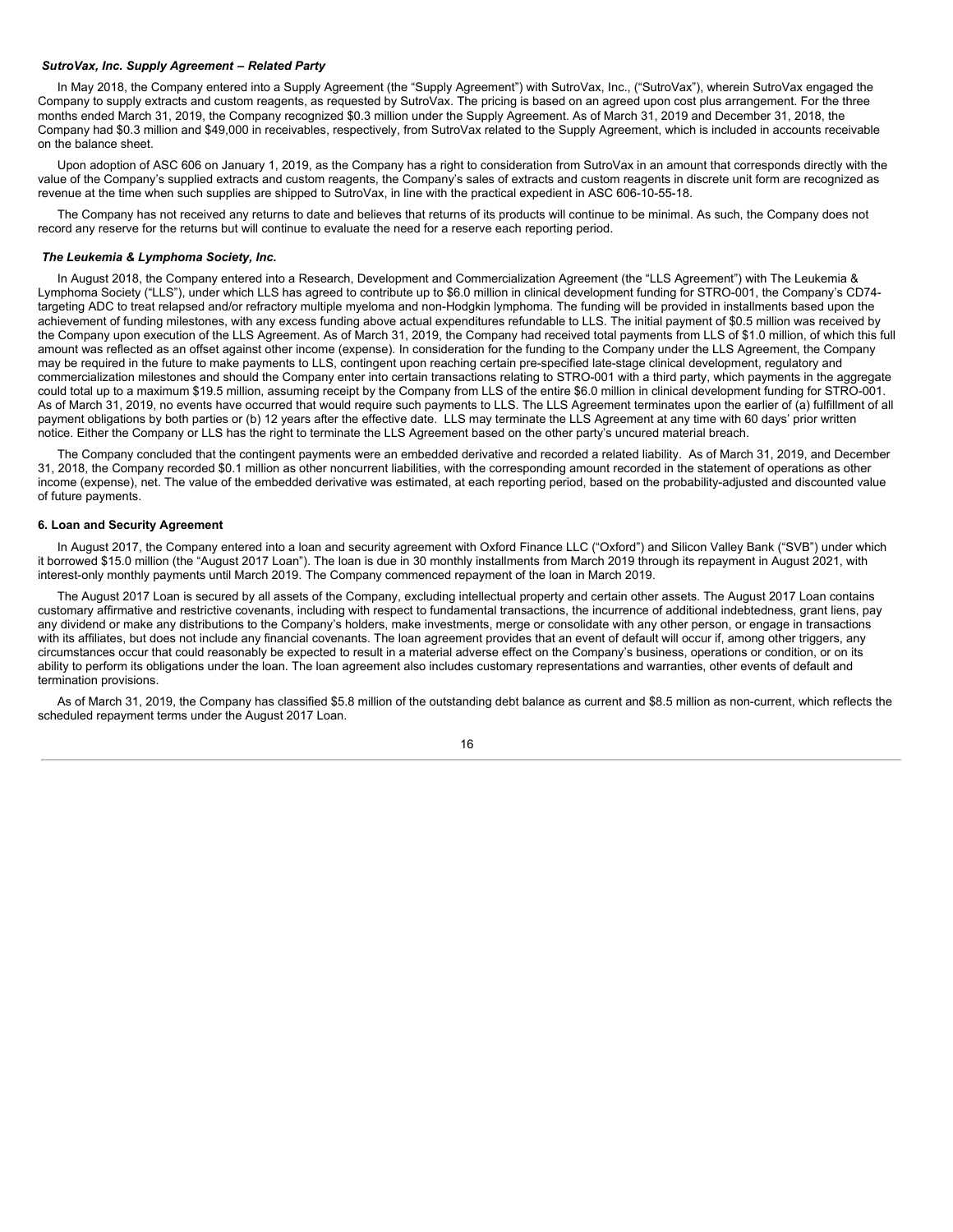The interest charges on the loan are based on a floating rate that equals the greater of 7.39% or the sum of the 30-day U.S. Dollar London Interbank Offered Rate ("LIBOR") plus 6.40%. For the three months ended March 2019, the average interest rate was 8. 90%. In addition, the Company will make a final payment equal to 3.83% of the original principal amount of the loan, or \$0.6 million, which is being accrued over the term of the loan using the effective-interest method. As of March 31, 2019, total interest expense accrued was \$ 0.3 million.

In connection with the August 2017 Loan, the Company issued to Oxford and SVB a warrant to purchase the Company's Series D-2 redeemable convertible preferred stock (the "2017 Warrant"). The 2017 Warrants were later converted into warrants to purchase Series E redeemable convertible preferred stock in May and July 2018, and upon the Company's IPO on October 1, 2018, all Series E redeemable convertible preferred stock warrants were converted to warrants to purchase 46,359 shares of common stock. The estimated fair value upon issuance of the 2017 Warrant of \$0.3 million was recorded as a debt discount on the associated borrowings on the Company's balance sheet. The debt discount is being amortized to interest expense over the repayment period of the loan using the effective-interest method.

During the three months ended March 31, 2019 and 2018, the Company recorded interest expense related to this loan of \$0.4 million and \$0.4 million, respectively, and interest related to the accretion of debt discount of \$42,000 and \$38,000, respectively.

#### **7. Related-Party Transactions**

Upon the Company's IPO, Celgene's ownership of the Company's outstanding equity interest decreased to less than 10%. As a result, starting October 1, 2018, the Company ceased to reflect balances and transactions associated with Celgene as a related party in its financial statements. Transactions with Celgene for the three months ended March 31, 2019 and 2018, respectively, are described in Note 5.

Related party transactions with Merck, which owned 11.9% of the Company's outstanding equity interest both as of March 31, 2019 and December 31, 2018, are described in Note 5.

Three directors of the Company have performed consulting services for the Company, which consulting services were terminated prior to the Company's IPO in September 2018. During the three months ended March 31, 2019, the Company made no payment to these three directors relating to consulting services. During the three months ended March 31, 2018, the Company paid \$15,000, \$7,500 and \$7,500, respectively, to these three directors relating to their consulting services.

#### *Investment in SutroVax, Inc. ("SutroVax")*

In December 2013, the Company and Johnson & Johnson Innovation, through the Johnson & Johnson Development Corporation, provided initial co-funding for a new company, SutroVax. SutroVax leverages the Company's proprietary integrated cell-free protein synthesis platform, XpressCF™, to develop novel vaccines for a broad range of disease targets. The Company had \$0.3 million and \$49,000 in receivables due from SutroVax as of March 31, 2019 and December 31, 2018, respectively, which were included in accounts receivable on the condensed balance sheet.

As of both March 31, 2019 and December 31, 2018, the Company held a 5.6% common stock ownership interest in SutroVax, respectively, on a fully-diluted basis, with a carrying value of \$0 and was accounted for under the cost method.

SutroVax qualifies as a variable interest entity. However, the Company maintains only shared power to direct the activities that most significantly impact the performance of SutroVax. Therefore, the Company is not considered the primary beneficiary and consolidation is not required.

See Note 5, SutroVax, Inc. Supply Agreement for discussion of the supply arrangement entered into with SutroVax in May 2018 and related revenue recognized for the three months ended March 31, 2019.

#### **8. Stockholders' Equity (Deficit)**

#### *Common Stock*

Holders of common stock are entitled to one vote per share on all matters to be voted upon by the stockholders of the Company.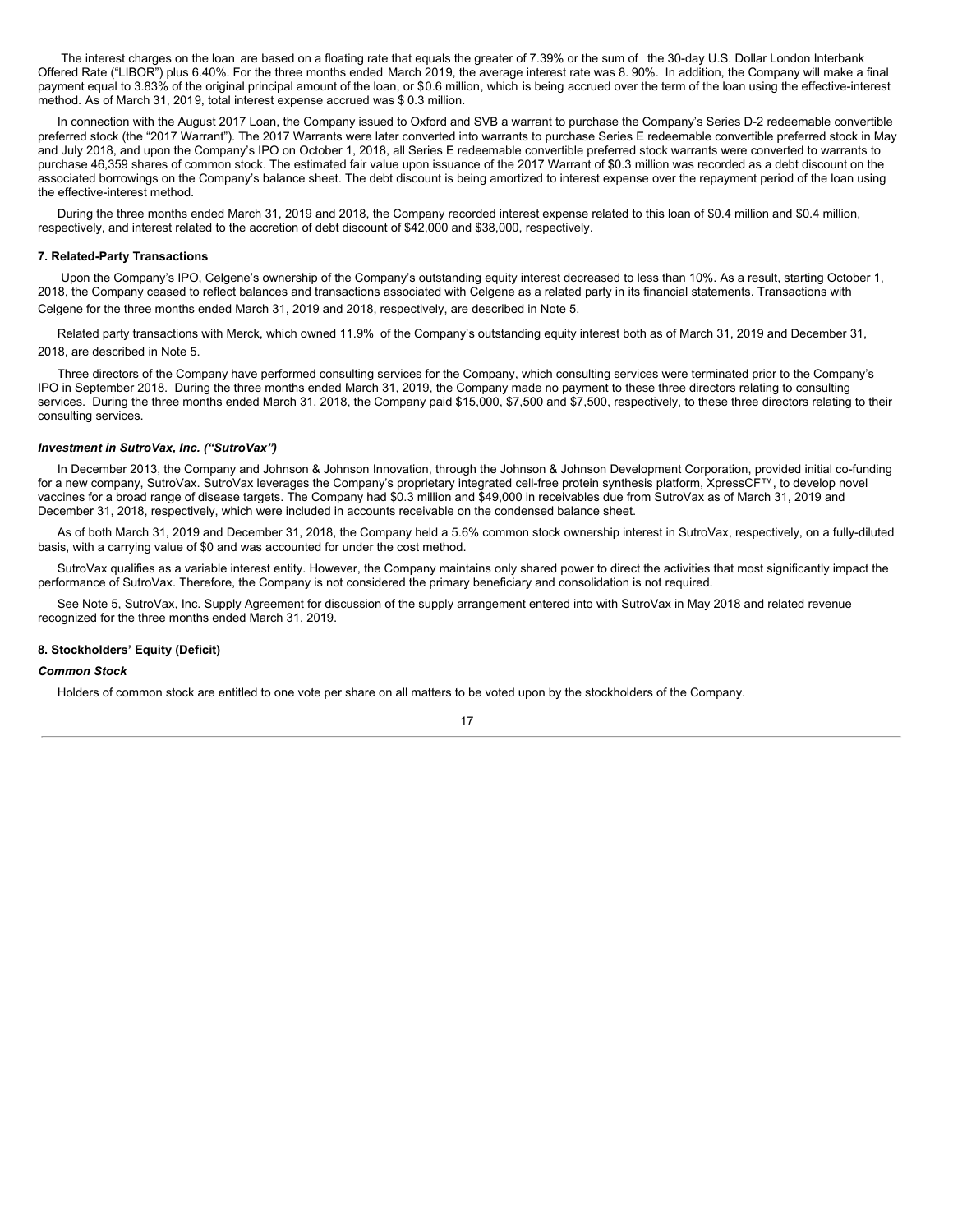The Company had reserved common stock, on an if-converted basis, for issuance as follows:

|                                                                                     | March 31, 2019 | December 31, 2018 |
|-------------------------------------------------------------------------------------|----------------|-------------------|
| Common stock options issued and outstanding                                         | 3,874,914      | 3,111,718         |
| Common stock awards issued and outstanding                                          | 464.900        | 311.240           |
| Remaining shares reserved for issuance under 2004<br>and 2018 Equity Incentive Plan | 2.742.059      | 2.525.610         |
| Shares reserved for issuance under 2018 Employee<br>Stock Purchase Plan             | 389.571        | 230,000           |
| Warrants to purchase common stock                                                   | 71,813         | 71,813            |
| Total                                                                               | 7,543,257      | 6,250,381         |

# *Preferred Stock*

Effective October 30, 2018, the Company had 10,000,000 shares of preferred stock authorized with a par value of \$0.001. No shares of preferred stock were outstanding as of March 31, 2019.

#### *Warrants*

During the period from 2008 to 2012, the Company issued various warrants for the purchase of redeemable convertible preferred stock in connection with debt financings and the issuance of redeemable convertible preferred stock.

In August 2017, the Company issued warrants to Oxford and SVB to purchase an aggregate of 682,230 shares of Series D-2 redeemable convertible preferred stock at an exercise price of \$0.6596 per share in connection with the issuance of the August 2017 Loan. If there was a subsequent convertible preferred stock or other senior equity securities financing with a per share price less than the Series D-2 redeemable convertible preferred per share price, then the warrant would automatically convert to a warrant to purchase such class of shares, based on the per share price of such equity. Given that the price per share of the Series E redeemable convertible preferred stock described above was less than the price per share of the Series D-2 redeemable convertible preferred stock, the 2017 Warrant converted into a warrant to purchase a total of 1,682,871 shares of Series E redeemable convertible preferred stock at an exercise price of \$0.2674 per share. The warrant is exercisable from the original date of issuance and has a 10-year term.

The Company adjusted the warrant liability for changes in fair value until the completion of its IPO on October 1, 2018, at which time certain convertible preferred stock warrants were converted into warrants for the purchase of common stock and the related convertible preferred stock warrant liability was reclassified to additional paid-in capital and others expired. On October 1, 2018, 1,232,220 shares of the Series C redeemable convertible preferred warrants were canceled, and the remaining 687,928 shares were converted to warrants to purchase common stock on a 1-for-0.0370 basis. All Series E redeemable convertible preferred warrants were converted to warrants to purchase common stock on a 1-for-0.0275 basis.

#### **9. Equity Incentive Plans, Employee Stock Purchase Plan and Stock-Based Compensation**

#### *2004 Equity Incentive Plan and 2018 Equity Incentive Plan*

In September 2018, the Company adopted the 2018 Equity Incentive Plan ("2018 Plan"), which became effective on September 25, 2018. As a result, the Company will not grant any additional awards under the 2004 Equity Incentive Plan ("2004 Plan"). The terms of the 2004 Plan and applicable award agreements will continue to govern any outstanding awards thereunder. In addition to the shares of common stock reserved for future issuance under the 2004 Plan that were added to the 2018 Plan upon its effective date, the Company has initially reserved 2,300,000 shares of common stock for issuance under the 2018 Plan. In addition, the number of shares of common stock reserved for issuance under the 2018 Plan will automatically increase on the first day of January for a period of up to ten years, commencing on January 1, 2019, in an amount equal to 5% of the total number of shares of the Company's capital stock outstanding on the last day of the preceding year, or a lesser number of shares determined by the Company's board of directors. As a result, common stock reserved for issuance under the 2018 Plan was increased by 1,142,409 shares on January 1, 2019. As of March 31, 2019, the Company had 2,742,059 shares available for grant under the 2018 Plan.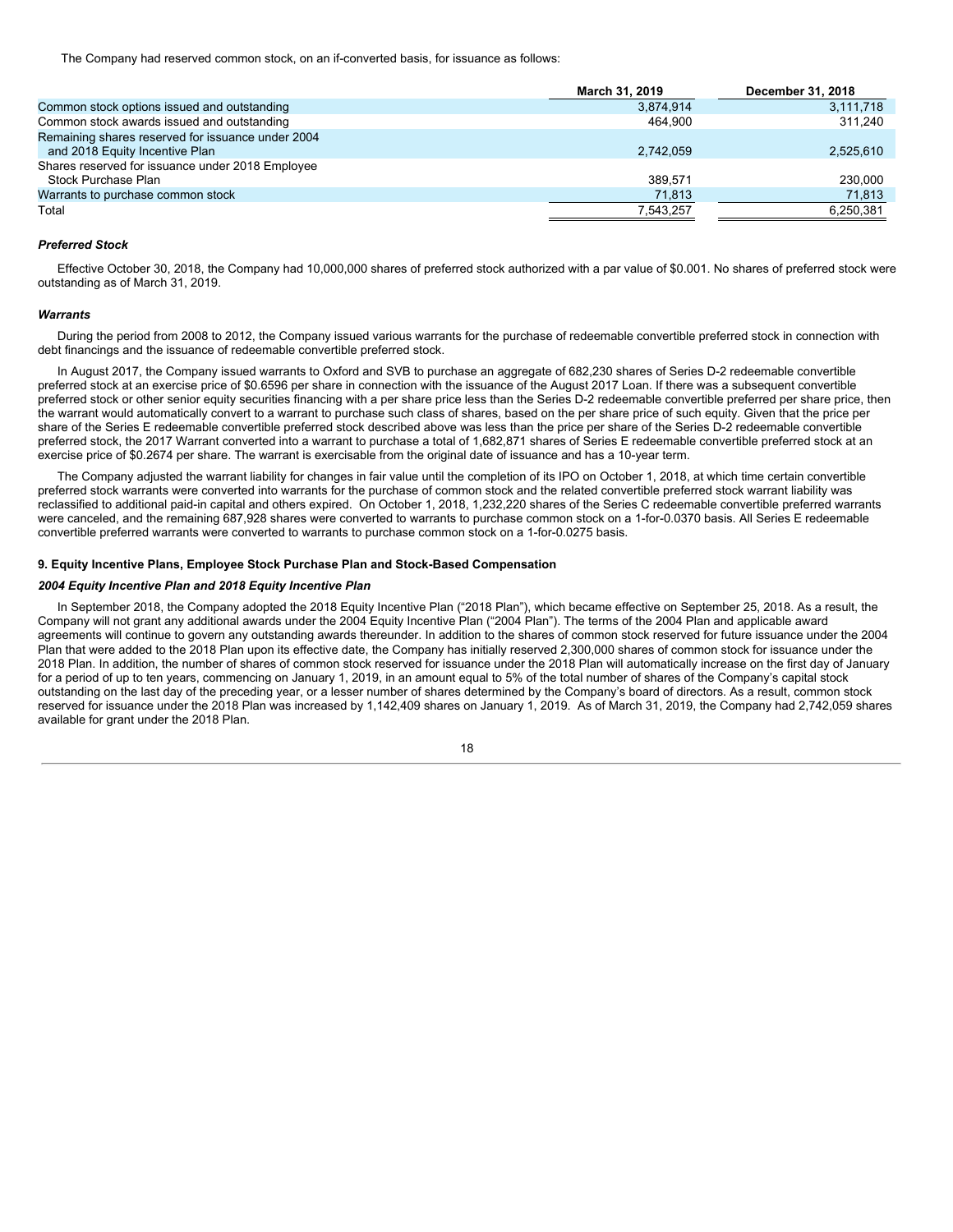The following table summarizes option activity under the Company's 2004 Plan and 2018 Plan:

|                               | Outstanding<br><b>Options</b> | Weighted-<br>Average<br><b>Exercise Price</b> |       | Weighted-<br>Average<br>Remaining<br><b>Contract Term</b><br>(Years) |  | Aggregate<br><b>Intrinsic Value</b> |  |
|-------------------------------|-------------------------------|-----------------------------------------------|-------|----------------------------------------------------------------------|--|-------------------------------------|--|
| Balances at December 31, 2018 | 3,111,718                     | \$                                            | 13.74 | 8.76                                                                 |  | 1,088                               |  |
| Granted                       | 777,350                       | \$                                            | 10.50 |                                                                      |  |                                     |  |
| Exercised                     | (8,347)                       | \$                                            | 5.08  |                                                                      |  |                                     |  |
| Canceled                      | (5,807)                       |                                               | 14.93 |                                                                      |  |                                     |  |
| Balances at March 31, 2019    | 3,874,914                     |                                               | 13.11 | 8.77                                                                 |  | 2,450                               |  |

The aggregate intrinsic value was calculated as the difference between the exercise prices of the underlying stock option awards and the estimated fair value of the Company's common stock on the date of exercise. For the three months ended March 31, 2019, the aggregate intrinsic value of stock options exercised was \$46,116, determined at the date of the option exercise. For the three months ended March 31, 2018, the aggregate intrinsic value of stock options exercised was \$60,000, determined at the date of the option exercise.

### *Employee Stock Options Valuation*

For determining stock-based compensation expense, the fair-value-based measurement of each employee stock option was estimated as of the date of grant using the Black-Scholes option-pricing model with assumptions as follows:

|                          | <b>Three Months Ended</b><br>March 31. |             |
|--------------------------|----------------------------------------|-------------|
|                          | 2019                                   | 2018        |
| Expected term (in years) | 5.05-7.01                              | 5.97-6.08   |
| Expected volatility      | 72.89%-74.89%                          | 58.00%      |
| Risk-free interest rate  | 2.40%-2.55%                            | 2.72%-2.73% |
| Expected dividend        | -                                      |             |

Using the Black-Scholes option-valuation model, the weighted-average estimated grant-date fair value of employee stock options granted during the three months ended March 31, 2019 was \$5.86 per share and during the three months ended March 31, 2018, was \$8.39 per share. The total fair value of options vested during the three months ended March 31, 2019 was \$1.7 million, and for the three months ended March 31, 2018 was \$0.2 million.

# *Restricted Stock Units*

During the three months ended March 31, 2019, the Company granted 154,900 shares of restricted common stock, or RSUs, to certain employees. These RSUs will become fully vested over four years in March 2023. As of March 31, 2019, no RSUs had vested.

A summary of the status and activity of non-vested RSUs at March 31, 2019 is as follows:

|                             | <b>Number of shares</b> | Weighted<br>Average<br><b>Grant-Date</b><br><b>Fair Value</b> |
|-----------------------------|-------------------------|---------------------------------------------------------------|
| Non-vested December 31,2018 | 311,240                 | 15.20                                                         |
| Granted                     | 154.900                 | \$<br>11.45                                                   |
| Canceled                    | (1,240)                 | 14.14                                                         |
| Non-vested March 31,2019    | 464,900                 | 13.82                                                         |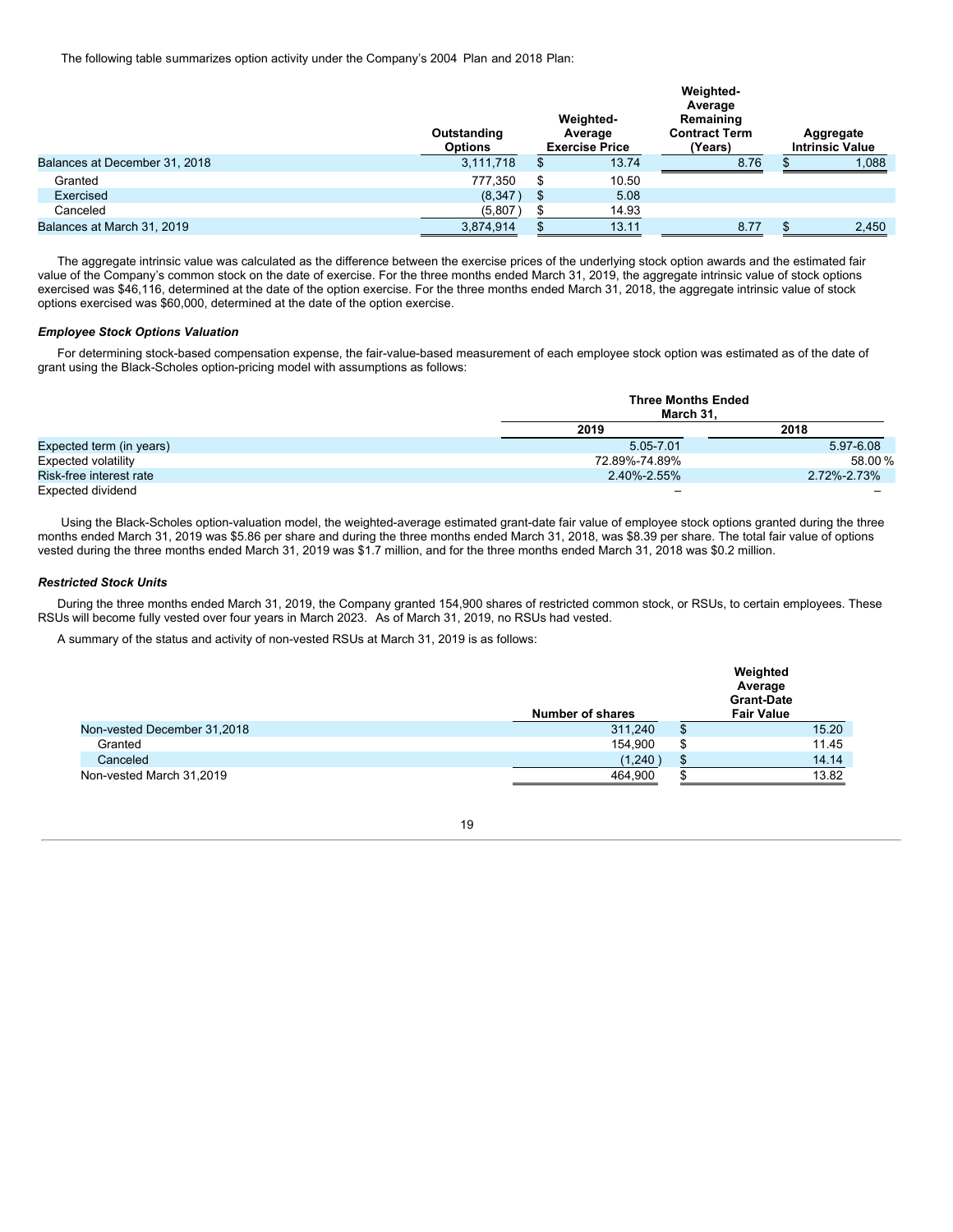#### *2018 Employee Stock Purchase Plan*

In September 2018, the Company adopted the 2018 Employee Stock Purchase Plan ("ESPP"), which became effective on September 26, 2018, the day that the Form S-1 related to the IPO was declared effective, in order to enable eligible employees to purchase shares of the Company's common stock. The Company initially reserved 230,000 shares of common stock for sale under the ESPP. The aggregate number of shares reserved for sale under the ESPP will increase automatically on January 1st of each of the first ten calendar years after the effective date by the number of shares equal to the lesser of 1% of the total outstanding shares of the Company's common stock as of the immediately preceding December 31 (rounded to the nearest whole share) or a number of shares as may be determined by the Company's board of directors. As a result, common stock reserved for issuance under the ESPP was increased by 228,481 shares on January 1, 2019. The aggregate number of shares issued over the term of the Company's ESPP, subject to stock-splits, recapitalizations or similar events, may not exceed 2,300,000 shares of the Company's common stock. The initial ESPP purchase date by the Company's eligible employees was March 15, 2019.

The fair value of the ESPP shares is estimated using the Black-Scholes option pricing model. For the three months ended March 31, 2019, the fair value of ESPP shares was estimated using the following assumptions:

|                          | <b>Three Months Ended</b><br>March 31, 2019 |
|--------------------------|---------------------------------------------|
| Expected term (in years) | 0.5                                         |
| Expected volatility      | 74.89%                                      |
| Risk-free interest rate  | 2.44%                                       |
| Expected dividend        |                                             |

As of March 31, 2019, 68,910 shares purchase had been made and 389,571 shares were available for future issuance under the ESPP.

#### *Stock-Based Compensation Expense*

The Company believes that the fair value of the stock options, RSUs and ESPP shares is more reliably measurable than the fair value of services received.

For the three months ended March 31, 2019 and 2018, the Company recorded \$1.7 million and \$0.2 million, respectively, of stock-based compensation expense related to the stock options granted under the Company's Equity Incentive Plans, \$0.5 million and none, respectively, of stock-based compensation expense related to the RSUs and \$0.1 million and none, respectively, of stock-based compensation expense related to the ESPP.

As of March 31, 2019, unrecognized stock-based compensation expense related to the unvested stock options and RSUs granted was \$22.5 million and \$5.5 million, respectively. The remaining unrecognized compensation cost is expected to be recognized over a weighted-average period of 3.4 years and 2.7 years, respectively. As of March 31, 2019, there is no unrecognized stock-based compensation expense related to the ESPP.

Total stock-based compensation expense recognized was as follows:

|                            | <b>Three Months Ended</b><br>March 31. |      |
|----------------------------|----------------------------------------|------|
|                            | 2019                                   | 2018 |
| Research and development   | 411                                    | 48   |
| General and administrative | .875                                   | 201  |
| Total                      | 2,286                                  | 249  |

#### *Non-Employee Stock-Based Compensation Expense*

The fair value of options granted to non-employees was estimated using the Black-Scholes method. The stock-based compensation expense related to nonemployees for the three months ended March 31, 2019 and 2018 was immaterial.

# *2017 Call Option Plan*

In February 2017, the Company adopted a 2017 Call Option Plan to grant selected employees, officers, directors and consultants (collectively, the "Participants") options to purchase shares of the common stock of SutroVax, an unconsolidated investee of the Company. The Company has reserved 450,000 shares of SutroVax common stock as of

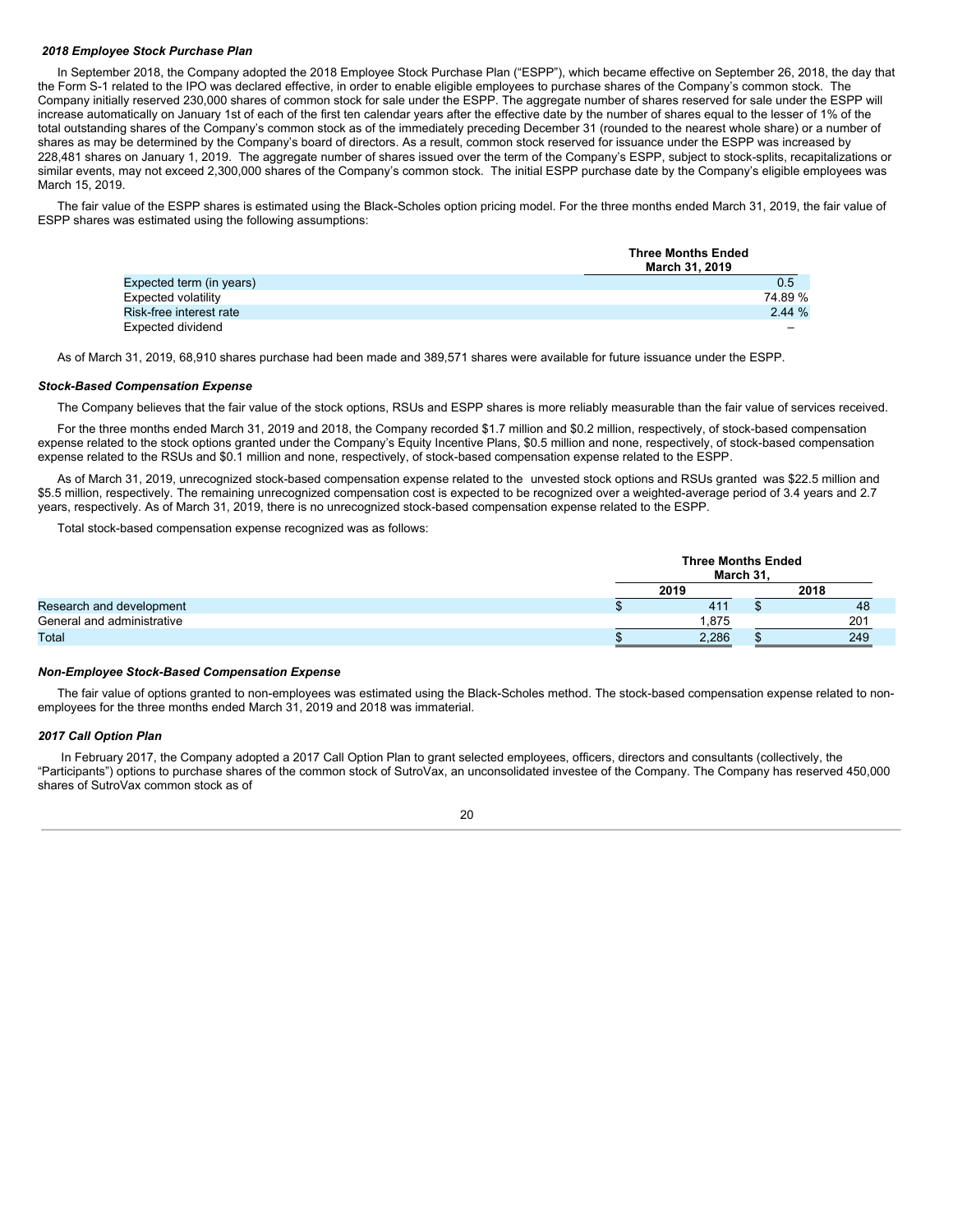March 31, 2019 for issuance under the program. The call options vest 25% on each of January 1, 2017, 2018, 2019, and 2020, and expire one year from the vesting date.

Using the Black-Scholes option-valuation model, the call options are measured at fair value on grant date and at each reporting period prior to their vesting, with cost recognized over the requisite service period as compensation cost. Any changes in the fair value subsequent to the vesting date are recognized in other income (expense), net in the statement of operations. Call options covering 420,000 shares have been granted with an exercise price of \$0.76 per share. As of March 31, 2019, 315,000 of such options had vested, 210,000 were exercised and 105,000 were outstanding and unvested. As of December 31, 2018, 210,000 of such options had vested and were exercised and 210,000 were outstanding and unvested.

The amounts recognized as compensation expense related to the 2017 Call Option Plan for the three months ended March 31, 2019 and 2018, respectively, were \$18,000 and \$15,000.

The amounts recognized as other income (expense) related to the 2017 Call Option Plan for the three months ended March 31, 2019 and 2018, respectively, were \$4,000 and zero.

# **10. Net Loss Per Share**

The following table sets forth the computation of the Company's basic and diluted net loss per share.

|                                                                     |  | <b>Three Months Ended</b><br>March 31, |      |          |  |
|---------------------------------------------------------------------|--|----------------------------------------|------|----------|--|
|                                                                     |  | 2019                                   | 2018 |          |  |
| Numerator:                                                          |  |                                        |      |          |  |
| Net loss, basic and diluted                                         |  | (14, 250)                              |      | (12,046) |  |
| Net loss                                                            |  | (14, 250)                              |      | (12,046) |  |
| Denominator:                                                        |  |                                        |      |          |  |
| Shares issued in computing net loss per share, basic and<br>diluted |  | 22,865,075                             |      | 467.719  |  |
| Net loss per share, basic and diluted                               |  | (0.62)                                 |      | (25.75)  |  |

The following common stock equivalents were excluded from the computation of diluted net loss per share for the three months ended March 31, 2019 and 2018, because including them would have been antidilutive:

|                                                             | As of March 31, |           |  |  |
|-------------------------------------------------------------|-----------------|-----------|--|--|
|                                                             | 2019            | 2018      |  |  |
| Redeemable convertible preferred stock                      |                 | 5.063.404 |  |  |
| Common stock options and awards issued                      |                 |           |  |  |
| and outstanding                                             | 4.339.814       | 820.875   |  |  |
| Warrants to purchase redeemable convertible preferred stock |                 | 93.527    |  |  |
| Warrants to purchase common stock                           | 71,813          | 1.099     |  |  |
| Total                                                       | 4.411.627       | 5.978.905 |  |  |

# **11. Subsequent Events**

As related to the Celgene Agreement discussed in Note 5, Celgene was advancing four preclinical collaboration programs, one of which is an ADC targeting B-cell maturation antigen ("BCMA") for the treatment of multiple myeloma. Celgene has worldwide development and commercialization rights with respect to this BCMA ADC.

The U.S. Food and Drug Administration recently cleared the IND application for the BCMA ADC, which was discovered and manufactured by the Company and which is the first collaboration program IND. The Company will continue to be responsible for clinical supply manufacturing and certain development services for this BCMA ADC and is eligible to receive from Celgene aggregate development and regulatory contingent payments of up to \$275.0 million, if approved in multiple indications, and tiered royalties ranging from mid to high single digit percentages on worldwide sales of any resulting commercial products.

With respect to the remaining three collaboration programs (BCMA-CD3, PD1-LAG3 and PD1-TIM3), Celgene has decided to not retain the option to acquire U.S. clinical development and commercialization rights to a second

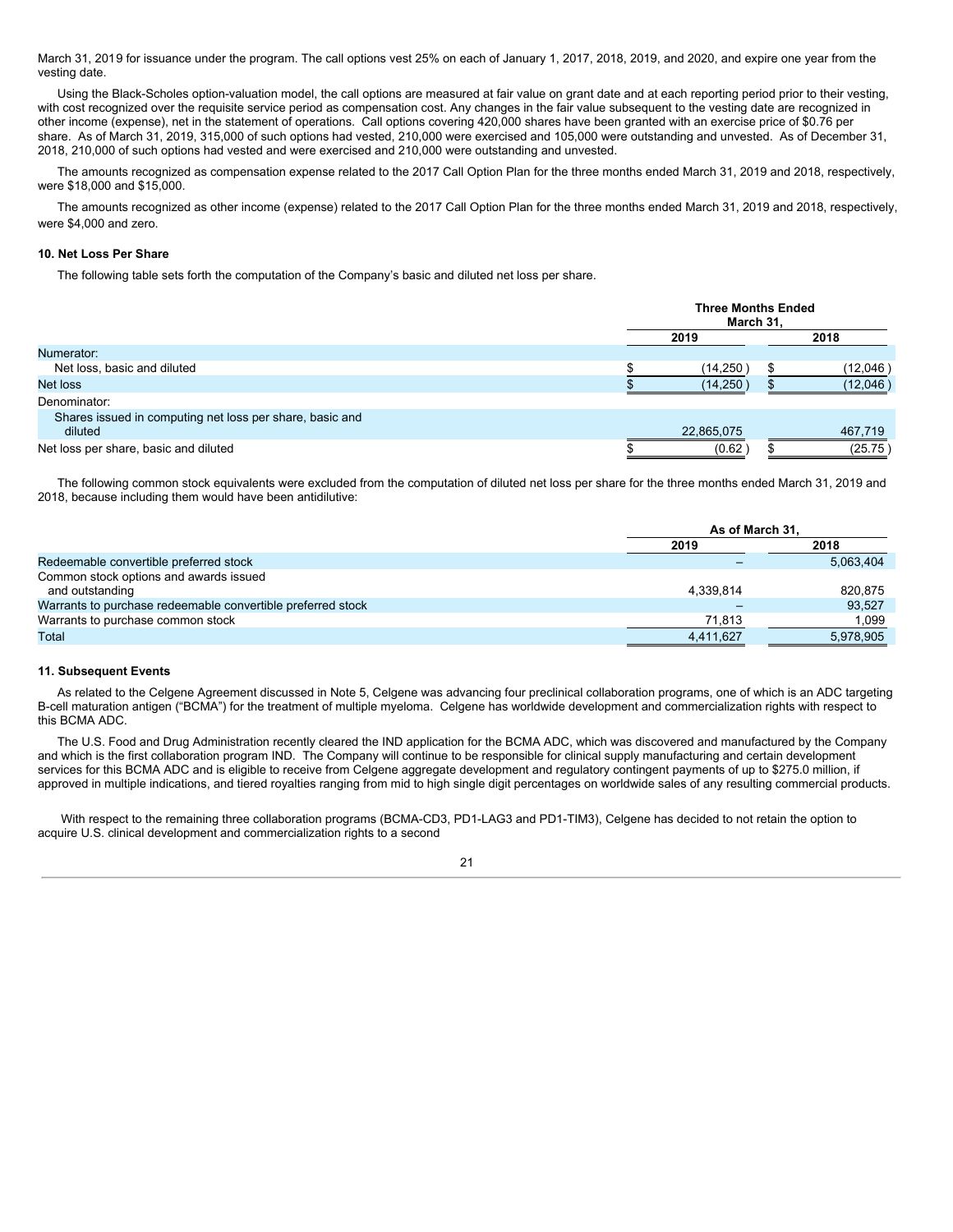collaboration program. Celgene is therefore not paying the Company the \$12.5 million option maintenance fee due on IND clearance for the first collaboration program, described above. Consequently, the U.S. clinical development and commercialization rights to the other three collaboration programs remain owned by the Company, without any further option to Celgene. For any products resulting from these three programs, Celgene will own ex-U.S. development and commercialization rights and will be obligated to pay the Company development and regulatory contingent payments and tiered royalties ranging from mid to high single digit percentages.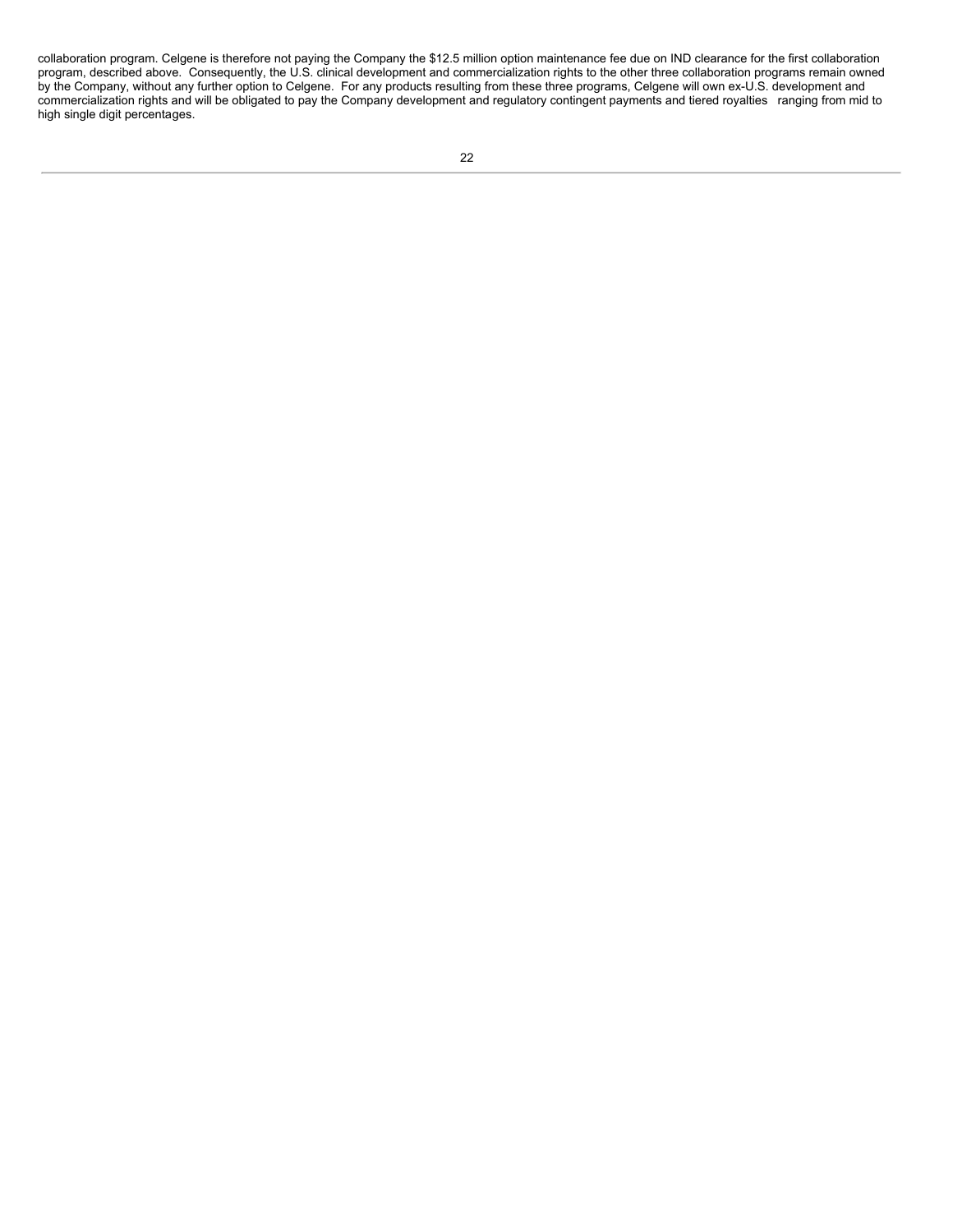#### <span id="page-24-0"></span>**Item 2. Management's Discussion and Analysis of Financial Condition and Results of Operations.**

You should read the following discussion of our financial condition and results of operations in conjunction with our condensed financial statements and the related notes and other financial information included elsewhere in this Quarterly Report on Form 10-Q and our Annual Report on Form 10-K for the year ended December 31, 2018. In addition to historical financial information, this discussion contains forward-looking statements based upon current expectations that involve risks and uncertainties, such as statements of our plans, objectives, expectations, intentions and belief. Our actual results could differ materially from those anticipated in these forward-looking statements as a result of various factors, including those set forth in the section titled "Risk Factors" under Part II, Item 1A below. These forward-looking statements may include, but are not limited to, statements regarding our future results of operations and financial position, business strategy, market size, potential growth opportunities preclinical and clinical development activities, efficacy and safety profile of our product candidates, use of net proceeds from our public offering, our ability to maintain and recognize the benefits of certain designations received by product candidates, the timing and results of preclinical studies and clinical trials, commercial collaborations with third parties and the receipt and timing of potential regulatory designations, approvals and commercialization of product candidates. The words "believe," "may," "will," "potentially," "estimate," "continue," "anticipate," "predict," "target," "intend," "could," "would," "should," "project," "plan," "expect," and similar expressions that convey uncertainty of future events or outcomes are intended to *identify forward-looking statements, although not all forward-looking statements contain these identifying words.*

These statements are based upon information available to us as of the date of this Quarterly Report on Form 10-Q, and while we believe such information forms a reasonable basis for such statements, such information may be limited or incomplete, and our statements should not be read to indicate that we have conducted an exhaustive inquiry into, or review of, all potentially available relevant information. These statements are inherently uncertain and investors are *cautioned not to unduly rely upon these statements.*

#### **Overview**

We are a clinical stage drug discovery, development and manufacturing company focused on deploying our proprietary integrated cell-free protein synthesis and site-specific conjugation platform, XpressCF™, to create a broad variety of optimally designed, next-generation protein therapeutics initially for cancer and autoimmune disorders. We aim to design therapeutics using the most relevant and potent modalities, including cytokine-based targets, immuno-oncology, or I/O, agents, antibody-drug conjugates, or ADCs, and bispecific antibodies that are directed primarily against clinically validated targets where the current standard of care is suboptimal. We believe our platform allows us to accelerate the discovery and development of potential first-in-class and best-in-class molecules by enabling the rapid and systematic evaluation of protein structure-activity relationships to create optimized homogeneous product candidates. Our mission is to transform the lives of patients by using our XpressCF™ Platform to create medicines with improved therapeutic profiles for areas of unmet need.

Once identified, production of protein drug candidates can be rapidly and predictably scaled in our current Good Manufacturing Practices compliant manufacturing facility. We have the ability to manufacture our cell-free extract that supports our production of proteins on a large scale using a semi-continuous fermentation process. Our two most advanced product candidates are wholly owned: STRO-001, an ADC directed against CD74, for patients with multiple myeloma and non-Hodgkin lymphoma, or NHL, and STRO-002, an ADC directed against folate receptor-alpha, or FolRα, for patients with ovarian and endometrial cancers. STRO-001 is currently enrolling patients in a Phase 1 trial, with initial safety data expected in mid-2019 and initial efficacy data expected by year end 2019. In October 2018, we were granted Orphan Drug Designation by the U.S. Food and Drug Administration, or FDA, for STRO-001 for the treatment of multiple myeloma. We began enrolling patients in a STRO-002 Phase 1 trial focused on ovarian and endometrial cancers in March 2019, with initial safety data expected by year end 2019. We have also entered into multi-target, product-focused collaborations with leaders in the field of oncology, i ncluding a cytokine derivatives collaboration with Merck Sharp & Dohme Corp., a subsidiary of Merck & Co., Inc., Kenilworth, NJ, USA, or Merck, an ADC targeting B-cell maturation antigen, or BCMA, and an immuno-oncology directed alliance with Celgene Corporation, or Celgene, and an oncology-focused collaboration with Merck KGaA, Darmstadt, Germany (operating in the United States and Canada under the name "EMD Serono").

Since the commencement of our operations, we have devoted substantially all of our resources to performing research and development and manufacturing activities in support of our own product development efforts and those of our collaborators, raising capital to support and expand such activities and providing general and administrative support for these operations. We have funded our operations to date primarily from upfront, milestone and other payments under our collaboration agreements with Merck, Celgene and EMD Serono, the issuance and sale of redeemable convertible preferred stock, our initial public offering, or IPO, of common stock and debt proceeds.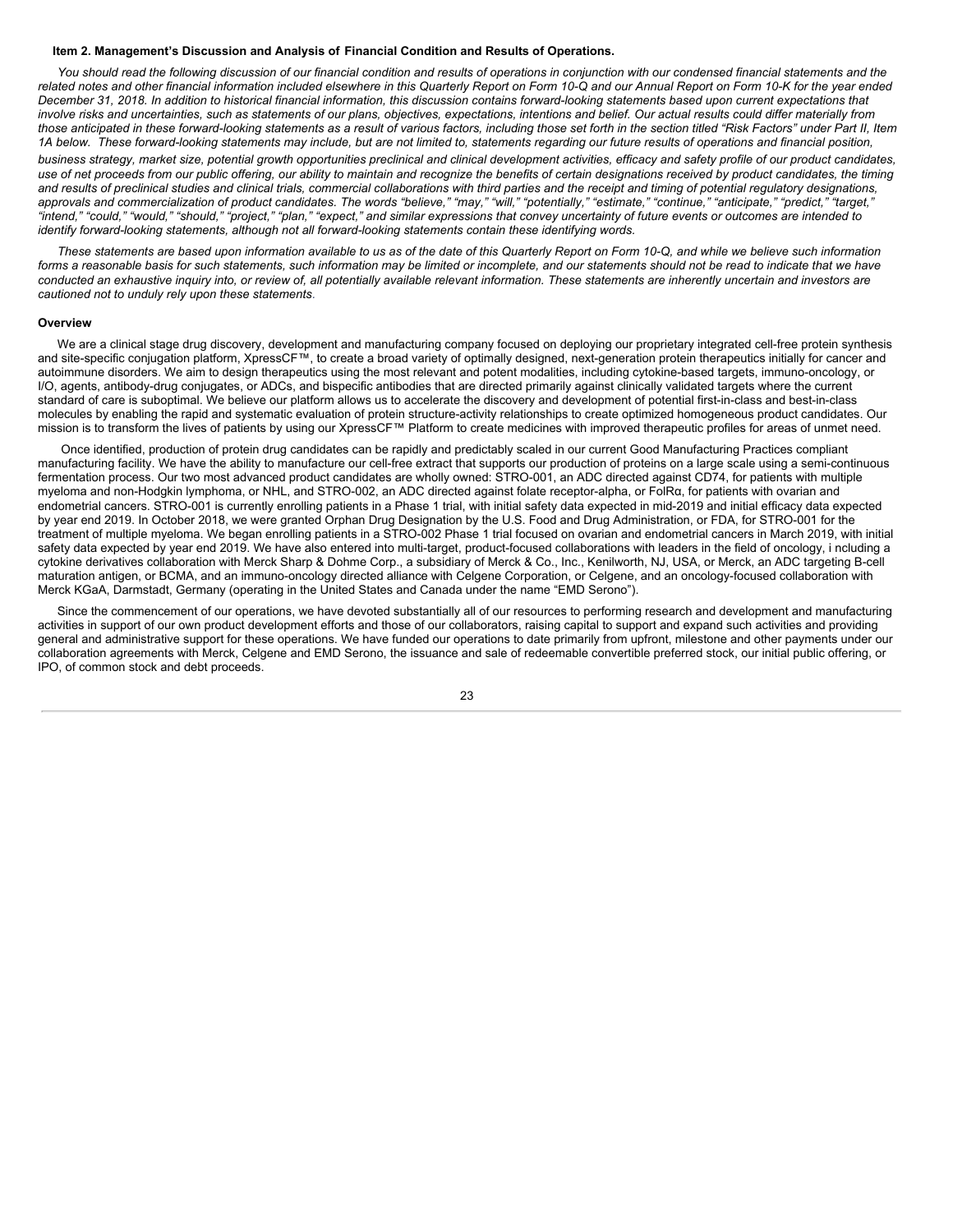On October 1, 2018, we closed our IPO and issued and sold an aggregate of 5,667,000 shares of common stock at a price of \$15.00 per share for gross proceeds of approximately \$85.0 million. We received net proceeds from the IPO of approximately \$74.4 million, after underwriting discounts, commissions and offering expenses. In addition to the shares of common stock sold in the IPO, we concurrently sold in a private placeme nt to Merck, 666,666 shares of common stock at the IPO offering price of \$15.00 per share, for proceeds of approximately \$10.0 million.

We have no products approved for commercial sale and have not generated any revenue from commercial product sales. We had a net loss of \$14.3 million and \$12.0 million for the three months ended March 31, 2019 and 2018, respectively. Although we had net income for the year ended December 31, 2016 of \$1.7 million, we cannot assure you that we will ever have net income again or that we will generate positive cash flow from operating activities. As of March 31, 2019, we had an accumulated deficit of \$154.3 million. We do not expect to generate any revenue from commercial product sales unless and until we successfully complete development and obtain regulatory approval for one or more of our product candidates, which we expect will take a number of years. If we obtain regulatory approval for any of our product candidates, we expect to incur significant commercialization expenses related to product sales, marketing, manufacturing and distribution. We expect our operating expenses to significantly increase as we continue to develop, and seek regulatory approvals for, our product candidates, engage in other research and development activities, expand our pipeline of product candidates, continue to develop our manufacturing facility and capabilities, maintain and expand our intellectual property portfolio, seek regulatory and marketing approval for any product candidates that we may develop, acquire or in-license other assets or technologies, ultimately establish a sales, marketing and distribution infrastructure to commercialize any products for which we may obtain marketing approval and operate as a public company. Our net losses may fluctuate significantly from quarter-to-quarter and year-toyear, depending on the timing of our clinical trials, our expenditures on other research and development activities and the timing of achievement, receipt and revenue recognition of upfront, milestones and other collaboration agreement payments.

#### **Recent Developments**

As previously disclosed under the amended and restated collaboration and license agreement with Celgene, or Celgene Agreement, Celgene was advancing four preclinical collaboration programs, one of which is an ADC targeting BCMA, for the treatment of multiple myeloma. Pursuant to the Celgene Agreement, Celgene has worldwide development and commercialization rights with respect to this BCMA ADC.

The FDA recently cleared the investigational new drug, or IND, application for the BCMA ADC, which was discovered and manufactured by us and which is the first collaboration program IND. We will continue to be responsible for clinical supply manufacturing and certain development services for this BCMA ADC and are entitled to development and regulatory contingent payments and tiered royalties from Celgene for this BCMA ADC.

With respect to the remaining three collaboration programs (BCMA-CD3, PD1-LAG3 and PD1-TIM3), Celgene has decided to not retain the option to acquire U.S. clinical development and commercialization rights to a second collaboration program. Celgene is therefore not paying us the \$12.5 million option maintenance fee due on IND clearance for the first collaboration program, described above. Consequently, the U.S. clinical development and commercialization rights to the other three collaboration programs remain owned by us, without any further option to Celgene. For any products resulting from these three programs, Celgene will own ex-U.S. development and commercialization rights and will be obligated to pay us development and regulatory contingent payments and tiered royalties ranging from mid to high single digit percentage.

#### **Financial Operations Overview**

#### *Total Revenue*

We have no products approved for commercial sale and have not generated any revenue from commercial product sales. Our total revenue to date has been generated principally from our collaboration and license agreements with Celgene, Merck and EMD Serono, and to a lesser extent, from manufacturing, supply and services and products we provide to Celgene and SutroVax, Inc., or SutroVax.

As described in Note 2 to our Condensed Financial Statements, on January 1, 2019, we adopted ASC 606, Revenue from Contracts with Customers. ASC 606 supersedes the guidance in ASC 605, Revenue Recognition. We adopted ASC 606 on a modified retrospective basis under which we recognized the \$10.3 million cumulative effect of adoption as a reduction to the opening accumulated deficit balance. Revenue for the three months ended March 31,2018 was recorded under ASC 605, while revenue for the three months ended March 31, 2019 was recorded under ASC 606. If we had continued to use ASC 605 during 2019, revenue would have been \$7.6 million in the three months ended March 31, 2019, as compared to the \$8.6 million actually recorded for the period.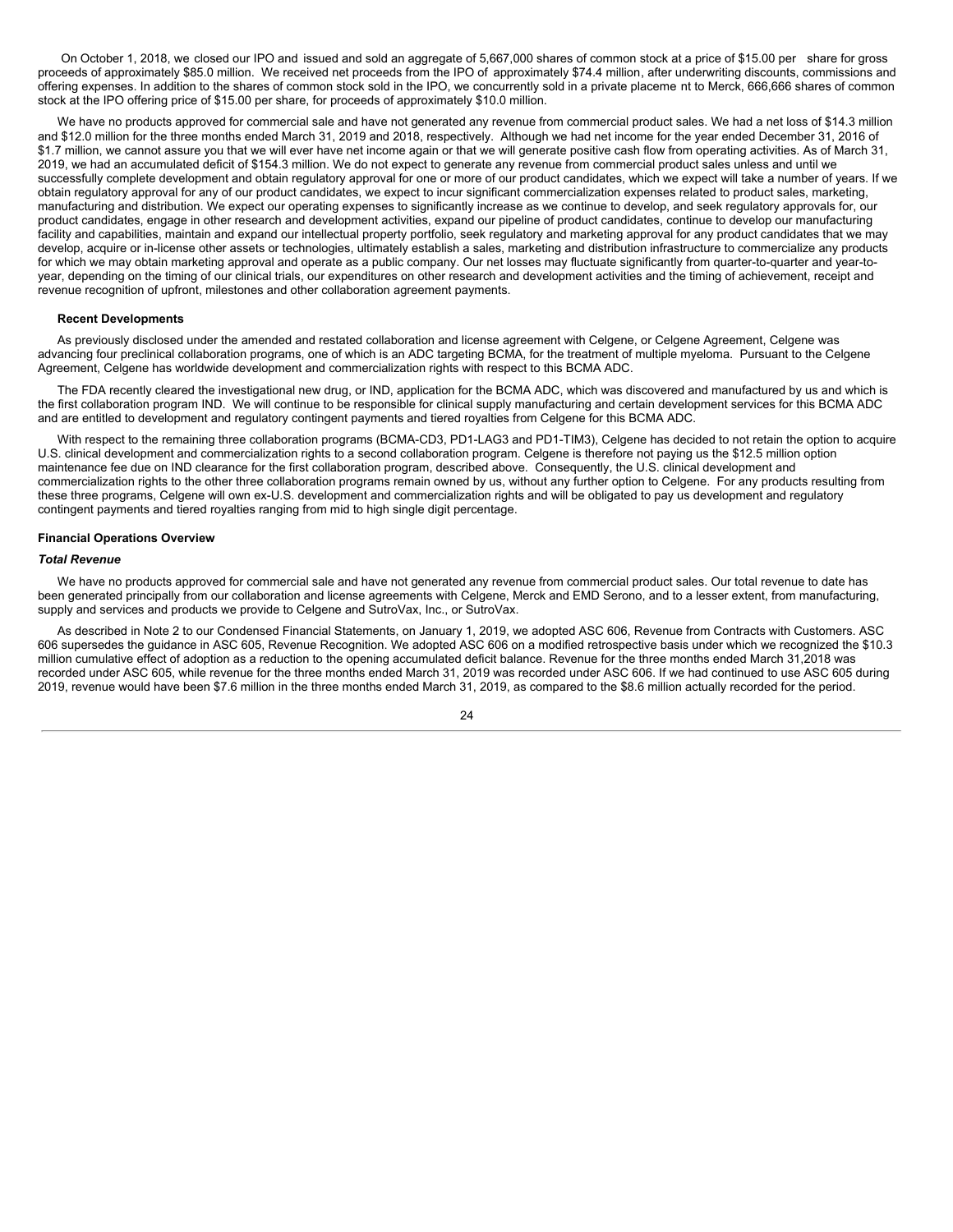# *Collaboration revenue*

We derive revenue from collaboration arrangements, under which we may grant licenses to our collaboration partners to further develop and commercialize our proprietary product candidates. We may also perform research and development activities under the collaboration agreements. Consideration under these contracts generally includes a nonrefundable upfront payment, development, regulatory and commercial milestones and other contingent payments, and royalties based on net sales of approved products. Additionally, the collaborations may provide options for the customer to acquire from our materials and reagents, clinical product supply or additional research and development services under separate agreements.

We assess which activities in the collaboration agreements are considered distinct performance obligations that should be accounted for separately. We develop assumptions that require judgement to determine whether the license to our intellectual property is distinct from the research and development services or participation in activities under the collaboration agreements.

At the inception of each agreement, we determine the arrangement transaction price, which includes variable consideration, based on the assessment of the probability of achievement of future milestones and contingent payments and other potential consideration.

For arrangements that include multiple performance obligations, we allocate the transaction price to the identified performance obligations based on the standalone selling price, or SSP, of each distinct performance obligation. In instances where SSP is not directly observable, we develop assumptions that require judgment to determine the SSP for each performance obligation identified in the contract. These key assumptions may include full-time equivalent, or FTE, personnel effort, estimated costs, discount rates and probabilities of clinical development and regulatory success.

*Upfront Payments*: For collaboration arrangements that include a nonrefundable upfront payment, if the license fee and research and development services cannot be accounted for as separate performance obligations, the transaction price is deferred and recognized as revenue over the expected period of performance using a cost-based input methodology. We use judgement to assess the pattern of delivery of the performance obligation. In addition, amounts paid in advance of services being rendered may result in an associated financing component to the upfront payment. Accordingly, the interest on such borrowing cost component will be recorded as interest expense and revenue, based on an appropriate borrowing rate applied to the value of services to be performed by us over the estimated service performance period.

*License Grants:* For collaboration arrangements that include a grant of a license to our intellectual property, we consider whether the license grant is distinct from the other performance obligations included in the arrangement. For licenses that are distinct, we recognize revenues from nonrefundable, upfront payments and other consideration allocated to the license when the license term has begun and we have provided all necessary information regarding the underlying intellectual property to the customer, which generally occurs at or near the inception of the arrangement.

*Milestone and Contingent Payments* : At the inception of the arrangement and at each reporting date thereafter, we assess whether it should include any milestone and contingent payments or other forms of variable consideration in the transaction price using the most likely amount method. If it is probable that a significant reversal of cumulative revenue would not occur upon resolution of the uncertainty, the associated milestone value is included in the transaction price. At the end of each subsequent reporting period, we re-evaluate the probability of achievement of each such milestone and any related constraint and, if necessary, adjusts its estimate of the overall transaction price. Since milestone and contingent payments may become payable to us upon the initiation of a clinical study or filing for or receipt of regulatory approval, we review the relevant facts and circumstances to determine when we should update the transaction price, which may occur before the triggering event. When we update the transaction price for milestone and contingent payments, we allocate the changes in the total transaction price to each performance obligation in the agreement on the same basis as the initial allocation. Any such adjustments are recorded on a cumulative catch-up basis in the period of adjustment, which may result in recognizing revenue for previously satisfied performance obligations in such period. Our collaborators generally pay milestones and contingent payments subsequent to achievement of the triggering event.

*Research and development services* : For amounts allocated to our research and development obligations in a collaboration arrangement, we recognize revenue over time using a cost-based input methodology, representing the transfer of goods or services as activities are performed over the term of the agreement.

*Materials Sales:* We provide materials and reagents, clinical materials and services to certain of our collaborators under separate agreements. The consideration for such services is generally based on FTE personnel effort used to manufacture those materials reimbursed at an agreed upon rate in addition to agreed-upon pricing for the provided materials. The amounts billed are recognized as revenue as the performance obligations are met by us.

Our revenue recognition policies under ASC 605 are described in our Annual Report on Form 10-K for the year ended December 31, 2018.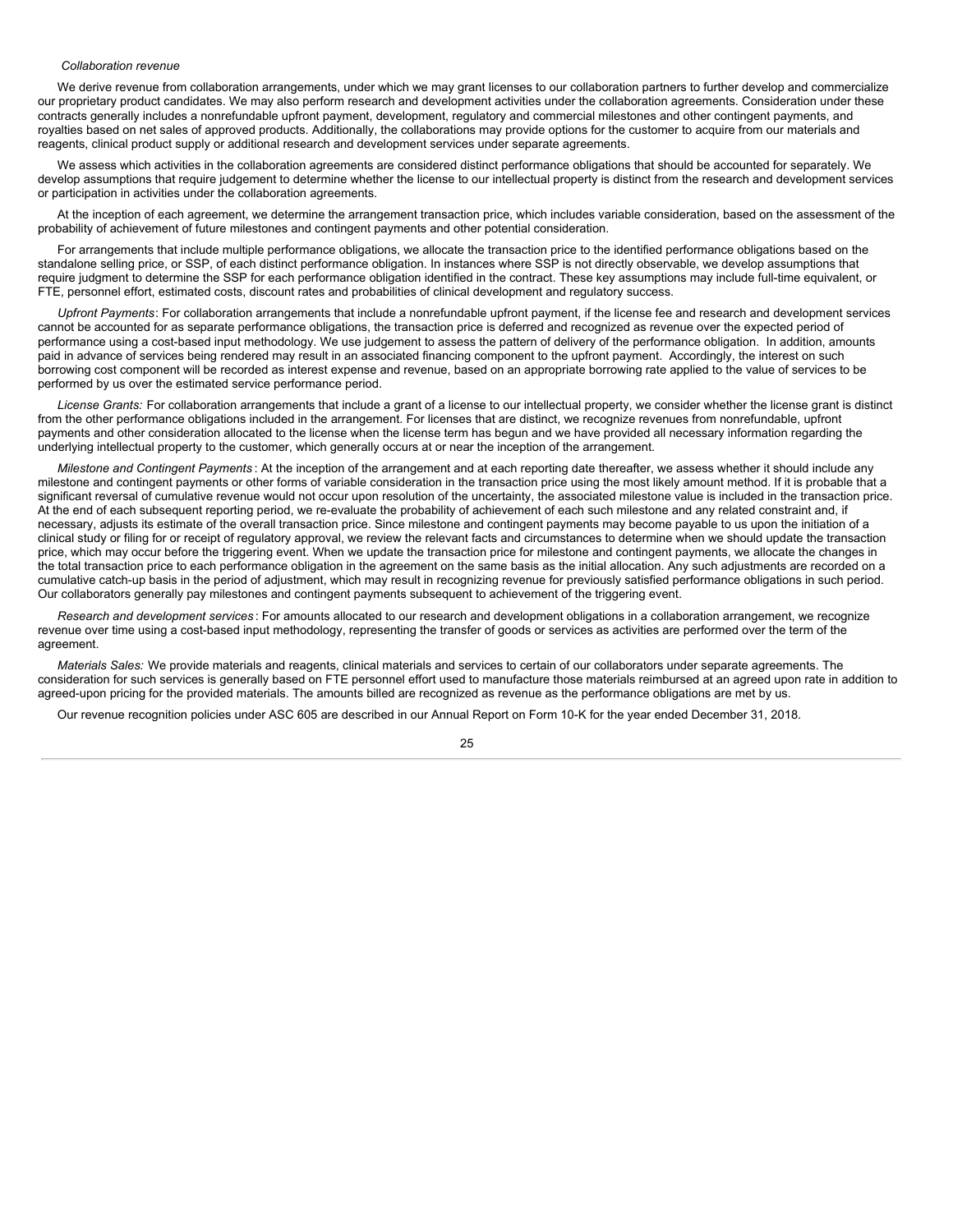# *Operating Expenses*

# *Research and Development*

Research and development expenses represent costs incurred in performing research, development and manufacturing activities in support of our own product development efforts and those of our collaborators, and include salaries, employee benefits, stock-based compensation, laboratory supplies, outsourced research and development expenses, professional services and allocated facilities-related costs. We expense both internal and external research and development costs as they are incurred. Non-refundable advance payments for services that will be used or rendered for future research and development activities are recorded as prepaid expenses and recognized as expenses as the related services are performed.

We expect our research and development expenses to increase in the future as we advance our product candidates into and through preclinical studies and clinical trials, pursue regulatory approval of our product candidates, expand our pipeline of product candidates and continue to develop our manufacturing facility and capabilities. The process of conducting the necessary preclinical and clinical research to obtain regulatory approval is costly and time consuming. The actual probability of success for our product candidates may be affected by a variety of factors including: the safety and efficacy of our product candidates, early clinical data, investment in our clinical programs, the ability of collaborators to successfully develop our licensed product candidates, competition, manufacturing capability and commercial viability. We may never succeed in achieving regulatory approval for any of our product candidates. As a result of the uncertainties discussed above, we are unable to determine the duration and completion costs of our research and development projects or when and to what extent we will generate revenue from the commercialization and sale of our product candidates.

The following table summarizes our research and development expenses incurred during the periods indicated. The internal costs include personnel, facility costs and research and scientific related activities associated with our pipeline. The external program costs reflect external costs attributable to our clinical development candidates and preclinical candidates selected for further development. Such expenses include third-party costs for preclinical and clinical studies and research services, and other consulting costs.

|                                         | <b>Three Months Ended</b><br>March 31, |    |        |  |  |
|-----------------------------------------|----------------------------------------|----|--------|--|--|
|                                         | 2019                                   |    |        |  |  |
| Internal costs:                         |                                        |    |        |  |  |
| Research and drug discovery             | \$<br>4,445                            | \$ | 3,677  |  |  |
| Process and product development         | 2,421                                  |    | 2,038  |  |  |
| Manufacturing                           | 4,900                                  |    | 3,996  |  |  |
| Clinical development                    | 430                                    |    | 291    |  |  |
| Total internal costs                    | 12,196                                 |    | 10,002 |  |  |
| <b>External Program Costs:</b>          |                                        |    |        |  |  |
| Research and drug discovery             | 225                                    |    | 235    |  |  |
| Toxicology and translational science    | 480                                    |    | 509    |  |  |
| Process and product development         | 89                                     |    | 89     |  |  |
| Manufacturing                           | 913                                    |    | 1,521  |  |  |
| Clinical development                    | 1,277                                  |    | 726    |  |  |
| Total external program costs            | 2,984                                  |    | 3,080  |  |  |
| Total research and development expenses | 15,180                                 |    | 13,082 |  |  |

# *General and Administrative*

Our general and administrative expenses consist primarily of personnel costs, expenses for outside professional services, including legal, human resource, audit, accounting and tax services and allocated facilities-related costs. Personnel costs include salaries, employee benefits and stock-based compensation. We expect to incur additional expenses operating as a public company, including expenses related to compliance with the rules and regulations of the SEC and listing standards applicable to companies listed on the Nasdaq Global Market, additional insurance expenses, investor relations activities and other administrative and professional services. We also expect to increase the size of our administrative function to support the anticipated growth of our business.

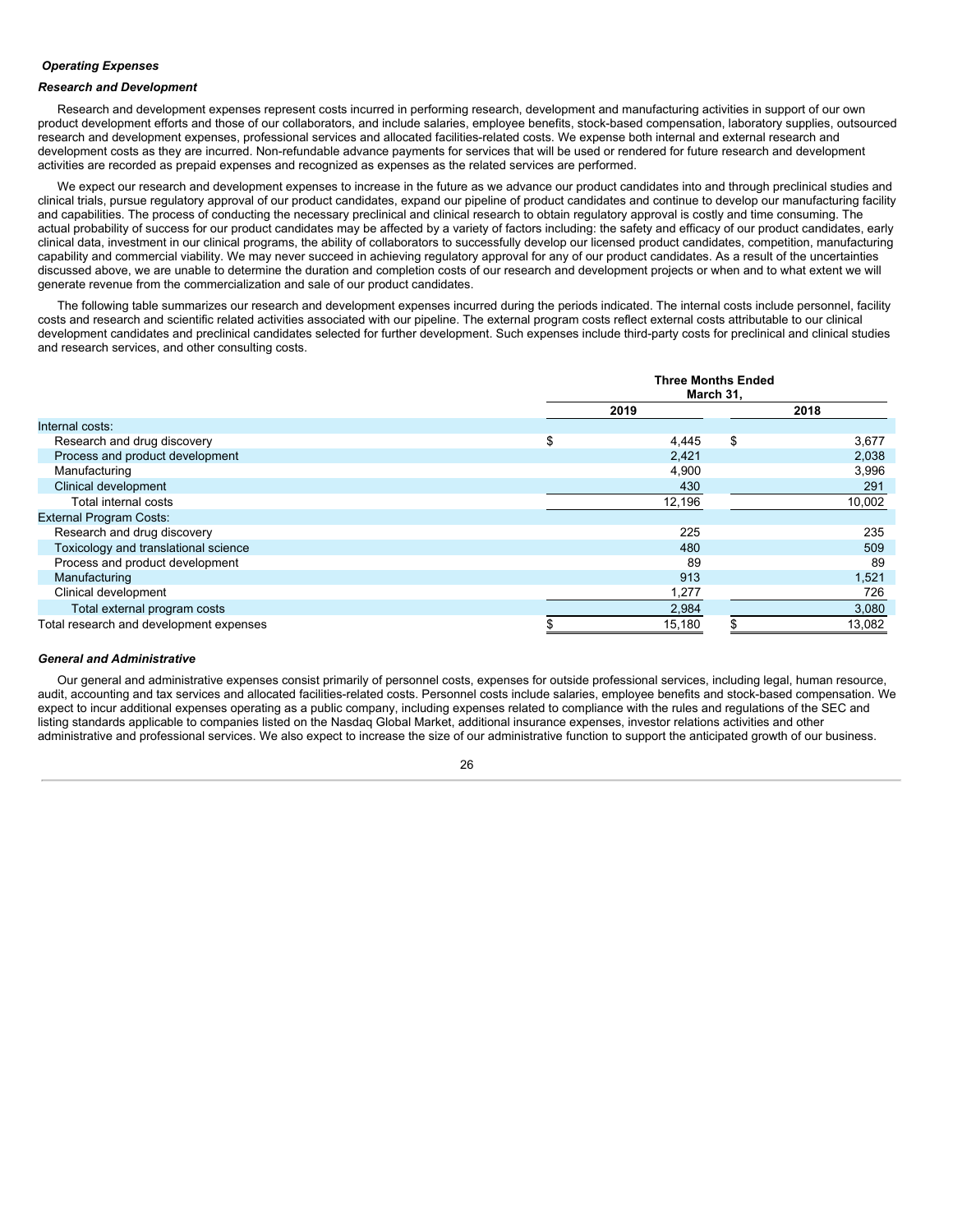# *Interest Income*

Interest income consists primarily of interest received on our invested funds.

# *Interest Expense and Other Expense, Net*

Interest expense includes interest incurred on our debt and amortization of debt issuance costs. Additionally, under ASC 606, the Company identified a financing component under the Merck 2018 Agreement and recorded interest expense associated with the upfront payment.

Other expense, net in the three months ended March 31, 2019 primarily includes increases from the remeasurement of our derivative liability. In the three months ended March 31, 2018, the remeasurement of our liabilities related to our redeemable convertible preferred stock warrants was zero. We adjusted the liability for changes in estimated fair value until the earlier of the exercise of the warrants, expiration of the warrants, or conversion of the redeemable convertible preferred stock warrants upon the completion of our IPO, into common stock warrants. With the completion of our IPO on October 1, 2018, the redeemable convertible preferred stock warrant liability was reclassified to additional paid-in-capital and we will no longer record any related periodic fair value adiustments.

# **Comparison of the Three Months Ended March 31, 2019 and 2018**

|                                                                                                                                                                              | <b>Three Months Ended</b><br>March 31. |                        |     |          |    |          | Change |
|------------------------------------------------------------------------------------------------------------------------------------------------------------------------------|----------------------------------------|------------------------|-----|----------|----|----------|--------|
|                                                                                                                                                                              |                                        | 2019                   |     | 2018     |    | Change   | (%)    |
|                                                                                                                                                                              |                                        | (dollars in thousands) |     |          |    |          |        |
| Revenues (including amounts from related<br>parties of \$4,916 during the three months ended<br>March 31, 2019, and \$4,084 during the three<br>months ended March 31, 2018) |                                        | 8,629                  | \$. | 5,793    | Ж, | 2,836    | 49%    |
| Operating expenses                                                                                                                                                           |                                        |                        |     |          |    |          |        |
| Research and development                                                                                                                                                     |                                        | 15.180                 |     | 13.082   |    | 2,098    | 16%    |
| General and administrative                                                                                                                                                   |                                        | 7,715                  |     | 4,414    |    | 3,301    | 75%    |
| Total operating expenses                                                                                                                                                     |                                        | 22,895                 |     | 17,496   |    | 5,399    | 31%    |
| Loss from operations                                                                                                                                                         |                                        | (14, 266)              |     | (11,703) |    | (2, 563) | 22%    |
| Interest income                                                                                                                                                              |                                        | 1,176                  |     | 40       |    | 1,136    |        |
| Interest and other expense, net                                                                                                                                              |                                        | (1,160)                |     | (383)    |    | (777)    |        |
| Net loss                                                                                                                                                                     |                                        | (14, 250)              |     | (12,046) |    | (2,204)  | 18%    |

Percentage not meaningful

# *Revenue*

We have recognized revenue as follows during the periods indicated:

|                                                         | <b>Three Months Ended</b><br>March 31, |       |  |       | Change |         |          |
|---------------------------------------------------------|----------------------------------------|-------|--|-------|--------|---------|----------|
|                                                         |                                        | 2019  |  | 2018  |        | Change  | (%)      |
|                                                         | (dollars in thousands)                 |       |  |       |        |         |          |
| Celgene Corporation ("Celgene") (1)                     |                                        | 1.575 |  | 4.084 |        | (2,509) | $(61)$ % |
| Merck Sharp & Dohme Corporation ("Merck")—related party |                                        | 4.635 |  |       |        | 4.635   |          |
| Merck KGaA, Darmstadt, Germany (operating in the United |                                        |       |  |       |        |         |          |
| States and Canada under the name "EMD Serono")          |                                        | 2.138 |  | 1.709 |        | 429     | 25%      |
| SutroVax-related party                                  |                                        | 281   |  |       |        | 281     |          |
| Total revenue                                           |                                        | 8.629 |  | 5,793 |        | 2.836   | 49%      |

(1) Celgene was a related party during the three months ended March 31, 2018 as it held more than 10% of our common stock for the periods presented until the closing of our IPO on October 1, 2018.

Percentage not meaningful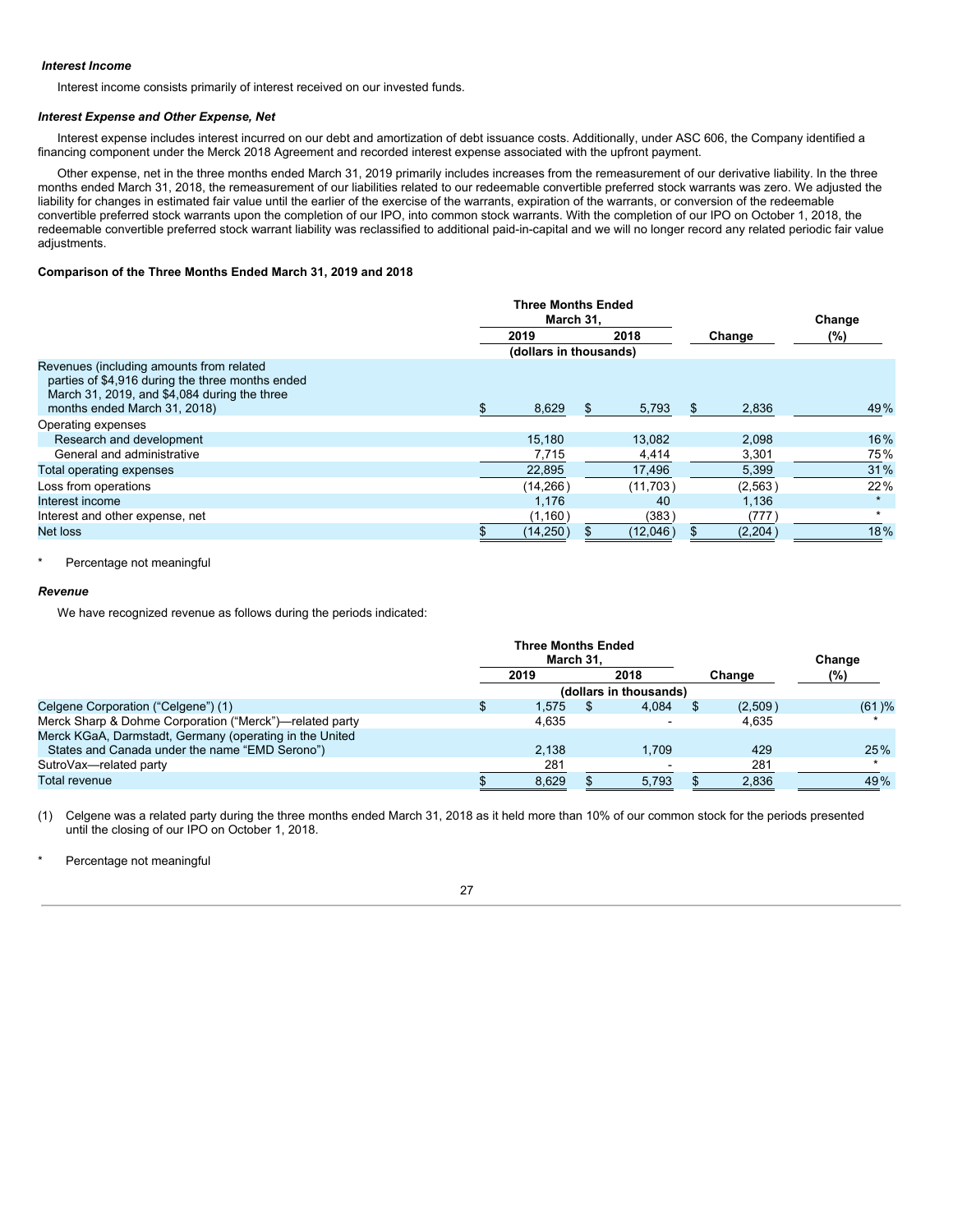Under ASC 606, total revenue increased by \$2.8 million, or 49%, during the three months ended March 31, 2019 compared to the three months ended March 31, 2018, due primarily to the inception of the 2018 Merck Agreement which added revenue of \$4.6 million, of which \$0.5 million represents additional revenue earned under ASC 606, along with a \$0.9 million increase in revenue related to the financing component to the upfront payment. Further, supply and other revenue from SutroVax increased by \$0.3 million, and due to the adoption of ASC 606, the Company recorded an additional \$0.3 million in license fee and research development services from EMD Serono. This was offset by a \$2.5 million decrease in option fees, research and development services, and clinical materials and services from Celgene, of which \$0.7 million was due to the change from ASC 605 to ASC 606 .

#### *Research and Development Expense*

Research and development expense increased by \$2.1 million, or 16%, during the three months ended March 31, 2019 compared to the three months ended March 31, 2018. The increase was due primarily to increases of \$1.5 million in compensation-related expenses due to higher headcount and \$1.0 million in preclinical research and clinical development expenses, of which \$0.5 million was related to external clinical trial services for STRO-001 and STRO-002.

#### *General and Administrative Expense*

General and administrative expense increased by \$3.3 million, or 75%, during the three months ended March 31, 2019 compared to the three months ended March 31, 2018. The increase was due primarily to increases of \$2.4 million in personnel-related expenses, \$0.5 million in legal, insurance and external audit fees, and \$0.2 million in licenses and other fees associated with being a public company.

#### *Interest Income*

Interest income increased by \$1.1 million during the three months ended March 31, 2019 compared to the three months ended March 31, 2018, due primarily to a higher cash balance resulting from the proceeds from the Series E financing, the upfront payment received under the 2018 Merck Agreement, and combined net proceeds from the completion of our IPO and the private placement of common stock to Merck.

#### *Interest Expense and Other Expense, Net*

Interest expense and other expense, net increased by \$0.8 million during the three months ended March 31, 2019 compared to the three months ended March 31, 2018, due primarily to interest expense associated with a financing component under ASC 606 related to the 2018 Merck Agreement.

#### **Liquidity and Capital Resources**

# *Sources of Liquidity*

To date, we have incurred net losses, except for 2016, and negative cash flows from operations. Prior to our IPO, our operations have been financed primarily by payments received from our collaborators, net proceeds from the sale and issuance of our preferred stock, and debt proceeds. As of March 31, 2019, we had \$184.3 million in cash, cash equivalents and marketable securities, and outstanding debt of \$14.3 million, which is net of \$0.2 million unamortized debt discount, and an accumulated deficit of \$154.3 million.

#### *Funding Requirements*

Based upon our current operating plan, we believe that our existing capital resources will enable us to fund our operating expenses and capital expenditure requirements through at least the next twelve months after the date of this filing. We have based this estimate on assumptions that may prove to be wrong, and we could utilize our available capital resources sooner than we currently expect. We will continue to require additional financing to advance our current product candidates into and through clinical development, to develop, acquire or in-license other potential product candidates, pay our obligations and to fund operations for the foreseeable future.

We may seek to raise any necessary additional capital through a combination of public or private equity offerings, debt financings, collaborations, strategic alliances, licensing arrangements, marketing and distribution arrangements, or other sources of financing. Adequate additional funding may not be available to us on acceptable terms, or at all. Any failure to raise capital as and when needed could have a negative impact on our financial condition and on our ability to pursue our business plans and strategies, and may cause us to delay, reduce the scope of or suspend one or more of our preclinical and clinical studies, research and development programs or commercialization efforts, and may necessitate us to delay, reduce or terminate planned activities in order to reduce costs. Because of the numerous risks and uncertainties associated with the development and commercialization of our product candidates and the extent to which we may enter

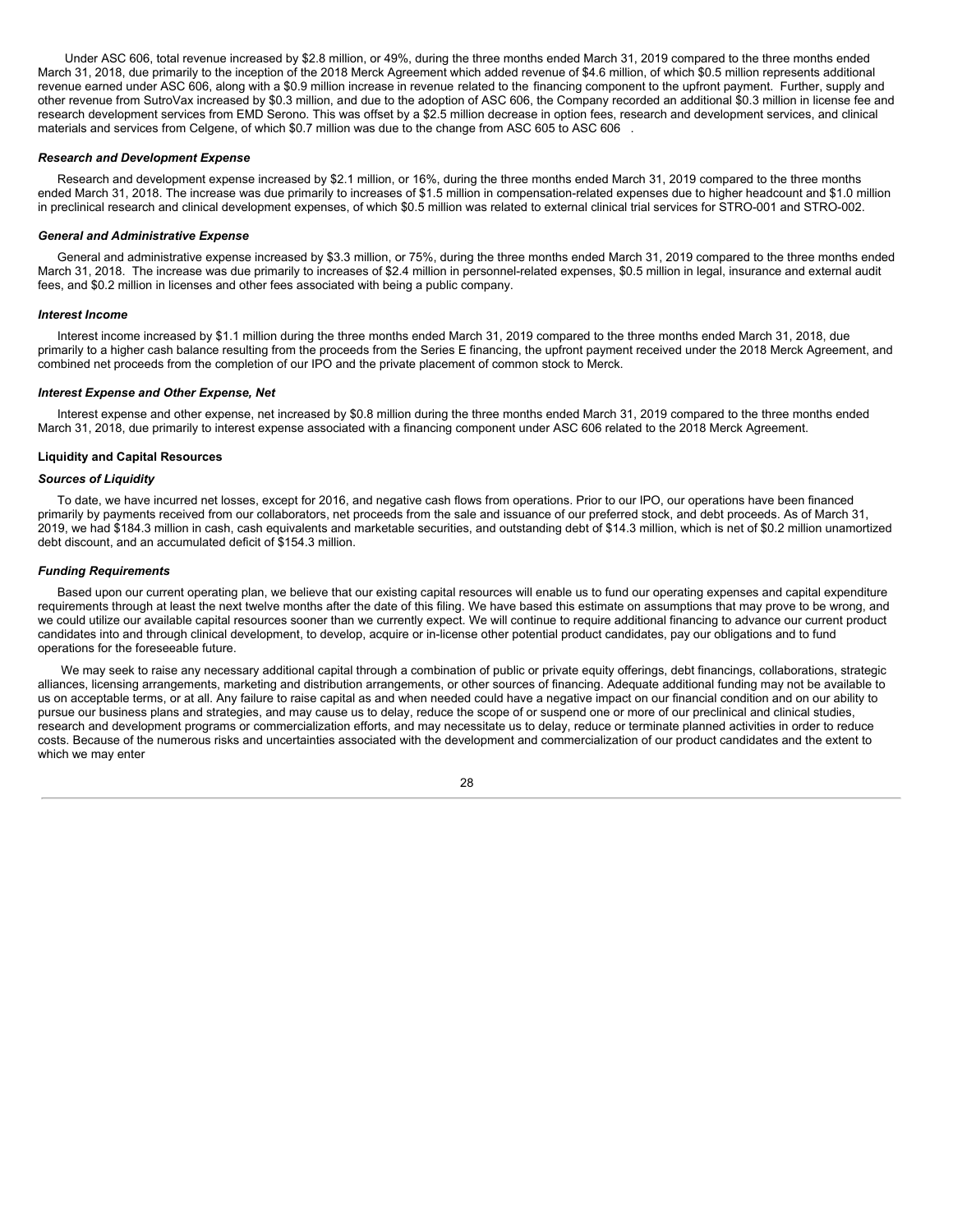into additional collaborations with third parties to participate in their development and commercialization, we are unable to estimate the amounts of increased capital outlays and operating expenditures associated with our current and anticipated clinical studies.

To the extent we raise additional capital through new collaborations, strategic alliances or licensing arrangements with third parties, we may have to relinquish valuable rights to our product candidates, future revenue streams, research programs or product candidates or to grant licenses on terms that may not be favorable to us. If we do raise additional capital through public or private equity or convertible debt offerings, the ownership interest of our existing stockholders will be diluted, and the terms of these securities may include liquidation or other preferences that adversely affect our stockholders' rights. If we raise additional capital through debt financing, we may be subject to covenants limiting or restricting our ability to take specific actions, such as incurring additional debt, making capital expenditures or declaring dividends.

#### *Cash Flows*

The following table summarizes our cash flows during the periods indicated:

|                                       | <b>Three Months Ended</b><br>March 31. |      |           |  |  |
|---------------------------------------|----------------------------------------|------|-----------|--|--|
|                                       | 2019                                   | 2018 |           |  |  |
|                                       | (in thousands)                         |      |           |  |  |
| Cash used in operating activities     | (20, 145)                              |      | (15,010)  |  |  |
| Cash used in investing activities     | (78,079)                               |      | (364      |  |  |
| Cash used in financing activities     | (458)                                  |      | (14)      |  |  |
| Decrease in cash and cash equivalents | (98, 682)                              |      | (15, 388) |  |  |

# *Cash Flows from Operating Activities*

Cash used in operating activities for the three months ended March 31, 2019 was \$20.1 million. Our net loss of \$14.3 million was decreased by non-cash charges of \$2.3 million for stock-based compensation and \$1.1 million for depreciation and amortization, which were offset partially by a \$0.6 million increase in the accretion of discount on our marketable securities and a \$0.1 million reduction of the liability attributable to the arrangement with The Leukemia & Lymphoma Society. Cash used in operating activities also reflected a net decrease in operating assets and liabilities of \$8.7 million, due to a decrease in our deferred revenue balance of \$5.3 million from revenue recognized under our collaboration agreements, a decrease of \$3.7 million in accrued compensation expense primarily due to bonuses paid in connection with certain goal achievements, and an increase in accounts receivable of \$0.8 million from higher research and development services revenues from our collaborators. This was offset partially by a decrease in \$0.3 million in prepaid expenses and other current assets, a \$0.5 million increase in accounts payable due to timing of payments, and a 0.4 million increase in other liabilities of which \$0.3 million was contributions received from participants of our employee stock purchase plan offset against \$0.7 million in purchases made from our employee stock purchase plan.

Cash used in operating activities for the three months ended March 31, 2018 was \$15.0 million. Our net loss of \$12.0 million was decreased by non-cash charges of \$1.2 million for depreciation and amortization and \$0.3 million for stock-based compensation. Cash used in operating activities reflected a net decrease in operating assets and liabilities of \$4.5 million, primarily due to a decrease in our deferred revenue balance of \$2.7 million from the recognition of revenue from our collaboration agreements, an increase in accounts receivables of \$2.5 million due to higher research and development services revenues from our collaborators, and a decrease in accounts payable of \$0.2 million due to timing of payments. This was offset partially by an increase in \$0.1 million in prepaid expenses and other current assets primarily due to payments made to contract research organizations related to STRO-001, and an increase of \$1.0 million in accrued bonus compensation driven primarily by higher headcount.

#### *Cash Flows from Investing Activities*

Cash used in investing activities of \$78.1 million for the three months ended March 31, 2019 was primarily related to purchases of marketable securities of \$119.1 million and purchases of property and equipment of \$0.3 million, principally for laboratory and manufacturing equipment, offset partially by maturities and sales of marketable securities of \$41.3 million.

Cash used in investing activities of \$0.4 million for the three months ended March 31, 2018 was primarily related to purchases of property and equipment, principally for laboratory and manufacturing equipment and leasehold improvements.

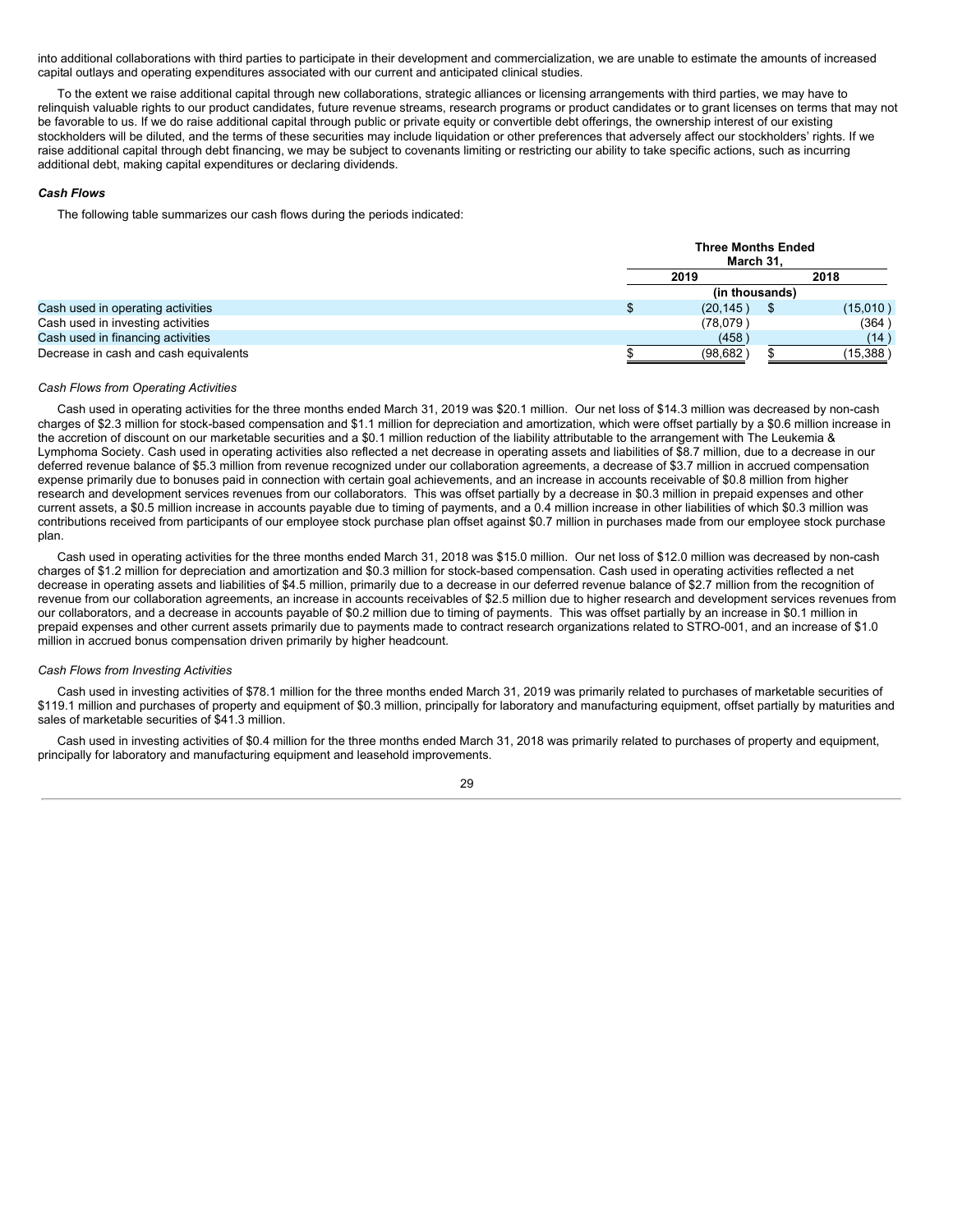# *Cash Flows from Financing Activities*

Cash used in financing activities of \$0.5 million for the three months ended March 31, 2019 was related to commencement of the repayment of the August 2017 Loan in March 2019.

Cash used in financing activities of \$14,000 for the three months ended March 31, 2018 was primarily related to the \$52,000 payment of deferred offering costs in connection with our IPO, offset by proceeds of \$38,000 from the issuances of common stock from the exercise of stock options.

#### *Off-Balance Sheet Arrangements*

We have not entered into any off-balance sheet arrangements, as defined under SEC rules. While we have an investment classified as variable interest entity, its purpose is not to provide off-balance sheet financing.

#### **Critical Accounting Policies and Estimates**

Our management's discussion and analysis of our financial condition and results of operations is based on our financial statements, which have been prepared in accordance with United States generally accepted accounting principles. The preparation of these financial statements requires us to make estimates and assumptions that affect the reported amounts of assets and liabilities and the disclosure of contingent assets and liabilities at the date of the financial statements, as well as the reported revenue generated and expenses incurred during the reporting periods. Our estimates are based on our historical experience and on various other factors that we believe are reasonable under the circumstances, the results of which form the basis for making judgments about the carrying value of assets and liabilities that are not readily apparent from other sources. Actual results may differ from these estimates under different assumptions or conditions.

We believe that the assumptions and estimates associated with revenue recognition, research and development expenditures, stock-based compensation and redeemable convertible preferred stock warrants have the most significant impact on our condensed financial statements. Therefore, we consider these to be our critical accounting policies and estimates.

Other than as the result of the adoption of the new revenue recognition guidance under ASC 606 as described in Note 2, Adoption of New Accounting Principles, to our Condensed Financial Statements, there have been no material changes to our critical accounting policies and estimates discussed in our Annual Report on Form 10-K for the year ended December 31, 2018.

# **JOBS Act Accounting Election**

We are an "emerging growth company," as defined in the Jumpstart Our Business Startups Act of 2012, or the JOBS Act. Under the JOBS Act, emerging growth companies can delay adopting new or revised accounting standards issued subsequent to the enactment of the JOBS Act until such time as those standards apply to private companies.

We have elected to use this extended transition period for complying with new or revised accounting standards that have different effective dates for public and private companies until the earlier of the date we (i) are no longer an emerging growth company or (ii) affirmatively and irrevocably opt out of the extended transition period provided in the JOBS Act. As a result, our financial statements may not be comparable to companies that comply with new or revised accounting pronouncements as of public company effective dates.

We will remain an emerging growth company until the earliest of (1) the last day of our first fiscal year (a) in which we have total annual gross revenues of at least \$1.07 billion, or (b) in which we are deemed to be a large accelerated filer, which means the market value of our common stock that is held by nonaffiliates exceeds \$700.0 million as of the prior June  $30<sup>th</sup>$ , (2) the date on which we have issued more than \$1.0 billion in non-convertible debt securities during the prior three-year period and (3) December 31, 2023.

## **Recent Accounting Pronouncements**

See Note 2 to our financial statements included elsewhere in this document for more information.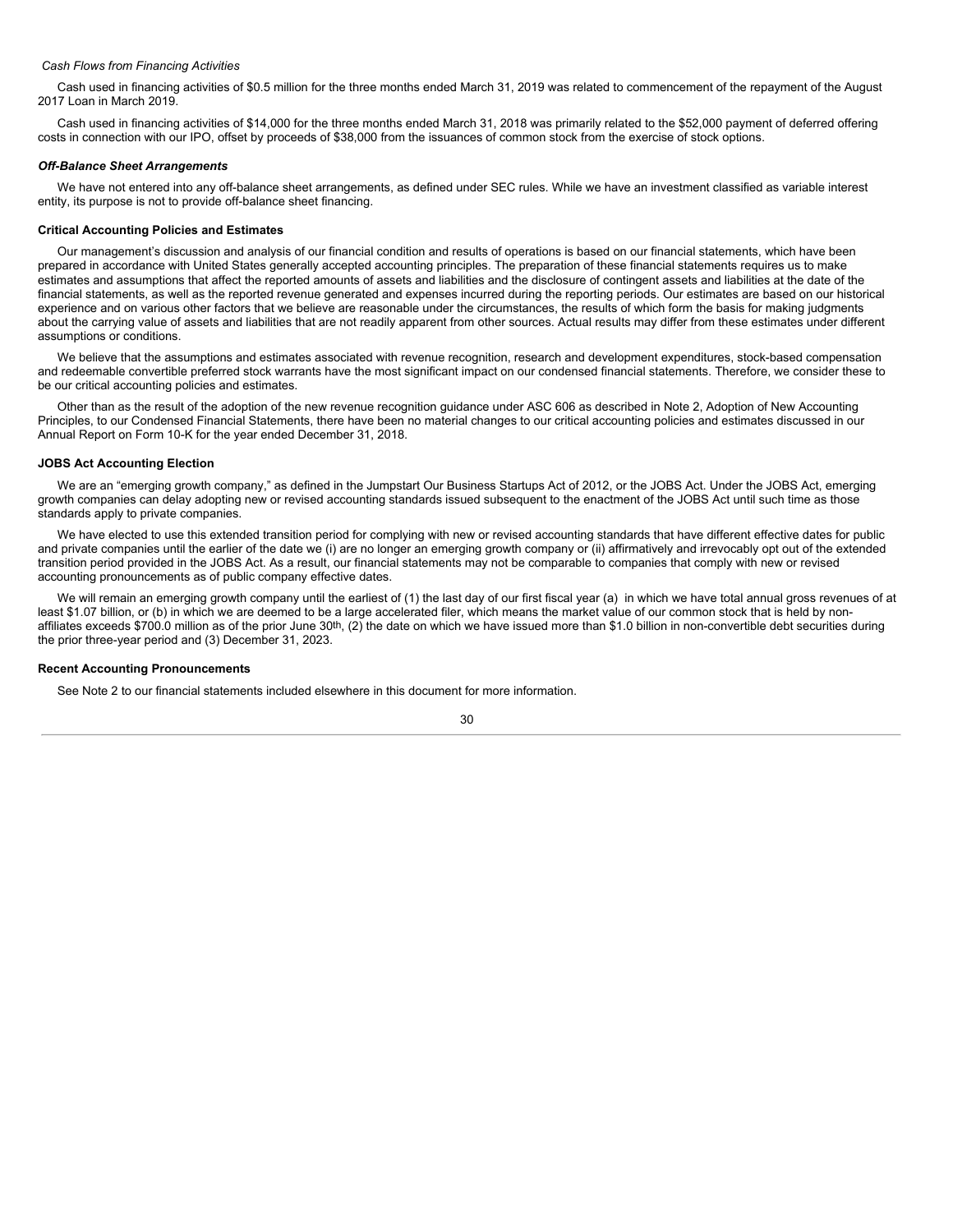# <span id="page-32-0"></span>**Item 3. Quantitative and Qualitati ve Disclosures About Market Risk.**

We are exposed to market risks in the ordinary course of our business. These risks primarily include interest rate sensitivities. The primary objective of our investment activities is to preserve our capital to fund our operations. We also seek to maximize income from our investments without assuming significant risk. To achieve our objectives, we maintain a portfolio of cash equivalents and investments in a variety of securities of high credit quality.

We had cash, cash equivalents and marketable securities \$184.3 million and \$204.5 million as of March 31, 2019 and December 31, 2018, respectively, which consisted of money market funds, commercial paper, corporate debt securities, asset-based securities and U.S. government agency securities. Such interest earning instruments carry a degree of interest rate risk; however, historical fluctuations in interest income have not been significant.

We do not enter into investments for trading or speculative purposes and have not used any derivative financial instruments to manage our interest rate risk exposure. We have not been exposed nor do we anticipate being exposed to material risks due to changes in interest rates. A hypothetical 10% change in interest rates during any of the periods presented would not have had a material impact on our financial statements. We do not believe that our cash, cash equivalents or marketable securities have a significant risk of default or illiquidity.

As of March 31, 2019, and December 31, 2018, we had \$14.3 million and \$14.7 million, respectively, in debt outstanding, net of debt discount. Our debt with Oxford and SVB bears interest at a floating rate that equals the greater of 7.39% or the sum of the 30-day U.S. Dollar LIBOR plus 6.40% and has a maturity date of August 1, 2021. Such interest-bearing debt carries a limited degree of interest rate risk. If overall interest rates had increased or decreased by 100 basis points during the periods presented our interest expense would not have been materially affected.

# <span id="page-32-1"></span>**Item 4. Cont rols and Procedures.**

# **Evaluation of Disclosure Controls and Procedures**

Our management, with the participation of our chief executive officer and chief financial officer, evaluated the effectiveness of our disclosures controls and procedures, as defined in Rules 13a-15(e) and 15d-15(e) under the Exchange Act, as of March 31, 2019. The term "disclosure controls and procedures," as defined in Rules 13a-15(e) and 15d-15(e) under the Exchange Act, means controls and other procedures of a company that are designed to ensure that information required to be disclosed by a company in the reports that it files or submits under the Exchange Act is recorded, processed, summarized and reported within the time periods specified in the SEC's rules and forms. Disclosure controls and procedures include, without limitation, controls and procedures designed to ensure that information required to be disclosed by a company in the reports that it files or submits under the Exchange Act is accumulated and communicated to the company's management, including its principal executive and principal financial officers, as appropriate, to allow timely decisions regarding required disclosure. Management recognizes that any controls and procedures, no matter how well designed and operated, can provide only reasonable assurance of achieving their objectives and management necessarily applies its judgment in evaluating the cost-benefit relationship of possible controls and procedures. Based on the evaluation of our disclosure controls and procedures as of March 31, 2019, our chief executive officer and chief financial officer concluded that, as of such date, our disclosure controls and procedures were effective at a reasonable assurance level.

# **Changes in Internal Control over Financial Reporting**

Management determined that, as of March 31, 2019, there were no changes in our internal control over financial reporting that occurred during the fiscal quarter then ended that have materially affected, or are reasonably likely to materially affect, our internal control over financial reporting.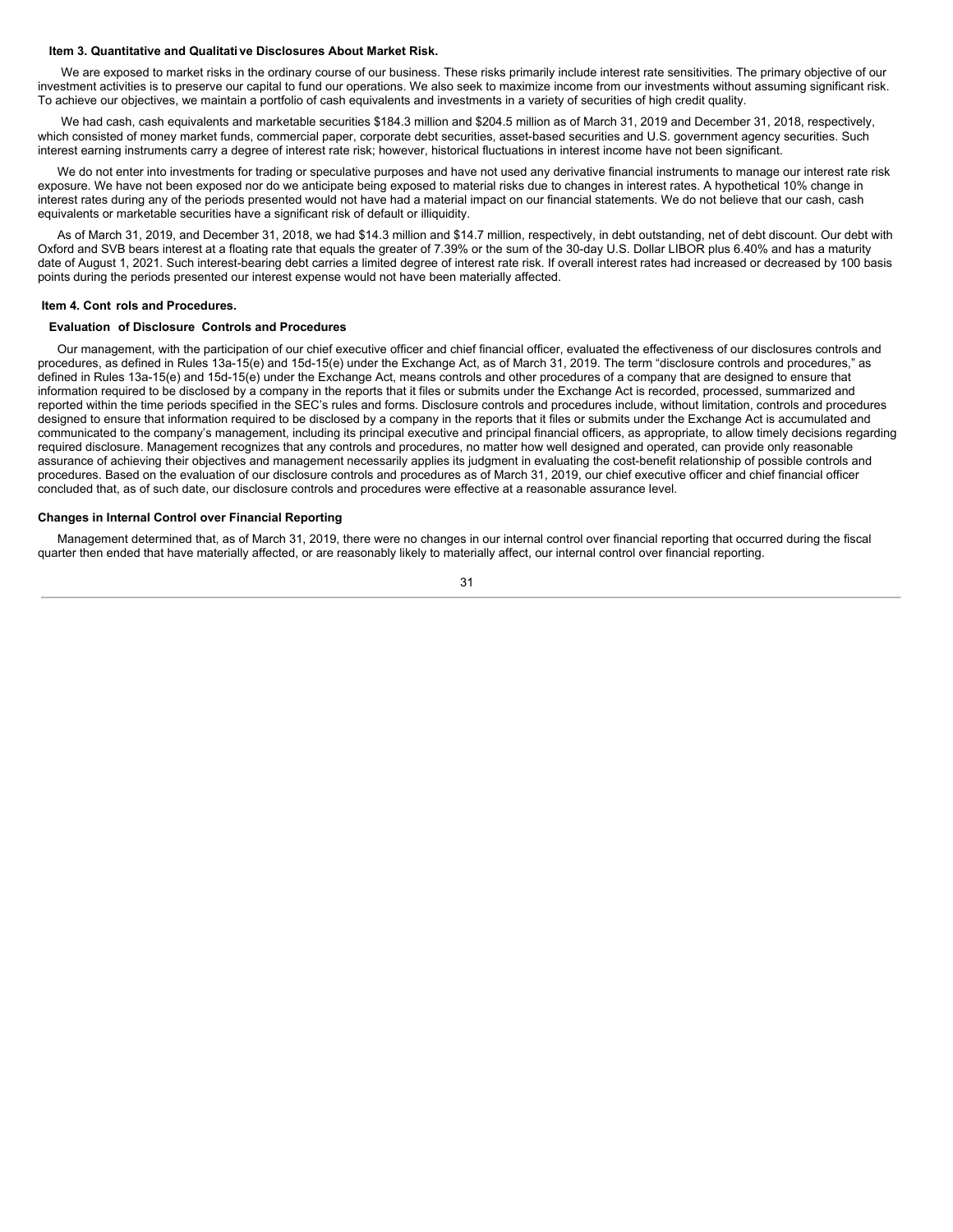## <span id="page-33-1"></span>**Item 1 . Legal Proceedings.**

From time to time, we may be involved in legal proceedings arising in the ordinary course of our business. We are not presently a party to any legal proceedings that, in the opinion of management, would have a material adverse effect on our business. Regardless of outcome, litigation can have an adverse impact on us due to defense and settlement costs, diversion of management resources, negative publicity and reputational harm, and other factors.

#### <span id="page-33-2"></span>**Item 1A. Risk Factors.**

#### <span id="page-33-0"></span>**RISK FACTORS**

Investing in our common stock involves a high degree of risk. Before making your decision to invest in shares of our common stock, you should carefully consider the risks described below, together with the other information contained in this quarterly report, including our financial statements and the related notes and "Management's Discussion and Analysis of Financial Condition and Results of Operations". The risks and uncertainties described below are not the only ones we face. Additional risks and uncertainties that we are unaware of, or that we currently believe are not material, may also become important factors that affect us. We cannot assure you that any of the events discussed below will not occur. These events could have a material and adverse impact on our business, financial condition, results of operations and prospects. If that were to happen, the trading price of our common stock could decline, and you could *lose all or part of your investment.*

#### **Risks Related to Our Business**

We are a clinical stage biopharmaceutical company with a limited operating history and no products approved for commercial sale. We have a history of significant losses, expect to continue to incur significant losses for the foreseeable future and may never achieve or maintain profitability, *which could result in a decline in the market value of our common stock.*

We are a clinical stage biopharmaceutical company with a limited operating history on which to base your investment decision. Biotechnology product development is a highly speculative undertaking and involves a substantial degree of risk.

To date, we have enrolled a limited number of patients in our initial clinical trials, evaluating the safety of our first and second clinical stage product candidates, STRO-001 and STRO-002, have no products approved for commercial sale, have not generated any revenue from commercial product sales and, as of March 31, 2019, had an accumulated deficit of 154.3 million. For the three months ended March 31, 2019 and the year ended December 31, 2018, our net loss was \$14.3 million and \$35.3 million, respectively. Substantially all of our losses have resulted from expenses incurred in connection with our research and development programs and from general and administrative costs associated with our operations. Our technologies and product candidates are in early stages of development, and we are subject to the risks of failure inherent in the development of product candidates based on novel technologies. In addition, we have limited experience as a clinical stage company and have not yet demonstrated an ability to successfully overcome many of the risks and uncertainties frequently encountered by companies in new and rapidly evolving fields, particularly in the biotechnology industry. Furthermore, we do not expect to generate any revenue from commercial product sales for the foreseeable future, and we expect to continue to incur significant operating losses for the foreseeable future due to the cost of research and development, preclinical studies and clinical trials and the regulatory approval process for our product candidates. We expect our net losses to increase substantially as we progress further into clinical development of our lead programs and create additional infrastructure to support operations as a public company. However, the amount of our future losses is uncertain. Our ability to achieve profitability, if ever, will depend on, among other things, our, or our existing or future collaborators', successful development of product candidates, evaluating the related commercial opportunities, obtaining regulatory approvals to market and commercializing product candidates, manufacturing any approved products on commercially reasonable terms, establishing a sales and marketing organization or suitable third-party alternatives for any approved product and raising sufficient funds to finance business activities. If we, or our existing or future collaborators, are unable to develop our technologies and commercialize one or more of our product candidates or if sales revenue from any product candidate that receives approval is insufficient, we will not achieve profitability, which could have a material and adverse effect on our business, financial condition, results of operations and prospects. Even if we achieve profitability in the future, we may not be able to sustain profitability in subsequent periods.

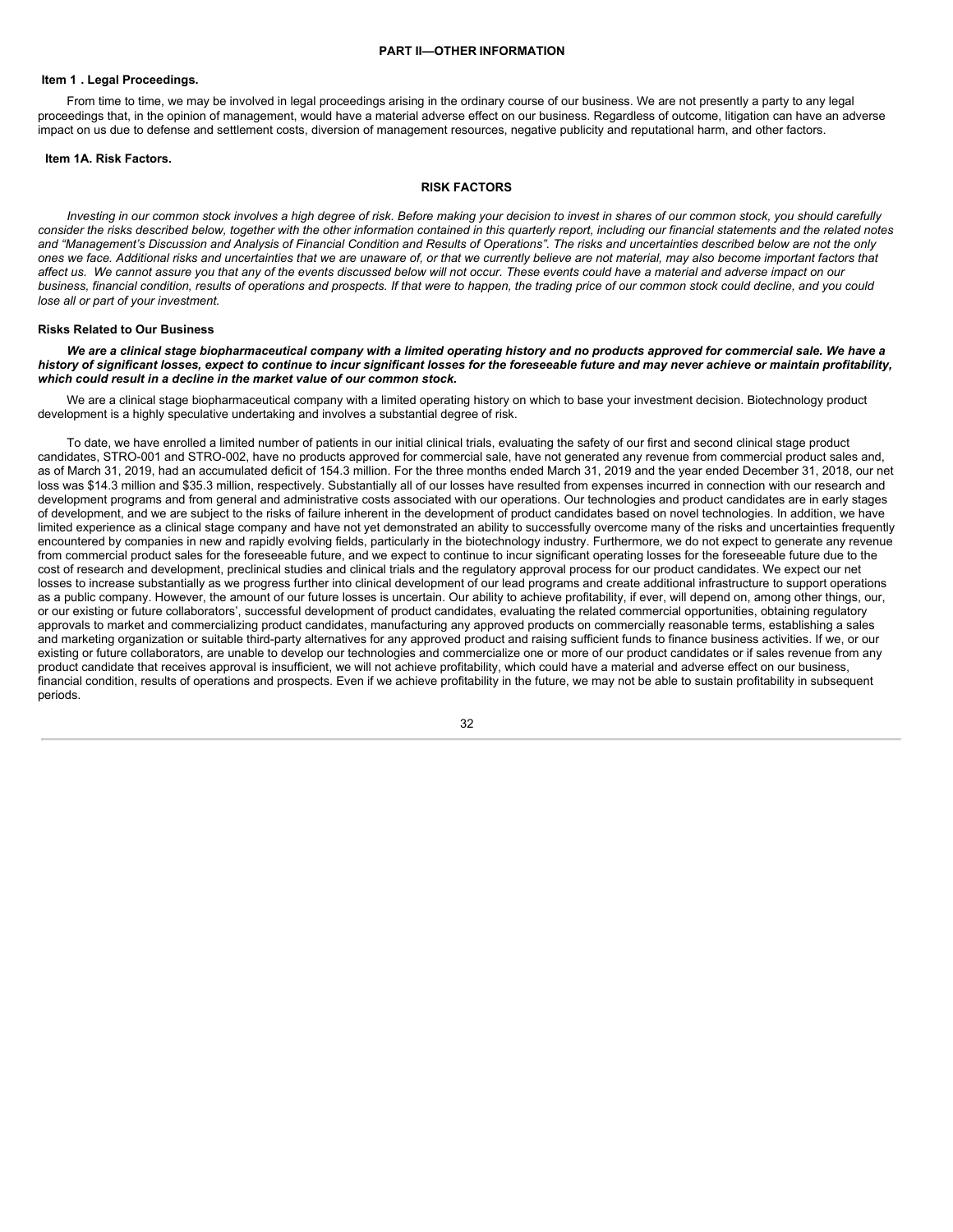# We will need substantial additional funds to advance development of our product candidates. This additional financing may not be available on acceptable terms, or at all. Failure to obtain this necessary capital when needed may force us to delay, limit or terminate our product development *programs, commercialization efforts or other operations.*

The development of biopharmaceutical product candidates is capital-intensive. If our product candidates enter and advance through preclinical studies and clinical trials, we will need substantial additional funds to expand our development, regulatory, manufacturing, marketing and sales capabilities. We have used substantial funds to develop our technology and product candidates and will require significant funds to conduct further research and development and preclinical testing and clinical trials of our product candidates, to seek regulatory approvals for our product candidates and to manufacture and market products, if any, which are approved for commercial sale. In addition, we expect to incur additional costs associated with operating as a public company.

Since our inception, we have invested a significant portion of our efforts and financial resources in research and development activities for our two product candidates STRO-001, our initial clinical program, and STRO-002, our second clinical program, and the development of our in-house manufacturing capabilities. Clinical trials for our product candidates will require substantial funds to complete. As of March 31, 2019, we had \$184.3 million in cash, cash equivalents and marketable securities. We expect to incur substantial expenditures in the foreseeable future as we seek to advance STRO-001 and STRO-002 and any future product candidates through clinical development, manufacturing, the regulatory approval process and, if approved, commercial launch activities, as well as in connection with the continued development of our manufacturing capabilities. Based on our current operating plan, we believe that our available cash, cash equivalents and marketable securities will be sufficient to fund our operations through at least the next 12 months. However, our future capital requirements and the period for which we expect our existing resources to support our operations may vary significantly from what we expect and we may need to seek additional funds sooner than planned. Our monthly spending levels vary based on new and ongoing research and development and other corporate activities. Because the length of time and activities associated with successful research and development of our product candidates is highly uncertain, we are unable to estimate the actual funds we will require for development and any marketing and commercialization activities for approved products. The timing and amount of our operating expenditures will depend largely on:

- the timing and progress of preclinical and clinical development activities;
- the costs associated with the development of our internal manufacturing facility and processes;
- the number and scope of preclinical and clinical programs we decide to pursue;
- the progress of the development efforts of parties with whom we have entered or may in the future enter into collaborations and research and development agreements;
- the timing and amount of milestone and other payments we may receive under our collaboration agreements;
- our ability to maintain our current licenses and research and development programs and to establish new collaboration arrangements;
- the costs involved in prosecuting and enforcing patent and other intellectual property claims;
- the costs of manufacturing our product candidates and those of our collaborators using our proprietary XpressCF™ Platform;
- the cost and timing of regulatory approvals;
- the cost of commercialization activities if our product candidates or any future product candidates are approved for sale, including marketing, sales and distribution costs; and
- our efforts to enhance operational systems and hire additional personnel, including personnel to support development of our product candidates and satisfy our obligations as a public company.

If we are unable to obtain funding on a timely basis or on acceptable terms, we may have to delay, reduce or terminate our research and development programs and preclinical studies or clinical trials, limit strategic opportunities or undergo reductions in our workforce or other corporate restructuring activities. We also could be required to seek funds through arrangements with collaborators or others that may require us to relinquish rights to some of our technologies or product candidates that we would otherwise pursue on our own. We do not expect to realize revenue from sales of commercial products or royalties from licensed products in the foreseeable future, if at all, and, in no event, before our product candidates are clinically tested, approved for commercialization and successfully marketed. To date, we have primarily financed our operations through payments received under our collaboration agreements, the sale of equity securities and debt financing. We will be required to seek additional funding in the future and currently intend to do so through additional collaborations and/or licensing agreements, public or private equity offerings or debt financings, credit or loan facilities, or a combination of one or more of these funding sources. Our ability to raise additional funds will depend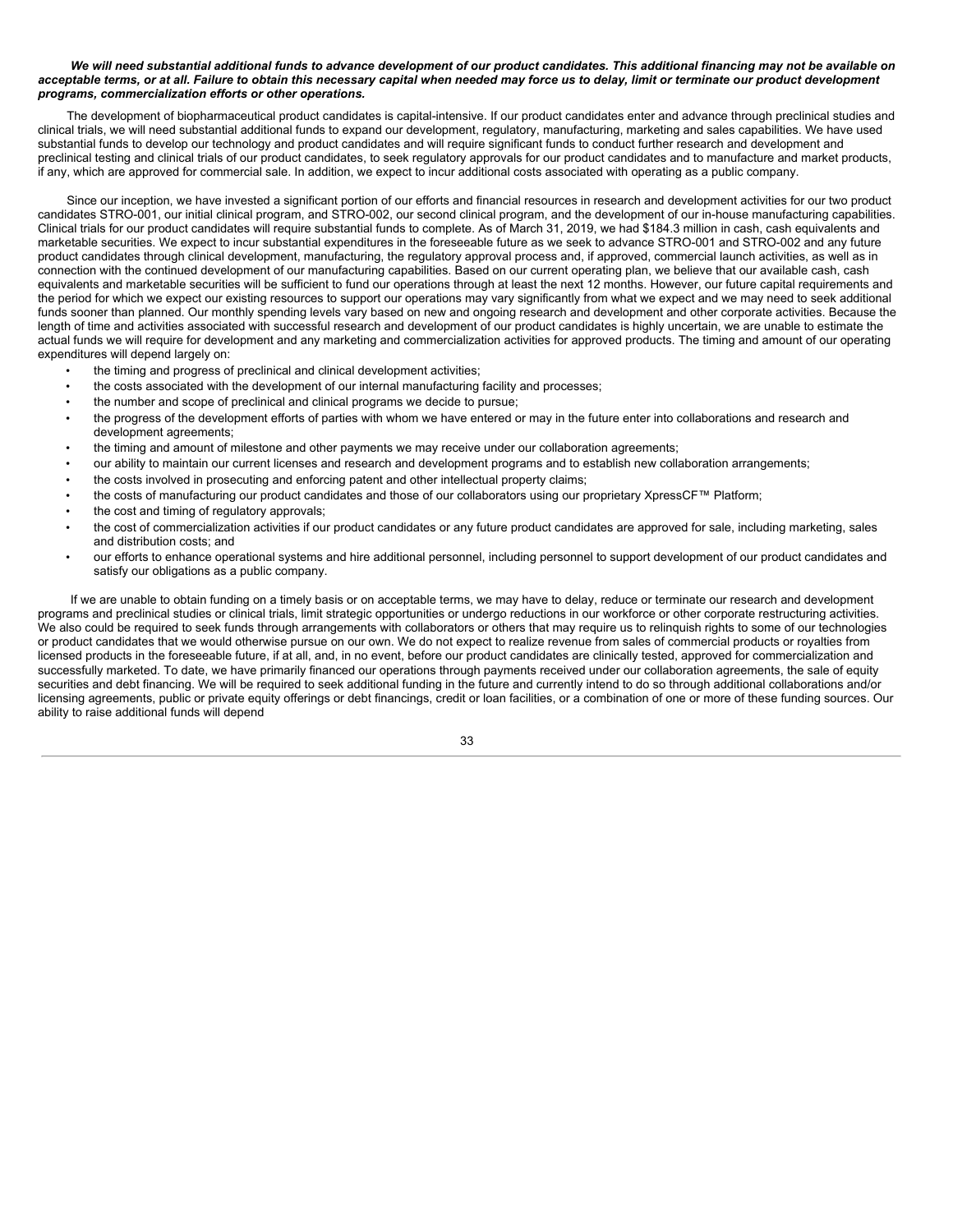on financial, economic and other factors, many of which are beyond our control. Additional funds may not be available to us on acceptable terms or at all. Subject to limited exceptions, the loan and security agreement, or the Loan and Security Agreement, we entered into with Oxford and SVB in August 2017 under which we borrowed \$15.0 million prohibits us from incurring indebtedness without the prior written consent of Oxford or SVB. If we raise additional funds by issuing equity securities, our stockholders will suffer dilution and the terms of any financing may adversely affect the rights of our stockholders. If we raise additional funds through licensing or collaboration arrangements with third parties, we may have to relinquish valuable rights to our product candidates, or grant licenses on terms that are not favorable to us. In addition, as a condition to providing additional funds to us, future investors may demand, and may be granted, rights superior to those of existing stockholders. Our current debt financing involves, and future debt financings, if available, are likely to involve, restrictive covenants limiting our flexibility in conducting future business activities, and, in the event of insolvency, debt holders would be repaid before holders of our equity securities receive any distribution of our corporate assets. Failure to obtain capital when needed on acceptable terms may force us to delay, limit or terminate our product development and commercialization of our current or future product candidates, which could have a material and adverse effect on our business, financial condition, results of operations and prospects.

# Our product candidates are in early stages of development and may fail in development or suffer delays that materially and adversely affect their commercial viability. If we or our collaborators are unable to complete development of or commercialize our product candidates or experience *significant delays in doing so, our business will be materially harmed.*

We have no products on the market and all of our product candidates for cancer therapy are in early stages of development. In particular, our most advanced product candidate, STRO-001, is in the initial stages of dose escalation in clinical trial patients. We began enrolling patients in a STRO-002 Phase 1 trial in March 2019. Additionally, we have programs that are in earlier stages of discovery and preclinical development and may never advance to clinical-stage development. Our ability to achieve and sustain profitability depends on obtaining regulatory approvals for and successfully commercializing our product candidates, either alone or with third parties, and we cannot guarantee you that we will ever obtain regulatory approval for any of our product candidates. We have limited experience in conducting and managing the clinical trials necessary to obtain regulatory approvals, including approval by the U.S. Food and Drug Administration, or FDA. Before obtaining regulatory approval for the commercial distribution of our product candidates, we or an existing or future collaborator must conduct extensive preclinical tests and clinical trials to demonstrate the safety and efficacy in humans of our product candidates.

We may not have the financial resources to continue development of, or to modify existing or enter into new collaborations for, a product candidate if we experience any issues that delay or prevent regulatory approval of, or our ability to commercialize, product candidates, including:

- negative or inconclusive results from our clinical trials or the clinical trials of others for product candidates similar to ours, leading to a decision or requirement to conduct additional preclinical testing or clinical trials or abandon a program;
- product-related side effects experienced by patients in our clinical trials or by individuals using drugs or therapeutic biologics similar to our product candidates;
- difficulty achieving successful continued development of our internal manufacturing processes, including process development and scale-up activities to supply products for preclinical studies, clinical trials and commercial sale;
- our inability to transfer successfully our manufacturing expertise and techniques to third-party contract manufacturers;
- inability of us or any third-party contract manufacturer to scale up manufacturing of our product candidates and those of our collaborators to supply the needs of clinical trials and commercial sales, and to manufacture such products in conformity with regulatory requirements using our proprietary XpressCF™ Platform;
- delays in submitting investigational new drug applications, or INDs, or comparable foreign applications or delays or failures in obtaining the necessary approvals from regulators to commence a clinical trial, or a suspension or termination of a clinical trial once commenced;
- conditions imposed by the FDA or comparable foreign authorities regarding the scope or design of our clinical trials;
- delays in enrolling patients in our clinical trials;
- high drop-out rates of our clinical trial patients;
- inadequate supply or quality of product candidate components or materials or other supplies necessary for the conduct of our clinical trials;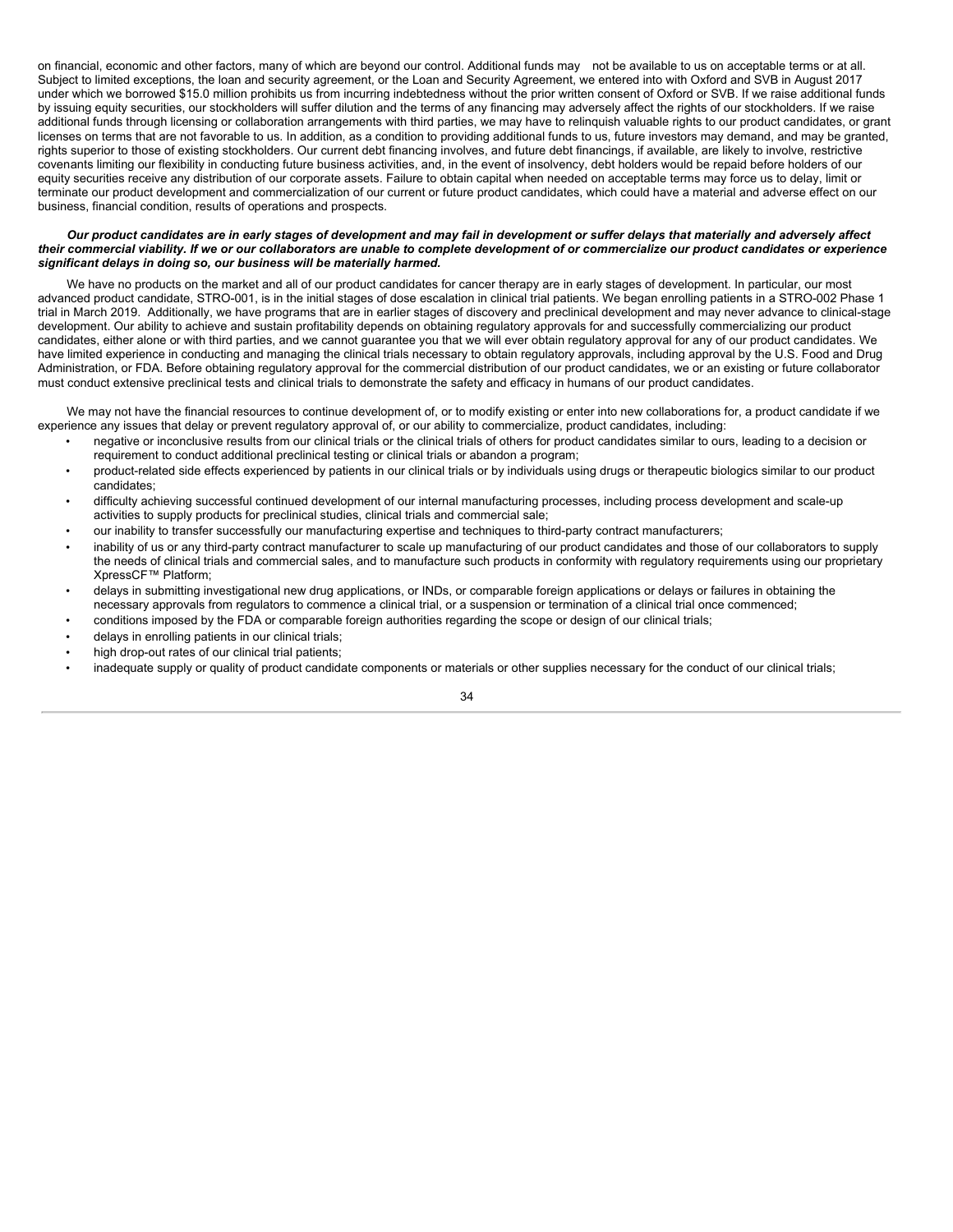- inability to obtain alternative sources of supply for which we have a single source for product candidate components or materials;
- greater than anticipated costs of our clinical trials;
- harmful side effects or inability of our product candidates to meet efficacy endpoints during clinical trials;
- failure to demonstrate a benefit-risk profile acceptable to the FDA or other regulatory agencies;
- unfavorable FDA or other regulatory agency inspection and review of one or more of our clinical trial sites or manufacturing facilities;
- failure of our third-party contractors or investigators to comply with regulatory requirements or otherwise meet their contractual obligations in a timely manner, or at all;
- delays and changes in regulatory requirements, policy and guidelines, including the imposition of additional regulatory oversight around clinical testing generally or with respect to our technology in particular; or
- varying interpretations of our data by the FDA and similar foreign regulatory agencies.

We or our collaborators' inability to complete development of or commercialize our product candidates or significant delays in doing so due to one or more of these factors, could have a material and adverse effect on our business, financial condition, results of operations and prospects.

### Our business is dependent on the success of our product candidates based on our proprietary XpressCF™ Platform and, in particular, our lead product candidates, STRO-001 and STRO-002. Existing and future preclinical studies and clinical trials of our product candidates may not be successful. If we are unable to commercialize our product candidates or experience significant delays in doing so, our business will be materially *harmed.*

We have invested a significant portion of our efforts and financial resources in the development of our proprietary XpressCF™ Platform and our lead product candidates, STRO-001 and STRO-002. Our ability to generate commercial product revenues, which we do not expect will occur for many years, if ever, will depend heavily on the successful development and eventual commercialization of STRO-001 and STRO-002. We have not previously submitted a new drug application, or NDA, or a biologics license application, or BLA, to the FDA, or similar regulatory approval filings to comparable foreign authorities, for any product candidate, and we cannot be certain that our product candidates will be successful in clinical trials or receive regulatory approval. Further, our product candidates may not receive regulatory approval even if they are successful in clinical trials. If we do not receive regulatory approvals for our product candidates, we may not be able to continue our operations. Even if we successfully obtain regulatory approvals to market our product candidates, our revenues will be dependent, in part, upon the size of the markets in the territories for which we gain regulatory approval and have commercial rights. If the markets for patient subsets that we are targeting are not as significant as we estimate, we may not generate significant revenues from sales of such products, if approved.

We plan to seek regulatory approval to commercialize our product candidates both in the United States and in selected foreign countries. While the scope of regulatory approvals generally is similar in other countries, in order to obtain separate regulatory approvals in other countries, we must comply with numerous and varying regulatory requirements of such countries regarding safety and efficacy. Other countries also have their own regulations governing, among other things, clinical trials and commercial sales, as well as pricing and distribution of our product candidates, and we may be required to expend significant resources to obtain regulatory approval and to comply with ongoing regulations in these jurisdictions.

The success of STRO-001 and STRO-002 and our other product candidates will depend on many factors, including the following:

- successful enrollment of patients in, and the completion of, our clinical trials;
- receiving required regulatory approvals for the development and commercialization of our product candidates;
- establishing our commercial manufacturing capabilities or making arrangements with third-party manufacturers;
- obtaining and maintaining patent and trade secret protection and non-patent exclusivity for our product candidates and their components;
- enforcing and defending our intellectual property rights and claims;
- achieving desirable therapeutic properties for our product candidates' intended indications;
- launching commercial sales of our product candidates, if and when approved, whether alone or in collaboration with third parties;
- acceptance of our product candidates, if and when approved, by patients, the medical community and third-party payors;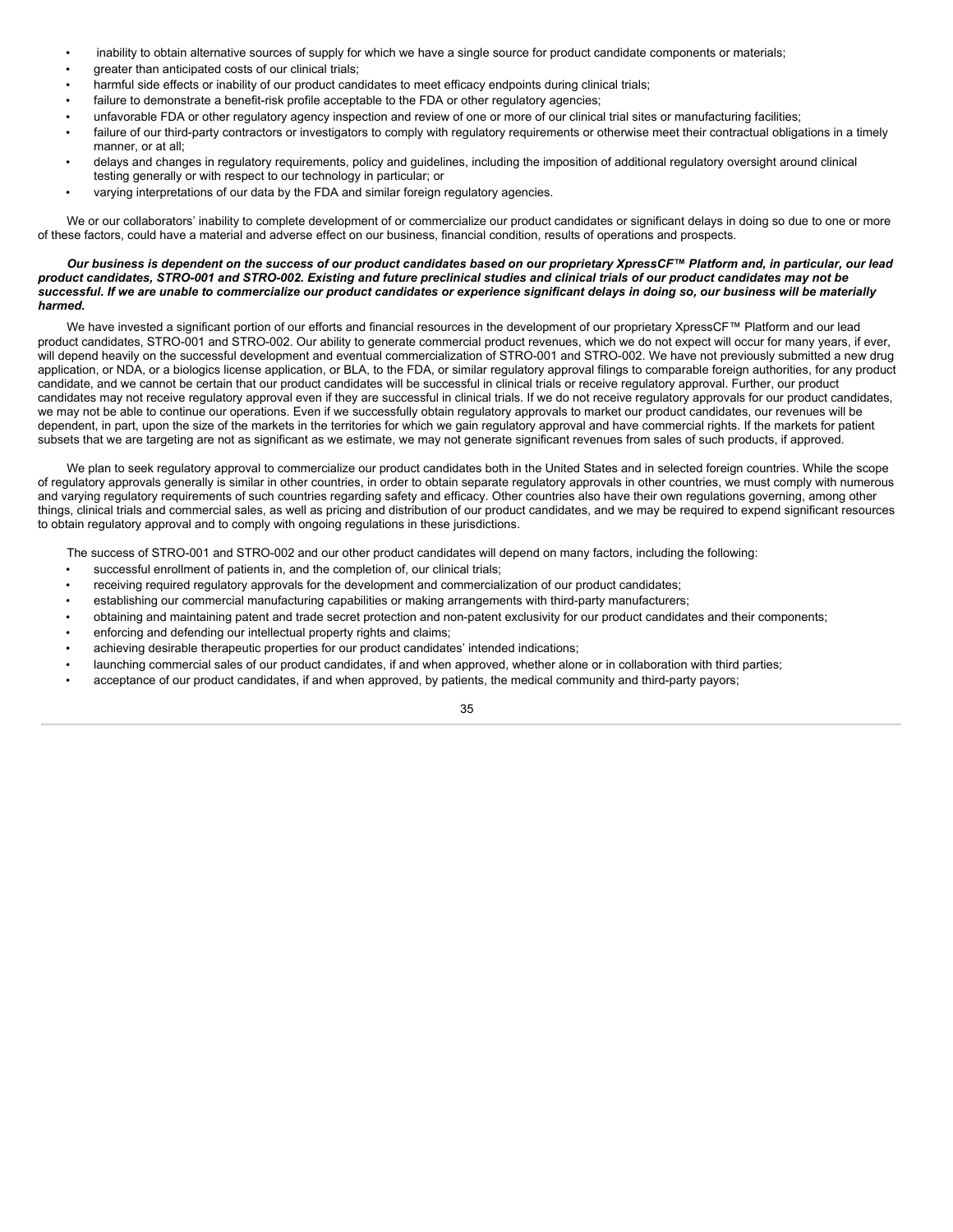- effectively competing with other therapies; and
- maintaining an acceptable safety profile of our product candidates through clinical trials and following regulatory approval.

If we do not achieve one or more of these factors in a timely manner or at all, we could experience significant delays or an inability to successfully commercialize our product candidates, which would materially harm our business.

Additionally, we have created a benchmark folate receptor-alpha, or FolRα targeting antibody-drug conjugate, or ADC, using conventional technology that results in a heterogeneous ADC mixture. We have compared STRO-002 to this benchmark molecule in multiple preclinical models. We believe the results of these tests help us understand how the therapeutic index of STRO-002 compares to competitors. However, we cannot be certain that our benchmark molecule is the same as the molecule we are attempting to recreate, and the results of the tests comparing our benchmark molecule to STRO-002 may be different than the actual results of a head-to-head test of STRO-002 against a competitor molecule. Additional preclinical and clinical testing will be needed to evaluate the therapeutic index of STRO-002 and to understand its therapeutic potential relative to other product candidates in development. While we believe our ADCs may be superior to other investigative agents in development, without head-to-head comparative data, we will not be able to make claims of superiority to other products in our promotional materials, if our product candidates are approved.

### If we do not achieve our projected development goals in the time frames we announce and expect, the commercialization of our products may *be delayed and, as a result, our stock price may decline.*

From time to time, we estimate the timing of the anticipated accomplishment of various scientific, clinical, regulatory and other product development goals, which we sometimes refer to as milestones. These milestones may include the commencement or completion of scientific studies and clinical trials and the submission of regulatory filings. From time to time, we may publicly announce the expected timing of some of these milestones. All of these milestones are and will be based on numerous assumptions. The actual timing of these milestones can vary dramatically compared to our estimates, in some cases for reasons beyond our control. If we do not meet these milestones as publicly announced, or at all, the commercialization of our products may be delayed or never achieved and, as a result, our stock price may decline.

### Our approach to the discovery and development of our therapeutic treatments is based on novel technologies that are unproven and may not *result in marketable products.*

We are developing a pipeline of product candidates using our proprietary XpressCF™ Platform. We believe that product candidates identified with our product discovery platform may offer an improved therapeutic approach by taking advantage of precision design and rapid empirical optimization, thereby reducing the dose-limiting toxic effects associated with existing products. However, the scientific research that forms the basis of our efforts to develop product candidates based on our XpressCF™ Platform is ongoing. Further, the scientific evidence to support the feasibility of developing therapeutic treatments based on our XpressCF™ Platform is both preliminary and limited.

To date, we have tested our first clinical stage product candidates, STRO-001 and STRO-002, in a limited number of clinical trial patients. We may ultimately discover that our XpressCF™ Platform and any product candidates resulting therefrom do not possess certain properties required for therapeutic effectiveness. XpressCF™ product candidates may also be unable to remain stable in the human body for the period of time required for the drug to reach the target tissue or they may trigger immune responses that inhibit the ability of the product candidate to reach the target tissue or that cause adverse side effects in humans. We currently have only limited data, and no conclusive evidence, to suggest that we can introduce these necessary properties into these product candidates derived from our XpressCF™ Platform. We may spend substantial funds attempting to introduce these properties and may never succeed in doing so. In addition, product candidates based on our XpressCF™ Platform may demonstrate different chemical and pharmacological properties in patients than they do in laboratory studies. Although our XpressCF™ Platform and certain product candidates have produced successful results in animal studies, they may not demonstrate the same chemical and pharmacological properties in humans and may interact with human biological systems in unforeseen, ineffective or harmful ways. As a result, we may never succeed in developing a marketable product, we may not become profitable and the value of our common stock will decline.

The regulatory approval process for novel product candidates such as ours can be more expensive and take longer than for other, better known or extensively studied product candidates. We are not aware of any company currently developing a therapeutic using our approach to ADC development and no regulatory authority has granted approval for such a therapeutic. We believe the FDA has limited experience with therapeutics in oncology or other disease areas developed in cell-free-based synthesis systems, which may increase the complexity, uncertainty and length of the

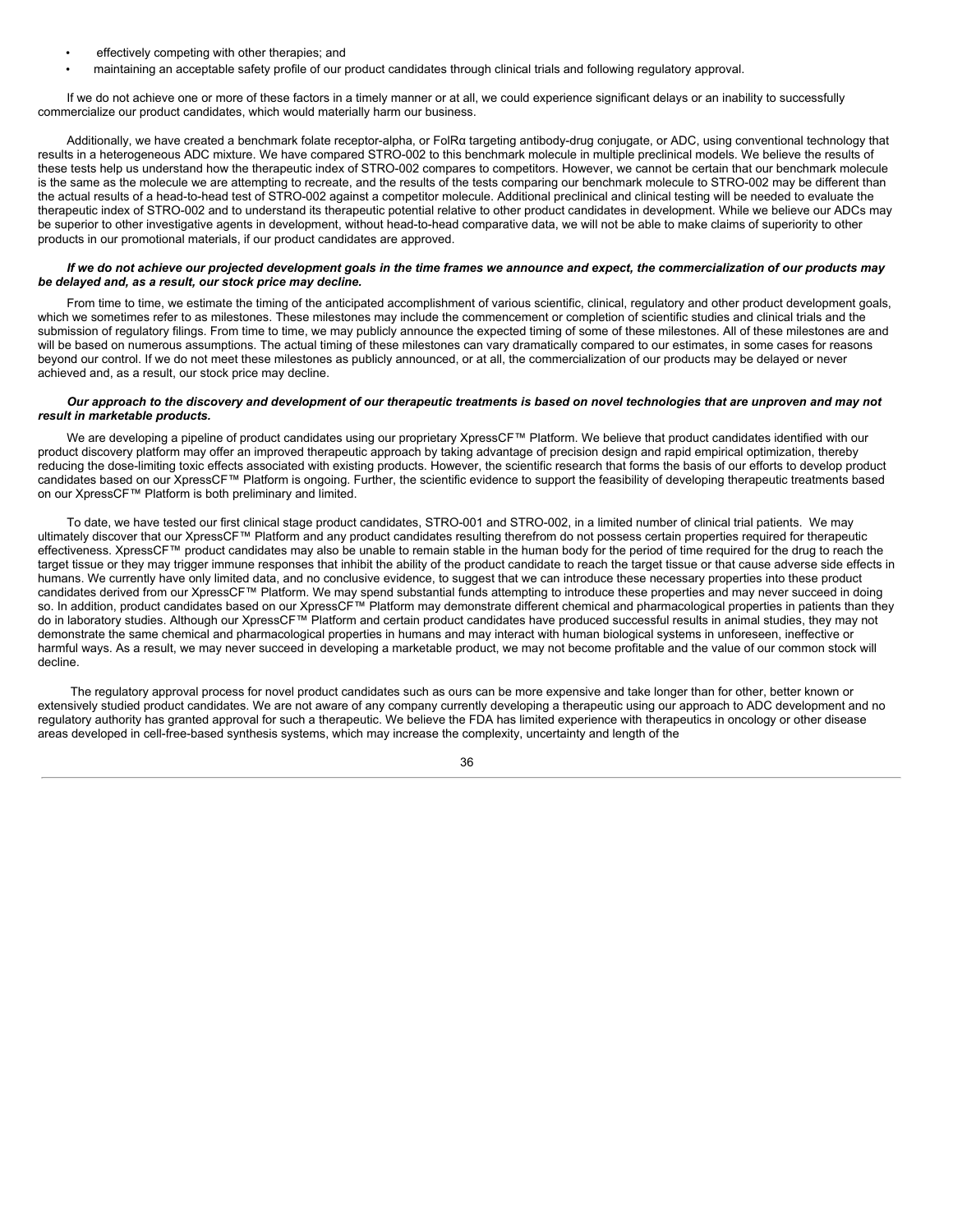regulatory approval process for our product candidates. For example, our XpressCF™ ADC product candidates contain cl eavable or non-cleavable linkerwarhead combinations or novel warheads that may result in unforeseen events when administered in a human. We and our existing or future collaborators may never receive approval to market and commercialize any product candidate. Even if we or an existing or future collaborator obtains regulatory approval, the approval may be for targets, disease indications or patient populations that are not as broad as we intended or desired or may require labeling that includes significant use or distribution restrictions or safety warnings. We or an existing or future collaborator may be required to perform additional or unanticipated clinical trials to obtain approval or be subject to post-marketing testing requirements to maintain regulatory approval. If the products resulting from our XpressCF™ Platform prove to be ineffective, unsafe or commercially unviable, our entire platform and pipeline would have little, if any, value, which would have a material and adverse effect on our business, financial condition, results of operations and prospects.

#### Results of preclinical studies and early clinical trials may not be predictive of results of future clinical trials.

The outcome of preclinical studies and early clinical trials may not be predictive of the success of later clinical trials, and interim results of clinical trials do not necessarily predict success in future clinical trials. Many companies in the pharmaceutical and biotechnology industries have suffered significant setbacks in late-stage clinical trials after achieving positive results in earlier development, and we could face similar setbacks. The design of a clinical trial can determine whether its results will support approval of a product, and flaws in the design of a clinical trial may not become apparent until the clinical trial is well advanced. While certain relevant members of our company have significant clinical experience, we in general have limited experience in designing clinical trials and may be unable to design and execute a clinical trial to support marketing approval. In addition, preclinical and clinical data are often susceptible to varying interpretations and analyses. Many companies that believed their product candidates performed satisfactorily in preclinical studies and clinical trials have nonetheless failed to obtain marketing approval for the product candidates. Even if we, or future collaborators, believe that the results of clinical trials for our product candidates warrant marketing approval, the FDA or comparable foreign regulatory authorities may disagree and may not grant marketing approval of our product candidates.

In some instances, there can be significant variability in safety or efficacy results between different clinical trials of the same product candidate due to numerous factors, including changes in trial procedures set forth in protocols, differences in the size and type of the patient populations, changes in and adherence to the dosing regimen and other clinical trial protocols and the rate of dropout among clinical trial patients. If we fail to receive positive results in clinical trials of our product candidates, the development timeline and regulatory approval and commercialization prospects for our most advanced product candidates, and, correspondingly, our business and financial prospects would be negatively impacted.

### The market may not be receptive to our product candidates based on a novel therapeutic modality, and we may not generate any future *revenue from the sale or licensing of product candidates.*

Even if regulatory approval is obtained for a product candidate, we may not generate or sustain revenue from sales of the product due to factors such as whether the product can be sold at a competitive cost, competition in the therapeutic area(s) we have received or may receive approval for, and whether it will otherwise be accepted in the market. Historically, there have been concerns regarding the safety and efficacy of ADCs, and an ADC drug was voluntarily withdrawn from the market. These historical concerns may negatively impact the perception market participants have on ADCs, including our product candidates. Additionally, the product candidates that we are developing are based on our proprietary XpressCF™ Platform, which is a new technology. Market participants with significant influence over acceptance of new treatments, such as physicians and third- party payors, may not adopt an ADC product, or a product or treatment based on our novel cell-free production technologies, and we may not be able to convince the medical community and third-party payors to accept and use, or to provide favorable reimbursement for, any product candidates developed by us or our existing or future collaborators. Market acceptance of our product candidates will depend on, among other factors:

- the timing of our receipt of any marketing and commercialization approvals;
- the terms of any approvals and the countries in which approvals are obtained;
- the safety and efficacy of our product candidates;
- the prevalence and severity of any adverse side effects associated with our product candidates;
- limitations or warnings contained in any labeling approved by the FDA or other regulatory authority;
- relative convenience and ease of administration of our product candidates;
- the willingness of patients to accept any new methods of administration;
- the success of our physician education programs;
- the availability of coverage and adequate reimbursement from government and third-party payors;
- the pricing of our products, particularly as compared to alternative treatments; and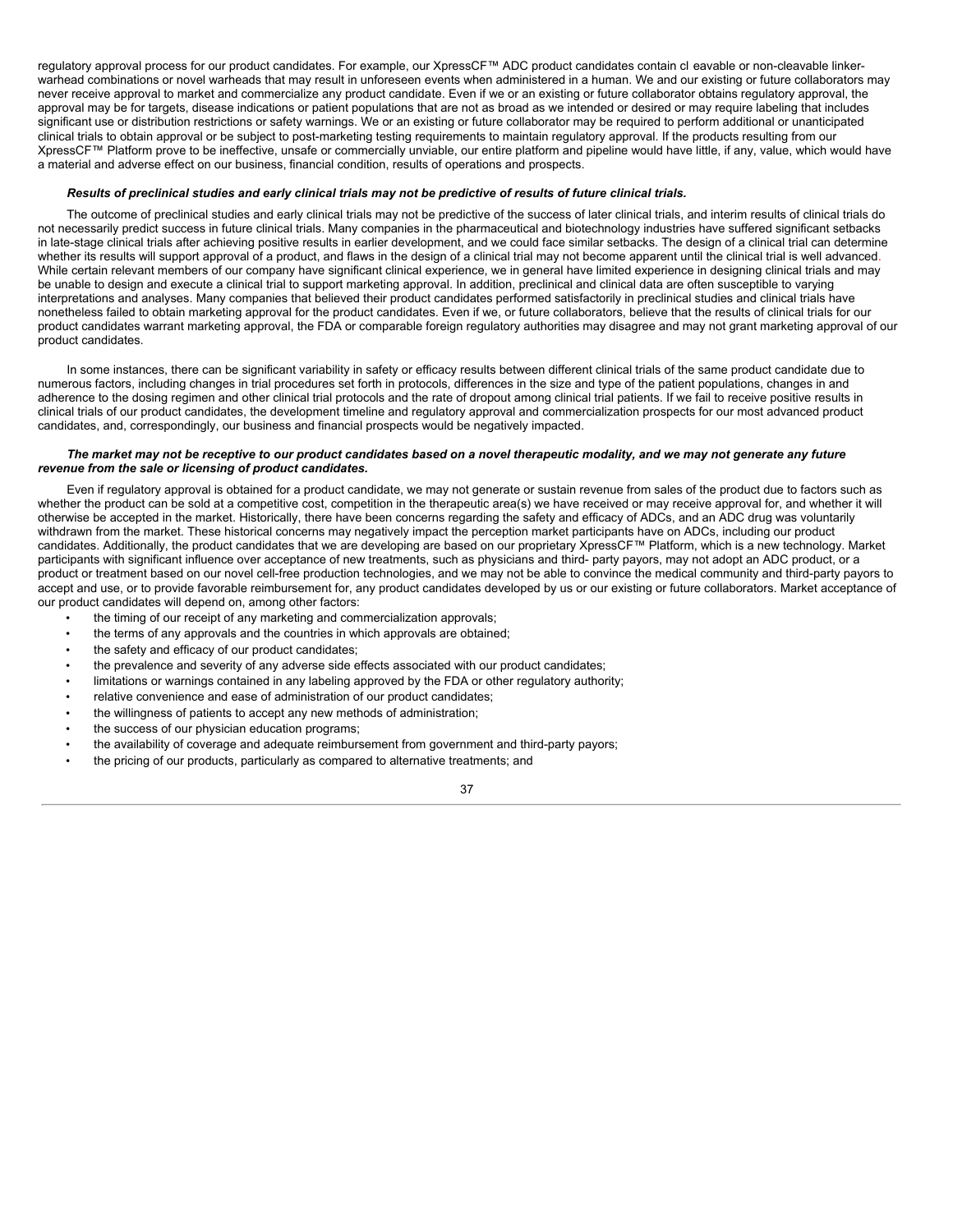• the availability of alternative effective treatments for the disease indications our product candidates are intended to treat and the relative risks, benefits and costs of those treatments.

Because our product candidates are based on new technology, we expect that they will require extensive research and development and have substantial manufacturing and processing costs. In addition, our estimates regarding potential market size for any indication may be materially different from what we discover to exist at the time we commence commercialization, if any, for a product, which could result in significant changes in our business plan and have a material adverse effect on our business, financial condition, results of operations and prospects. Moreover, if any product candidate we commercialize fails to achieve market acceptance, it could have a material and adverse effect on our business, financial condition, results of operations and prospects.

### We have entered, and may in the future seek to enter, into collaborations with third parties for the development and commercialization of our product candidates using our XpressCF™ Platform. If we fail to enter into such collaborations, or such collaborations are not successful, we may not be able to capitalize on the market potential of our XpressCF™ Platform and resulting product candidates.

Since 2014, we have entered into collaborations with Merck Sharp & Dohme Corp., a subsidiary of Merck & Co., Inc., Kenilworth, NJ, USA, or Merck, Celgene Corporation, or Celgene, and Merck KGaA, Darmstadt, Germany (operating in the United States and Canada under the name "EMD Serono") to develop certain cancer and other therapeutics. In addition, we may in the future seek third-party collaborators for research, development and commercialization of other therapeutic technologies or product candidates. Biopharmaceutical companies are our prior and likely future collaborators for any marketing, distribution, development, licensing or broader collaboration arrangements. With respect to our existing collaboration agreements, and what we expect will be the case with any future collaboration agreements, we have and would expect to have limited control over the amount and timing of resources that our collaborators dedicate to the development or commercialization of our product candidates. Moreover, our ability to generate revenues from these arrangements will depend on our collaborators' abilities to successfully perform the functions assigned to them in these arrangements.

Collaborations involving our product candidates currently pose, and will continue to pose, the following risks to us:

- collaborators have significant discretion in determining the efforts and resources that they will apply to these collaborations;
- collaborators may not pursue development and commercialization of our product candidates or may elect not to continue or renew development or commercialization programs based on preclinical studies or clinical trial results, changes in the collaborators' strategic focus or available funding, or external factors such as an acquisition that diverts resources or creates competing priorities;
- collaborators may delay clinical trials, provide insufficient funding for a clinical trial program, stop a clinical trial or abandon a product candidate, repeat or conduct new clinical trials or require a new formulation of a product candidate for clinical testing;
- collaborators could independently develop, or develop with third parties, products that compete directly or indirectly with our product candidates if the collaborators believe that competitive products are more likely to be successfully developed or can be commercialized under terms that are more economically attractive than ours;
- collaborators with marketing and distribution rights to one or more products may not commit sufficient resources to the marketing and distribution of such product or products;
- collaborators may not properly maintain or defend our intellectual property rights or may use our proprietary information in such a way as to invite litigation that could jeopardize or invalidate our intellectual property or proprietary information or expose us to litigation or potential liability;
- collaborators may infringe the intellectual property rights of third parties, which may expose us to litigation and potential liability;
- disputes may arise between the collaborators and us that result in the delay or termination of the research, development or commercialization of our product candidates or that result in costly litigation or arbitration that diverts management attention and resources; and
- collaborations may be terminated and, if terminated, may result in a need for additional capital to pursue further development or commercialization of the applicable product candidates.

As a result of the foregoing, our current and any future collaboration agreements may not lead to development or commercialization of our product candidates in the most efficient manner or at all. Moreover, if a collaborator of ours were to be involved in a business combination, the continued pursuit and emphasis on our product development or commercialization program could be delayed, diminished or terminated. For example, in January 2019, Bristol-Myers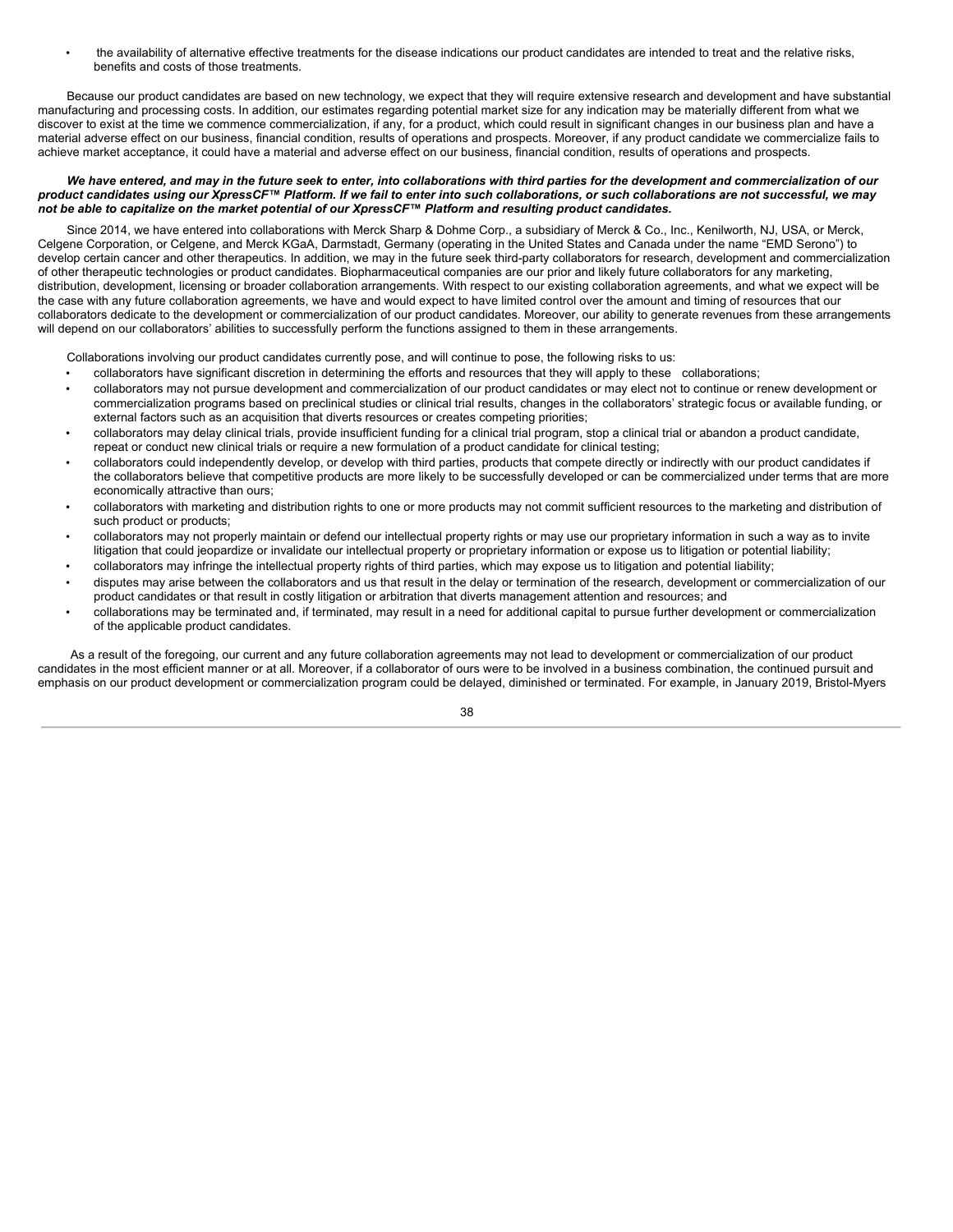Squibb announced the entry into a definitive agreement to acquire Celgene, with the intent of creating a leading focused specialty biopharma company. Celgene and Bristol-Myers Squibb stockholders voted to approve the combination of the two companies in April 2019 . The transaction is expected to complete in the third quarter of 2019, subject to customary closing conditions and regulatory approvals. Any failure to successfully develop or commercialize our product candidates pursuant to our current or any future collaboration agreements could have a material and adverse effect on our business, financial condition, results of operations and prospects.

### To date, no product developed on a cell-free manufacturing platform has received approval from the FDA, so the requirements for the *manufacturing of products using our XpressCF™ Platform are uncertain.*

We have invested in our own current Good Manufacturing Practices, or cGMP, compliant manufacturing facility in San Carlos, California. In this facility, we are developing and implementing novel cell-free production technologies to supply our planned preclinical and clinical trials. However, before we may initiate a clinical trial or commercialize any of our product candidates, we must demonstrate to the FDA that the chemistry, manufacturing and controls for our product candidates meet applicable requirements, and in the European Union, or EU, a manufacturing authorization must be obtained from the appropriate EU regulatory authorities. The FDA has allowed Phase 1 clinical trial use of our product candidates STRO-001 and STRO-002, portions of which are manufactured in our San Carlos manufacturing facility; however, because no product manufactured on a cell-free manufacturing platform has yet been approved in the United States, there is no manufacturing facility that has demonstrated the ability to comply with FDA requirements for later stage clinical development or commercialization, and, therefore, the time frame for demonstrating compliance to the FDA's satisfaction is uncertain. Delays in establishing that our manufacturing process and facility comply with cGMPs or disruptions in our manufacturing processes, implementation of novel in-house technologies or scaleup activities, may delay or disrupt our development efforts.

We expect that development of our own manufacturing facility will provide us with enhanced control of material supply for preclinical studies, clinical trials and the commercial market, enable the more rapid implementation of process changes and allow for better long-term margins. However, we have limited experience as a company in establishing and operating a manufacturing facility and there exist only a small number of contract manufacturing organizations, or CMOs, with the experience necessary to manufacture our product candidates. We may have difficulty hiring experts for internal manufacturing or finding and maintaining relationships with external CMOs and, accordingly, our production capacity could be limited.

### Our existing collaborations with Merck, Celgene and EMD Serono are important to our business. If our collaborators cease development efforts under our existing or future collaboration agreements, or if any of those agreements are terminated, these collaborations may fail to lead to *commercial products and we may never receive milestone payments or future royalties under these agreements.*

We have entered into collaborations with other biotechnology companies to develop several of our product candidates, and such collaborations currently represent a significant portion of our product pipeline and discovery and preclinical programs. Substantially all of our revenue to date has been derived from our existing collaboration agreements with Merck, Celgene and EMD Serono, and a significant portion of our future revenue and cash resources is expected to be derived from these agreements or other similar agreements into which we may enter in the future. Revenue from research and development collaborations depends upon continuation of the collaborations, payments for research and development services and product supply, and the achievement of milestones, contingent payments and royalties, if any, derived from future products developed from our research. If we are unable to successfully advance the development of our product candidates, achieve milestones or earn contingent payments under our collaboration agreements, future revenue and cash resources will be substantially less than expected.

We are unable to predict the success of our collaborations and we may not realize the anticipated benefits of our strategic collaborations. Our collaborators have discretion in determining and directing the efforts and resources, including the ability to discontinue all efforts and resources, they apply to the development and, if approval is obtained, commercialization and marketing of the product candidates covered by such collaborations. As a result, our collaborators may elect to de-prioritize our programs, change their strategic focus or pursue alternative technologies in a manner that results in reduced, delayed or no revenue to us. For example, Celgene was advancing four preclinical collaboration programs, one of which is an ADC targeting B-cell maturation antigen, or BCMA, for the treatment of multiple myeloma. Celgene has worldwide development and commercialization rights with respect to this BCMA ADC, for which the FDA recently cleared the IND application. Celgene has decided to not retain the option to acquire U.S. clinical development and commercialization rights to a second collaboration program. Celgene is therefore not paying us the \$12.5 million option maintenance fee due on IND clearance for the first collaboration program, described above. Our collaborators may have other marketed products and product candidates under collaboration with other companies, including some of our competitors, and their corporate objectives may not be consistent with our best interests. Our collaborators may also be

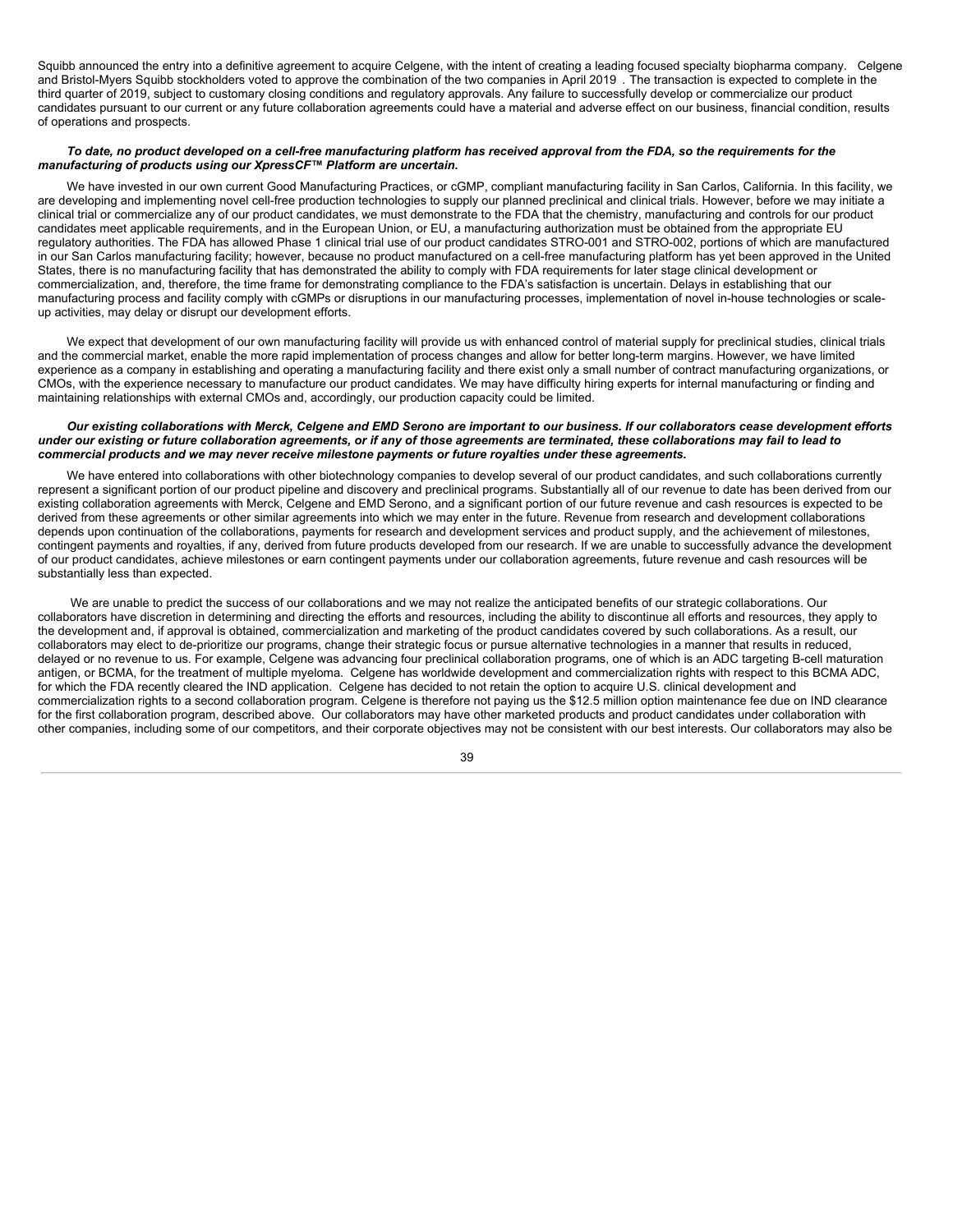unsuccessful in developing or commercializing our products. If our coll aborations are unsuccessful, our business, financial condition, results of operations and prospects could be adversely affected. In addition, any dispute or litigation proceedings we may have with our collaborators in the future could delay development programs, create uncertainty as to ownership of intellectual property rights, distract management from other business activities and generate substantial expense.

Moreover, to the extent that any of our existing or future collaborators were to terminate a collaboration agreement, we may be forced to independently develop these product candidates, including funding preclinical studies or clinical trials, assuming marketing and distribution costs and defending intellectual property rights, or, in certain instances, abandon product candidates altogether, any of which could result in a change to our business plan and have a material adverse effect on our business, financial condition, results of operations and prospects.

#### We may not successfully engage in strategic transactions, including any additional collaborations we seek, which could adversely affect our ability to develop and commercialize product candidates, impact our cash position, increase our expenses and present significant distractions to *our management.*

From time to time, we may consider strategic transactions, such as additional collaborations, acquisitions of companies, asset purchases and out- or inlicensing of product candidates or technologies that we believe will complement or augment our existing business. In particular, we will evaluate and, if strategically attractive, seek to enter into additional collaborations, including with major biotechnology or biopharmaceutical companies. The competition for collaborators is intense, and the negotiation process is time-consuming and complex. Any new collaboration may be on terms that are not optimal for us, and we may not be able to maintain any new collaboration if, for example, development or approval of a product candidate is delayed, sales of an approved product candidate do not meet expectations or the collaborator terminates the collaboration. In addition, there have been a significant number of recent business combinations among large pharmaceutical companies that have resulted in a reduced number of potential future strategic partners. Our ability to reach a definitive agreement for a collaboration will depend, among other things, upon our assessment of the strategic partner's resources and expertise, the terms and conditions of the proposed collaboration and the proposed strategic partner's evaluation of a number of factors. These factors may include the design or results of clinical trials, the likelihood of approval by the FDA or similar regulatory authorities outside the United States, the potential market for the subject product candidate, the costs and complexities of manufacturing and delivering such product candidate to patients, the potential of competing products, the existence of uncertainty with respect to our ownership of technology, which can exist if there is a challenge to such ownership without regard to the merits of the challenge and industry and market conditions generally. Moreover, if we acquire assets with promising markets or technologies, we may not be able to realize the benefit of acquiring such assets due to an inability to successfully integrate them with our existing technologies and may encounter numerous difficulties in developing, manufacturing and marketing any new products resulting from a strategic acquisition that delay or prevent us from realizing their expected benefits or enhancing our business.

We cannot assure you that following any such collaboration, or other strategic transaction, we will achieve the expected synergies to justify the transaction. For example, such transactions may require us to incur non-recurring or other charges, increase our near- and long-term expenditures and pose significant integration or implementation challenges or disrupt our management or business. These transactions would entail numerous operational and financial risks, including exposure to unknown liabilities, disruption of our business and diversion of our management's time and attention in order to manage a collaboration or develop acquired products, product candidates or technologies, incurrence of substantial debt or dilutive issuances of equity securities to pay transaction consideration or costs, higher than expected collaboration, acquisition or integration costs, write-downs of assets or goodwill or impairment charges, increased amortization expenses, difficulty and cost in facilitating the collaboration or combining the operations and personnel of any acquired business, impairment of relationships with key suppliers, manufacturers or customers of any acquired business due to changes in management and ownership and the inability to retain key employees of any acquired business. Also, such strategic alliance, joint venture or acquisition may be prohibited. For example, our Loan and Security Agreement, in the absence of the related lenders' prior written consent, restricts our ability to pursue certain mergers, acquisitions, amalgamations or consolidations that we may believe to be in our best interest.

Accordingly, although there can be no assurance that we will undertake or successfully complete any transactions of the nature described above, any transactions that we do complete may be subject to the foregoing or other risks and would have a material and adverse effect on our business, financial condition, results of operations and prospects. Conversely, any failure to enter any additional collaboration or other strategic transaction that would be beneficial to us could delay the development and potential commercialization of our product candidates and have a negative impact on the competitiveness of any product candidate that reaches market.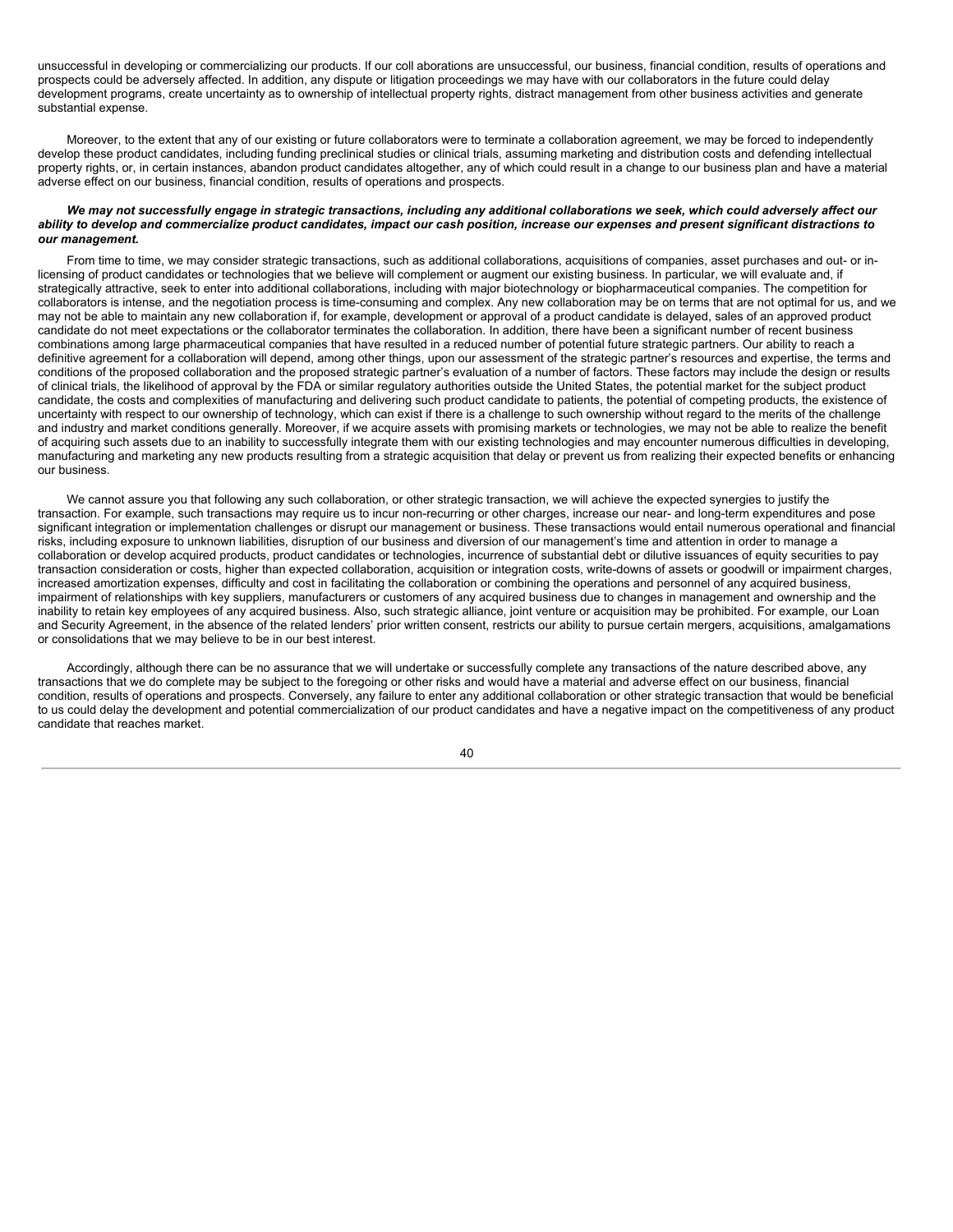#### We expect to rely on third parties to conduct certain of our preclinical studies or clinical trials. If those third parties do not perform as contractually required, fail to satisfy requiatory or legal requirements or miss expected deadlines, our development program could be delayed with potentially *material and adverse effects on our business, financial condition, results of operations and prospects.*

We have relied in some cases and intend to rely in the future on third-party clinical investigators, clinical research organizations, or CROs, clinical data management organizations and consultants to assist or provide the design, conduct, supervision and monitoring of preclinical studies and clinical trials of our product candidates. Because we intend to rely on these third parties and will not have the ability to conduct all preclinical studies or clinical trials independently, we will have less control over the timing, quality and other aspects of preclinical studies and clinical trials than we would have had we conducted them on our own. These investigators, CROs and consultants will not be our employees and we will have limited control over the amount of time and resources that they dedicate to our programs. These third parties may have contractual relationships with other entities, some of which may be our competitors, which may draw time and resources from our programs. The third parties with which we may contract might not be diligent, careful or timely in conducting our preclinical studies or clinical trials, resulting in the preclinical studies or clinical trials being delayed or unsuccessful.

If we cannot contract with acceptable third parties on commercially reasonable terms, or at all, or if these third parties do not carry out their contractual duties, satisfy legal and regulatory requirements for the conduct of preclinical studies or clinical trials or meet expected deadlines, our clinical development programs could be delayed and otherwise adversely affected. In all events, we will be responsible for ensuring that each of our preclinical studies and clinical trials are conducted in accordance with the general investigational plan and protocols for the trial. The FDA requires preclinical studies to be conducted in accordance with good laboratory practices and clinical trials to be conducted in accordance with good clinical practices, including for designing, conducting, recording and reporting the results of preclinical studies and clinical trials to assure that data and reported results are credible and accurate and that the rights, integrity and confidentiality of clinical trial participants are protected. Our reliance on third parties that we do not control will not relieve us of these responsibilities and requirements. Any adverse development or delay in our preclinical studies or clinical trials as a result of our reliance on third parties could have a material and adverse effect on our business, financial condition, results of operations and prospects.

### If we are unable to obtain sufficient raw and intermediate materials on a timely basis or if we experience other manufacturing or supply *difficulties, our business may be adversely affected.*

The manufacture of certain of our product candidates requires the timely delivery of sufficient amounts of raw and intermediate materials. We work closely with our suppliers to ensure the continuity of supply, but cannot guarantee these efforts will always be successful. Further, while efforts are made to diversify our sources of raw and intermediate materials, in certain instances we acquire raw and intermediate materials from a sole supplier. While we believe that alternative sources of supply exist where we rely on sole supplier relationships, there can be no assurance that we will be able to quickly establish additional or replacement sources for some materials. A reduction or interruption in supply, and an inability to develop alternative sources for such supply, could adversely affect our ability to manufacture our product candidates in a timely or cost-effective manner.

#### We currently manufacture a portion of our product candidates internally and also rely on third-party manufacturing and supply partners to supply components of our product candidates. Our inability to manufacture sufficient quantities of our product candidates, or the loss of our thirdparty suppliers, or our or their failure to comply with applicable regulatory requirements or to supply sufficient quantities at acceptable quality *levels or prices, or at all, would materially and adversely affect our business.*

Manufacturing is a vital component of our business strategy. To ensure timely and consistent product supply we currently use a hybrid product supply approach wherein certain elements of our product candidates are manufactured internally at our manufacturing facilities in San Carlos, California, and other elements are manufactured at qualified third-party CMOs. Since our own manufacturing facilities may be limited or unable to manufacture certain of our preclinical and clinical trial product materials and supplies, we rely on third-party contract manufacturers to manufacture such clinical trial product materials and supplies for our or our collaborator's needs. There can be no assurance that our preclinical and clinical development product supplies will not be limited. interrupted, or of satisfactory quality or continue to be available at acceptable prices. In particular, any replacement of our manufacturer could require significant effort and expertise because there may be a limited number of qualified replacements.

The manufacturing process for a product candidate is subject to FDA and foreign regulatory authority review. We, and our suppliers and manufacturers, must meet applicable manufacturing requirements and undergo rigorous facility and process validation tests required by regulatory authorities in order to comply with regulatory standards, such as cGMPs. If we or our contract manufacturers cannot successfully manufacture material that conforms to our specifications and the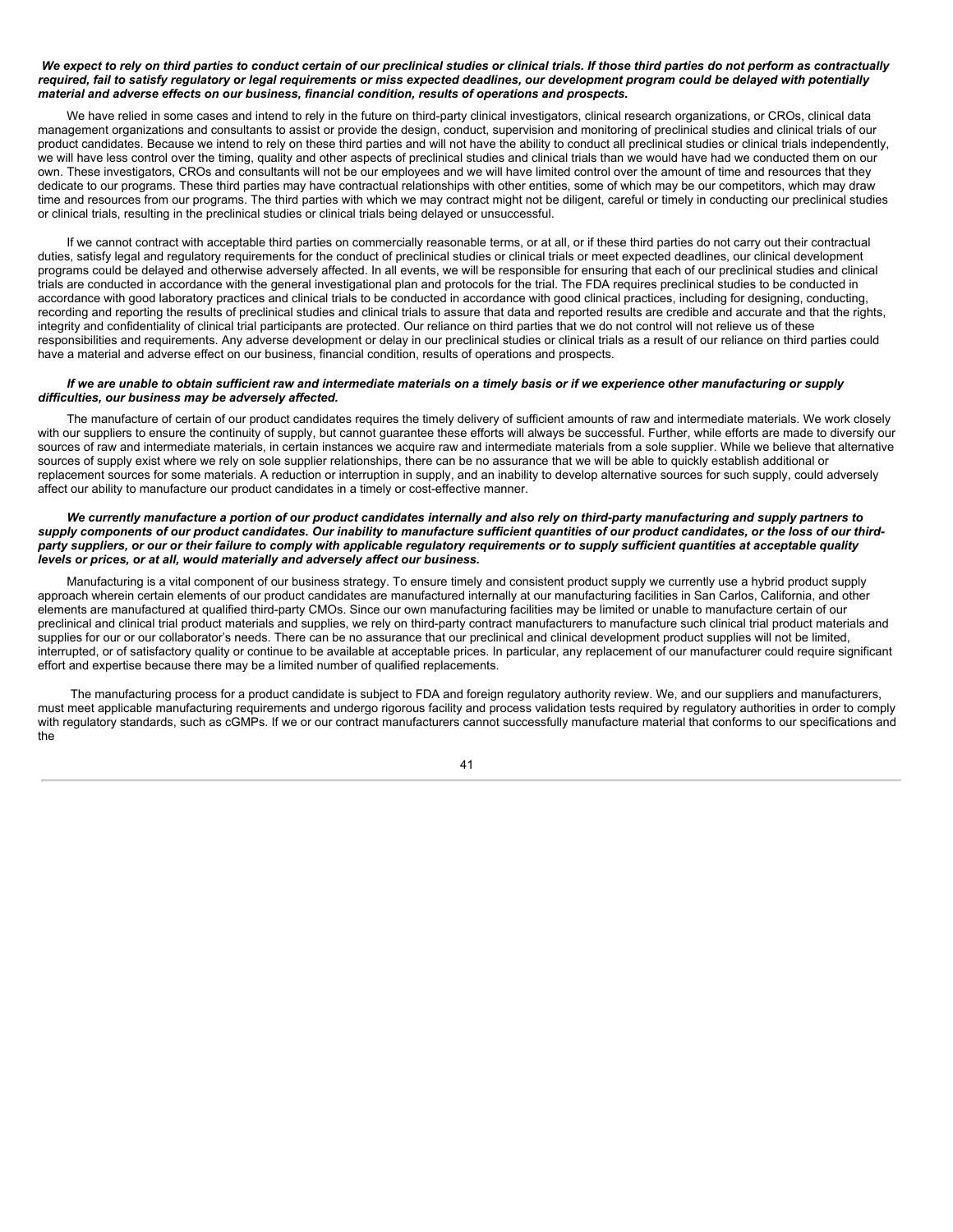strict regulatory reguirements of the FDA or comparable foreign regulatory authorities, we may not be able to rely on our or their manufacturing facilities for the manufacture of elements of our product candidates. Moreover, we do not control the manufacturing process at our contract manufacturers, and are completely dependent on them for compliance with current regulatory requirements. In the event that any of our manufacturers fails to comply with such requirements or to perform its obligations in relation to quality, timing or otherwise, or if our supply of components or other materials becomes limited or interrupted for other reasons, we may be forced to manufacture the materials ourselves or enter into an agreement with another third party, which we may not be able to do on reasonable terms, if at all. In some cases, the technical skills or technology required to manufacture our product candidates may be unique or proprietary to the original manufacturer and we may have difficulty applying such skills or technology ourselves, or in transferring such to another third party. These factors would increase our reliance on such manufacturer or require us to obtain a license from such manufacturer in order to enable us, or to have another third party, manufacture our product candidates. If we are required to change manufacturers for any reason, we will be required to verify that the new manufacturer maintains facilities and procedures that comply with quality standards and with all applicable regulations and guidelines; and we may be required to repeat some of the development program. The delays associated with the verification of a new manufacturer could negatively affect our ability to develop product candidates in a timely manner or within budget.

We expect to continue to rely on third-party manufacturers if we receive regulatory approval for any product candidate. To the extent that we have existing, or enter into future, manufacturing arrangements with third parties, we will depend on these third parties to perform their obligations in a timely manner consistent with contractual and regulatory requirements, including those related to quality control and assurance. If we are unable to obtain or maintain thirdparty manufacturing for product candidates, or to do so on commercially reasonable terms, we may not be able to develop and commercialize our product candidates successfully. Our or a third party's failure to execute on our manufacturing requirements and comply with cGMPs could adversely affect our business in a number of ways, including:

- an inability to initiate or continue clinical trials of product candidates under development;
- delay in submitting regulatory applications, or receiving regulatory approvals, for product candidates;
- loss of the cooperation of an existing or future collaborator;
- subjecting third-party manufacturing facilities or our manufacturing facilities to additional inspections by regulatory authorities;
- requirements to cease distribution or to recall batches of our product candidates; and
- in the event of approval to market and commercialize a product candidate, an inability to meet commercial demands for our products.

Additionally, we and our contract manufacturers may experience manufacturing difficulties due to resource constraints or as a result of labor disputes or unstable political environments. If we or our contract manufacturers were to encounter any of these difficulties, our ability to provide our product candidates to patients in clinical trials, or to provide product for treatment of patients once approved, would be jeopardized.

#### We, or third-party manufacturers, may be unable to successfully scale-up manufacturing of our product candidates in sufficient quality and quantity, which would delay or prevent us from developing our product candidates and commercializing approved products, if any.

In order to conduct clinical trials of our product candidates, we will need to manufacture them in large quantities. We, or any manufacturing partners, may be unable to successfully increase the manufacturing capacity for any of our product candidates in a timely or cost-effective manner, or at all. In addition, quality issues may arise during scale-up activities. If we, or any manufacturing partners, are unable to successfully scale up the manufacture of our product candidates in sufficient quality and quantity, the development, testing, and clinical trials of that product candidate may be delayed or infeasible, and regulatory approval or commercial launch of any resulting product may be delayed or not obtained, which could significantly harm our business.

#### The manufacture of biologics is complex and we or our third-party manufacturers may encounter difficulties in production. If we or any of our third-party manufacturers encounter such difficulties, our ability to provide supply of our product candidates for clinical trials, our ability to obtain marketing approval, or our ability to provide supply of our products for patients, if approved, could be delayed or stopped.

Our product candidates are considered to be biologics and the process of manufacturing biologics is complex, time-consuming, highly regulated and subject to multiple risks. We and our contract manufacturers must comply with cGMPs, regulations and guidelines for the manufacturing of biologics used in clinical trials and, if approved, marketed products. To date, we and our contract manufacturers have limited experience in the manufacturing of cGMP batches of our product candidates.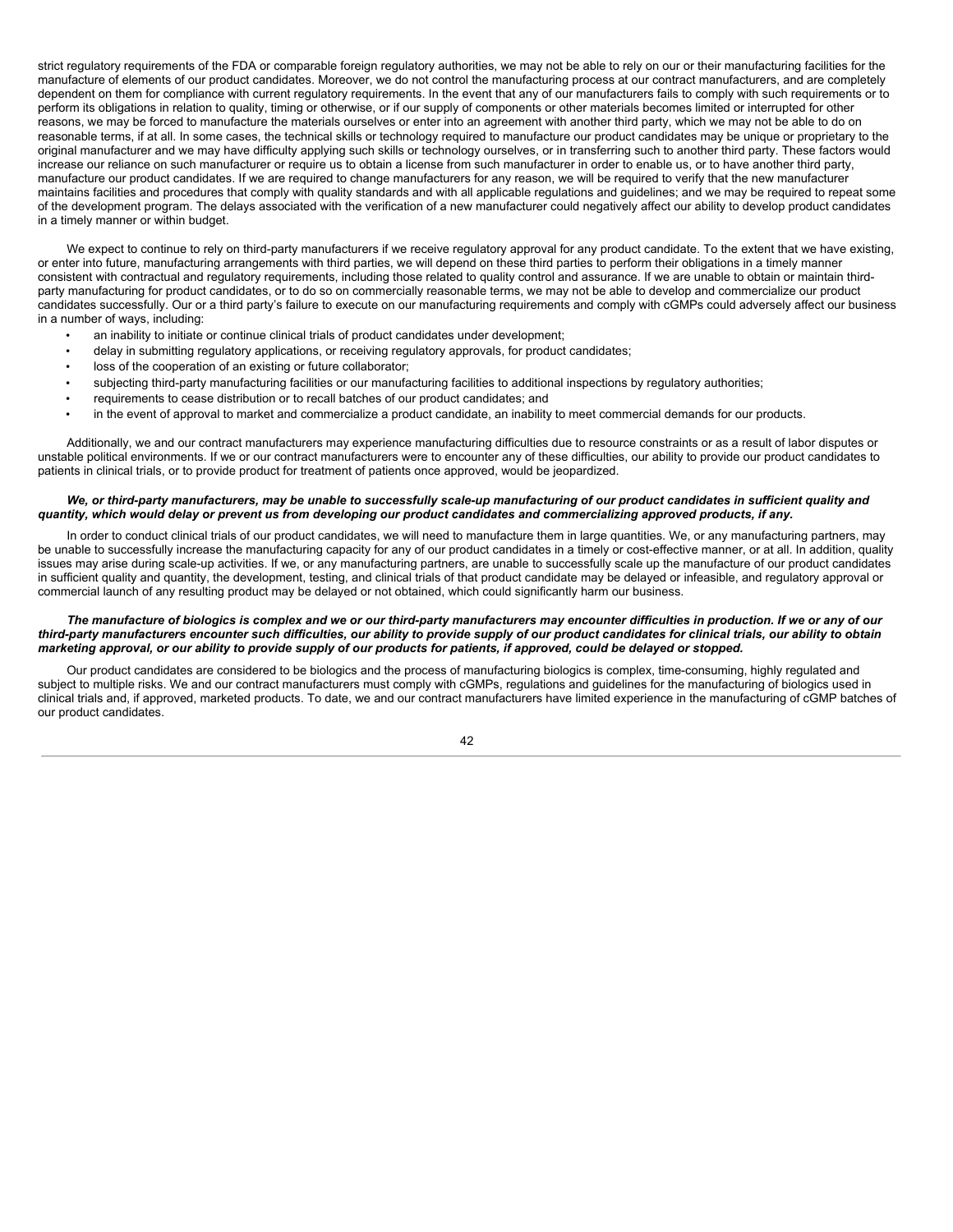Manufacturing biologics is highly susceptible to p roduct loss due to contamination, equipment failure, improper installation or operation of equipment, vendor or operator error, inconsistency in yields, variability in product characteristics and difficulties in scaling the production process. Even minor deviations from normal manufacturing processes could result in reduced production yields, product defects and other supply disruptions. If microbial, viral or other contaminations are discovered at our manufacturing facilities or those of our third-party manufacturers, such facilities may need to be closed for an extended period of time to investigate and remedy the contamination, which could delay clinical trials and adversely harm our business. Moreover, if the FDA determines that our manufacturing facilities or those of our third-party manufacturers are not in compliance with FDA laws and regulations, including those governing cGMPs, the FDA may deny BLA approval until the deficiencies are corrected or we replace the manufacturer in our BLA with a manufacturer that is in compliance.

In addition, there are risks associated with large scale manufacturing for clinical trials or commercial scale including, among others, cost overruns, potential problems with process scale-up, process reproducibility, stability issues, compliance with cGMPs, lot consistency and timely availability of raw materials. Even if we or our collaborators obtain regulatory approval for any of our product candidates, there is no assurance that manufacturers will be able to manufacture the approved product to specifications acceptable to the FDA or other regulatory authorities, to produce it in sufficient quantities to meet the requirements for the potential launch of the product or to meet potential future demand. If our manufacturers are unable to produce sufficient quantities for clinical trials or for commercialization, commercialization efforts would be impaired, which would have an adverse effect on our business, financial condition, results of operations and prospects.

Scaling up a biologic manufacturing process is a difficult and uncertain task, and we may not be successful in transferring our production system or our third-party manufacturers may not have the necessary capabilities to complete the implementation and development process. If we are unable to adequately validate or scale-up the manufacturing process at our own manufacturing facilities or those of our current manufacturers, we will need to transfer to another manufacturer and complete the manufacturing validation process, which can be lengthy. If we are able to adequately validate and scale-up the manufacturing process for our product candidates at our manufacturing facility or with a contract manufacturer, we will still need to negotiate with such contract manufacturer an agreement for commercial supply and it is not certain we will be able to come to agreement on terms acceptable to us.

We cannot assure you that any stability or other issues relating to the manufacture of any of our product candidates or products will not occur in the future. If we or our third-party manufacturers were to encounter any of these difficulties, our ability to provide any product candidates to patients in planned clinical trials and products to patients, once approved, would be jeopardized. Any delay or interruption in the supply of clinical trial supplies could delay the completion of planned clinical trials, increase the costs associated with maintaining clinical trial programs and, depending upon the period of delay, require us to commence new clinical trials at additional expense or terminate clinical trials completely. Any adverse developments affecting clinical or commercial manufacturing of our product candidates or products may result in shipment delays, inventory shortages, lot failures, product withdrawals or recalls, or other interruptions in the supply of our product candidates or products. We may also have to take inventory write-offs and incur other charges and expenses for product candidates or products that fail to meet specifications, undertake costly remediation efforts or seek more costly manufacturing alternatives. Accordingly, failures or difficulties faced at any level of our supply chain could adversely affect our business and delay or impede the development and commercialization of any of our product candidates or products, if approved, and could have an adverse effect on our business, prospects, financial condition and results of operations.

As part of our process development efforts, we also may make changes to our manufacturing processes at various points during development, for various reasons, such as controlling costs, achieving scale, decreasing processing time, increasing manufacturing success rate or other reasons. Such changes carry the risk that they will not achieve their intended objectives, and any of these changes could cause our product candidates to perform differently and affect the results of our ongoing clinical trials or future clinical trials. In some circumstances, changes in the manufacturing process may require us to perform *ex vivo* comparability studies and to collect additional data from patients prior to undertaking more advanced clinical trials. For instance, changes in our process during the course of clinical development may require us to show the comparability of the product used in earlier clinical phases or at earlier portions of a trial to the product used in later clinical phases or later portions of the trial.

### We may not be successful in our efforts to use our XpressCF™ Platform to expand our pipeline of product candidates and develop marketable *products.*

The success of our business depends in large part upon our ability to identify, develop and commercialize products based on our XpressCF™ Platform. STRO-001 and STRO-002 are our most advanced clinical stage programs and our preclinical and research programs may fail to identify other potential product candidates for clinical development for a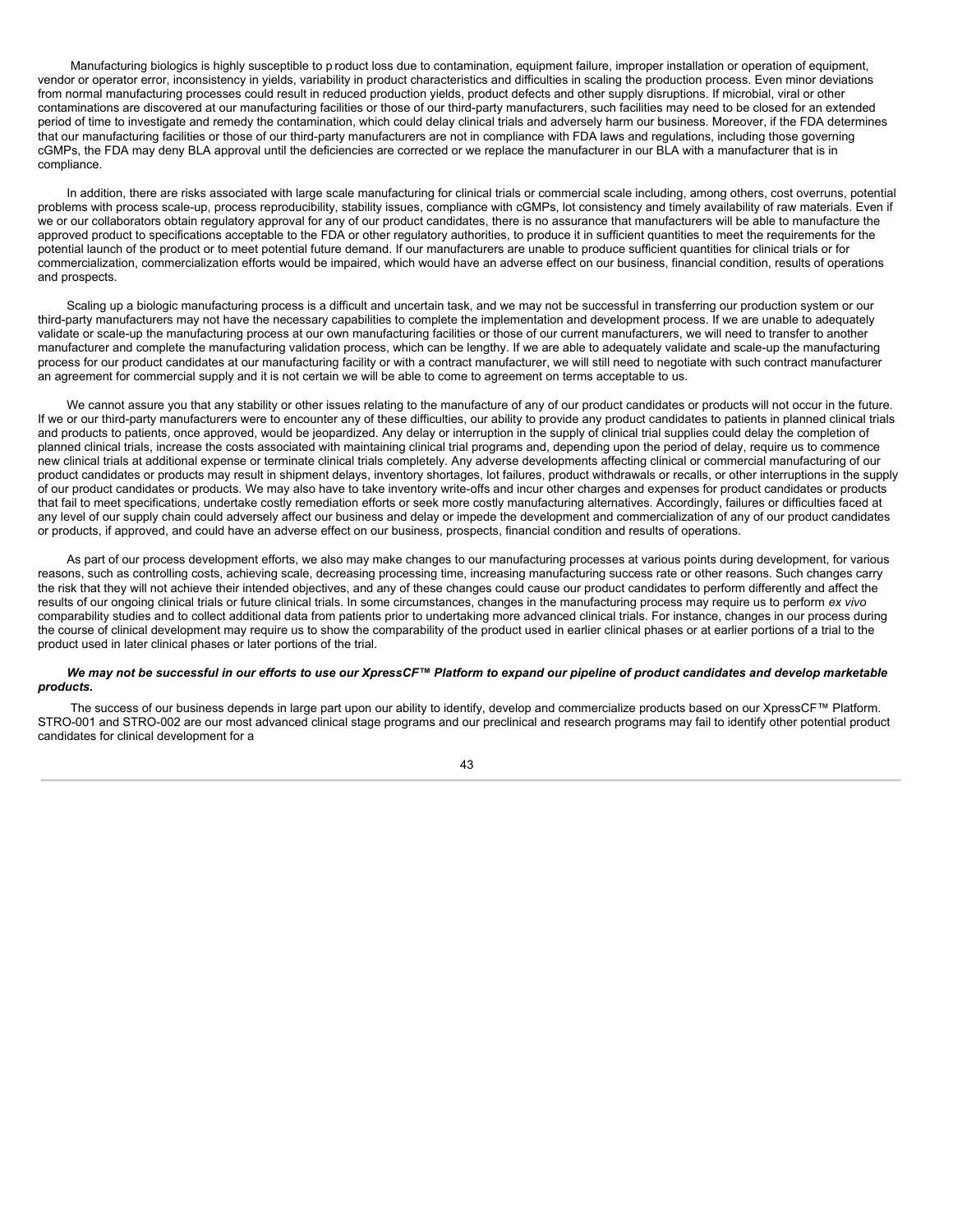number of reasons. Our research methodology may be unsuccessful in identifying potential product candidates or our potential product candidates may be shown to have harmful side effects or may have other characteristics that may make the products unmarketable or unlikely to receive marketing approval. If any of these events occur, we may be forced to abandon our development efforts for a program or for multiple programs, which would materially harm our business and could potentially cause us to cease operations. Research programs to identify new product candidates require substantial technical, financial and human resources. We may focus our efforts and resources on potential programs or product candidates that ultimately prove to be unsuccessful.

## We may expend our limited resources to pursue a particular product candidate and fail to capitalize on product candidates that may be more *profitable or for which there is a greater likelihood of success.*

Because we have limited financial and managerial resources, we focus our research and development efforts on certain selected product candidates. As a result, we may forgo or delay pursuit of opportunities with other product candidates that later prove to have greater commercial potential. Our resource allocation decisions may cause us to fail to capitalize on viable commercial products or profitable market opportunities. Our spending on current and future research and development programs and product candidates for specific indications may not yield any commercially viable product candidates. If we do not accurately evaluate the commercial potential or target market for a particular product candidate, we may relinguish valuable rights to that product candidate through collaboration, licensing or other royalty arrangements in cases in which it would have been more advantageous for us to retain sole development and commercialization rights to such product candidate.

### Failure to successfully validate, develop and obtain regulatory approval for companion diagnostics for our product candidates could harm our *drug development strategy and operational results.*

If companion diagnostics are developed in conjunction with clinical programs, the FDA may require regulatory approval of a companion diagnostic as a condition to approval of the product candidate. For example, if we use a diagnostic test to determine which patients are most likely to benefit from STRO-001 for the treatment of multiple myeloma and non-Hodgkin lymphoma by designing our pivotal trial or trials of STRO-001 in that indication to require that clinical trial patients have elevated CD74 expression as a criterion for enrollment, then we will likely be required to obtain FDA approval or clearance of a companion diagnostic, concurrent with approval of STRO-001, to test for elevated CD74 expression; we may also be required to demonstrate to the FDA the predictive utility of the companion diagnostic—namely, that the diagnostic selects for patients in whom the biologic therapy will be effective or more effective compared to patients not selected for by the diagnostic. Similarly, as we are developing STRO-002 for a potential indication in patients with elevated FolRα expression levels, we may be required to obtain FDA approval or clearance of a companion diagnostic, concurrent with approval of STRO-002, to test for elevated FolRα expression. We do not have experience or capabilities in developing or commercializing diagnostics and plan to rely in large part on third parties to perform these functions. We do not currently have any agreement in place with any third party to develop or commercialize companion diagnostics for any of our product candidates. Companion diagnostics are subject to regulation by the FDA and foreign regulatory authorities as medical devices and require separate regulatory approval or clearance prior to commercialization.

If we or our collaborators, or any third party, are unable to successfully develop companion diagnostics for our product candidates, or experience delays in doing so:

- the development of our product candidates may be adversely affected if we are unable to appropriately select patients for enrollment in our planned clinical trials;
- our product candidates may not receive marketing approval if their safe and effective use depends on a companion diagnostic; and
- we may not realize the full commercial potential of any product candidates that receive marketing approval if, among other reasons, we are unable to appropriately identify patients with the specific genetic alterations targeted by our product candidates.

In addition, although we believe genetic testing is becoming more prevalent in the diagnosis and treatment of various diseases and conditions, our product candidates may be perceived negatively compared to alternative treatments that do not require the use of companion diagnostics, either due to the additional cost of the companion diagnostic or the need to complete additional procedures to identify genetic markers prior to administering our product candidates. If any of these events were to occur, our business would be harmed, possibly materially.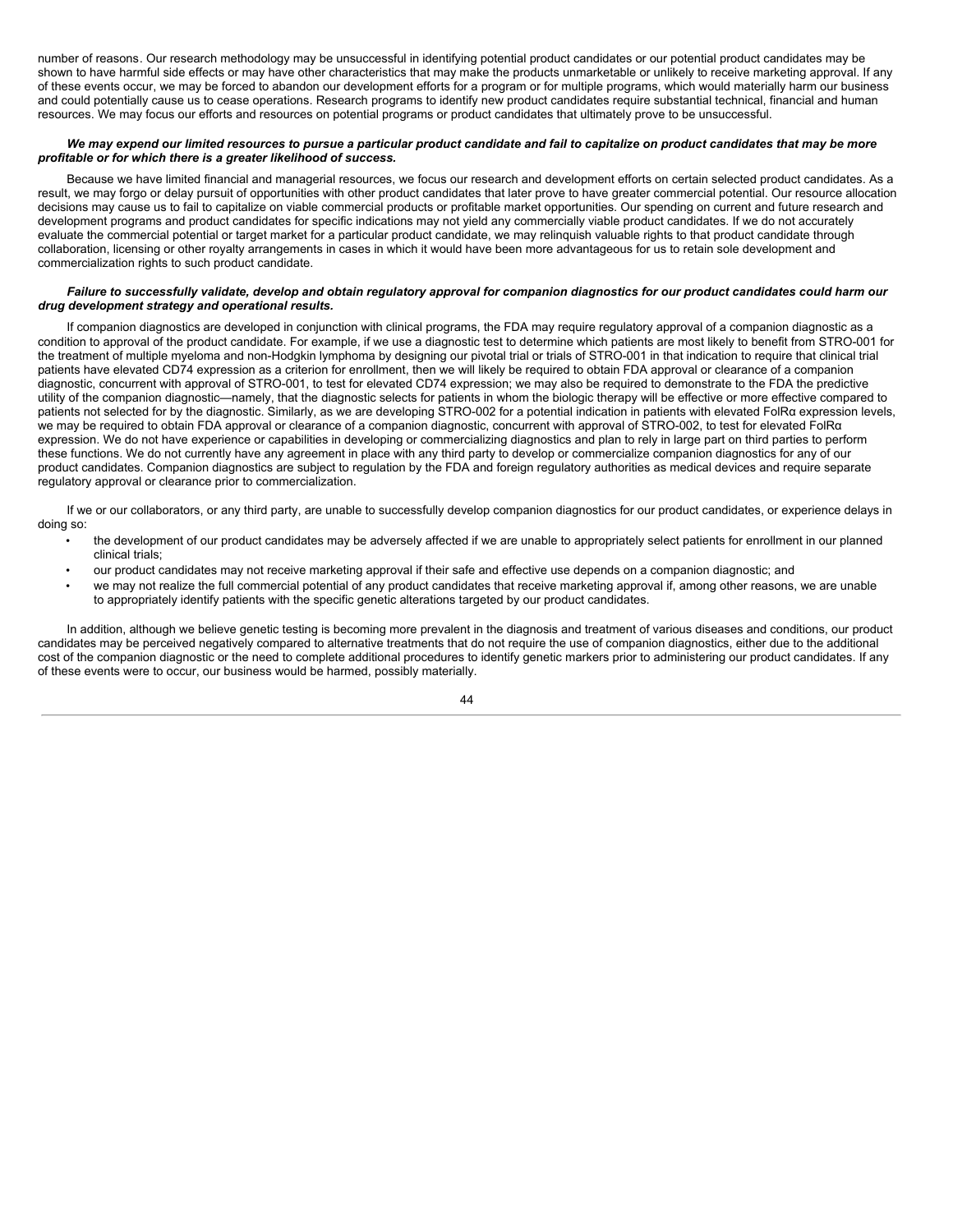### We face competition from entities that have developed or may develop product candidates for cancer, including companies developing novel treatments and technology platforms. If these companies develop technologies or product candidates more rapidly than we do or their technologies are more effective, our ability to develop and successfully commercialize product candidates may be adversely affected.

The development and commercialization of drugs and therapeutic biologics is highly competitive. Our product candidates, if approved, will face significant competition and our failure to effectively compete may prevent us from achieving significant market penetration. Most of our competitors have significantly greater resources than we do and we may not be able to successfully compete. We compete with a variety of multinational biopharmaceutical companies, specialized biotechnology companies and emerging biotechnology companies, as well as with technologies and product candidates being developed at universities and other research institutions. Our competitors have developed, are developing or will develop product candidates and processes competitive with our product candidates and processes. Competitive therapeutic treatments include those that have already been approved and accepted by the medical community and any new treatments, including those based on novel technology platforms, that enter the market. We believe that a significant number of products are currently under development, and may become commercially available in the future, for the treatment of conditions for which we are trying, or may try, to develop product candidates. There is intense and rapidly evolving competition in the biotechnology, biopharmaceutical and antibody and immunoregulatory therapeutics fields. While we believe that our XpressCF™ Platform, associated intellectual property and our scientific and technical know-how give us a competitive advantage in this space, competition from many sources exists or may arise in the future. Our competitors include larger and better funded biopharmaceutical, biotechnological and therapeutics companies, including companies focused on cancer immunotherapies, such as AstraZeneca PLC, Bristol-Myers Squibb Company, or BMS, GlaxoSmithKline PLC, Merck & Co., Inc., or Merck, Novartis AG, Pfizer Inc., or Pfizer, Roche Holding Ltd, Sanofi S.A and companies focused on ADCs, such as Pfizer, ImmunoGen, Inc., or Immunogen, Seattle Genetics, Inc., or Seattle Genetics, and Genentech, Inc., or Genentech, as well as numerous small companies. Moreover, we also compete with current and future therapeutics developed at universities and other research institutions.

We are aware of several companies that are developing ADCs, cytokine derivatives, bispecific antibodies and cancer immunotherapies. Many of these companies are well-capitalized and, in contrast to us, have significant clinical experience, and may include our existing or future collaborators. In addition, these companies compete with us in recruiting scientific and managerial talent.

Our success will depend partially on our ability to develop and protect therapeutics that are safer and more effective than competing products. Our commercial opportunity and success will be reduced or eliminated if competing products are safer, more effective, or less expensive than the therapeutics we develop.

If our lead product candidates are approved, they will compete with a range of therapeutic treatments that are either in development or currently marketed. Currently marketed oncology drugs and therapeutics range from ADCs, such as Genentech's Kadcyla, to immune checkpoint inhibitors such as BMS's Opdivo to T cell-engager immunotherapies such as Amgen, Inc.'s Blincyto. In addition, numerous compounds are in clinical development for cancer treatment. With respect to B cell-based malignancies, such as multiple myeloma, the most common treatments are chemotherapeutic compounds, radiation therapy, stem cell transplantation and immunomodulating agents. The clinical development pipeline for cancer includes small molecules, antibodies, vaccines, cell therapies and immunotherapies from a variety of companies and institutions.

Many of our competitors have significantly greater financial, technical, manufacturing, marketing, sales and supply resources or experience than we have. If we successfully obtain approval for any product candidate, we will face competition based on many different factors, including the safety and effectiveness of our products, the ease with which our products can be administered and the extent to which patients accept relatively new routes of administration, the timing and scope of regulatory approvals for these products, the availability and cost of manufacturing, marketing and sales capabilities, price, reimbursement coverage and patent position. Competing products could present superior treatment alternatives, including by being more effective, safer, less expensive or marketed and sold more effectively than any products we may develop. Competitive products may make any products we develop obsolete or noncompetitive before we recover the expense of developing and commercializing our product candidates. Such competitors could also recruit our employees, which could negatively impact our level of expertise and our ability to execute our business plan.

### Any inability to attract and retain qualified key management and technical personnel would impair our ability to implement our business plan.

Our success largely depends on the continued service of key management, advisors and other specialized personnel, including William J. Newell, our chief executive officer, Edward Albini, our chief financial officer, Trevor J. Hallam, Ph.D.,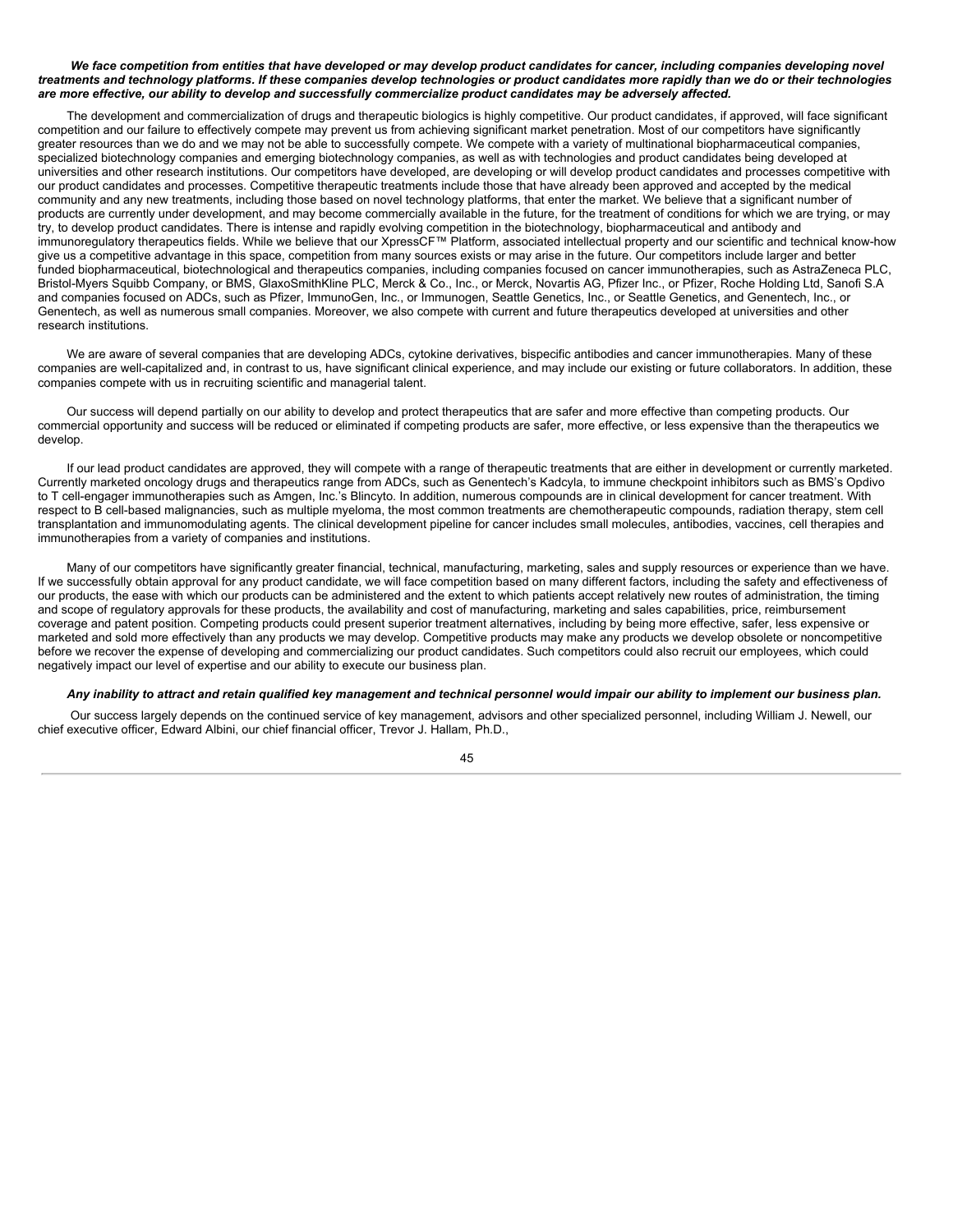our chief scientific officer, Arturo Molina, M.D., our chief medical officer and Shabbir T. Anik, Ph.D., our chief technical operations officer. The loss of one or more members of our management team or other key employees or advisors could delay our research and development programs and have a material and adverse effect on our business, financial condition, results of operations and prospects. The relationships that our key managers have cultivated within our industry make us particularly dependent upon their continued employment with us. We are dependent on the continued service of our technical personnel because of the highly technical nature of our product candidates and XpressCF™ Platform technologies and the specialized nature of the regulatory approval process. Because our management team and key employees are not obligated to provide us with continued service, they could terminate their employment with us at any time without penalty. Our future success will depend in large part on our continued ability to attract and retain other highly qualified scientific, technical and management personnel, as well as personnel with expertise in clinical testing, manufacturing, governmental regulation and commercialization. We face competition for personnel from other companies, universities, public and private research institutions, government entities and other organizations. If we are unable to continue to attract and retain high-quality personnel, the rate and success at which we can discover and develop product candidates will be limited which could have a material and adverse effect on our business, financial condition, results of operations and prospects.

#### We will need to grow our organization, and we may experience difficulties in managing our growth and expanding our operations.

As of March 31, 2019, we had 154 full-time employees. As our development and commercialization plans and strategies develop, and as we transition into operating as a public company, we expect to expand our employee base for managerial, operational, financial and other resources. In addition, we have limited experience in product development and have just begun our first clinical trials for our first two product candidates. As our product candidates enter and advance through preclinical studies and clinical trials, we will need to expand our development, regulatory and manufacturing capabilities or contract with other organizations to provide these capabilities for us. In the future, we expect to have to manage additional relationships with collaborators or partners, suppliers and other organizations. Our ability to manage our operations and future growth will require us to continue to improve our operational, financial and management controls, reporting systems and procedures. We may not be able to implement improvements to our management information and control systems in an efficient or timely manner and may discover deficiencies in existing systems and controls. Our inability to successfully manage our growth and expand our operations could have a material and adverse effect on our business, financial condition, results of operations and prospects.

#### If any of our product candidates are approved for marketing and commercialization and we are unable to develop sales, marketing and distribution capabilities on our own or enter into agreements with third parties to perform these functions on acceptable terms, we will be unable to *commercialize successfully any such future products.*

We currently have no sales, marketing or distribution capabilities or experience. If any of our product candidates are approved, we will need to develop internal sales, marketing and distribution capabilities to commercialize such products, which would be expensive and time consuming, or enter into collaborations with third parties to perform these services. If we decide to market our products directly, we will need to commit significant financial and managerial resources to develop a marketing and sales force with technical expertise and supporting distribution, administration and compliance capabilities. If we rely on third parties with such capabilities to market our products or decide to co-promote products with collaborators, we will need to establish and maintain marketing and distribution arrangements with third parties, and there can be no assurance that we will be able to enter into such arrangements on acceptable terms or at all. In entering into third-party marketing or distribution arrangements, any revenue we receive will depend upon the efforts of the third parties and there can be no assurance that such third parties will establish adequate sales and distribution capabilities or be successful in gaining market acceptance of any approved product. If we are not successful in commercializing any product approved in the future, either on our own or through third parties, our business, financial condition, results of operations and prospects could be materially and adversely affected.

#### Our future growth may depend, in part, on our ability to operate in foreign markets, where we would be subject to additional regulatory burdens *and other risks and uncertainties.*

Our future growth may depend, in part, on our ability to develop and commercialize our product candidates in foreign markets for which we may rely on collaboration with third parties. We are not permitted to market or promote any of our product candidates before we receive regulatory approval from the applicable regulatory authority in that foreign market, and may never receive such regulatory approval for any of our product candidates. To obtain separate regulatory approval in many other countries, we must comply with numerous and varying regulatory requirements of such countries regarding safety and efficacy and governing, among other things, clinical trials and commercial sales, pricing and distribution of our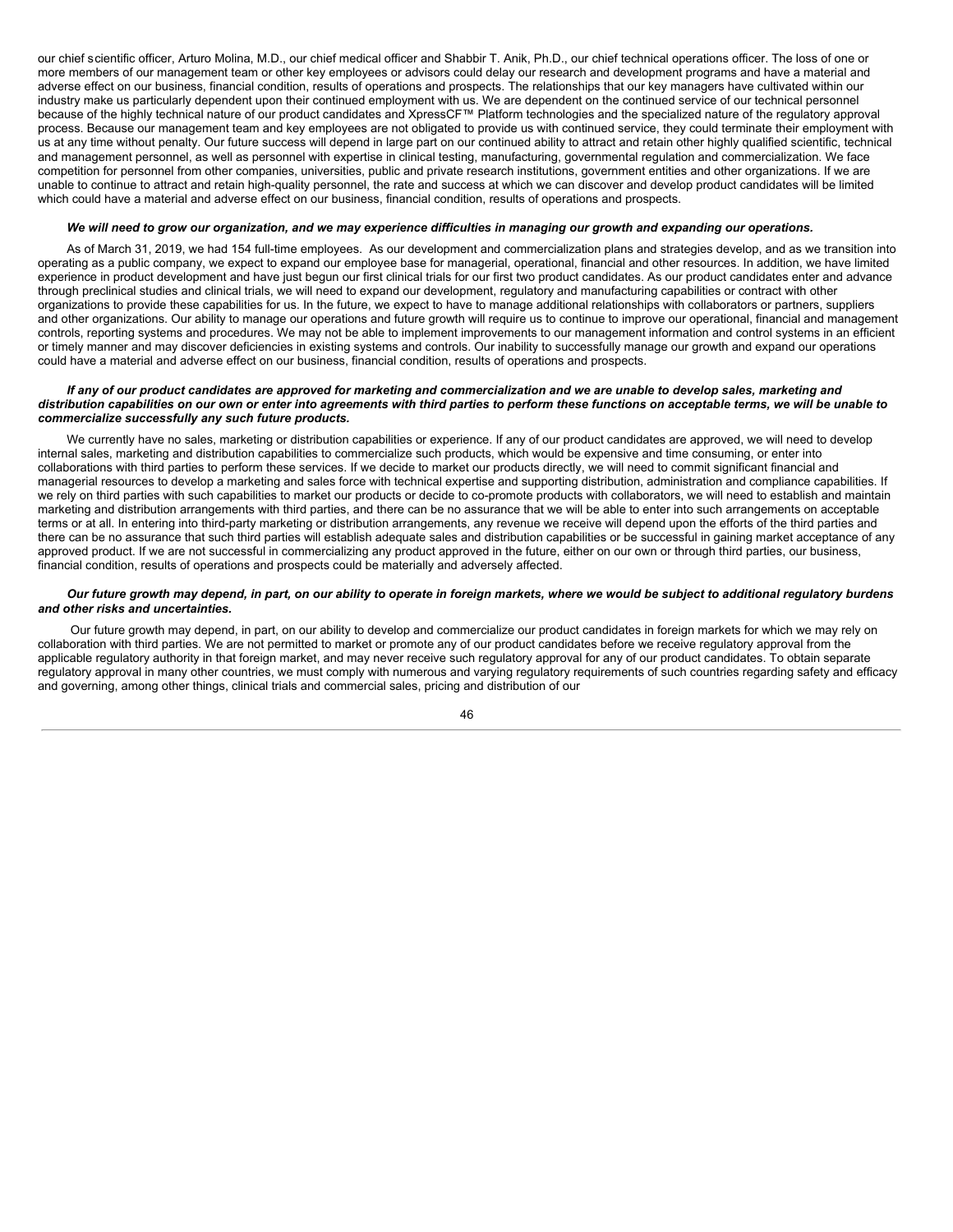product candidates, and we cannot predict success in these jurisdictions. If we fail to comply with the regulatory requirements in inter national markets and do not receive applicable marketing approvals, our target market will be reduced and our ability to realize the full market potential of our product candidates will be harmed and our business will be adversely affected. We may not obtain foreign regulatory approvals on a timely basis, if at all. Our failure to obtain approval of any of our product candidates by regulatory authorities in another country may significantly diminish the commercial prospects of that product candidate and our business, financial condition, results of operations and prospects could be materially and adversely affected. Moreover, even if we obtain approval of our product candidates and ultimately commercialize our product candidates in foreign markets, we would be subject to the risks and uncertainties, including the burden of complying with complex and changing foreign regulatory, tax, accounting and legal requirements and reduced protection of intellectual property rights in some foreign countries.

#### *Price controls imposed in foreign markets may adversely affect our future profitability.*

In some countries, particularly member states of the EU, the pricing of prescription drugs is subject to governmental control. In these countries, pricing negotiations with governmental authorities can take considerable time after receipt of marketing approval for a product. In addition, there can be considerable pressure by governments and other stakeholders on prices and reimbursement levels, including as part of cost containment measures. Political, economic and regulatory developments may further complicate pricing negotiations, and pricing negotiations may continue after reimbursement has been obtained. Reference pricing used by various EU member states and parallel distribution, or arbitrage between low-priced and high-priced member states, can further reduce prices. In some countries, we or current or future collaborators may be required to conduct a clinical trial or other studies that compare the cost-effectiveness of our therapeutic candidates to other available therapies in order to obtain or maintain reimbursement or pricing approval. Publication of discounts by third-party payors or authorities may lead to further pressure on the prices or reimbursement levels within the country of publication and other countries. If reimbursement of any product candidate approved for marketing is unavailable or limited in scope or amount, or if pricing is set at unsatisfactory levels, our business, financial condition, results of operations or prospects could be materially and adversely affected.

#### *Price Controls imposed in the U.S. may affect our future profitability.*

Recently there has been heightened governmental scrutiny over the manner in which manufacturers set prices for their marketed products, which has resulted in several Congressional inquiries and proposed and enacted federal and state legislation designed to, among other things, bring more transparency to product pricing, review the relationship between pricing and manufacturer patient programs, and reform government program reimbursement methodologies for drug products. Current and future presidential budget proposals and future legislation may contain further drug price control measures that could be enacted. Congress and current and future U.S. presidential administrations may continue to seek new legislative and/or administrative measures to control drug costs. At the state level, legislatures are increasingly passing legislation and implementing regulations designed to control pharmaceutical and biological product pricing, including price or patient reimbursement constraints, discounts, restrictions on certain product access and marketing cost disclosure and transparency measures, and, in some cases, designed to encourage importation from other countries and bulk purchasing. If such pricing controls are enacted and are set at unsatisfactory levels, our business, financial condition, results of operations or prospects could be materially and adversely affected.

#### Our business entails a significant risk of product liability and our ability to obtain sufficient insurance coverage could have a material and *adverse effect on our business, financial condition, results of operations and prospects.*

As we are conducting clinical trials of our product candidates, we may be exposed to significant product liability risks inherent in the development, testing, manufacturing and marketing of therapeutic treatments. Product liability claims could delay or prevent completion of our development programs. If we succeed in marketing products, such claims could result in an FDA investigation of the safety and effectiveness of our products, our manufacturing processes and facilities or our marketing programs and potentially a recall of our products or more serious enforcement action, limitations on the approved indications for which they may be used or suspension or withdrawal of approvals. Regardless of the merits or eventual outcome, liability claims may also result in decreased demand for our products, injury to our reputation, costs to defend the related litigation, a diversion of management's time and our resources, substantial monetary awards to trial participants or patients and a decline in our stock price. While we currently have product liability insurance that we believe is appropriate for our stage of development, we may need to obtain higher levels prior to later stages of clinical development or marketing any of our product candidates. Any insurance we have or may obtain may not provide sufficient coverage against potential liabilities. Furthermore, clinical trial and product liability insurance is becoming increasingly expensive. As a result, we may be unable to obtain sufficient insurance at a reasonable cost to protect us against losses caused by product liability claims that could have a material and adverse effect on our business, financial condition, results of operations and prospects.

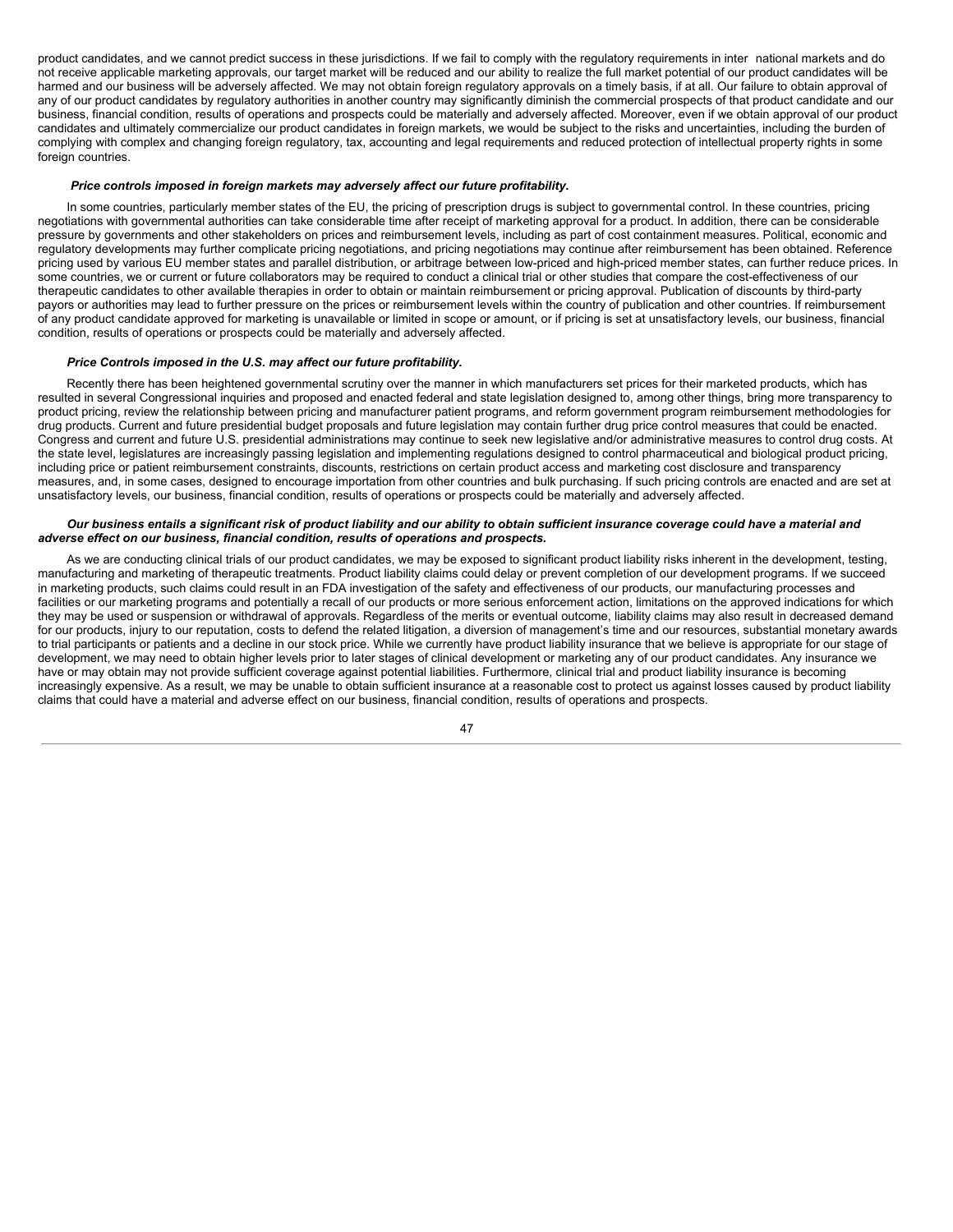#### Our employees may engage in misconduct or other improper activities, including noncompli ance with regulatory standards and requirements.

As with all companies, we are exposed to the risk of employee fraud or other misconduct. Misconduct by employees could include intentional failures to comply with FDA regulations, provide accurate information to the FDA, comply with manufacturing standards we may establish, comply with federal and state healthcare fraud and abuse laws and regulations, inappropriately share confidential and proprietary information externally, report financial information or data accurately or disclose unauthorized activities to us. In particular, sales, marketing and business arrangements in the healthcare industry are subject to extensive laws and regulations intended to prevent fraud, kickbacks, self-dealing and other abusive practices. These laws and regulations may restrict or prohibit a wide range of pricing, discounting, marketing and promotion, sales commission, customer incentive programs and other business arrangements. Employee misconduct could also involve the improper use of information obtained in the course of clinical trials, which could result in regulatory sanctions and serious harm to our reputation. It is not always possible to identify and deter employee misconduct, and the precautions we take to detect and prevent this activity may not be effective in controlling unknown or unmanaged risks or losses or in protecting us from governmental investigations or other actions or lawsuits stemming from a failure to be in compliance with such laws or regulations. If any such actions are instituted against us, and we are not successful in defending ourselves or asserting our rights, those actions could have a material and adverse effect on our business, financial condition, results of operations and prospects, including the imposition of significant civil, criminal and administrative penalties, damages, fines, disgorgement, imprisonment, the curtailment or restructuring of our operations, loss of eligibility to obtain approvals from the FDA, exclusion from participation in government contracting, healthcare reimbursement or other government programs, including Medicare and Medicaid, integrity oversight and reporting obligations, or reputational harm.

#### We depend on our information technology systems, and any failure of these systems, or those of our CROs or other contractors or consultants we may utilize, could harm our business. Security breaches, loss of data, and other disruptions could compromise sensitive information related to our business or prevent us from accessing critical information and expose us to liability, which could adversely affect our business, results of *operations, financial condition and prospects.*

We collect and maintain information in digital form that is necessary to conduct our business, and we are increasingly dependent on information technology systems and infrastructure to operate our business. In the ordinary course of our business, we collect, store and transmit large amounts of confidential information, including intellectual property, proprietary business information and personal information. It is critical that we do so in a secure manner to maintain the confidentiality and integrity of such confidential information. We have established physical, electronic and organizational measures to safeguard and secure our systems to prevent a data compromise, and rely on commercially available systems, software, tools, and monitoring to provide security for our information technology systems and the processing, transmission and storage of digital information. We have also outsourced elements of our information technology infrastructure, and as a result a number of third-party vendors may or could have access to our confidential information. Our internal information technology systems and infrastructure, and those of our current and any future collaborators, CROs, contractors and consultants and other third parties on which we rely, are vulnerable to damage from computer viruses, malware, natural disasters, terrorism, war, telecommunication and electrical failures, cyber-attacks or cyberintrusions over the Internet, attachments to emails, persons inside our organization, or persons with access to systems inside our organization.

The risk of a security breach or disruption or data loss, particularly through cyber-attacks or cyber intrusion, including by computer hackers, foreign governments and cyber terrorists, has generally increased as the number, intensity and sophistication of attempted attacks and intrusions from around the world have increased. In addition, the prevalent use of mobile devices that access confi dential information increases the risk of data security breaches, which could lead to the loss of confidential information or other intellectual property. The costs to us or our CROs or other contractors or consultants we may utilize to mitigate network security problems, bugs, viruses, worms, malicious software programs and security vulnerabilities could be significant, and while we have implemented security measures to protect our data security and information technology systems, our efforts to address these problems may not be successful, and these problems could result in unexpected interruptions, delays, cessation of service and other harm to our business and our competitive position. We are also aware of publicly disclosed security breaches at certain third-parties on which we rely, although we have not been informed of any resulting breach to our data. If such an event were to occur, whether to us or a third-party on which we rely, and cause interruptions in our operations, it could result in a material disruption of our product development programs. For example, the loss of clinical trial data from completed or ongoing or planned clinical trials could result in delays in our regulatory approval efforts and significantly increase our costs to recover or reproduce the data. Moreover, if a computer security breach affects our systems or results in the unauthorized release of personally identifiable information, our reputation could be materially damaged. In addition, such a breach may require notification to governmental agencies, the media or individuals pursuant to various federal and state privacy and security laws, if applicable, including the Health Insurance Portability and Accountability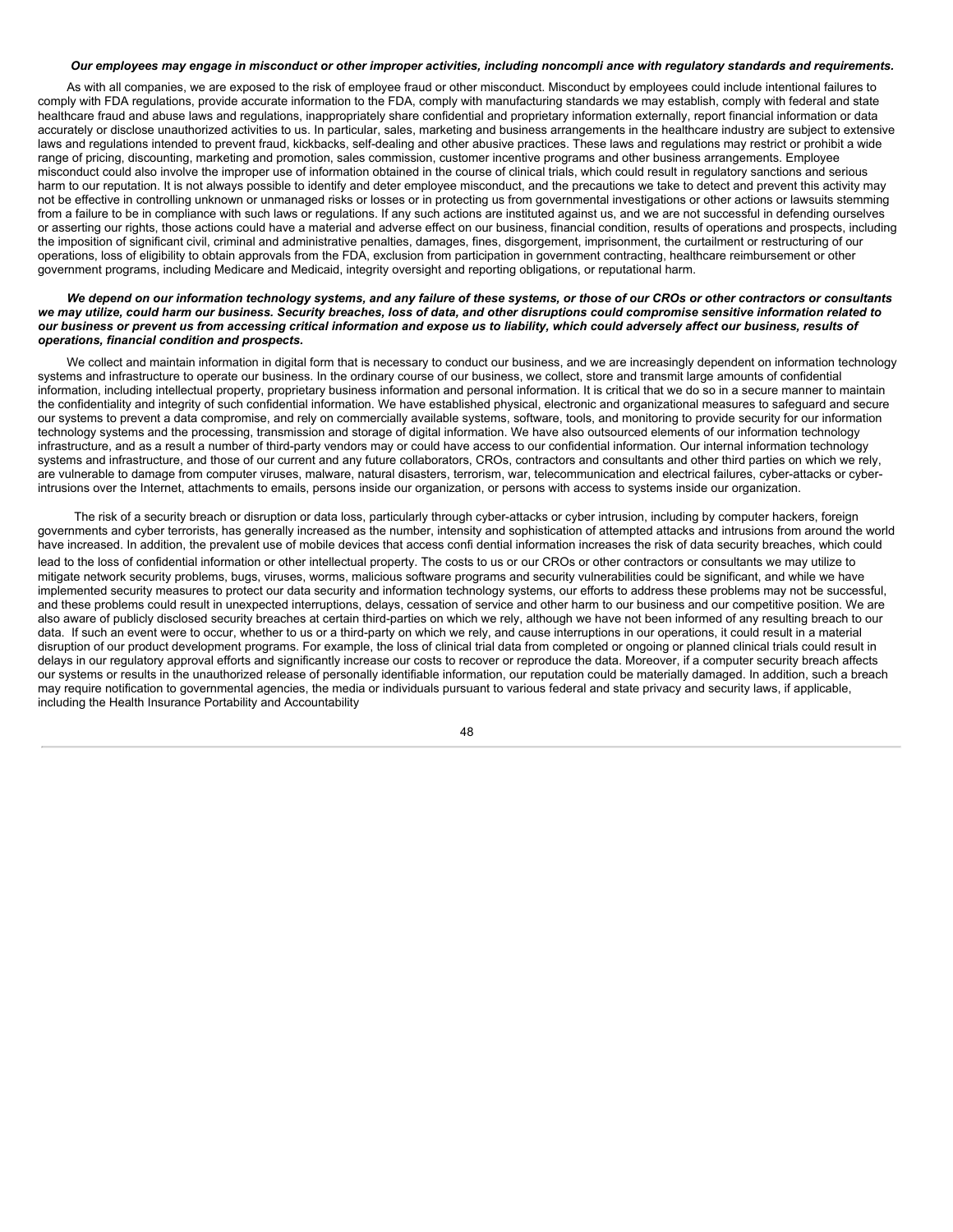Act of 1996, or HIPAA, as amended by the Health Information Te chnology for Economic and Clinical Health Act of 2009, or HITECH, and its implementing rules and regulations, as well as regulations promulgated by the Federal Trade Commission and state breach notification laws. We would also be exposed to a risk of loss or litigation and potential liability, which could materially adversely affect our business, results of operations, financial condition and prospects.

#### *Our information technology systems could face serious disruptions that could adversely affect our business.*

Our information technology and other internal infrastructure systems, including corporate firewalls, servers, leased lines and connection to the Internet, face the risk of systemic failure that could disrupt our operations. A significant disruption in the availability of our information technology and other internal infrastructure systems could cause interruptions and delays in our research and development and manufacturing work.

### The terms of our Loan and Security Agreement reguire us to meet certain covenants and place restrictions on our operating and financial flexibility. If we raise additional capital through debt financing, the terms of any new debt could further restrict our ability to operate our business.

The Loan and Security Agreement is secured by a lien covering all of our assets, excluding our intellectual property and certain other assets. Subject to the terms of the Loan and Security Agreement, we have the option to prepay all, but not less than all, of the amounts borrowed under the Loan and Security Agreement, subject to certain penalty payments, prior to the August 1, 2021 maturity date, at which time all amounts borrowed will be due and payable.

The Loan and Security Agreement contains customary affirmative and negative covenants, indemnification provisions and events of default. The affirmative covenants include, among others, covenants requiring us to maintain our legal existence and governmental approvals, deliver certain financial reports and maintain certain intellectual property rights. The negative covenants include, among others, restrictions on transferring or licensing our assets, changing our business, incurring additional indebtedness, engaging in mergers or acquisitions, paying dividends or making other distributions, and creating other liens on our assets, in each case subject to customary exceptions. If we default under the Loan and Security Agreement, the lenders will be able to declare all obligations immediately due and payable and take control of our collateral, potentially requiring us to renegotiate our agreement on terms less favorable to us or to immediately cease operations. Further, if we are liquidated, the rights of Oxford and SVB to repayment would be senior to the rights of the holders of our common stock to receive any proceeds from the liquidation. Oxford, acting as collateral agent for the lenders, could declare a default under the Loan and Security Agreement upon the occurrence of any event that Oxford and SVB interpret as a material adverse change as defined under the Loan and Security Agreement, thereby requiring us to repay the loan immediately or to attempt to reverse the declaration of default through negotiation or litigation. Any declaration by the collateral agent of an event of default could significantly harm our business and prospects and could cause the price of our common stock to decline. If we raise any additional debt financing, the terms of such additional debt could further restrict our operating and financial flexibility.

### If we do not comply with laws regulating the protection of the environment and health and human safety, our business could be affected *adversely.*

Our research, development and manufacturing involve the use of hazardous chemicals and materials, including radioactive materials. We maintain quantities of various flammable and toxic chemicals in our facilities in South San Francisco and San Carlos, California that are required for our research, development and manufacturing activities. We are subject to federal, state and local laws and regulations governing the use, manufacture, storage, handling and disposal of these hazardous chemicals and materials. We believe our procedures for storing, handling and disposing these materials in our South San Francisco and San Carlos facilities comply with the relevant guidelines of the two municipalities, the counties of San Francisco and San Mateo, the state of California and the Occupational Safety and Health Administration of the U.S. Department of Labor. Although we believe that our safety procedures for handling and disposing of these materials comply with the standards mandated by applicable regulations, the risk of accidental contamination or injury from these materials cannot be eliminated. If an accident occurs, we could be held liable for resulting damages, which could be substantial. We are also subject to numerous environmental, health and workplace safety laws and regulations, including those governing laboratory procedures, exposure to blood-borne pathogens and the handling of animals and biohazardous materials. Although we maintain workers' compensation insurance to cover us for costs and expenses we may incur due to injuries to our employees resulting from the use of these materials, this insurance may not provide adequate coverage against potential liabilities. While we maintain pollution legal liability insurance for our manufacturing facility in San Carlos, California, we do not maintain insurance for environmental liability or toxic tort claims that may be asserted against us in connection with our storage or disposal of biological or hazardous materials in our other locations. Additional federal, state and local laws and regulations affecting our operations may be adopted in the future. We may incur substantial costs to comply with, and substantial fines or penalties if we violate, any of these laws or regulations.

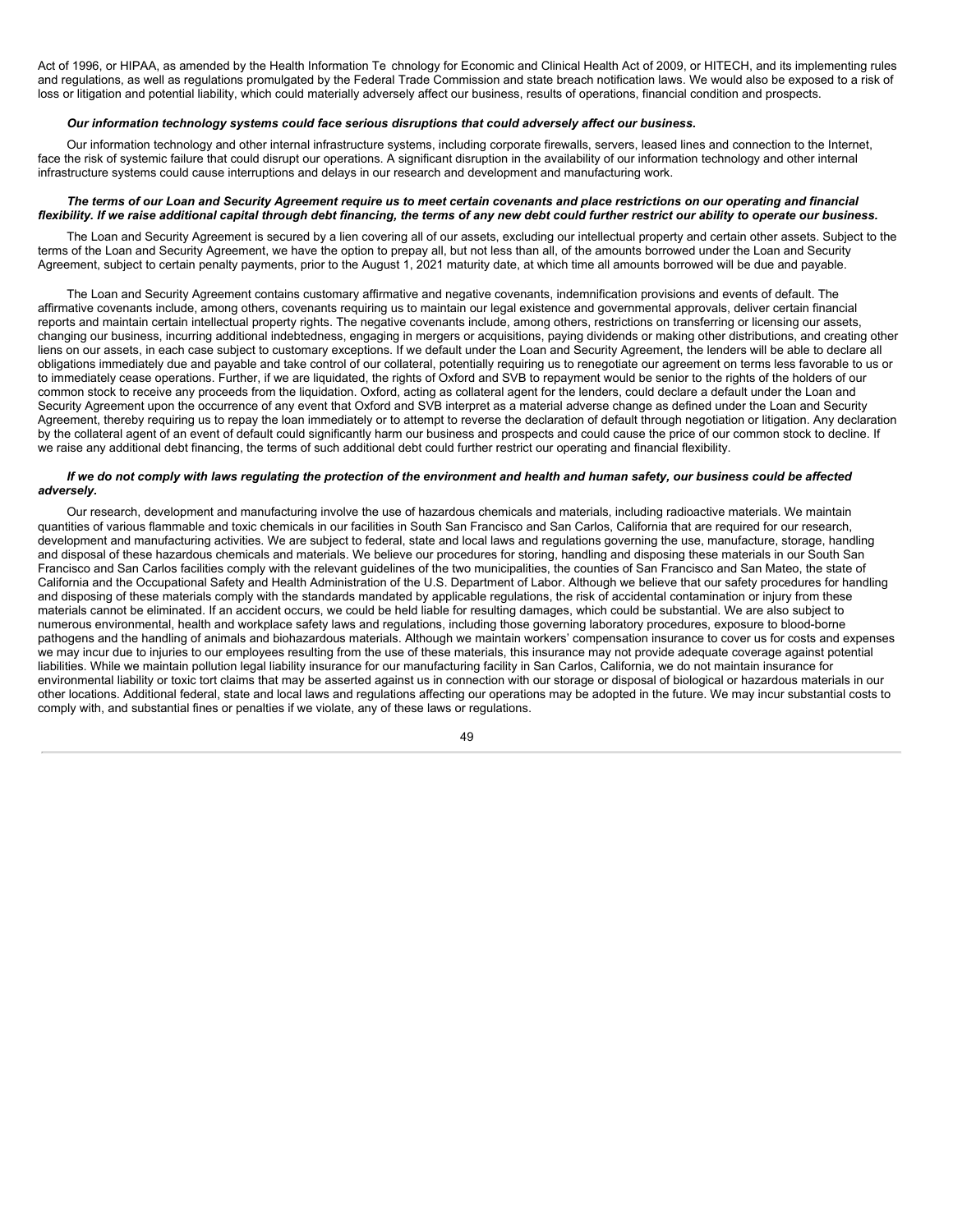#### Our current operations are in two cities in the San Francisco Bay Area, and we, or the third parties upon whom we depend, may be adversely affected by earthquakes or other natural disasters and our business continuity and disaster recovery plans may not adequately protect us from a *serious disaster.*

Our current operations are located in our facilities in South San Francisco and San Carlos, California. Any unplanned event, such as earthquake, flood, fire, explosion, extreme weather condition, medical epidemic, power shortage, telecommunication failure or other natural or man-made accidents or incidents that result in us being unable to fully utilize our facilities, or the manufacturing facilities of our third-party contract manufacturers, may have a material and adverse effect on our ability to operate our business, particularly on a daily basis, and have significant negative consequences on our financial and operating conditions. Loss of access to these facilities may result in increased costs, delays in the development of our product candidates or interruption of our business operations. Earthquakes or other natural disasters could further disrupt our operations, and have a material and adverse effect on our business, financial condition, results of operations and prospects. If a natural disaster, power outage or other event occurred that prevented us from using all or a significant portion of our headquarters, that damaged critical infrastructure, such as our research or manufacturing facilities or the manufacturing facilities of our third-party contract manufacturers, or that otherwise disrupted operations, it may be difficult or, in certain cases, impossible, for us to continue our business for a substantial period of time. The disaster recovery and business continuity plans we have in place may prove inadequate in the event of a serious disaster or similar event. We may incur substantial expenses as a result of the limited nature of our disaster recovery and business continuity plans, which could have a material adverse effect on our business. As part of our risk management policy, we maintain insurance coverage at levels that we believe are appropriate for our business. However, in the event of an accident or incident at these facilities, we cannot assure you that the amounts of insurance will be sufficient to satisfy any damages and losses. If our facilities, or the manufacturing facilities of our third-party contract manufacturers, are unable to operate because of an accident or incident or for any other reason, even for a short period of time, any or all of our research and development programs may be harmed. Any business interruption could have a material and adverse effect on our business, financial condition, results of operations and prospects.

#### Our ability to utilize our net operating loss carryforwards and certain other tax attributes may be limited.

Under Sections 382 and 383 of the Internal Revenue Code of 1986, as amended, or the Code, if a corporation undergoes an "ownership change" (generally defined as a greater than 50 percentage points change (by value) in the ownership of its equity over a rolling three-year period), the corporation's ability to use its pre-change net operating loss, or NOL, carryforwards and certain other pre-change tax attributes to offset its post-change income and taxes may be limited. We have experienced such ownership changes in the past and may experience such ownership changes in the future, some of which are outside our control.

As of December 31, 2018, we had federal NOL carryforwards of approximately \$114.0 million, and our ability to utilize those NOL carryforwards could be limited by an "ownership change" as described above, which could result in increased tax liability to our company.

On December 22, 2017, the current U.S. presidential administration, signed into law the Tax Cuts and Jobs Act of 2017, or the Tax Reform Act. The legislation significantly changes U.S. tax law by, among other things, lowering the corporate income tax rates. The Tax Reform Act permanently reduces the U.S. corporate income tax rate from a maximum of 35% to a flat 21% rate, effective January 1, 2018. Additionally, the Tax Reform Act will no longer allow deductions for compensation in excess of \$1.0 million for certain employees, even if paid as commissions or performance-based compensation. We may be subject to these limitations as provided for under Section 162(m) of the Code in the future. The Tax Reform Act also limits the amount taxpayers are able to deduct for federal NOL carryforwards generated in taxable years beginning after December 31, 2017 to 80% of the taxpayer's taxable income. The law also generally repeals all carrybacks. However, any NOLs generated in taxable years after December 31, 2017 can be carried forward indefinitely. Losses arising in taxable years beginning before December 31, 2017 may still be carried back two years and are subject to their current expiration period. As of December 31, 2018, we had approximately \$88.7 million of federal NOLs that were generated prior to 2018, which will expire at various dates beginning in 2032, if not used to reduce income taxes payable in the future. Federal NOLs generated by us subsequent to 2017 may only offset 80% of taxable income.

#### Our financial results may be adversely affected by changes in accounting principles generally accepted in the United States.

Generally accepted accounting principles in the United States, or U.S. GAAP, are subject to interpretation by the Financial Accounting Standards Board, or the FASB, the American Institute of Certified Public Accountants, the SEC and various bodies formed to promulgate and interpret appropriate accounting principles. For example, in May 2014, the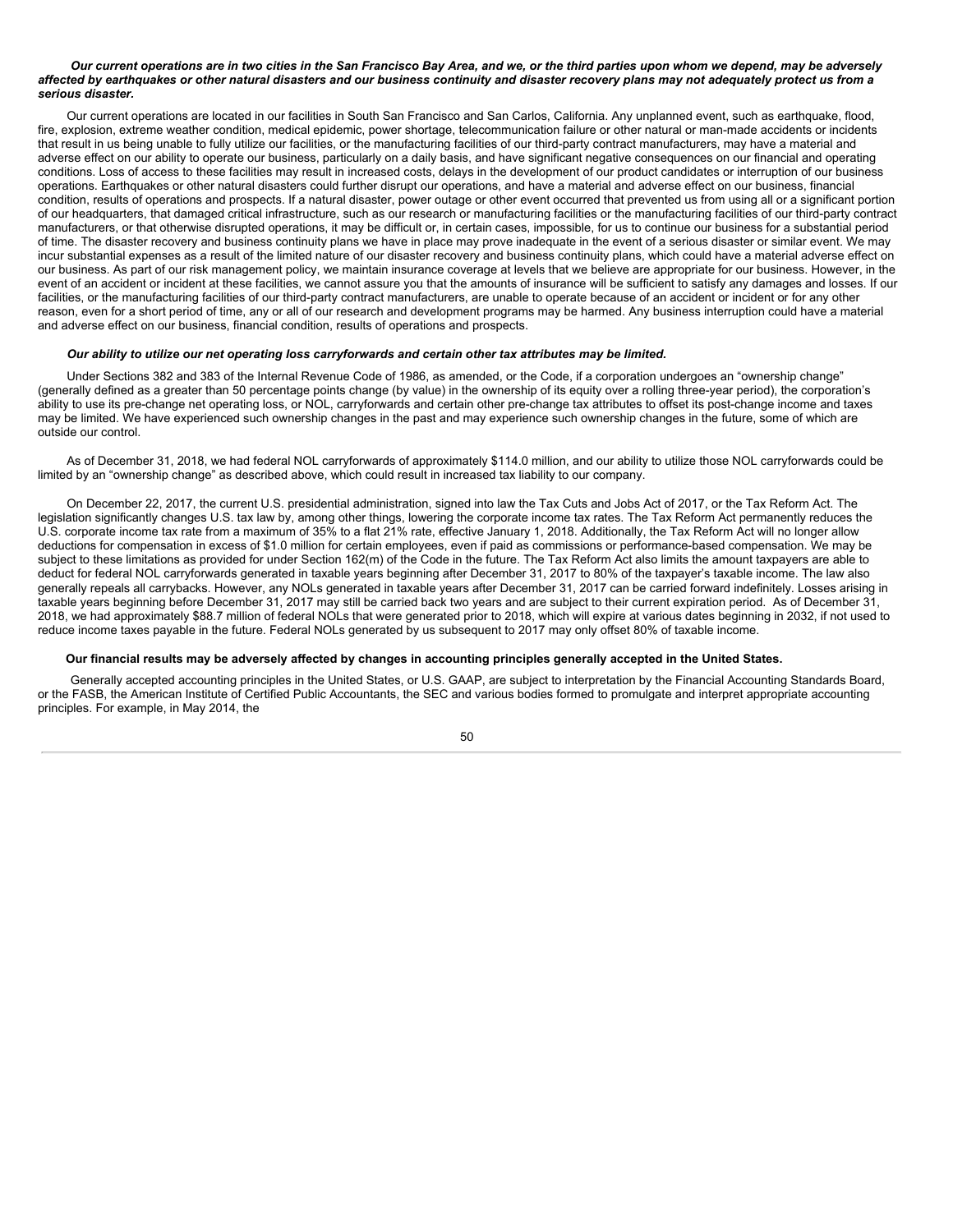FASB issued accounting standards update No. 2014-09 (Topic 606), Revenue from Contracts with Customers, which supersedes nearly all existing revenue recognition guidance under U.S. GAAP. We adopted this new accounting standard as of January 1, 2019. Any difficulties in implementing this guidance could cause us to fail to meet our financial reporting obligations, which could result in regulatory discipline and harm investors' confidence in us. Additionally, the implementation of this guidance or a change in other principles or interpretations could have a significant effect on our financial results, and could affect the reporting of transactions completed before the announcement of a change. Furthermore, we have adopted Topic 606 through the m odified retrospective method. This will impact the comparability of our financial results which might lead investors to draw incorrect conclusions which could harm investor interest in holding or purchasing our equity.

#### **Risks Related to Intellectual Property**

#### If we are not able to obtain and enforce patent protection for our technologies or product candidates, development and commercialization of *our product candidates may be adversely affected.*

Our success depends in part on our ability to obtain and maintain patents and other forms of intellectual property rights, including in-licenses of intellectual property rights of others, for our product candidates, methods used to manufacture our product candidates and methods for treating patients using our product candidates, as well as our ability to preserve our trade secrets, to prevent third parties from infringing upon our proprietary rights and to operate without infringing upon the proprietary rights of others. We may not be able to apply for patents on certain aspects of our product candidates in a timely fashion or at all. Further, we may not be able to prosecute all necessary or desirable patent applications, or maintain, enforce and license any patents that may issue from such patent applications, at a reasonable cost or in a timely manner. It is also possible that we will fail to identify patentable aspects of our research and development output before it is too late to obtain patent protection. We may not have the right to control the preparation, filing and prosecution of all patent applications that we license from third parties, or to maintain the rights to patents licensed to third parties. Therefore, these patents and applications may not be prosecuted and enforced in a manner consistent with the best interests of our business. Our existing issued and granted patents and any future patents we obtain may not be sufficiently broad to prevent others from using our technology or from developing competing products and technology. There is no guarantee that any of our pending patent applications will result in issued or granted patents, that any of our issued or granted patents will not later be found to be invalid or unenforceable or that any issued or granted patents will include claims that are sufficiently broad to cover our product candidates or to provide meaningful protection from our competitors. Moreover, the patent position of biotechnology and biopharmaceutical companies can be highly uncertain because it involves complex legal and factual questions. We will be able to protect our proprietary rights from unauthorized use by third parties only to the extent that our current and future proprietary technology and product candidates are covered by valid and enforceable patents or are effectively maintained as trade secrets. If third parties disclose or misappropriate our proprietary rights, it may materially and adversely affect our position in the market.

The U.S. Patent and Trademark Office, or USPTO, and various foreign governmental patent agencies require compliance with a number of procedural, documentary, fee payment and other provisions during the patent process. There are situations in which noncompliance can result in abandonment or lapse of a patent or patent application, resulting in partial or complete loss of patent rights in the relevant jurisdiction. In such an event, competitors might be able to enter the market earlier than would otherwise have been the case. The standards applied by the USPTO and foreign patent offices in granting patents are not always applied uniformly or predictably. For example, there is no uniform worldwide policy regarding patentable subject matter or the scope of claims allowable in biotechnology and biopharmaceutical patents. As such, we do not know the degree of future protection that we will have on our proprietary products and technology. While we will endeavor to try to protect our product candidates with intellectual property rights such as patents, as appropriate, the process of obtaining patents is time consuming, expensive and sometimes unpredictable.

Once granted, patents may remain open to opposition, interference, re-examination, post-grant review, *inter partes* review, nullification or derivation action in court or before patent offices or similar proceedings for a given period after allowance or grant, during which time third parties can raise objections against such initial grant. In the course of such proceedings, which may continue for a protracted period of time, the patent owner may be compelled to limit the scope of the allowed or granted claims thus attacked, or may lose the allowed or granted claims altogether. In addition, there can be no assurance that:

- others will not or may not be able to make, use or sell compounds that are the same as or similar to our product candidates but that are not covered by the claims of the patents that we own or license;
- we or our licensors, or our existing or future collaborators are the first to make the inventions covered by each of our issued patents and pending patent applications that we own or license;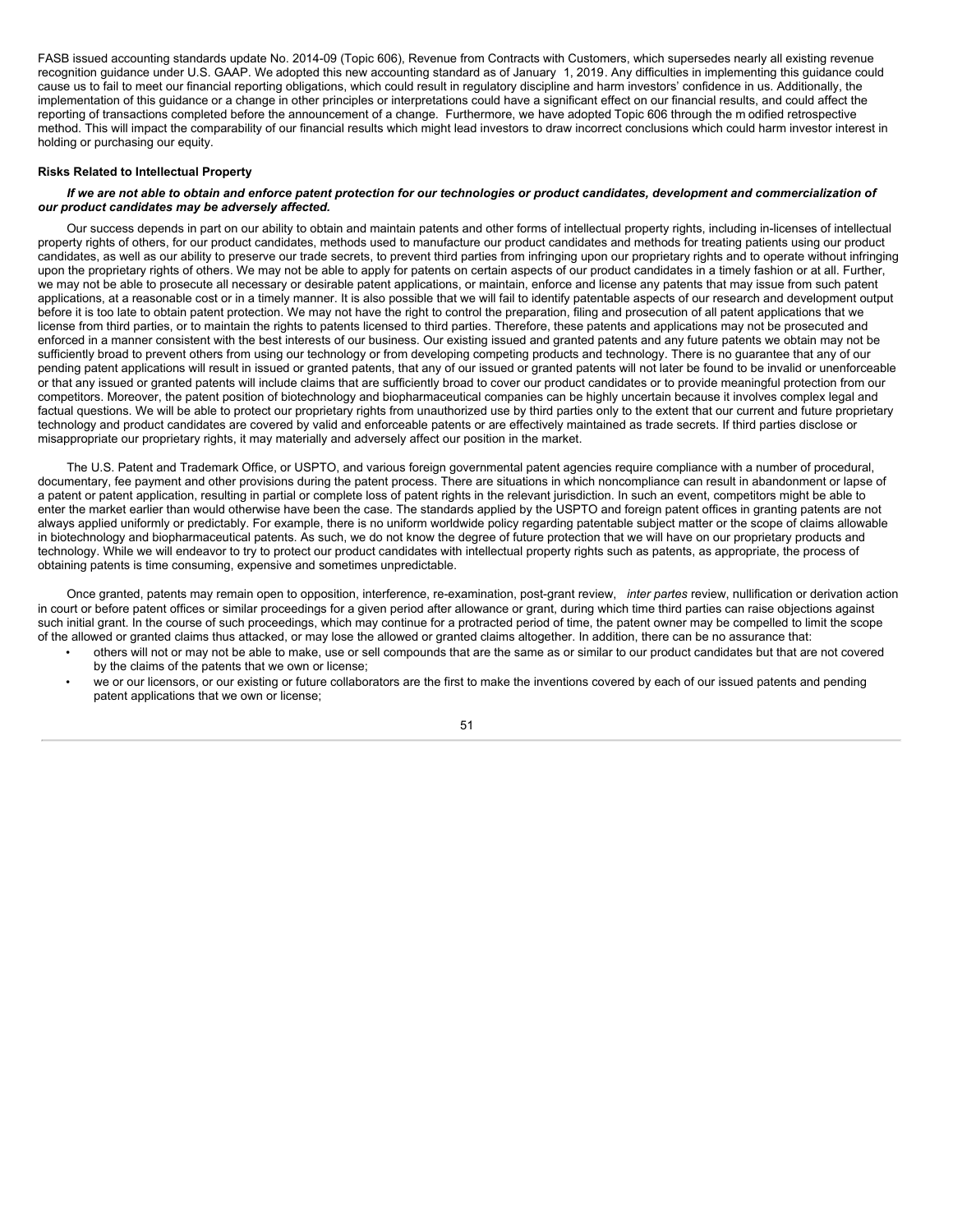- we or our licensors, or our existing or future collaborators are the first to file patent applications covering certain aspects of our inventions;
- others will not independently develop similar or alternative technologies or duplicate any of our technologies without infringing our intellectual property rights;
- a third party may not challenge our patents and, if challenged, a court would hold that our patents are valid, enforceable and infringed;
- any issued patents that we own or have licensed will provide us with any competitive advantages, or will not be challenged by third parties;
- we may develop additional proprietary technologies that are patentable;
- the patents of others will not have a material or adverse effect on our business, financial condition, results of operations and prospects; and
- our competitors do not conduct research and development activities in countries where we do not have enforceable patent rights and then use the information learned from such activities to develop competitive products for sale in our major commercial markets.

If we or our licensors or collaborators fail to maintain the patents and patent applications covering our product candidates, our competitors might be able to enter the market, which could have a material and adverse effect on our business, financial condition, results of operations and prospects.

### If we are unable to protect the confidentiality of our trade secrets, our business and competitive position would be harmed.

In addition to seeking patent protection for certain aspects of our product candidates, we also consider trade secrets, including confidential and unpatented know-how important to the maintenance of our competitive position. We protect trade secrets and confidential and unpatented know-how, in part, by entering into non-disclosure and confidentiality agreements with parties who have access to such knowledge, such as our employees, corporate collaborators, outside scientific collaborators, CROs, contract manufacturers, consultants, advisors and other third parties. We also enter into confidentiality and invention or patent assignment agreements with our employees and consultants that obligate them to maintain confidentiality and assign their inventions to us. Despite these efforts, any of these parties may breach the agreements and disclose our proprietary information, including our trade secrets, and we may not be able to obtain adequate remedies for such breaches. Enforcing a claim that a party illegally disclosed or misappropriated a trade secret is difficult, expensive and timeconsuming, and the outcome is unpredictable. In addition, some courts in the United States and certain foreign jurisdictions are less willing or unwilling to protect trade secrets. If any of our trade secrets were to be lawfully obtained or independently developed by a competitor, we would have no right to prevent them from using that technology or information to compete with us. If any of our trade secrets were to be disclosed to or independently developed by a competitor, our competitive position would be harmed which could have a material and adverse effect on our business, financial condition, results of operations and prospects.

#### Other companies or organizations may challenge our or our licensors' patent rights or may assert patent rights that prevent us from *developing and commercializing our products.*

Therapeutics in oncology or other disease areas developed in cell-free-based synthesis systems are a relatively new scientific field. We have obtained grants and issuances of, and have obtained a license from a third party on an exclusive basis to, patents related to our proprietary XpressCF™ Platform. The issued patents and pending patent applications in the United States and in key markets around the world that we own or license claim many different methods, compositions and processes relating to the discovery, development, manufacture and commercialization of antibody-based and other therapeutics.

As the field of antibody-based therapeutics continues to mature, patent applications are being processed by national patent offices around the world. There is uncertainty about which patents will issue and, if they do, as to when, to whom, and with what claims. In addition, third parties may attempt to invalidate our intellectual property rights. Even if our rights are not directly challenged, disputes could lead to the weakening of our intellectual property rights. Our defense against any attempt by third parties to circumvent or invalidate our intellectual property rights could be costly to us, could require significant time and attention of our management and could have a material and adverse effect on our business, financial condition, results of operations and prospects or our ability to successfully compete.

### *We may not be able to protect our intellectual property rights throughout the world.*

Obtaining a valid and enforceable issued or granted patent covering our technology in the United States and worldwide can be extremely costly, and our or our licensors' or collaborators' intellectual property rights may not exist in

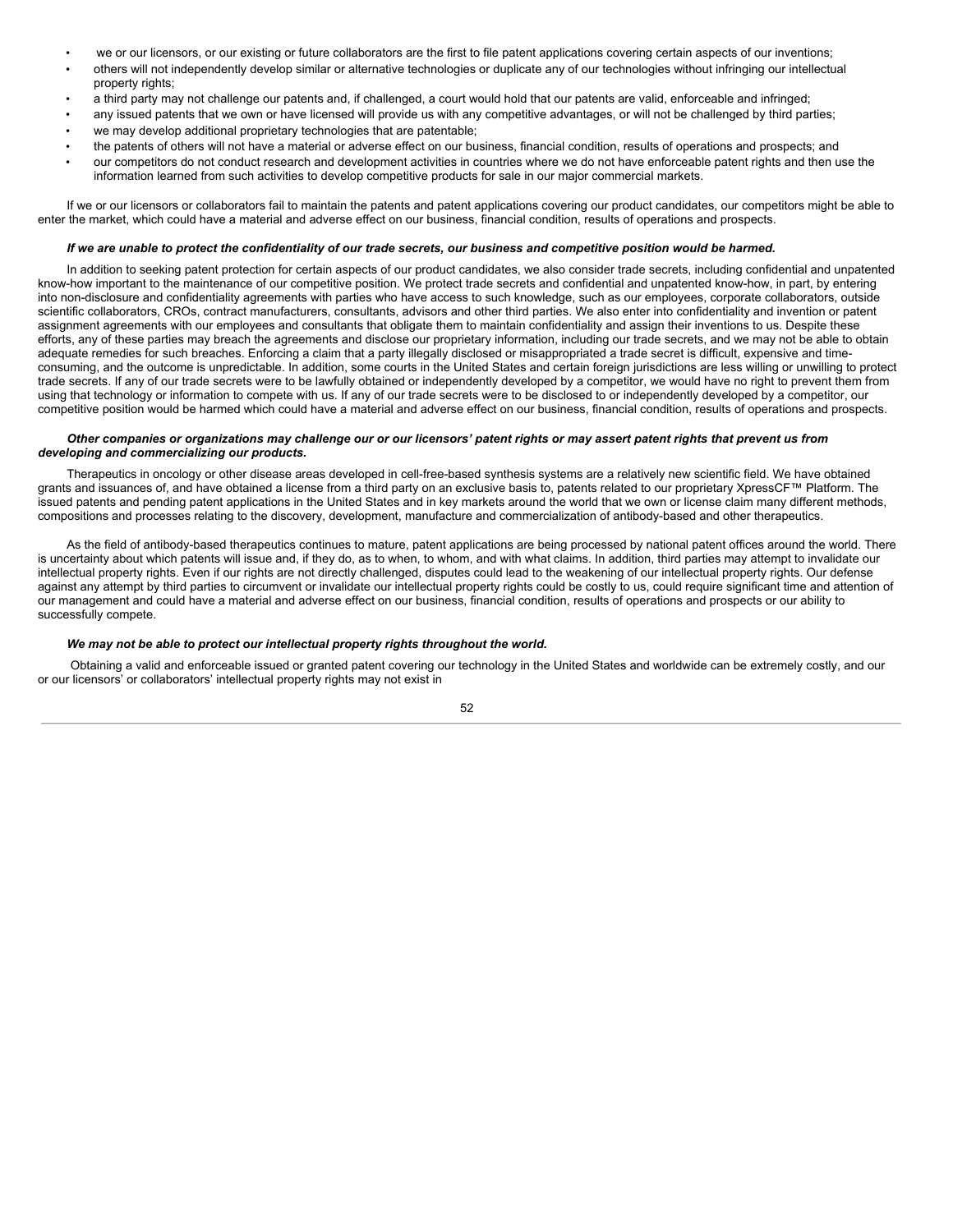some countries outside the United States or may be less extensive in some countries than in the United States. In jurisdictions where we or our licensors or collaborators have not obtained patent protection, competitors may seek to use our or their technology to develop their own products and further, may export otherwise infringing products to territories where we or they have patent protection, but where it is more difficult to enforce a patent as compared to the United States. Competitor products may compete with our future products in jurisdictions where we do not have issued or granted patents or where our or our licensors' or collaborators' issued or granted patent claims or other intellectual property rights are not sufficient to prevent competitor activities in these jurisdictions. The legal systems of certain countries, particularly certain developing countries, make it difficult to enforce patents and such countries may not recognize other types of intellectual property protection, particularly relating to biopharmaceuticals. This could make it difficult for us or our licensors or collaborators to prevent the infringement of our or their patents or marketing of competing products in violation of our or their proprietary rights generally in certain jurisdictions. Proceedings to enforce our patent rights in foreign jurisdictions could result in substantial cost and divert our and our licensors' or collaborators' efforts and attention from other aspects of our business, could put our and our licensors' or collaborators' patents at risk of being invalidated or interpreted narrowly and our and our licensors' or collaborators' patent applications at risk of not issuing and could provoke third parties to assert claims against us or our licensors or collaborators. We or our licensors or collaborators may not prevail in any lawsuits that we or our licensors or collaborators initiate, and the damages or other remedies awarded, if any, may not be commercially meaningful.

We generally file a provisional paten t application first (a priority filing) at the USPTO. An international application under the Patent Cooperation Treaty, PCT, is usually filed within twelve months after the priority filing. Based on the PCT filing, national and regional patent applications may be filed in the United States, EU, Japan, Australia and Canada and, depending on the individual case, also in any or all of, inter alia, Brazil, China, Hong Kong, India, Israel, Mexico, New Zealand, Russia, South Africa, South Korea and other jurisdictions. We have so far not filed for patent protection in all national and regional jurisdictions where such protection may be available. In addition, we may decide to abandon national and regional patent applications before grant. Finally, the grant proceeding of each national or regional patent is an independent proceeding which may lead to situations in which applications might in some jurisdictions be refused by the relevant registration authorities, while granted by others. It is also quite common that depending on the country, various scopes of patent protection may be granted on the same product candidate or technology.

The laws of some jurisdictions do not protect intellectual property rights to the same extent as the laws in the United States, and many companies have encountered significant difficulties in protecting and defending such rights in such jurisdictions. If we or our licensors or collaborators encounter difficulties in protecting, or are otherwise precluded from effectively protecting, the intellectual property rights important for our business in such jurisdictions, the value of these rights may be diminished and we may face additional competition from others in those jurisdictions. Many countries have compulsory licensing laws under which a patent owner may be compelled to grant licenses to third parties. In addition, many countries limit the enforceability of patents against government agencies or government contractors. In these countries, the patent owner may have limited remedies, which could materially diminish the value of such patent. If we or any of our licensors or collaborators are forced to grant a license to third parties with respect to any patents relevant to our business, our competitive position in the relevant jurisdiction may be impaired and our business, financial condition, results of operations and prospects may be adversely affected.

#### We, our licensors or collaborators, or any future strategic partners may need to resort to litigation to protect or enforce our patents or other proprietary rights, all of which could be costly, time consuming, delay or prevent the development and commercialization of our product candidates, *or put our patents and other proprietary rights at risk.*

Competitors may infringe our patents or other intellectual property. If we were to initiate legal proceedings against a third party to enforce a patent covering one of our products or our technology, the defendant could counterclaim that our patent is invalid or unenforceable. In patent litigation in the United States, defendant counterclaims alleging invalidity or unenforceability are commonplace. Grounds for a validity challenge could be an alleged failure to meet any of several statutory requirements, for example, lack of novelty, obviousness or non-enablement. Grounds for an unenforceability assertion could be an allegation that an individual connected with prosecution of the patent withheld relevant information from the USPTO, or made a misleading statement, during prosecution. The outcome following legal assertions of invalidity and unenforceability during patent litigation is unpredictable. With respect to the validity question, for example, we cannot be certain that there is no invalidating prior art, of which we and the patent examiner were unaware during prosecution. If a defendant were to prevail on a legal assertion of invalidity or unenforceability, we would lose at least part, and perhaps all, of the patent protection on one or more of our products or certain aspects of our platform technology. Such a loss of patent protection could have a material and adverse effect on our business, financial condition, results of operations and prospects. Interference or derivation proceedings provoked by third parties or brought by us or declared by the USPTO may be necessary to determine the priority of inventions with respect to our patents or patent applications. An unfavorable outcome could require us to cease using the related technology or to attempt to license rights to it from the prevailing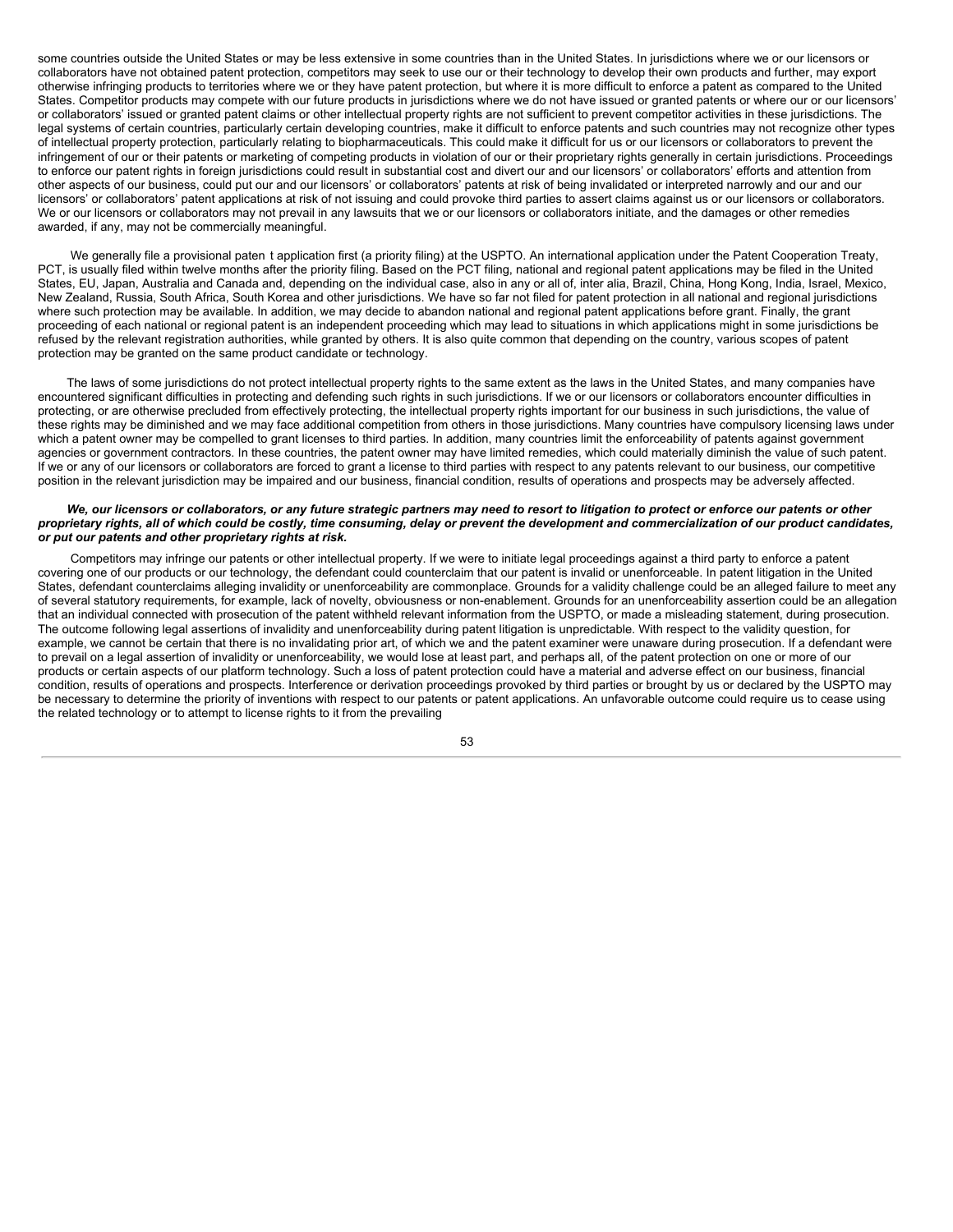party. Our business could be harmed if the prevailing party does not offer us a license on commercially reasonable terms or at all, or if a non-exclusive license is offered and our competitors gain access to the same technology. Furthermore, because of the substantial amount of discovery required in connection with intellectual property litigation, there is a risk that some of our confidential information could be compromised by disclosure during this type of litigation. There could also be public announcements of the results of hearings, motions, or other interim proceedings or developments. If securities analysts or investors perceive these results to be negative, it could have a material adverse effect on the price of our common stock. Patents and other intellectual property rights also will not protect our technology if competitors design around our protected technology without legally infringing our patents or other intellectual property rights.

#### Intellectual property rights of third parties could adversely affect our ability to commercialize our product candidates, and we, our licensors or collaborators, or any future strategic partners may become subject to third party claims or litigation alleging infringement of patents or other proprietary rights or seeking to invalidate patents or other proprietary rights. We might be required to litigate or obtain licenses from third parties in order to develop or market our product candidates. Such litigation or licenses could be costly or not available on commercially reasonable terms.

We, our licensors or collaborators, or any future strategic partners may be subject to third-party claims for infringement or misappropriation of patent or other proprietary rights. There is a substantial amount of litigation, both within and outside the United States, involving patent and other intellectual property rights in the biotechnology and pharmaceutical industries, including patent infringement lawsuits, interferences, oppositions and *inter partes* review proceedings before the USPTO, and corresponding foreign patent offices. There are many issued and pending patents that might claim aspects of our product candidates and modifications that we may need to apply to our product candidates. There are also many issued patents that claim antibodies, portions of antibodies, cytokines, half-life extending polymers, linkers, cytotoxins, or other warheads that may be relevant for the products we wish to develop. Thus, it is possible that one or more organizations will hold patent rights to which we will need a license. If those organizations refuse to grant us a license to such patent rights on reasonable terms, we may not be able to market products or perform research and development or other activities covered by these patents which could have a material and adverse effect on our business, financial condition, results of operations and prospects. We are obligated under certain of our license and collaboration agreements to indemnify and hold harmless our licensors or collaborators for damages arising from intellectual property infringement by use. For example, we are obligated under the Stanford Agreement to indemnify and hold harmless Stanford for damages arising from intellectual property infringement by us resulting from exercise of the license from Stanford. If we, our licensors or collaborators, or any future strategic partners are found to infringe a third-party patent or other intellectual property rights, we could be required to pay damages, potentially including treble damages, if we are found to have infringed willfully. In addition, we, our licensors or collaborators, or any future strategic partners may choose to seek, or be required to seek, a license from a third party, which may not be available on acceptable terms, if at all. Even if a license can be obtained on acceptable terms, the rights may be non-exclusive, which could give our competitors access to the same technology or intellectual property rights licensed to us. If we fail to obtain a required license, we or our existing or future collaborators may be unable to effectively market product candidates based on our technology, which could limit our ability to generate revenue or achieve profitability and possibly prevent us from generating revenue sufficient to sustain our operations. In addition, we may find it necessary to pursue claims or initiate lawsuits to protect or enforce our patent or other intellectual property rights. The cost to us in defending or initiating any litigation or other proceeding relating to patent or other proprietary rights, even if resolved in our favor, could be substantial, and litigation could divert our management's attention. Some of our competitors may be able to sustain the costs of complex patent litigation more effectively than we can because they have substantially greater resources. Uncertainties resulting from the initiation and continuation of patent litigation or other proceedings could delay our research and development efforts and limit our ability to continue our operations.

Because the antibody-based therapeutics landscape is still evolving, it is difficult to conclusively assess our freedom to operate without infringing on thirdparty rights. There are numerous companies that have pending patent applications and issued patents broadly covering antibodies generally, covering antibodies directed against the same targets as, or targets similar to, those we are pursuing, or covering linkers and cytotoxic warheads similar to those that we are using in our product candidates. For example, we are aware of an issued patent, expected to expire in 2023, which has claims relating to methods of treating CD74-positive multiple myeloma with an ADC targeting CD74. If valid and not yet expired when, and if, we receive marketing approval for STRO-001, we may need to seek a license to this patent, which may not be available on commercially reasonable terms or at all. Failure to receive a license could delay commercialization of STRO-001. Our competitive position may suffer if patents issued to third parties or other third-party intellectual property rights cover our products or product candidates or elements thereof, or our manufacture or uses relevant to our development plans. In such cases, we may not be in a position to develop or commercialize products or product candidates until such patents expire or unless we successfully pursue litigation to nullify or invalidate the thirdparty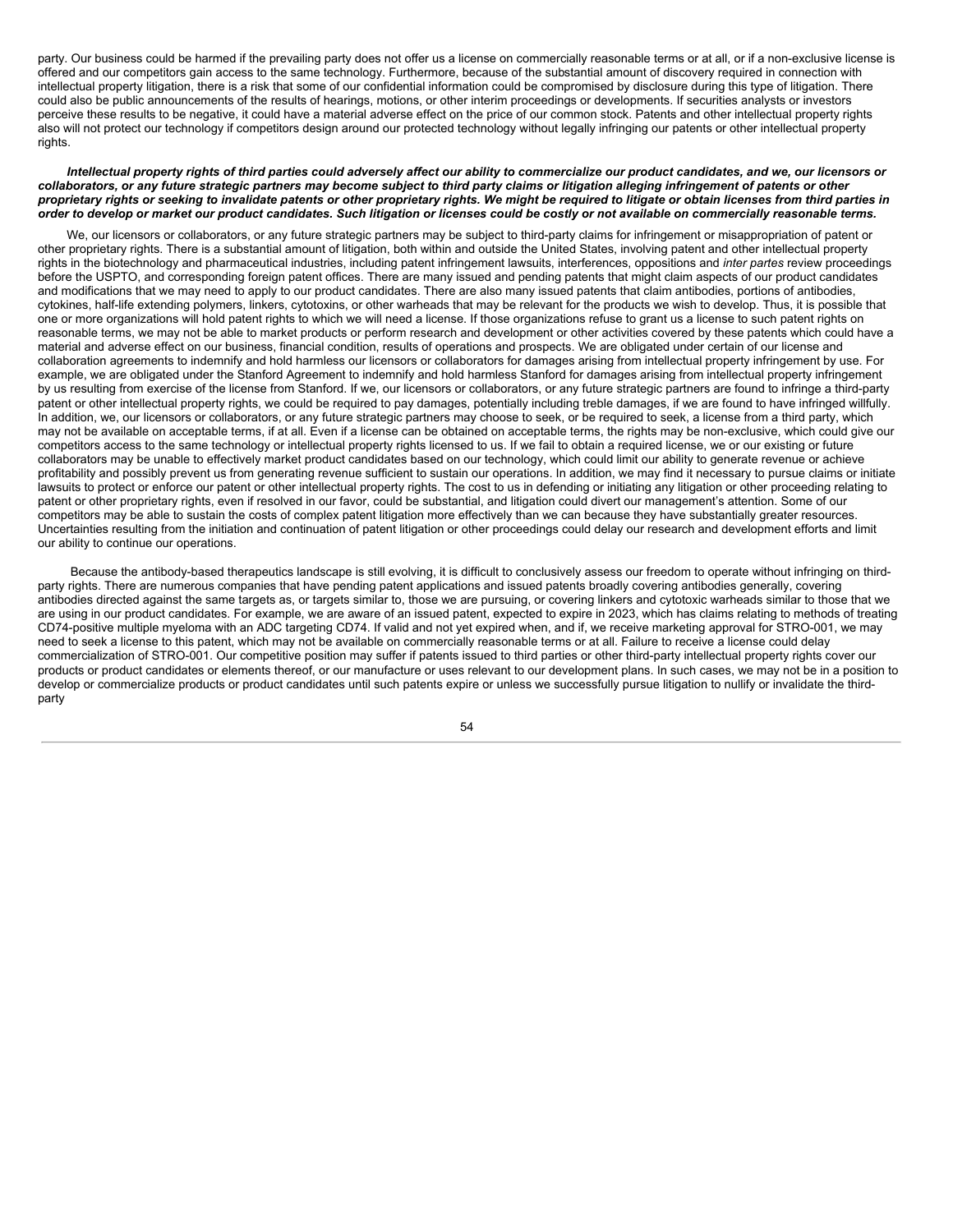intellectual property right concerned, or enter into a license agreement with the intellectual property right holder, if available on commercially reasonable terms. There may be issued patents of which we are not aware, held by third parties that, if found to be valid and enforceable, could be alleged to be infringed by our XpressCF™ Platform and related technologies and product candidates. There also may be pending patent applications of which we are not aware that may result in issued patents, which could be alleged to be infringed by our XpressCF™ Platform and related technologies and product candidates. If such an infringement claim should be brought and be successful, we may be required to pay substantial damages, including potentially treble damages and attorneys' fees for willful infringement, and we may be forced to abandon our product candidates or seek a license from any patent holders. No assurances can be given that a license will be available on commercially reasonable terms, if at all.

It is also possible that we have failed to identify relevant third-party patents or applications. For example, U.S. applications filed before November 29, 2000 and certain U.S. applications filed after that date that will not be filed outside the United States remain confidential until patents issue. Patent applications in the United States and elsewhere are published approximately 18 months after the earliest filing for which priority is claimed, with such earliest filing date being commonly referred to as the priority date. Therefore, patent applications covering our products or platform technology could have been filed by others without our knowledge. Additionally, pending patent applications that have been published can, subject to certain limitations, be later amended in a manner that could cover our platform technology, our products or the use of our products. Third-party intellectual property right holders may also actively bring infringement claims against us. We cannot guarantee that we will be able to successfully settle or otherwise resolve such infringement claims. If we are unable to successfully settle future claims on terms acceptable to us, we may be required to engage in or continue costly, unpredictable and time-consuming litigation and may be prevented from or experience substantial delays in marketing our products. Parties making claims against us may be able to sustain the costs of complex patent litigation more effectively than we can because they have substantially greater resources. Furthermore, because of the substantial amount of discovery required in connection with intellectual property litigation or administrative proceedings, there is a risk that some of our confidential information could be compromised by disclosure. In addition, any uncertainties resulting from the initiation and continuation of any litigation could have material adverse effect on our ability to raise additional funds or otherwise have a material adverse effect on our business, results of operations, financial condition and prospects. If we fail in any such dispute, in addition to being forced to pay damages, we may be temporarily or permanently prohibited from commercializing any of our product candidates that are held to be infringing. We might, if possible, also be forced to redesign product candidates so that we no longer infringe the third-party intellectual property rights. Any of these events, even if we were ultimately to prevail, could require us to divert substantial financial and management resources that we would otherwise be able to devote to our business and could have a material and adverse effect on our business, financial condition, results of operations and prospects.

#### Intellectual property litigation could cause us to spend substantial resources and distract our personnel from their normal responsibilities.

Litigation or other legal proceedings relating to intellectual property claims, with or without merit, is unpredictable and generally expensive and time consuming and is likely to divert significant resources from our core business, including distracting our technical and management personnel from their normal responsibilities. Furthermore, because of the substantial amount of discovery required in connection with intellectual property litigation, there is a risk that some of our confidential information could be compromised by disclosure during this type of litigation. In addition, there could be public announcements of the results of hearings, motions or other interim proceedings or developments and if securities analysts or investors perceive these results to be negative, it could have a substantial adverse effect on the price of our common stock. Moreover, such litigation or proceedings could substantially increase our operating losses and reduce the resources available for development activities or any future sales, marketing or distribution activities.

We may not have sufficient financial or other resources to adequately conduct such litigation or proceedings. Some of our competitors may be able to sustain the costs of such litigation or proceedings more effectively than we can because of their greater financial resources and more mature and developed intellectual property portfolios. Accordingly, despite our efforts, we may not be able to prevent third parties from infringing upon or misappropriating or from successfully challenging our intellectual property rights. Uncertainties resulting from the initiation and continuation of patent litigation or other proceedings could have a material adverse effect on our ability to compete in the marketplace.

### If we fail to comply with our obligations under any license, collaboration or other agreements, we may be required to pay damages and could lose intellectual property rights that are necessary for developing and protecting our product candidates or we could lose certain rights to grant *sublicenses.*

Our current licenses impose, and any future licenses we enter into are likely to impose, various development, commercialization, funding, milestone, royalty, diligence, sublicensing, insurance, patent prosecution and enforcement and/or other obligations on us. If we breach any of these obligations, or use the intellectual property licensed to us in an

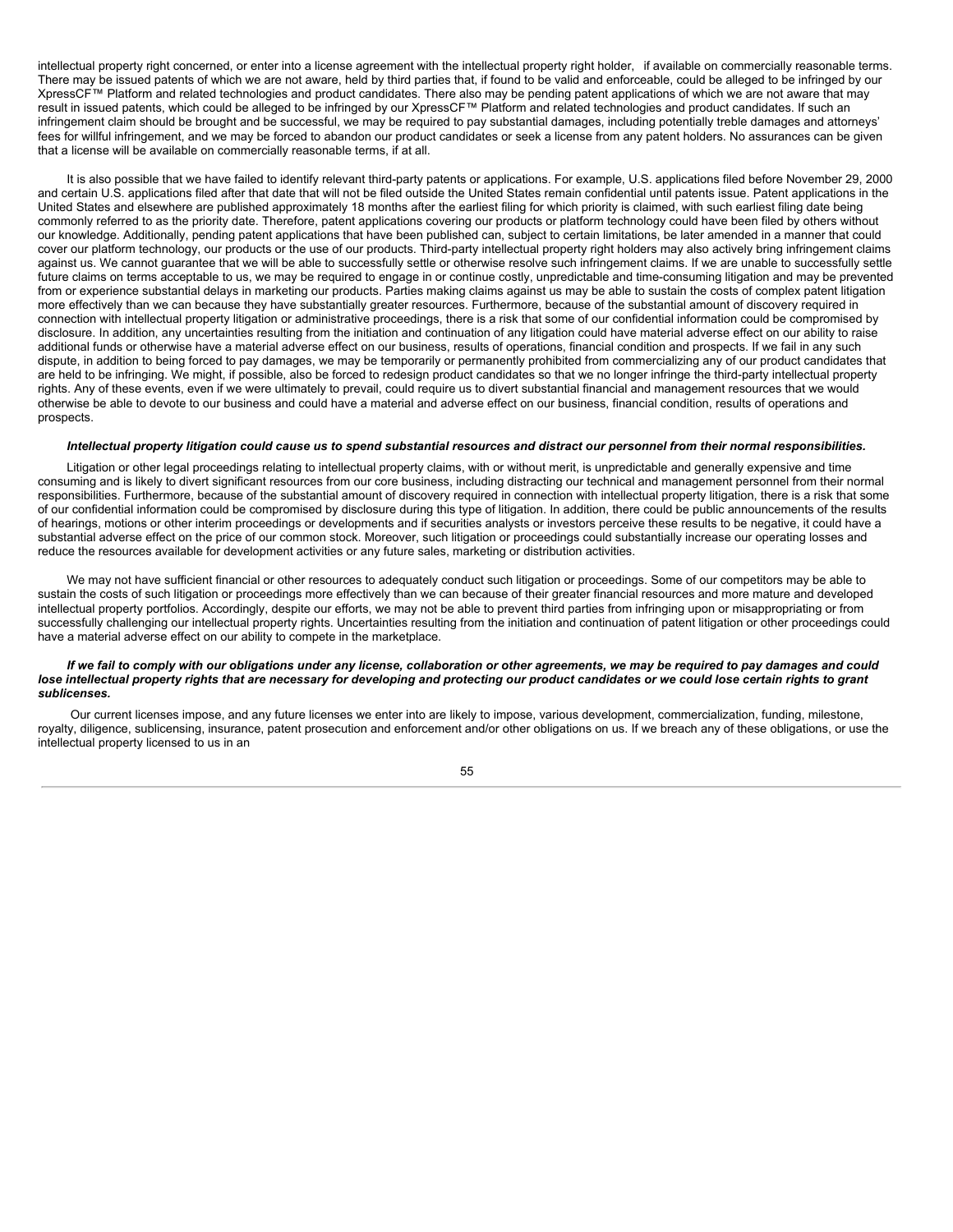unauthorized manner, we may be required to pay damages a nd the licensor may have the right to terminate the license, which could result in us being unable to develop, manufacture and sell any future products that are covered by the licensed technology or enable a competitor to gain access to the licensed technology. Moreover, our licensors may own or control intellectual property that has not been licensed to us and, as a result, we may be subject to claims, regardless of their merit, that we are infringing or otherwise violating the licensor's rights. In addition, while we cannot determine currently the amount of the royalty obligations we would be required to pay on sales of future products, if any, the amounts may be significant. The amount of our future royalty obligations will depend on the technology and intellectual property we use in products that we successfully develop and commercialize, if any. Therefore, even if we successfully develop and commercialize products, we may be unable to achieve or maintain profitability.

Moreover, disputes may arise regarding intellectual property subject to a licensing agreement, including:

- the scope of rights granted under the license agreement and other interpretation-related issues;
- the extent to which our product candidates, technology and processes infringe on intellectual property of the licensor that is not subject to the licensing agreement;
- the sublicensing of patent and other rights under our collaborative development relationships;
- our diligence obligations under the license agreement and what activities satisfy those diligence obligations;
- the inventorship and ownership of inventions and know-how resulting from the joint creation or use of intellectual property by our licensors and us and our partners; and
- the priority of invention of patented technology.

In addition, the agreements under which we currently license intellectual property or technology from third parties are complex, and certain provisions in such agreements may be susceptible to multiple interpretations. The resolution of any contract interpretation disagreement that may arise could narrow what we believe to be the scope of our rights to the relevant intellectual property or technology, or increase what we believe to be our financial or other obligations under the relevant agreement, either of which could have a material adverse effect on our business, financial condition, results of operations, and prospects. Moreover, if disputes over intellectual property that we have licensed prevent or impair our ability to maintain our current licensing arrangements on commercially acceptable terms, we may be unable to successfully develop and commercialize the affected product candidates, which could have a material adverse effect on our business, financial conditions, results of operations, and prospects.

## We may be subject to claims that we or our employees or consultants have wrongfully used or disclosed alleged trade secrets of our employees' or consultants' former employers or their clients. These claims may be costly to defend and if we do not successfully do so, we may be *required to pay monetary damages and may lose valuable intellectual property rights or personnel.*

Many of our employees were previously employed at universities or biotechnology or biopharmaceutical companies, including our competitors or potential competitors. Although no claims against us are currently pending, we may be subject to claims that these employees or we have inadvertently or otherwise used or disclosed trade secrets or other proprietary information of their former employers. Litigation may be necessary to defend against these claims. If we fail in defending such claims, in addition to paying monetary damages, we may lose valuable intellectual property rights or personnel. A loss of key research personnel or their work product could hamper our ability to commercialize, or prevent us from commercializing, our product candidates, which could severely harm our business. Even if we are successful in defending against these claims, litigation could result in substantial costs and be a distraction to management.

#### Patent terms may be inadequate to protect our competitive position on our product candidates for an adequate amount of time.

Patents have a limited lifespan. In the United States, if all maintenance fees are timely paid, the natural expiration of a patent is generally 20 years from its earliest U.S. non-provisional filing date. Various extensions may be available, but the life of a patent, and the protection it affords, is limited. Even if patents covering our product candidates are obtained, once the patent life has expired, we may be open to competition from competitive products, including generics or biosimilars. Given the amount of time required for the development, testing and regulatory review of new product candidates, patents protecting such candidates might expire before or shortly after such candidates are commercialized. As a result, our owned and licensed patent portfolio may not provide us with sufficient rights to exclude others from commercializing products similar or identical to ours.

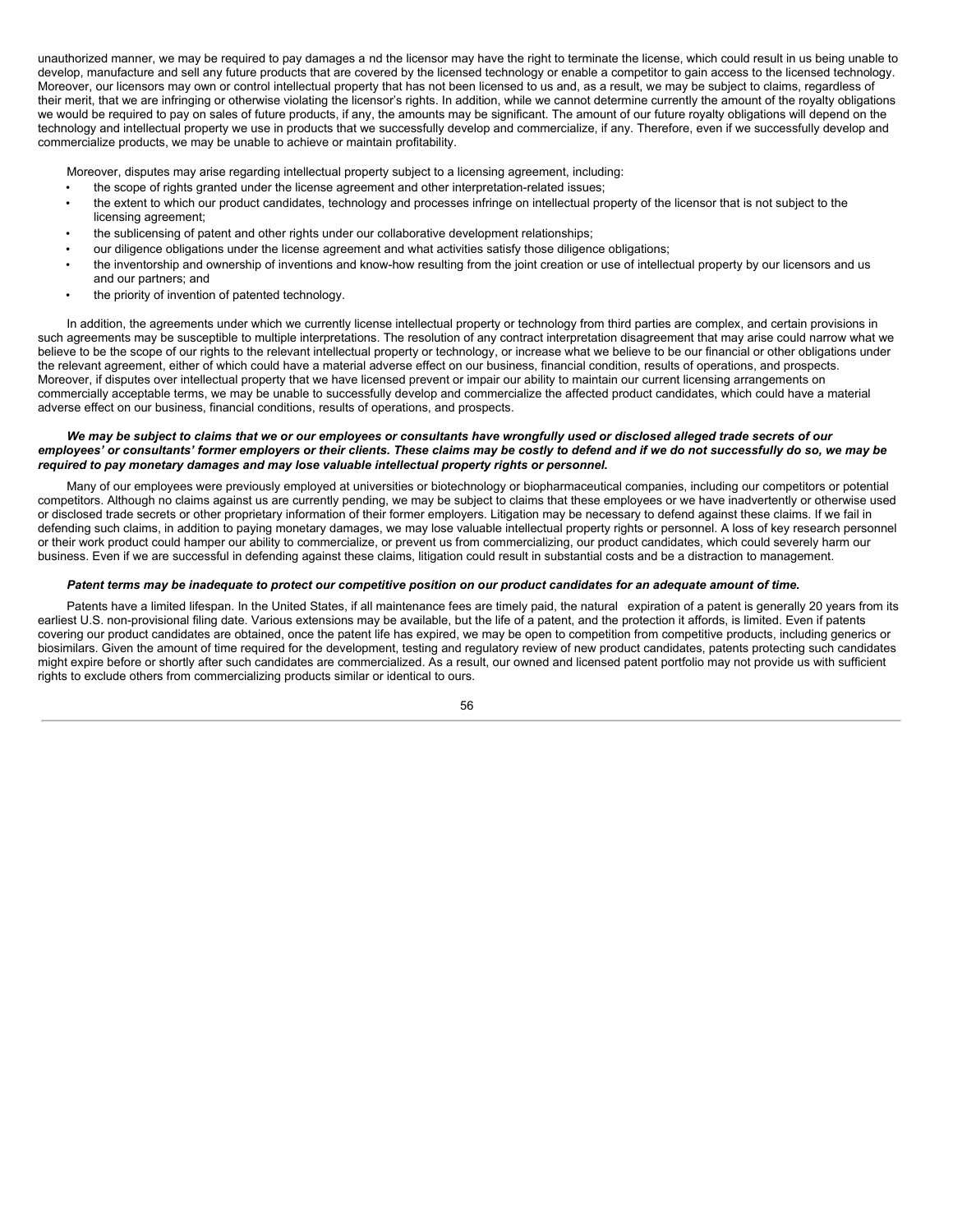#### Obtaining and maintaining our patent protection depends on compliance with various procedural, document submission, fee payment and other requirements imposed by governmental patent agencies, and our patent protection could be reduced or eliminated for non-compliance with *these requirements.*

Periodic maintenance fees, renewal fees, annuity fees and various other governmental fees on patents and/or applications will be due to be paid to the USPTO and various governmental patent agencies outside of the United States in several stages over the lifetime of the patents and/or applications. We have systems in place to remind us to pay these fees, and we employ an outside firm and/or rely on our outside counsel to pay these fees due to non-U.S. patent agencies. The USPTO and various non-U.S. governmental patent agencies require compliance with a number of procedural, documentary, fee payment and other similar provisions during the patent application process. We employ reputable law firms and other professionals to help us comply, and in many cases, an inadvertent lapse can be cured by payment of a late fee or by other means in accordance with the applicable rules. However, there are situations in which noncompliance can result in abandonment or lapse of the patent or patent application, resulting in partial or complete loss of patent rights in the relevant jurisdiction. In such an event, our competitors might be able to enter the market and this circumstance would have a material adverse effect on our business.

### Changes in U.S. patent and ex-U.S. patent laws could diminish the value of patents in general, thereby impairing our ability to protect our *products.*

Changes in either the patent laws or interpretation of the patent laws in the United States or in other ex-U.S. jurisdictions could increase the uncertainties and costs surrounding the prosecution of patent applications and the enforcement or defense of issued patents. In the United States, numerous recent changes to the patent laws and proposed changes to the rules of the USPTO that may have a significant impact on our ability to protect our technology and enforce our intellectual property rights. For example, the America Invents Act, enacted within the last several years involves significant changes in patent legislation. The U.S. Supreme Court has ruled on several patent cases in recent years, some of which cases either narrow the scope of patent protection available in certain circumstances or weaken the rights of patent owners in certain situations. For example, the decision by the U.S. Supreme Court in Association for Molecular Pathology v. Myriad Genetics, Inc. precludes a claim to a nucleic acid having a stated nucleotide sequence that is identical to a sequence found in nature and unmodified. We currently are not aware of an immediate impact of this decision on our patents or patent applications because we are developing product candidates that contain modifications that we believe are not found in nature. However, this decision has yet to be clearly interpreted by courts and by the USPTO. We cannot assure you that the interpretations of this decision or subsequent rulings will not adversely impact our patents or patent applications. In addition to increasing uncertainty with regard to our ability to obtain patents in the future, this combination of events has created uncertainty with respect to the value of patents, once obtained. Depending on decisions by the U.S. Congress, the federal courts and the USPTO, and similar legislative and regulatory bodies in other countries in which we may pursue patent protection, the laws and regulations governing patents could change in unpredictable ways that would weaken our ability to obtain new patents or to enforce our existing patents and patents that we might obtain in the future.

#### If our trademarks and trade names are not adequately protected, then we may not be able to build name recognition in our markets of interest *and our business may be adversely affected.*

Our trademarks or trade names may be challenged, infringed, circumvented or declared generic or determined to be infringing on other marks. We may not be able to protect our rights to these trademarks and trade names or may be forced to stop using these names, which we need for name recognition by potential partners or customers in our markets of interest. If we are unable to establish name recognition based on our trademarks and trade names, we may not be able to compete effectively, which could have a material and adverse effect on our business, financial condition, results of operations and prospects.

#### **Risks Related to Government Regulation**

### Clinical development involves a lengthy and expensive process with an uncertain outcome, and results of earlier studies and trials may not be predictive of future trial results. If we are unable to develop, obtain regulatory approval for and commercialize our product candidates, or experience *significant delays in doing so, our business will be materially harmed.*

All of our product candidates are in preclinical or early clinical development and their risk of failure is high. It is impossible to predict when or if any of our product candidates will receive regulatory approval. Before obtaining marketing approval from regulatory authorities for the sale of any product candidate, we must complete preclinical studies and then conduct extensive clinical trials to demonstrate the safety and efficacy of our product candidates in humans. Clinical testing is expensive and can take many years to complete, and its outcome is inherently uncertain. Failure can occur at any time during the development process. The results of preclinical studies and early clinical trials of our product candidates may not be predictive of the results of later-stage clinical trials. Product candidates in later stages of clinical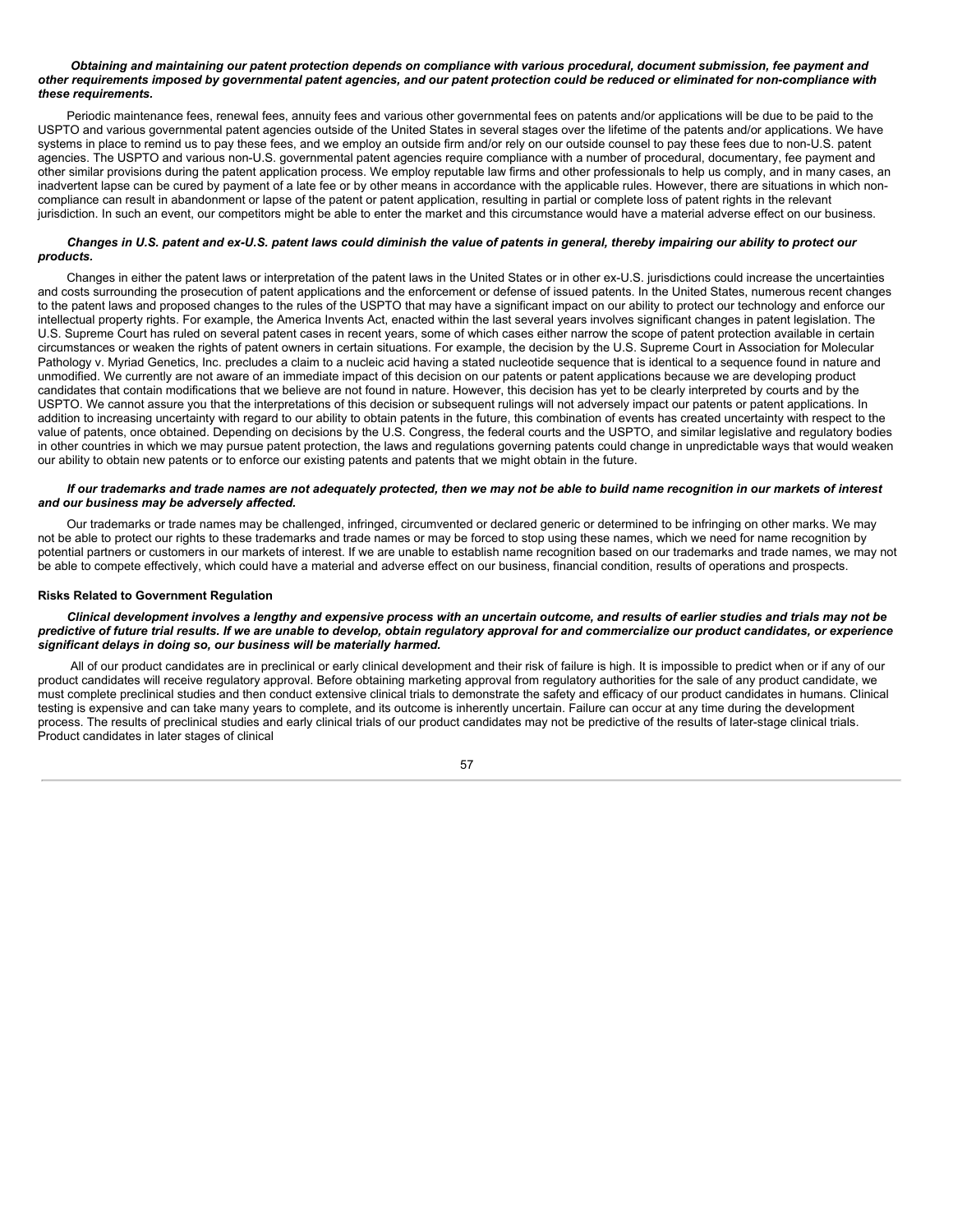trials may fail to show the desired safety and efficacy traits, despite having progressed through preclinical studies and initial clinical trials. A number of companies in the biopharmaceutical industry have suffered significant setbacks in advanced clinical trials due to lack of efficacy or safety profiles, notwithstanding promising results in earlier trials.

We commenced a Phase 1 clinical trial of STRO-001, an ADC directed against CD74, for certain cancers in April 2018 and commenced a STRO-002 Phase 1 trial focused on ovarian and endometrial cancers in March 2019. Commencing our future clinical trials is subject to finalizing the trial design and submitting an IND or similar submission with the FDA or similar foreign regulatory authority. Even after we submit our IND or comparable submissions in other jurisdictions, the FDA or other regulatory authorities could disagree that we have satisfied their requirements to commence our clinical trials or disagree with our study design, which may require us to complete additional preclinical studies or amend our protocols or impose stricter conditions on the commencement of clinical trials.

We or our collaborators may experience delays in completing our preclinical studies and initiating or completing clinical trials of our product candidates. We do not know whether planned preclinical studies and clinical trials will be completed on schedule or at all, or whether planned clinical trials will begin on time, need to be redesigned, have patients enrolled on time or be completed on schedule, if at all. We or our collaborators may experience numerous unforeseen events during, or as a result of, clinical trials that could delay or prevent our ability to receive marketing approval to commercialize our product candidates. Our development programs may be delayed for a variety of reasons, including delays related to:

- the FDA or other regulatory authorities requiring us or our collaborators to submit additional data or imposing other requirements before permitting us to initiate a clinical trial;
- obtaining regulatory approval to commence a clinical trial;
- the FDA or other regulatory authorities placing a clinical trial on clinical hold;
- a temporary U.S. federal government shutdown;
- reaching agreement on acceptable terms with prospective CROs and clinical trial sites, the terms of which can be subject to extensive negotiation and may vary significantly among different CROs and clinical trial sites;
- clinical trials of our product candidates producing negative or inconclusive results, and we or our collaborators deciding, or regulators requiring us, to conduct additional clinical trials, including testing in more subjects, or abandoning product development programs;
- third-party contractors used by us or our collaborators failing to comply with regulatory requirements or meeting their contractual obligations in a timely manner, or at all;
- obtaining institutional review board, or IRB, approval at each clinical trial site;
- recruiting suitable patients to participate in a clinical trial;
- developing and validating any companion diagnostic that would be used in a clinical trial;
- cost of clinical trials being greater than anticipated;
- the supply or quality of our product candidates or other materials necessary to conduct clinical trials of our product candidates being insufficient or inadequate:
- having patients complete a clinical trial or return for post-treatment follow-up;
- clinical trial sites deviating from trial protocol or dropping out of a trial;
- adding new clinical trial sites; or
- manufacturing sufficient quantities of our product candidates for use in clinical trials.

Patient enrollment, a significant factor in the timing of clinical trials, is affected by many factors including the size and nature of the patient population, the proximity of patients to clinical sites, the eligibility criteria for the trial, the design of the clinical trial, competing clinical trials and clinicians' and patients' perceptions as to the potential advantages of the product candidate being studied in relation to other available therapies, including any new drugs or therapeutic biologics that may be approved for the indications being investigated by us. Furthermore, we expect to rely on our collaborators, CROs and clinical trial sites to ensure the proper and timely conduct of our clinical trials and, while we expect to enter into agreements governing their committed activities, we have limited influence over their actual performance.

We could encounter delays if prescribing physicians encounter unresolved ethical issues associated with enrolling patients in clinical trials of our product candidates in lieu of prescribing existing treatments that have established safety and efficacy profiles.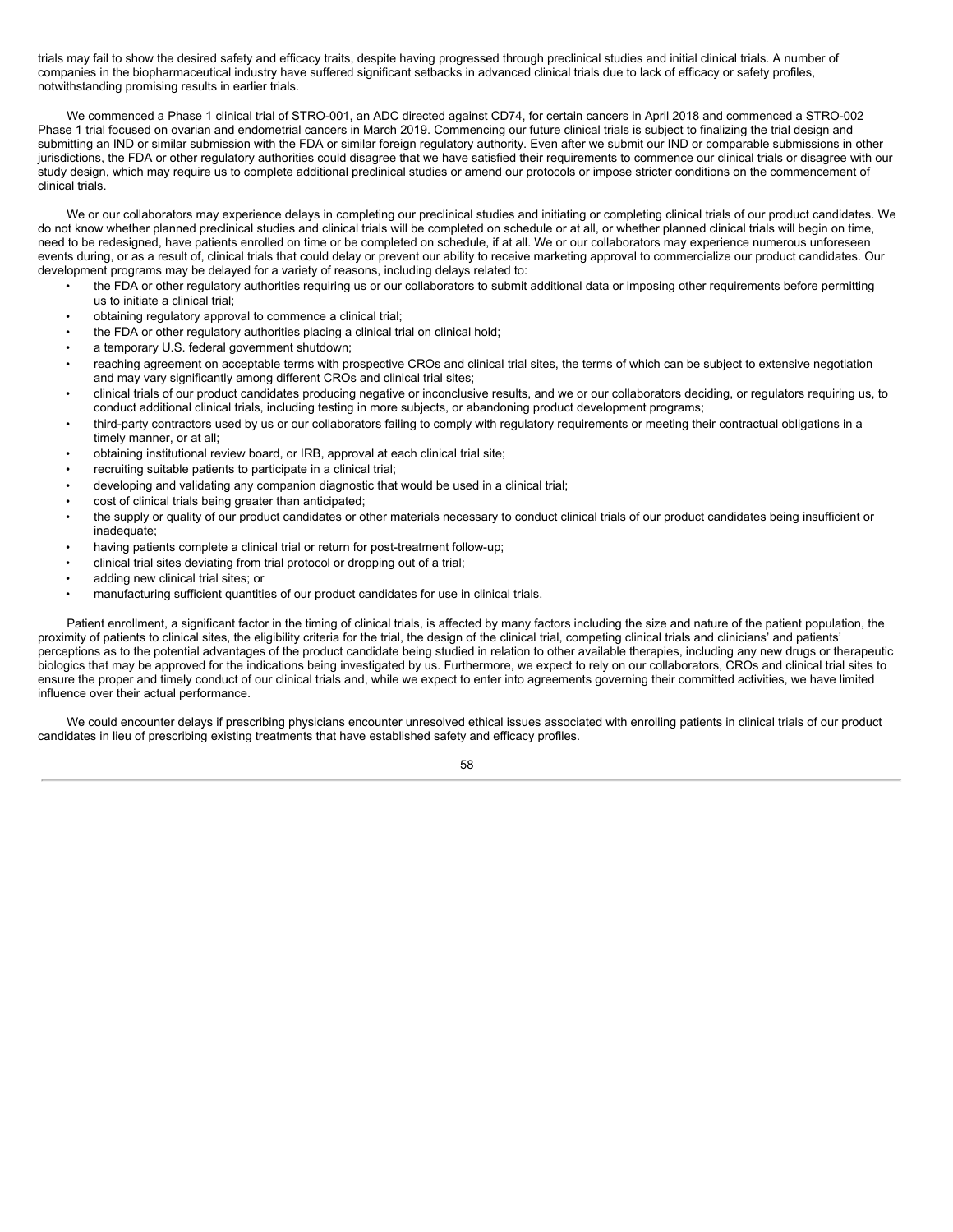Further, a clinical trial may be suspended or terminated by us, our collaborators, the IRBs of the institutions in which such trials are being conducted, the Data Safety Monitoring Board for such trial or placed on clinical hold by the FDA or other regulatory authorities due to a number of factors, including failure to conduct the clinical trial in accordance with regulatory requirements or our clinical protocols, inspection of the clinical trial operations or trial site by the FDA or other regulatory authorities resulting in the imposition of a clinical hold, unforeseen safety issues or adverse side effects, failure to demonstrate a benefit from using a drug or therapeutic biologic, changes in governmental regulations or administrative actions or lack of adequate funding to continue the clinical trial. If we experience delays in the completion of, or termination of, any clinical trial of our product candidates, the commercial prospects of our product candidates will be harmed, and our ability to generate product revenues from any of these product candidates will be delayed. In addition, any delays in completing our clinical trials will increase our costs, slow down our product development and approval process and jeopardize our ability to commence product sales and generate revenues. Any of these occurrences could materially and adversely affect our business, financial condition, results of operations and prospects. In addition, many of the factors that cause, or lead to, a delay in the commencement or completion of clinical trials may also ultimately lead to the denial of regulatory approval of our product candidates.

#### We and/or our collaborators may be unable to obtain, or may be delaved in obtaining. U.S. or foreign regulatory approval and, as a result. *unable to commercialize our product candidates.*

Our product candidates are subject to extensive governmental regulations relating to, among other things, research, testing, development, manufacturing, safety, efficacy, approval, recordkeeping, reporting, labeling, storage, packaging, advertising and promotion, pricing, marketing and distribution of drugs and therapeutic biologics. Rigorous preclinical testing and clinical trials and an extensive regulatory approval process are required to be completed successfully in the United States and in many foreign jurisdictions before a new drug or therapeutic biologic can be marketed. Satisfaction of these and other regulatory requirements is costly, time consuming, uncertain and subject to unanticipated delays. It is possible that none of the product candidates we may develop, either alone or with our collaborators, will obtain the regulatory approvals necessary for us or our existing or future collaborators to begin selling them.

Although our employees have experience in conducting and managing clinical trials from prior employment at other companies, we, as a company, have no prior experience in conducting and managing the clinical trials necessary to obtain regulatory approvals, including approval by the FDA. The time required to obtain FDA and other approvals is unpredictable but typically takes many years following the commencement of clinical trials, depending upon the type, complexity and novelty of the product candidate, and may be further delayed due to one or more temporary federal government shutdowns. The standards that the FDA and its foreign counterparts use when regulating us require judgment and can change, which makes it difficult to predict with certainty their application. Any analysis we perform of data from preclinical and clinical activities is subject to confirmation and interpretation by regulatory authorities, which could delay, limit or prevent regulatory approval. We or our collaborators may also encounter unexpected delays or increased costs due to new government regulations, for example, from future legislation or administrative action, or from changes in FDA policy during the period of product development, clinical trials and FDA regulatory review. It is impossible to predict whether legislative changes will be enacted, or whether FDA or foreign regulations, guidance or interpretations will be changed, or the impact of such changes, if any. Given that the product candidates we are developing, either alone or with our collaborators, represent a new approach to the manufacturing and type of therapeutic biologics, the FDA and its foreign counterparts have not yet established any definitive policies, practices or guidelines in relation to these product candidates. Moreover, the FDA may respond to any BLA that we may submit by defining requirements that we do not anticipate. Such responses could delay clinical development of our product candidates. In addition, because there may be approved treatments for some of the diseases for which we may seek approval, in order to receive regulatory approval, we may need to demonstrate through clinical trials that the product candidates we develop to treat these diseases, if any, are not only safe and effective, but safer or more effective than existing products. Furthermore, in recent years, there has been increased public and political pressure on the FDA with respect to the approval process for new drugs and therapeutic biologics, and FDA standards, especially regarding product safety, appear to have become more stringent.

Any delay or failure in obtaining required approvals could have a material and adverse effect on our ability to generate revenues from the particular product candidate for which we are seeking approval. Furthermore, any regulatory approval to market a product may be subject to limitations on the approved uses for which we may market the product or on the labeling or other restrictions. In addition, the FDA has the authority to require a risk evaluation and mitigation strategies, or REMS, plan as part of a BLA or after approval, which may impose further requirements or restrictions on the distribution or use of an approved biologic, such as limiting prescribing to certain physicians or medical centers that have undergone specialized training, limiting treatment to patients who meet certain safe-use criteria and requiring treated patients to enroll in a registry. These limitations and restrictions may limit the size of the market for the product and affect reimbursement by third-party payors.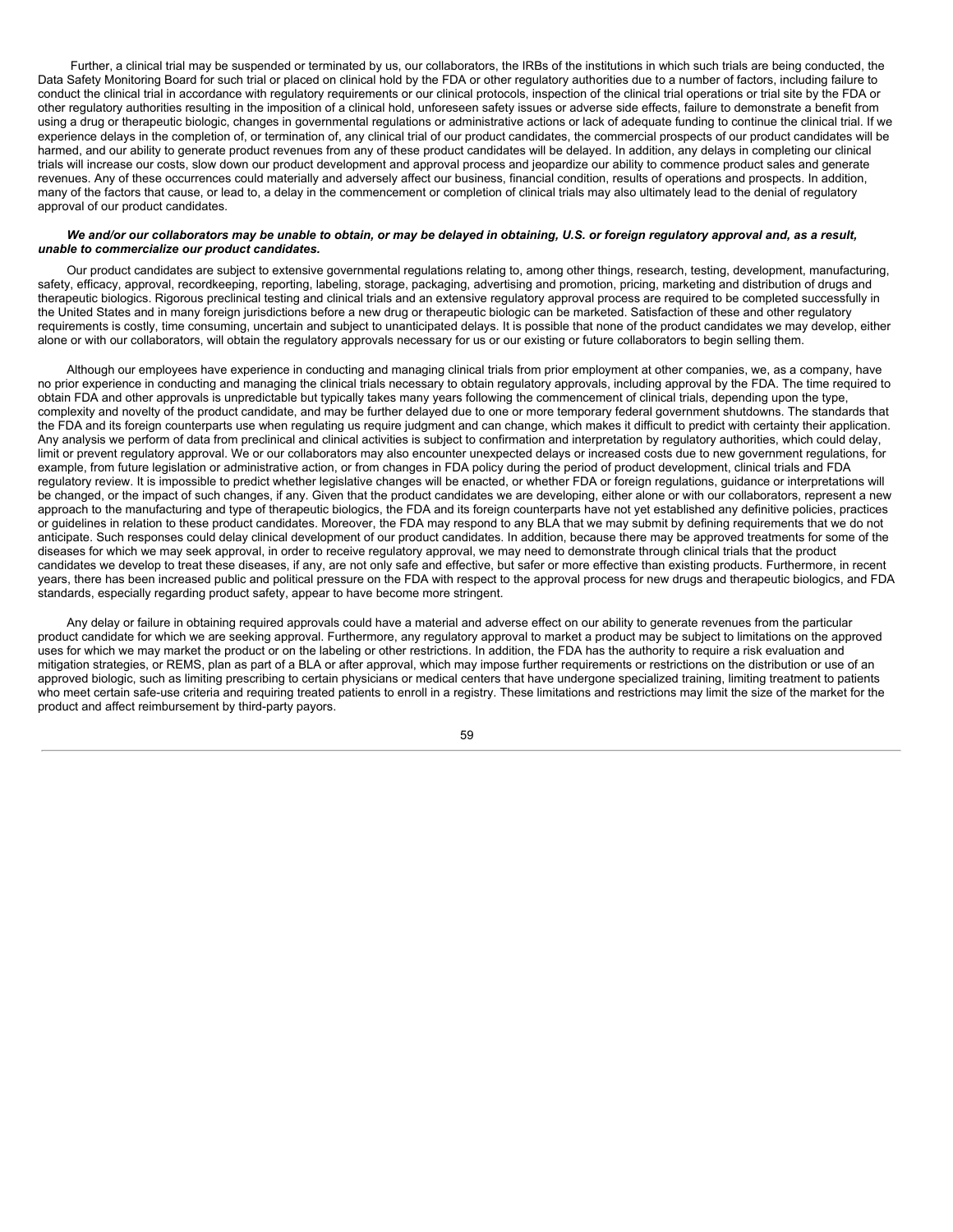We are also subject to numerous foreign regulatory reguirements governing, among other things, the conduct of clinical trials, manufacturing and marketing authorization, pricing and third-party reimbursement. The foreign regulatory approval process varies among countries and may include all of the risks associated with FDA approval process described above, as well as risks attributable to the satisfaction of local regulations in foreign jurisdictions. Moreover, the time required to obtain approval may differ from that required to obtain FDA approval. FDA approval does not ensure approval by requiatory authorities outside the United States and vice versa. Any delay or failure to obtain U.S. or foreign regulatory approval for a product candidate could have a material and adverse effect on our business, financial condition, results of operations and prospects.

### Delays in obtaining regulatory approval of our manufacturing process may delay or disrupt our commercialization efforts. To date, no product *using a cell-free manufacturing process in the United States has received approval from the FDA.*

Before we can begin to commercially manufacture our product candidates in third-party or our own facilities, we must obtain regulatory approval from the FDA for a BLA that describes in detail the chemistry, manufacturing, and controls for the product. A manufacturing authorization must also be obtained from the appropriate EU regulatory authorities. The timeframe required to obtain such approval or authorization is uncertain. In addition, we must pass a pre-approval inspection of our manufacturing facility by the FDA before any of our product candidates can obtain marketing approval, if ever. In order to obtain approval, we will need to ensure that all of our processes, methods and equipment are compliant with cGMP, and perform extensive audits of vendors, contract laboratories and suppliers. If any of our vendors, contract laboratories or suppliers is found to be out of compliance with cGMP, we may experience delays or disruptions in manufacturing while we work with these third parties to remedy the violation or while we work to identify suitable replacement vendors. The cGMP requirements govern quality control of the manufacturing process and documentation policies and procedures. In complying with cGMP, we will be obligated to expend time, money and effort in production, record keeping and quality control to assure that the product meets applicable specifications and other requirements. If we fail to comply with these requirements, we would be subject to possible regulatory action and may not be permitted to sell any products that we may develop.

#### Even if we receive regulatory approval for any of our product candidates, we will be subject to ongoing regulatory obligations and continued regulatory review, which may result in significant additional expense. Additionally, our product candidates, if approved, could be subject to labeling and other restrictions and market withdrawal. We may also be subject to penalties if we fail to comply with requiatory requirements or experience *unanticipated problems with our products.*

Any regulatory approvals that we or our existing or future collaborators obtain for our product candidates may also be subject to limitations on the approved indicated uses for which a product may be marketed or to the conditions of approval, or contain requirements for potentially costly post-marketing testing, including Phase 4 clinical trials, and surveillance to monitor the safety and efficacy of the product candidate.

In addition, if the FDA or a comparable foreign regulatory authority approves any of our product candidates, the manufacturing processes, labeling, packaging, distribution, adverse event reporting, storage, import, export, advertising, promotion and recordkeeping for the product will be subject to extensive and ongoing regulatory requirements. The FDA has significant post-market authority, including the authority to require labeling changes based on new safety information and to require post-market studies or clinical trials to evaluate safety risks related to the use of a product or to require withdrawal of the product from the market. The FDA also has the authority to require a REMS plan after approval, which may impose further requirements or restrictions on the distribution or use of an approved drug or therapeutic biologic. The manufacturing facilities we use to make a future product, if any, will also be subject to periodic review and inspection by the FDA and other regulatory agencies, including for continued compliance with cGMP requirements. The discovery of any new or previously unknown problems with our third-party manufacturers, manufacturing processes or facilities may result in restrictions on the product, manufacturer or facility, including withdrawal of the product from the market. If we rely on third-party manufacturers, we will not have control over compliance with applicable rules and regulations by such manufacturers. Any product promotion and advertising will also be subject to regulatory requirements and continuing regulatory review. If we or our existing or future collaborators, manufacturers or service providers fail to comply with applicable continuing regulatory requirements in the United States or foreign jurisdictions in which we seek to market our products, we or they may be subject to, among other things, fines, warning letters, holds on clinical trials, delay of approval or refusal by the FDA or similar foreign regulatory bodies to approve pending applications or supplements to approved applications, suspension or withdrawal of regulatory approval, product recalls and seizures, administrative detention of products, refusal to permit the import or export of products, operating restrictions, injunction, civil penalties and criminal prosecution.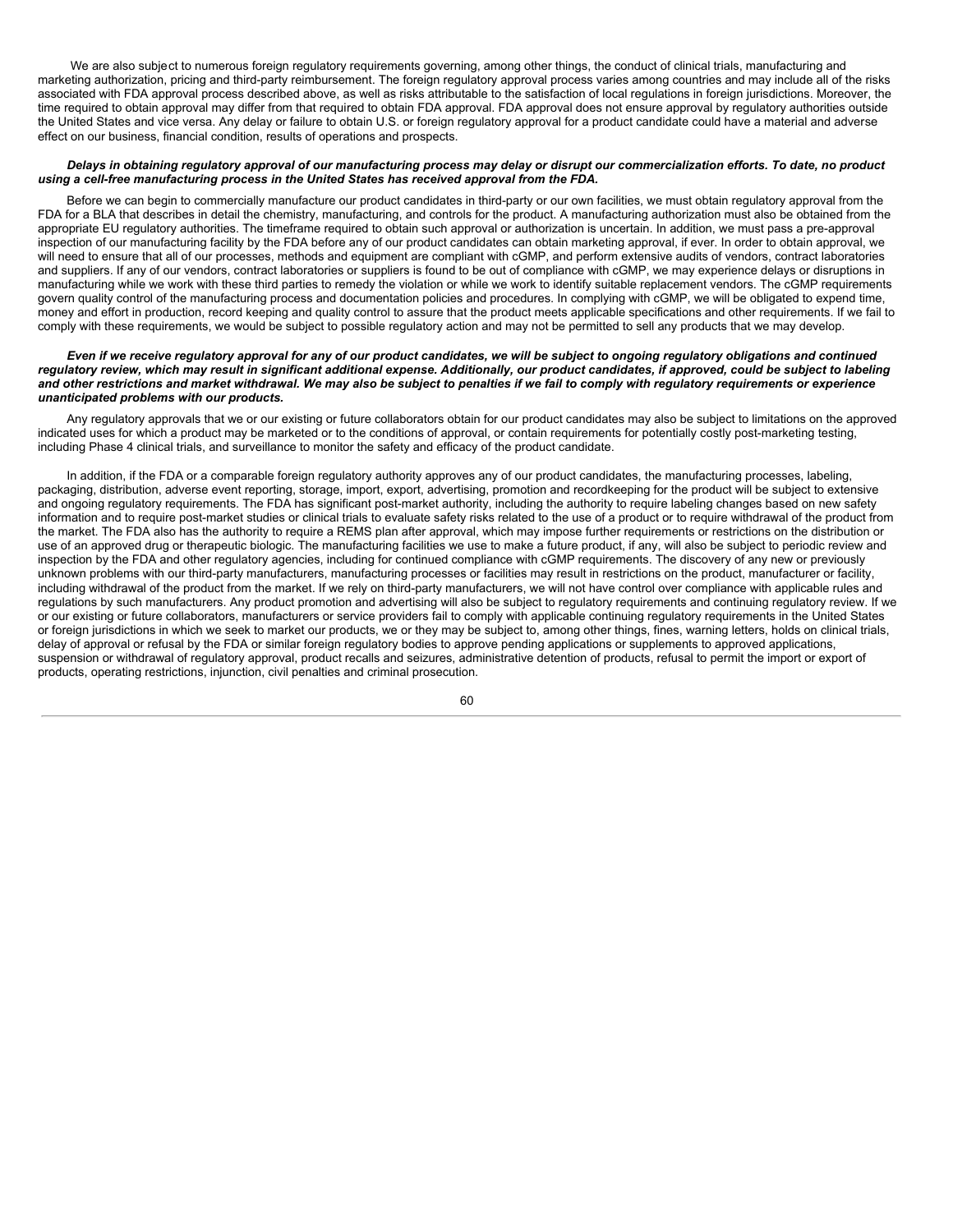Subsequent discovery of previously unknown problems with a product, including adverse events of unanticipated severity or frequency, or with our thirdparty manufacturers or manufacturing processes, or failure to comply with regulatory requirements, may result in, among other things:

- restrictions on the marketing or manufacturing of the product, withdrawal of the product from the market or voluntary or mandatory product recalls; fines, warning or untitled letters or holds on clinical trials;
- refusal by the FDA to approve pending applications or supplements to approved applications filed by us or our strategic partners;
- suspension or revocation of product license approvals;
- product seizure or detention or refusal to permit the import or export of products; and
- injunctions or the imposition of civil or criminal penalties.

The FDA policies may change and additional government regulations may be enacted that could prevent, limit or delay regulatory approval of our product candidates. For example, in December 2016, the 21st Century Cures Act, or Cures Act, was signed into law. The Cures Act, among other things, is intended to modernize the regulation of drugs and biologics and to spur innovation, but its ultimate implementation is unclear. If we are slow or unable to adapt to changes in existing requirements or the adoption of new requirements or policies, or if we are not able to maintain regulatory compliance, we may lose any marketing approval that we may have obtained and we may not achieve or sustain profitability, which would adversely affect our business.

We also cannot predict the likelihood, nature or extent of government regulation that may arise from future legislation or administrative or executive action, either in the United States or abroad. For example, certain policies of the current U.S. presidential administration may impact our business and industry. Namely, the current U.S. presidential administration has taken several executive actions, including the issuance of a number of executive orders, that could impose significant burdens on, or otherwise materially delay, the FDA's ability to engage in routine regulatory and oversight activities such as implementing statutes through rulemaking, issuance of guidance, and review and approval of marketing applications. Notably, on January 23, 2017, the current U.S. presidential administration ordered a hiring freeze for all executive departments and agencies, including the FDA, which prohibited the FDA from filling employee vacancies or creating new positions. Under the terms of the executive order, the freeze was to remain in effect until implementation of a plan recommended by the Director for the Office of Management and Budget, or OMB, in consultation with the Director of the Office of Personnel Management, to reduce the size of the federal workforce through attrition. While the general hiring freeze was lifted on April 12, 2017, the FDA remained under a hiring freeze until May 25, 2017. However, the fiscal 2018 budget proposal for the FDA still calls for overall reductions in the FDA workforce, mostly through attrition. We believe an under-staffed FDA could result in delays in the FDA's responsiveness or in its ability to review submissions or applications, issue regulations or guidance, or implement or enforce regulatory requirements in a timely fashion or at all. Moreover, on January 30, 2017, the current U.S. presidential administration issued an executive order, applicable to all executive agencies, including the FDA, which requires that for each notice of proposed rulemaking or final regulation to be issued in fiscal year 2017, the agency shall identify at least two existing regulations to be repealed, unless prohibited by law. These requirements are referred to as the "two-for-one" provisions. This executive order includes a budget neutrality provision that requires the total incremental cost of all new regulations in the 2017 fiscal year, including repealed regulations, to be no greater than zero, except in limited circumstances. For fiscal years 2018 and beyond, the executive order requires agencies to identify regulations to offset any incremental cost of a new regulation and approximate the total costs or savings associated with each new regulation or repealed regulation. In interim guidance issued by the Office of Information and Regulatory Affairs within OMB on February 2, 2017, the administration indicates that the "two-for-one" provisions may apply not only to agency regulations, but also to significant agency guidance documents. It is difficult to predict how these requirements will be implemented, and the extent to which they will impact the FDA's ability to exercise its regulatory authority. If these executive actions impose constraints on the FDA's ability to engage in oversight and implementation activities in the normal course, our business may be negatively impacted.

#### *We may face difficulties from healthcare legislative reform measures.*

Existing regulatory policies may change and additional government regulations may be enacted that could prevent, limit or delay regulatory approval of our product candidates. We cannot predict the likelihood, nature or extent of government regulation that may arise from future legislation or administrative action, either in the United States or abroad. If we are slow or unable to adapt to changes in existing requirements or the adoption of new requirements or policies, or if we are not able to maintain regulatory compliance, we may lose any marketing approval that we may have obtained and we may not achieve or sustain profitability.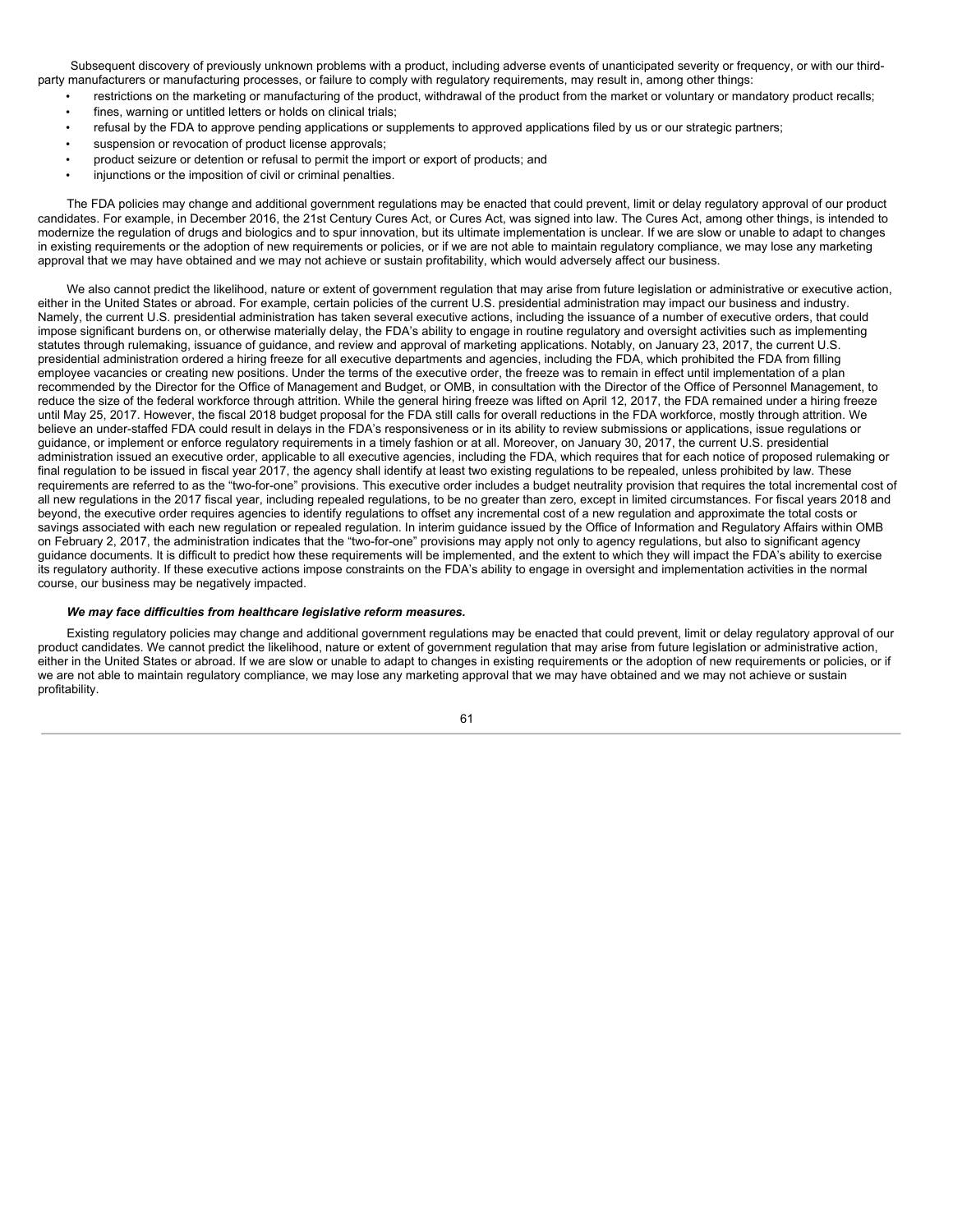In the United States, there have been and continue to be a number of legislative initiatives to contain healthcare costs. For example, in March 2010, the Patient Protection and Affordable Care Act, as amended by the Healthcare and Education Reconciliation Act, or together, the ACA, was enacted, which substantially changed the way healthcare is financed by both governmental and private insurers, and significantly impacts the U.S. pharmaceutical industry. The ACA, among other things, (i) subjected therapeutic biologics to potential competition by lower-cost biosimilars by creating a licensure framework for follow on biologic products, (ii) proscribed a new methodology by which rebates owed by manufacturers under the Medicaid Drug Rebate Program are calculated for drugs and therapeutic biologics that are inhaled, infused, instilled, implanted or injected, (iii) increased the minimum Medicaid rebates owed by manufacturers under the Medicaid Drug Rebate Program and extended the rebate program to individuals enrolled in Medicaid managed care organizations, (iv) established annual fees and taxes on manufacturers of certain branded prescription drugs and therapeutic biologics, (v) established a new Medicare Part D coverage gap discount program, in which manufacturers must agree to offer 50% point-of-sale discounts off negotiated prices of applicable brand drugs and therapeutic biologics to eligible beneficiaries during their coverage gap period, as a condition for the manufacturer's outpatient drugs and therapeutic biologics to be covered under Medicare Part D, (vi) expanded eligibility criteria for Medicaid programs by, among other things, allowing states to offer Medicaid coverage to additional individuals and by adding new mandatory eligibility categories for individuals with income at or below 133% of the federal poverty level, thereby potentially increasing manufacturers' Medicaid rebate liability, (vii) expanded the entities eligible for discounts under the Public Health program (viii) created a new Patient-Centered Outcomes Research Institute to oversee, identify priorities in, and conduct comparative clinical effectiveness research, along with funding for such research and (ix) established a Center for Medicare Innovation at the Centers for Medicare & Medicaid Services, or CMS, to test innovative payment and service delivery models to lower Medicare and Medicaid spending, potentially including prescription drug spending.

The current U.S. presidential administration and U.S. Congress have sought, and we expect they will continue to, seek to modify, repeal, or otherwise invalidate all, or certain provisions of, the ACA. Since January 2017, the current U.S. presidential administration has issued two executive orders and other directives designed to delay the implementation of certain provisions of the ACA or otherwise circumvent some of the requirements for health insurance mandated by the ACA. For example, on October 12, 2017, the current U.S. presidential administration issued an executive order that expands the use of association health plans and allows anyone to purchase short-term health plans that provide temporary, limited insurance. This executive order also calls for the halt of federal payments to health insurers for cost-sharing reductions previously available to lower-income Americans to afford coverage. There is still uncertainty with respect to the impact this executive order could have on coverage and reimbursement for healthcare items and services covered by plans that were authorized by the ACA. Concurrently, Congress has considered legislation that would repeal or repeal and replace all or part of the ACA. While Congress has not passed comprehensive repeal legislation, two bills affecting the implementation of certain taxes under the ACA have been signed into law. The Tax Reform Act, among other things, includes a provision repealing, effective January 1, 2019, the tax-based shared responsibility payment imposed by the ACA on certain individuals who fail to maintain qualifying health coverage for all or part of a year that is commonly referred to as the "individual mandate". Additionally, on January 22, 2018, the current U.S. presidential administration signed a continuing resolution on appropriations for fiscal year 2018 that delayed the implementation of certain ACA-mandated fees, including the so-called "Cadillac" tax on certain high cost employer-sponsored insurance plans, the annual fee imposed on certain health insurance providers based on market share, and the medical device excise tax on non-exempt medical devices. Further, the Bipartisan Budget Act of 2018, or the BBA, among other things, amended the ACA, effective January 1, 2019, to increase from 50% to 70% the point-of-sale discount that is owed by pharmaceutical manufacturers who participate in Medicare Part D and to close the coverage gap in most Medicare drug plans, commonly referred to as the "donut hole". More recently, in July 2018, CMS published a final rule permitting further collections and payments to and from certain ACA qualified health plans and health insurance issuers under the ACA risk adjustment program in response to the outcome of federal district court litigation regarding the method CMS uses to determine this risk adjustment. There is still uncertainty with respect to the impact the current U.S. presidential administration and Congress may have, if any, and any changes will likely take time to unfold, and could have an impact on coverage and reimbursement for healthcare items and services covered by plans that were authorized by the ACA. However, we cannot predict the ultimate content, timing or effect of any healthcare reform legislation or the impact of potential legislation on us.

In addition, other legislative changes have been proposed and adopted in the United States since the ACA was enacted to reduce healthcare expenditures. U.S. federal government agencies also currently face potentially significant spending reductions, which may further impact healthcare expenditures. On August 2, 2011, the Budget Control Act of 2011 among other things, created measures for spending reductions by Congress. A joint select committee on deficit reduction, tasked with recommending a targeted deficit reduction of at least \$1.2 trillion for the years 2013 through 2021, was unable to reach required goals, thereby triggering the legislation's automatic reduction to several government programs. This includes aggregate reductions of Medicare payments to providers of 2% per fiscal year. These reductions went into effect on April 1, 2013 and, due to subsequent legislative amendments to the statute, including the BBA, will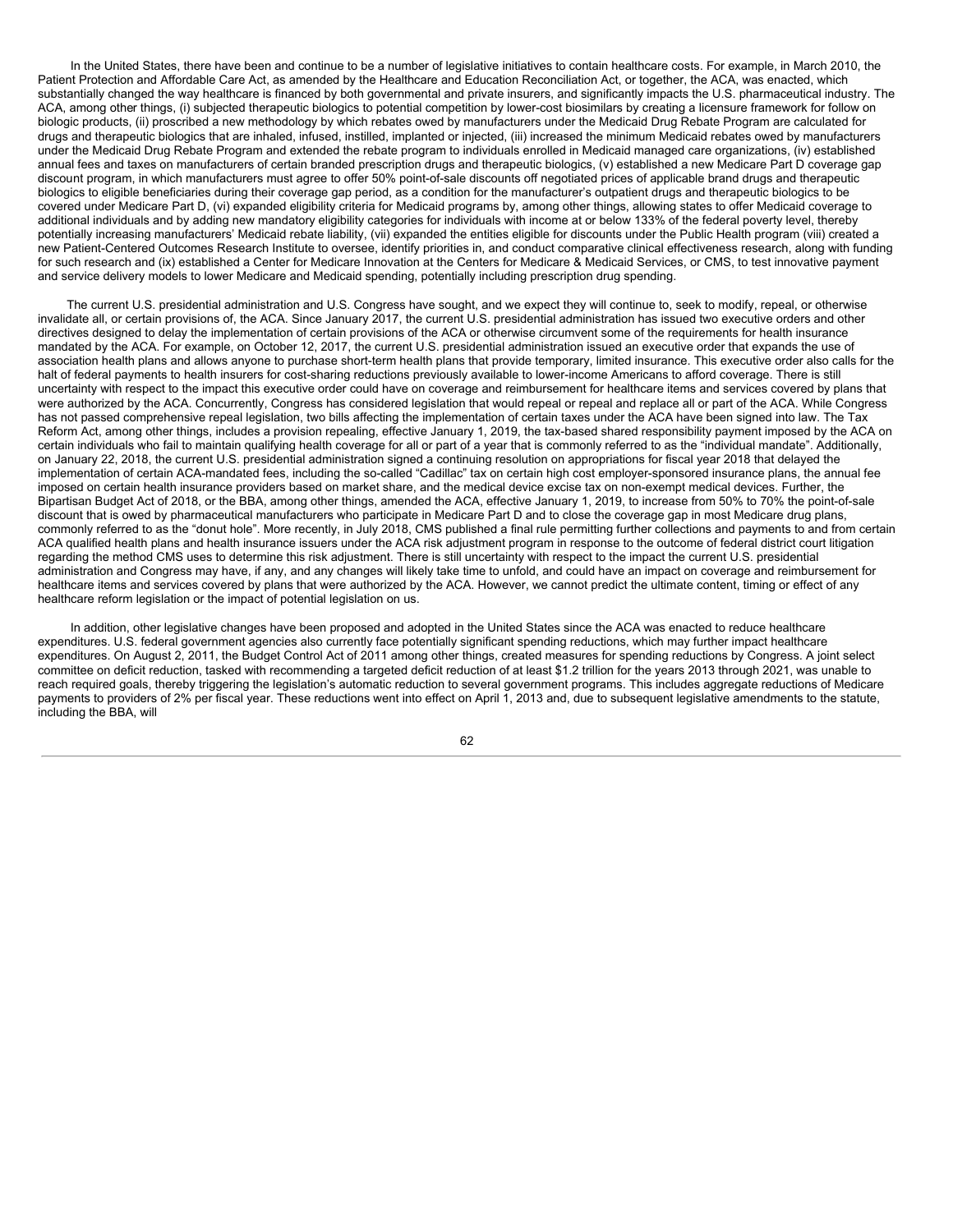remain in effect through 2027 unless additional Congressional action is taken. Moreove r, on January 2, 2013, the American Taxpayer Relief Act of 2012 was signed into law, which, among other things, further reduced Medicare payments to several types of providers, including hospitals, imaging centers and cancer treatment centers, and increased the statute of limitations period for the government to recover overpayments to providers from three to five years. If federal spending is further reduced, anticipated budgetary shortfalls may also impact the ability of relevant agencies, such as the FDA or the National Institutes of Health to continue to function at current levels. Amounts allocated to federal grants and contracts may be reduced or eliminated. These reductions may also impact the ability of relevant agencies to timely review and approve research and development, manufacturing, and marketing activities, which may delay our ability to develop, market and sell any products we may develop.

Moreover, payment methodologies, including payment for companion diagnostics, may be subject to changes in healthcare legislation and regulatory initiatives. For example, the Medicare Prescription Drug, Improvement, and Modernization Act of 2003, or MMA, changed the way Medicare covers and pays for pharmaceutical products. The legislation expanded Medicare coverage for drug purchases by the elderly and introduced a new reimbursement methodology based on average sales prices for physician-administered drugs. In addition, this legislation provided authority for limiting the number of drugs that will be covered in any therapeutic class. While the MMA only applies to drug benefits for Medicare beneficiaries, private payors often follow Medicare coverage policy and payment limitations in setting their own reimbursement rates. Therefore, any reduction in reimbursement that results from the MMA may result in a similar reduction in payments from private payors. In addition, CMS has begun bundling the Medicare payments for certain laboratory tests ordered while a patient received services in a hospital outpatient setting and, beginning in 2018, CMS will pay for clinical laboratory services based on a weighted average of reported prices that private payors, Medicare Advantage plans, and Medicaid Managed Care plans pay for laboratory services. Further, on March 16, 2018, CMS finalized its National Coverage Determination, or NCD, for certain diagnostic laboratory tests using next generation sequencing that are approved by the FDA as a companion *in vitro* diagnostic and used in a cancer with an FDA-approved companion diagnostic indication. Under the NCD, diagnostic tests that gain FDA approval or clearance as an *in vitro* companion diagnostic will automatically receive full coverage and be available for patients with recurrent, metastatic relapsed, refractory or stages III and IV cancer. Additionally, the NCD extended coverage to repeat testing when the patient has a new primary diagnosis of cancer.

Recently there has been heightened governmental scrutiny over the manner in which manufacturers set prices for their marketed products, which has resulted in several Congressional inquiries and proposed and enacted federal and state legislation designed to, among other things, bring more transparency to product pricing, review the relationship between pricing and manufacturer patient programs, and reform government program reimbursement methodologies for drug products. At the federal level, the current U.S. presidential administration's budget proposal for fiscal year 2019 contains further drug price control measures that could be enacted during the 2019 budget process or in other future legislation, including, for example, measures to permit Medicare Part D plans to negotiate the price of certain drugs under Medicare Part B, to allow some states to negotiate drug prices under Medicaid, and to eliminate cost sharing for generic drugs for low-income patients. Additionally, on May 11, 2018, the current U.S. presidential administration laid out the administration's "Blueprint" to reduce the cost of prescription medications while preserving innovation and cures. While the Department of Health and Human Services, or HHS, is soliciting feedback on some of these measures, other actions may be immediately implemented by HHS under existing authority. Although a number of these, and other potential, proposals will require authorization through additional legislation to become effective, Congress and the current U.S. presidential administration have each indicated that it will continue to seek new legislative and/or administrative measures to control drug costs. At the state level, legislatures are increasingly passing legislation and implementing regulations designed to control pharmaceutical and biological product pricing, including price or patient reimbursement constraints, discounts, restrictions on certain product access and marketing cost disclosure and transparency measures, and, in some cases, designed to encourage importation from other countries and bulk purchasing. We expect that additional state and federal healthcare reform measures will be adopted in the future, any of which could limit the amounts that federal and state governments will pay for healthcare products and services, which could result in reduced demand for our product candidates or companion diagnostics or additional pricing pressures.

Additionally, on May 30, 2018, the Trickett Wendler, Frank Mongiello, Jordan McLinn, and Matthew Bellina Right to Try Act of 2017 was signed into law. The law, among other things, provides a federal framework for certain patients to access certain investigational new drug products that have completed a Phase I clinical trial and that are undergoing investigation for FDA approval. Under certain circumstances, eligible patients can seek treatment without enrolling in clinical trials and without obtaining FDA authorization under an FDA expanded access program.

We expect that the ACA, as well as other healthcare reform measures that may be adopted in the future, may result in more rigorous coverage criteria and in additional downward pressure on the price that we receive for any approved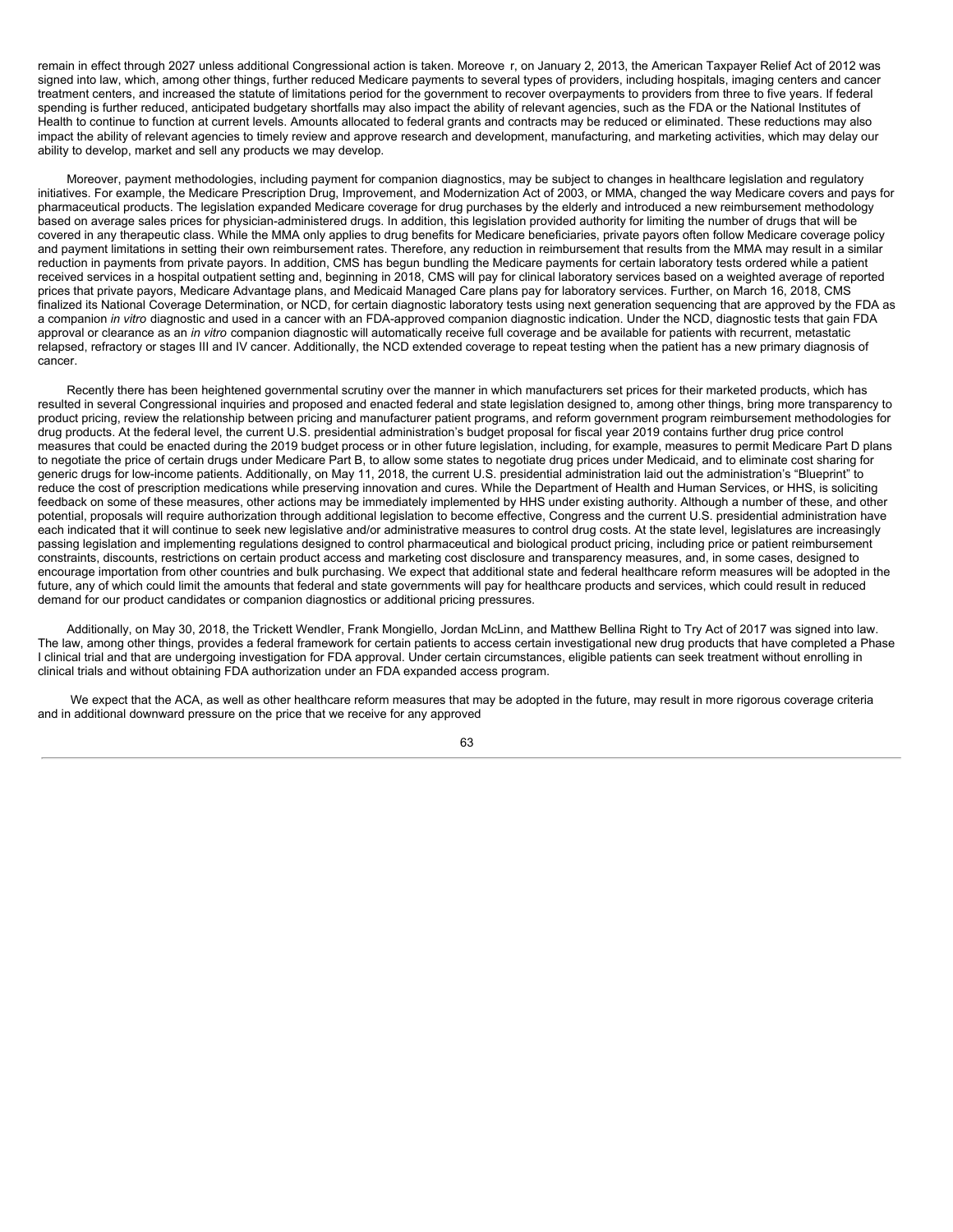product. The implementation of cost containment measures or other healthcare reforms may prevent us from being able to generate revenue, attain profitability, or commercialize our products.

### Our operations and relationships with healthcare providers, healthcare organizations, customers and third-party payors will be subject to applicable anti-bribery, anti-kickback, fraud and abuse, transparency and other healthcare laws and regulations, which could expose us to, among other things, enforcement actions, criminal sanctions, civil penalties, contractual damages, reputational harm, administrative burdens and *diminished profits and future earnings.*

Our current and future arrangements with healthcare providers, healthcare organizations, third-party payors and customers expose us to broadly applicable anti-bribery, fraud and abuse and other healthcare laws and regulations that may constrain the business or financial arrangements and relationships through which we research, market, sell and distribute our product candidates. In addition, we may be subject to patient data privacy and security regulation by the U.S. federal government and the states and the foreign governments in which we conduct our business. Restrictions under applicable federal and state antibribery and healthcare laws and regulations, include the following:

- the federal Anti-Kickback Statute, which prohibits, among other things, individuals and entities from knowingly and willfully soliciting, offering, receiving or providing remuneration, directly or indirectly, in cash or in kind, to induce or reward, or in return for, either the referral of an individual for, or the purchase, order or recommendation of, any good or service, for which payment may be made under a federal and state healthcare program such as Medicare and Medicaid. A person or entity does not need to have actual knowledge of the statute or specific intent to violate it in order to have committed a violation;
- the federal criminal and civil false claims and civil monetary penalties laws, including the federal False Claims Act, which can be imposed through civil whistleblower or qui tam actions against individuals or entities, prohibits, among other things, knowingly presenting, or causing to be presented, to the federal government, claims for payment that are false or fraudulent, knowingly making, using or causing to be made or used, a false record or statement material to a false or fraudulent claim, or from knowingly making a false statement to avoid, decrease or conceal an obligation to pay money to the federal government. In addition, certain marketing practices, including off-label promotion, may also violate false claims laws. Moreover, the government may assert that a claim including items and services resulting from a violation of the federal Anti-Kickback Statute constitutes a false or fraudulent claim for purposes of the federal False Claims Act;
- HIPAA, which imposes criminal and civil liability, prohibits, among other things, knowingly and willfully executing, or attempting to execute a scheme to defraud any healthcare benefit program, or knowingly and willfully falsifying, concealing or covering up a material fact or making any materially false statement in connection with the delivery of or payment for healthcare benefits, items or services; similar to the federal Anti-Kickback Statute, a person or entity does not need to have actual knowledge of the statute or specific intent to violate it in order to have committed a violation;
- HIPAA, as amended by HITECH, which impose obligations on certain healthcare providers, health plans, and healthcare clearinghouses, known as covered entities, as well as their business associates that perform certain services involving the storage, use or disclosure of individually identifiable health information, including mandatory contractual terms, with respect to safeguarding the privacy, security, and transmission of individually identifiable health information, and require notification to affected individuals and regulatory authorities of certain breaches of security of individually identifiable health information;
- the federal legislation commonly referred to as Physician Payments Sunshine Act, enacted as part of the ACA, and its implementing regulations, which requires certain manufacturers of covered drugs, devices, biologics and medical supplies that are reimbursable under Medicare, Medicaid, or the Children's Health Insurance Program, with certain exceptions, to report annually to CMS information related to certain payments and other transfers of value to physicians (defined to include doctors, dentists, optometrists, podiatrists and chiropractors) and teaching hospitals, as well as ownership and investment interests held by the physicians described above and their immediate family members, with the information made publicly available on a searchable website; effective January 1, 2022, transfers of value to physician assistants, nurse practitioners or clinical nurse specialists, certified registered nurse anesthetists, and certified nurse-midwives must also be reported;
- the U.S. Foreign Corrupt Practices Act of 1977, as amended, which prohibits, among other things, U.S. companies and their employees and agents from authorizing, promising, offering, or providing, directly or indirectly, corrupt or improper payments or anything else of value to foreign government officials, employees of public international organizations and foreign government owned or affiliated entities, candidates for foreign political office, and foreign political parties or officials thereof;

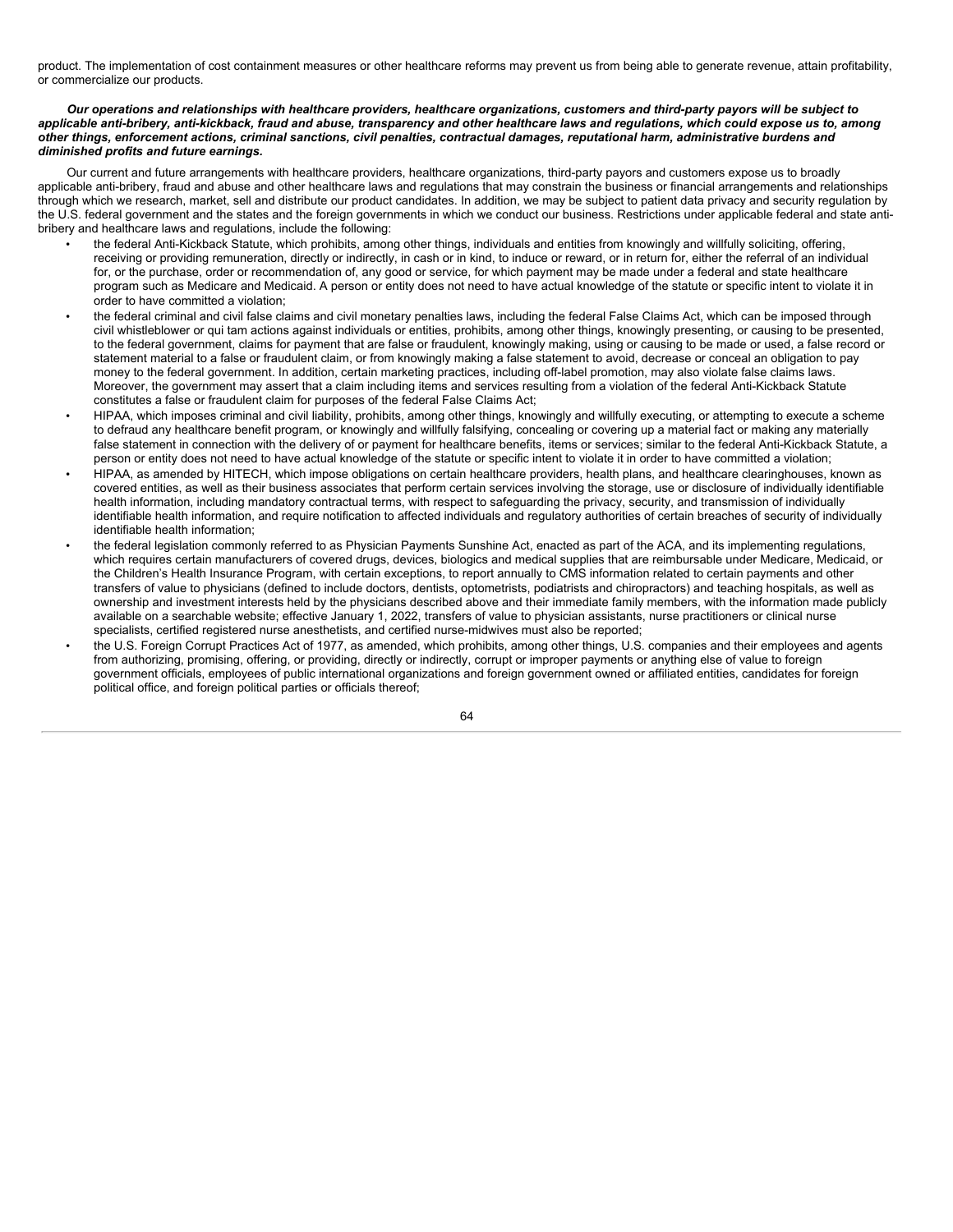- analogous state and foreign laws and regulations, such as state anti-kickback and false claims laws, that may apply to sales or marketing arrangements and claims involving healthcare items or services reimbursed by non-governmental third-party payors, including private insurers; and
- certain state laws that require pharmaceutical companies to comply with the pharmaceutical industry's voluntary compliance guidelines and the relevant compliance guidance promulgated by the federal government in addition to requiring drug and therapeutic biologics manufacturers to report information related to payments to physicians and other healthcare providers or marketing expenditures and pricing information, state and local laws that require the registration of pharmaceutical sales representatives, and state laws governing the privacy and security of health information in certain circumstances, many of which differ from each other in significant ways and often are not preempted by HIPAA, thus complicating compliance efforts.

If we or our collaborators, manufacturers or service providers fail to comply with applicable federal, state or foreign laws or regulations, we could be subject to enforcement actions, which could affect our ability to develop, market and sell our products successfully and could harm our reputation and lead to reduced acceptance of our products by the market. These enforcement actions include, among others:

- exclusion from participation in government-funded healthcare programs; and
- exclusion from eligibility for the award of government contracts for our products.

Efforts to ensure that our current and future business arrangements with third parties comply with applicable healthcare laws and regulations could involve substantial costs. It is possible that governmental authorities will conclude that our business practices do not comply with current or future statutes, regulations, agency guidance or case law involving applicable fraud and abuse or other healthcare laws and regulations. If our operations are found to be in violation of any such requirements, we may be subject to significant penalties, including civil, criminal and administrative penalties, damages, fines, disgorgement, imprisonment, the curtailment or restructuring of our operations, loss of eligibility to obtain approvals from the FDA, exclusion from participation in government contracting, healthcare reimbursement or other government programs, including Medicare and Medicaid, integrity oversight and reporting obligations, or reputational harm, any of which could adversely affect our financial results. Although effective compliance programs can mitigate the risk of investigation and prosecution for violations of these laws, these risks cannot be entirely eliminated. Any action against us for an alleged or suspected violation could cause us to incur significant legal expenses and could divert our management's attention from the operation of our business, even if our defense is successful. In addition, achieving and sustaining compliance with applicable laws and regulations may be costly to us in terms of money, time and resources.

#### Even if we are able to commercialize any product candidate, such product candidate may become subject to unfavorable pricing regulations or *third-party coverage and reimbursement policies, which would harm our business.*

The regulations that govern regulatory approvals, pricing and reimbursement for new drugs and therapeutic biologics vary widely from country to country. Some countries require approval of the sale price of a drug or therapeutic biologic before it can be marketed. In many countries, the pricing review period begins after marketing approval is granted. In some foreign markets, prescription biopharmaceutical pricing remains subject to continuing governmental control even after initial approval is granted. As a result, we might obtain regulatory approval for a product in a particular country, but then be subject to price regulations that delay our commercial launch of the product, possibly for lengthy time periods and negatively impact the revenues we are able to generate from the sale of the product in that country. Adverse pricing limitations may hinder our ability to recoup our investment in one or more product candidates, even if our product candidates obtain regulatory approval.

Our ability to commercialize any products successfully also will depend in part on the extent to which coverage and adequate reimbursement for these products and related treatments will be available from government authorities, private health insurers and other organizations. Even if we succeed in bringing one or more products to the market, these products may not be considered cost-effective, and the amount reimbursed for any products may be insufficient to allow us to sell our products on a competitive basis. Because our programs are in the early stages of development, we are unable at this time to determine their cost effectiveness or the likely level or method of coverage and reimbursement. Increasingly, the third-party payors who reimburse patients or healthcare providers, such as government and private insurance plans, are requiring that drug companies provide them with predetermined discounts from list prices, and are seeking to reduce the prices charged or the amounts reimbursed for biopharmaceutical products. If the price we are able to charge for any products we develop, or the coverage and reimbursement provided for such products, is inadequate in light of our development and other costs, our return on investment could be affected adversely.

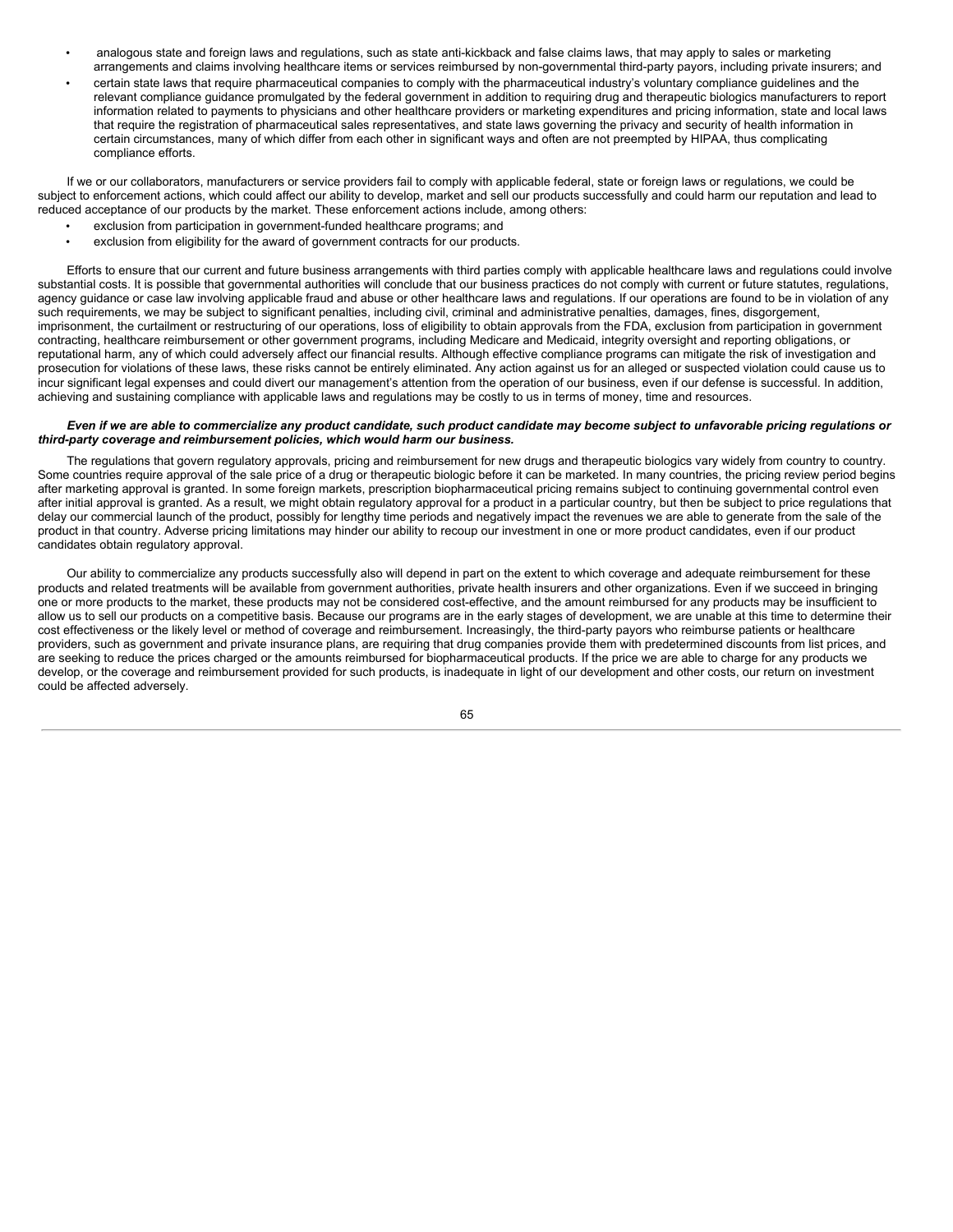There may be significant delays in obtaini ng reimbursement for newly approved drugs or therapeutic biologics, and coverage may be more limited than the purposes for which the drug or therapeutic biologic is approved by the FDA or similar foreign regulatory authorities. Moreover, eligibility for reimbursement does not imply that any drug or therapeutic biologic will be reimbursed in all cases or at a rate that covers our costs, including research, development, manufacture, sale and distribution.

Interim reimbursement levels for new drugs or therapeutic biologics, if applicable, may also be insufficient to cover our costs and may not be made permanent. Reimbursement rates may be based on payments allowed for lower cost drugs or therapeutic biologics that are already reimbursed, may be incorporated into existing payments for other services and may reflect budgetary constraints or imperfections in Medicare data. Net prices for drugs or therapeutic biologics may be reduced by mandatory discounts or rebates required by government healthcare programs or private payors and by any future relaxation of laws that presently restrict imports of drugs or therapeutic biologics from countries where they may be sold at lower prices than in the United States. Further, no uniform policy for coverage and reimbursement exists in the United States, and coverage and reimbursement can differ significantly from payor to payor. Third-party payors often rely upon Medicare coverage policy and payment limitations in setting their own reimbursement rates, but also have their own methods and approval process apart from Medicare determinations. Our inability to promptly obtain coverage and adequate reimbursement rates from both government-funded and private payors for new drugs or therapeutic biologics that we develop and for which we obtain regulatory approval could have a material and adverse effect on our business, financial condition, results of operations and prospects.

#### If in the future we are unable to establish U.S. or global sales and marketing capabilities or enter into agreements with third parties to sell and market our product candidates, we may not be successful in commercializing our product candidates if they are approved and we may not be able *to generate any revenue.*

We currently do not have a marketing or sales team for the marketing, sales and distribution of any of our product candidates that are able to obtain regulatory approval. To commercialize any product candidates after approval, we must build on a territory-by-territory basis marketing, sales, distribution, managerial and other non-technical capabilities or make arrangements with third parties to perform these services, and we may not be successful in doing so. If our product candidates receive regulatory approval, we may decide to establish an internal sales or marketing team with technical expertise and supporting distribution capabilities to commercialize our product candidates, which will be expensive and time consuming and will require significant attention of our executive officers to manage. For example, some state and local jurisdictions have licensing and continuing education requirements for pharmaceutical sales representatives, which requires time and financial resources. Any failure or delay in the development of our internal sales, marketing and distribution capabilities would adversely impact the commercialization of any of our product candidates that we obtain approval to market.

With respect to the commercialization of all or certain of our product candidates, we may choose to collaborate, either globally or on a territory-by-territory basis, with third parties that have direct sales forces and established distribution systems, either to augment our own sales force and distribution systems or in lieu of our own sales force and distribution systems. If we are unable to enter into such arrangements when needed on acceptable terms, or at all, we may not be able to successfully commercialize any of our product candidates that receive regulatory approval or any such commercialization may experience delays or limitations. If we are not successful in commercializing our product candidates, either on our own or through collaborations with one or more third parties, our future product revenue will suffer and we may incur significant additional losses.

#### Our product candidates for which we intend to seek approval as biologic products may face competition sooner than anticipated.

With the enactment of the Biologics Price Competition and Innovation Act of 2009, or BPCIA, an abbreviated pathway for the approval of biosimilar and interchangeable biological products was created. The abbreviated regulatory pathway establishes legal authority for the FDA to review and approve biosimilar biologics, including the possible designation of a biosimilar as interchangeable based on its similarity to an existing reference product. The BPCIA provides a period of exclusivity for products granted "reference product exclusivity," under which an application for a biosimilar product referencing such products cannot be approved by the FDA until 12 years after the original branded product is approved under a BLA. On March 6, 2015, the FDA approved the first biosimilar product under the BPCIA. FDA has accelerated licensure of biosimilar products since the first biosimilar was approved in 2015. However, FDA has yet to deem a biosimilar product interchangeable with the reference product. While FDA has implemented certain procedures intended to implement the BPCIA, other processes remain in development and may be adopted by the FDA; any such processes could have a material adverse effect on the future commercial prospects for our biological products.

We believe that if any of our product candidates are approved as a biological product under a BLA, it should qualify for the 12-year period of exclusivity. However, there is a risk that the FDA will not consider any of our product candidates to be reference products for competing products, potentially creating the opportunity for biosimilar competition sooner than anticipated. Additionally, this period of regulatory exclusivity does not apply to companies pursuing regulatory approval via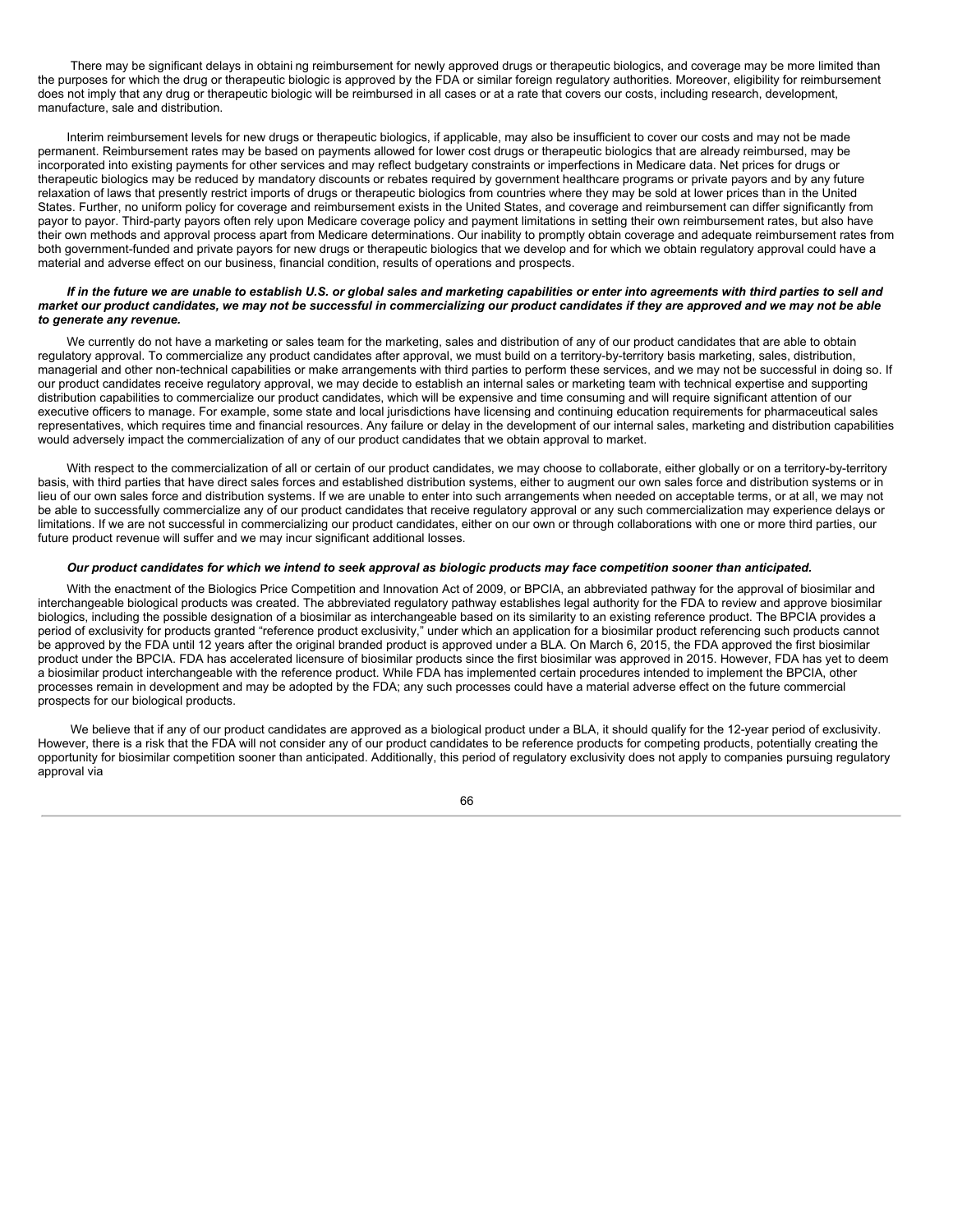their own traditional BLA, rather than via the abbreviated pathway. Moreover, the extent to which a biosimilar, once approved, will be substituted for any one of our reference products that may be approved in a way that is similar to traditional generic substitution for non-biological products is not yet clear, and will depend on a number of marketplace and regulatory factors that are still developing.

#### If any of our product candidates receives marketing approval and we or others later identify undesirable side effects caused by the product *candidates, our ability to market and derive revenue from the product candidates could be compromised.*

Undesirable side effects caused by our product candidates could cause regulatory authorities to interrupt, delay or halt clinical trials and could result in more restrictive labeling or the delay or denial of regulatory approval by the FDA or other regulatory authorities. We have only recently initiated our first clinical trials for our first two product candidates. Given the nature of ADCs, it is likely that there may be side effects associated with their use. Results of our clinical trials could reveal a high and unacceptable severity and prevalence of side effects. In such an event, our clinical trials could be suspended or terminated and the FDA or comparable foreign regulatory authorities could order us to cease further development of or deny approval of our product candidates for any or all targeted indications. Such side effects could also affect patient recruitment or the ability of enrolled patients to complete the clinical trials or result in potential product liability claims. Any of these occurrences may materially and adversely affect our business, financial condition, results of operations and prospects.

Further, clinical trials by their nature utilize a sample of the potential patient population. With a limited number of patients and limited duration of exposure, rare and severe side effects of our product candidates may only be uncovered with a significantly larger number of patients exposed to the product candidate.

In the event that any of our product candidates receive regulatory approval and we or others identify undesirable side effects caused by one of our products, any of the following adverse events could occur:

- regulatory authorities may withdraw their approval of the product or seize the product;
- we may be required to recall the product or change the way the product is administered to patients;
- additional restrictions may be imposed on the marketing of the particular product or the manufacturing processes for the product or any component thereof;
- we may be subject to fines, injunctions or the imposition of civil or criminal penalties;
- regulatory authorities may require the addition of labeling statements, such as a black boxed warning or a contraindication;
- we may be required to create a Medication Guide outlining the risks of such side effects for distribution to patients;
- we could be sued and held liable for harm caused to patients;
- the product may become less competitive; and
- our reputation may suffer.

Any of these occurrences could have a material and adverse effect on our business, financial condition, results of operations and prospects.

### If we decide to pursue a Fast Track Designation by the FDA, it may not lead to a faster development or regulatory review or approval process.

We may seek Fast Track Designation for one or more of our product candidates. If a drug or biologic is intended for the treatment of a serious or lifethreatening condition and the drug or biologic demonstrates the potential to address unmet medical needs for this condition, the product sponsor may apply for FDA Fast Track Designation. The FDA has broad discretion whether or not to grant this designation, so even if we believe a particular product candidate is eligible for this designation, we cannot assure you that the FDA would decide to grant it. Even if we do receive Fast Track Designation, we may not experience a faster development process, review or approval compared to conventional FDA procedures. The FDA may withdraw Fast Track Designation if it believes that the designation is no longer supported by data from our clinical development program.

## While we have been granted Orphan Drug Designation by the FDA for STRO-001 for the treatment of multiple myeloma, if we decide to seek Orphan Drug Designation for some of our other product candidates, we may be unsuccessful or may be unable to maintain the benefits associated *with Orphan Drug Designation, including the potential for orphan drug exclusivity.*

We have been granted Orphan Drug Designation by the FDA for STRO-001 for the treatment of multiple myeloma. As part of our business strategy, we may seek Orphan Drug Designation for our other product candidates, and we may be

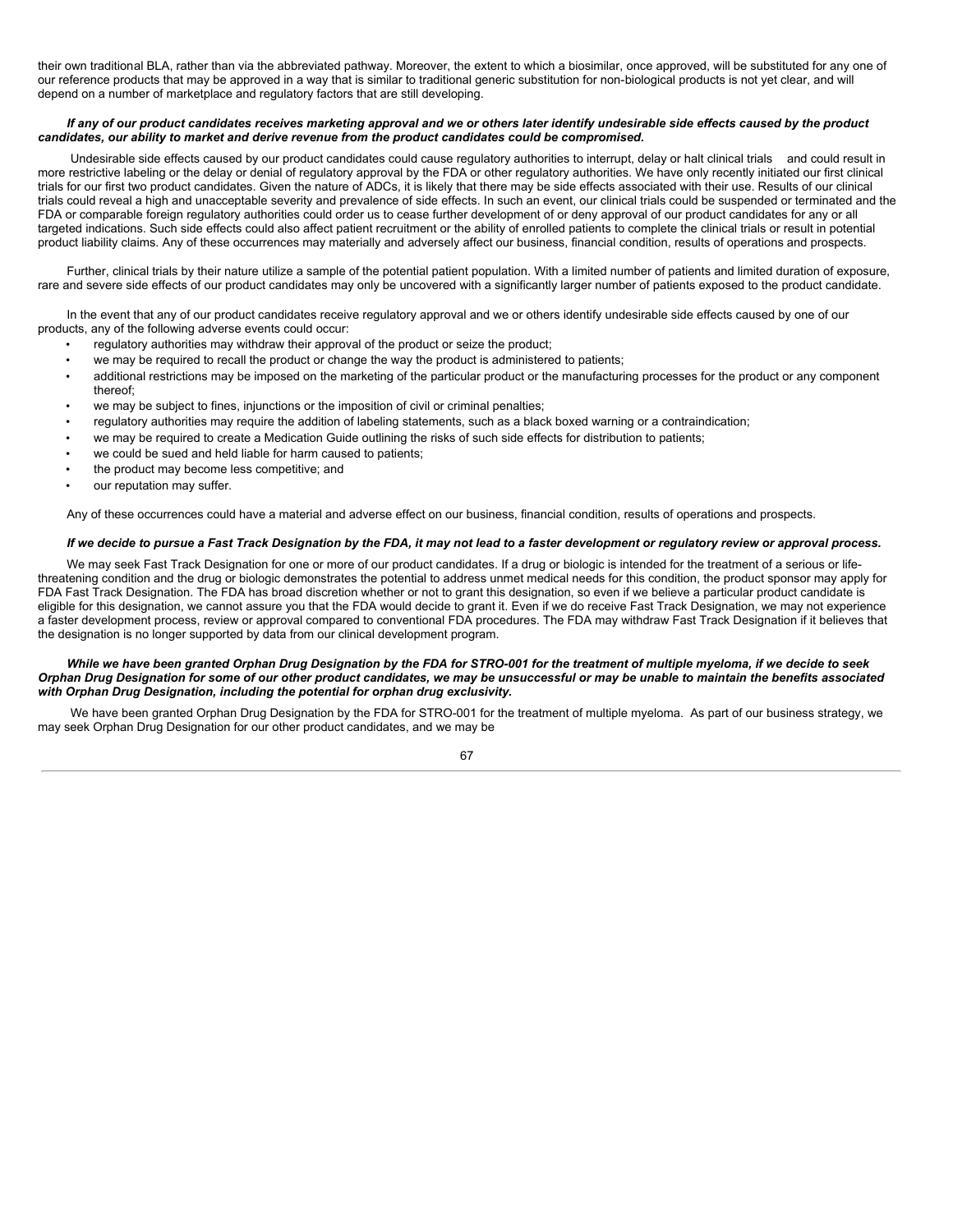unsuccessful. Regulatory authorities in some jurisdictions, including the United States and Europe, may designate drugs and therapeutic biologics for relatively small patient populations as orphan drugs. Under the Orphan Drug Act, the FDA may designate a drug or therapeutic biologic as an orphan drug if it is a drug or therapeutic biologic intended to treat a rare disease or condition, which is generally defined as a patient population of fewer than 200,000 individuals in the United States, or a patient population greater than 200,000 in the United States where there is no reasonable expectation that the cost of developing the drug or therapeutic biologic will be recovered from sales in the United States. In the United States, Orphan Drug Designation entitles a party to financial incentives such as opportunities for grant funding toward clinical trial costs, tax advantages and user fee waivers. In addition, if a product that has Orphan Drug Designation subsequently receives the first FDA approval for the disease for which it has such designation, the product is entitled to orphan drug exclusivity, which means that the FDA may not approve any other applications, including a full BLA, to market the same product for the same indication for seven years, except in limited circumstances, such as a showing of clinical superiority to the product with orphan drug exclusivity or where the manufacturer is unable to assure sufficient product quantity.

Even if we obtain Orphan Drug Designation for our product candidates in specific indications, we may not be the first to obtain marketing approval of these product candidates for the orphan-designated indication due to the uncertainties associated with developing pharmaceutical products. In addition, exclusive marketing rights in the United States may be limited if we seek approval for an indication broader than the orphan-designated indication or may be lost if the FDA later determines that the request for designation was materially defective or if the manufacturer is unable to assure sufficient quantities of the product to meet the needs of patients with the rare disease or condition. Further, even if we obtain orphan drug exclusivity for a product, that exclusivity may not effectively protect the product from competition because different drugs or therapeutic biologics with different principal molecular structural features can be approved for the same condition. Even after an orphan product is approved, the FDA can subsequently approve the same drug or therapeutic biologic with the same principal molecular structural features for the same condition if the FDA concludes that the later drug or therapeutic biologic is safer, more effective or makes a major contribution to patient care. Orphan Drug Designation neither shortens the development time or regulatory review time of a drug or therapeutic biologic nor gives the drug or therapeutic biologic any advantage in the regulatory review or approval process. In addition, while we may seek Orphan Drug Designation for our product candidates, we may never receive such designations.

The recent tax reform legislation, which was signed into law on December 22, 2017 reduced the amount of the qualified clinical research costs for a designated orphan product that a sponsor may claim as a credit from 50% to 25%. This may further limit the advantage and may impact our future business strategy of seeking the Orphan Drug Designation.

### **Risks Related to Our Common Stock**

Our quarterly and annual operating results may fluctuate significantly or may fall below the expectations of investors or securities analysts, *each of which may cause our stock price to fluctuate or decline.*

We expect our operating results to be subject to quarterly and annual fluctuations. Our net loss and other operating results will be affected by numerous factors, including:

- variations in the level of expense related to the ongoing development of our XpressCF™ Platform, our product candidates or future development programs;
- results of preclinical and clinical trials, or the addition or termination of clinical trials or funding support by us, or existing or future collaborators or licensing partners;
- our execution of any additional collaboration, licensing or similar arrangements, and the timing of payments we may make or receive under existing or future arrangements or the termination or modification of any such existing or future arrangements;
- any intellectual property infringement lawsuit or opposition, interference or cancellation proceeding in which we may become involved;
- additions and departures of key personnel;
- strategic decisions by us or our competitors, such as acquisitions, divestitures, spin-offs, joint ventures, strategic investments or changes in business strategy;
- if any of our product candidates receives regulatory approval, the terms of such approval and market acceptance and demand for such product candidates;
- regulatory developments affecting our product candidates or those of our competitors; and
- changes in general market and economic conditions.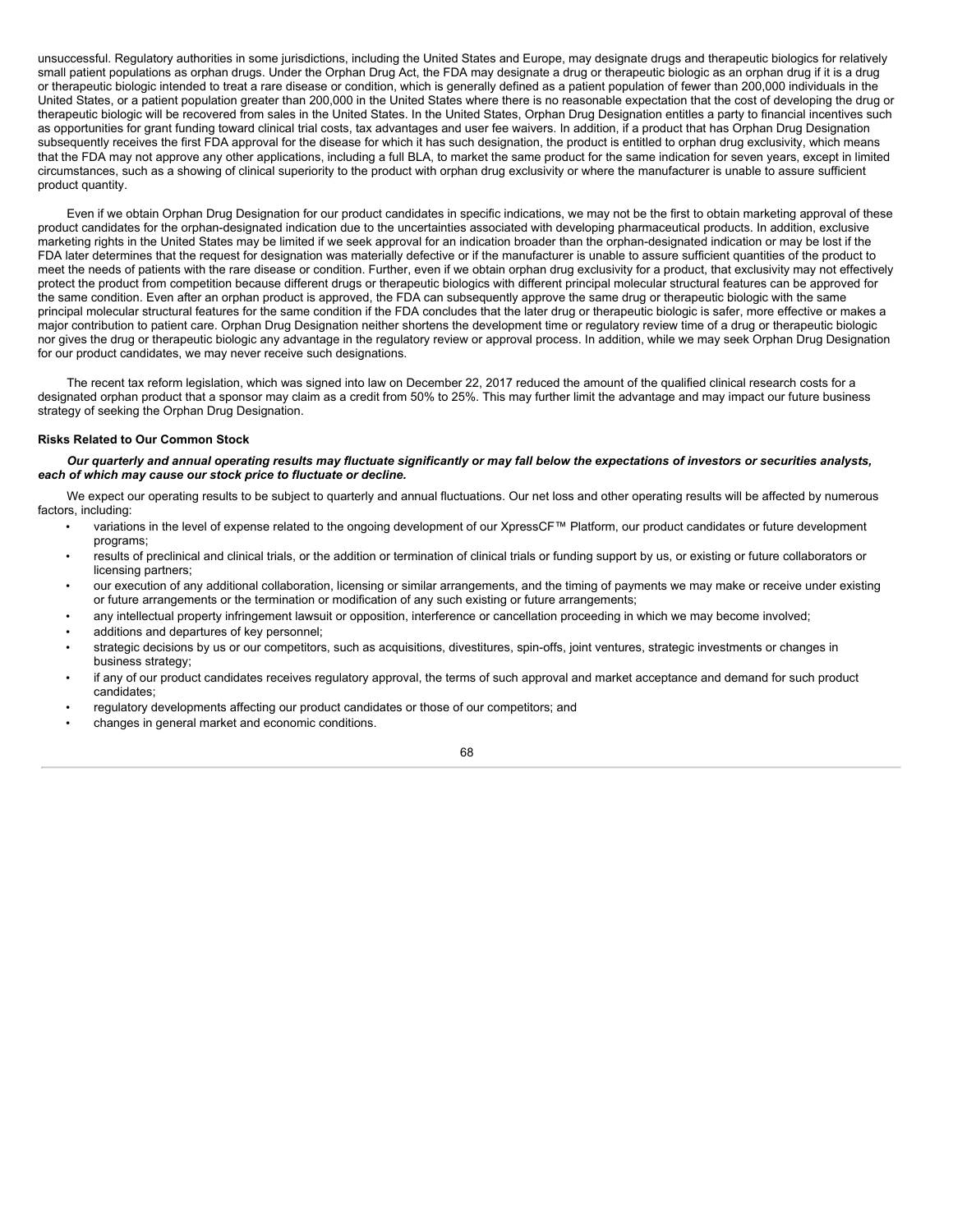If our quarterly and annual operating results fall below the expectations of investors or securities analysts, th e price of our common stock could decline substantially. Furthermore, any quarterly and annual fluctuations in our operating results may, in turn, cause the price of our common stock to fluctuate substantially. We believe that quarterly and annual comparisons of our financial results are not necessarily meaningful and should not be relied upon as an indication of our future performance.

# The market price of our stock may be volatile, and you could lose all or part of your investment.

The trading price of our common stock may be highly volatile and subject to wide fluctuations in response to various factors, some of which we cannot control. As a result of this volatility, investors may not be able to sell their common stock at or above the purchase price. The market price for our common stock may be influenced by many factors, including the other risks described in this section and the following:

- results of preclinical studies and clinical trials of our product candidates, or those of our competitors or our existing or future collaborators;
- regulatory or legal developments in the United States and other countries, especially changes in laws or regulations applicable to our product candidates;
- the success of competitive products or technologies;
- introductions and announcements of new products by us, our future commercialization partners, or our competitors, and the timing of these introductions or announcements;
- actions taken by regulatory agencies with respect to our products, clinical studies, manufacturing process or sales and marketing terms;
- actual or anticipated variations in our financial results or those of companies that are perceived to be similar to us;
- the success of our efforts to acquire or in-license additional technologies, products or product candidates;
- developments concerning current or future collaborations, including but not limited to those with our sources of manufacturing supply and our commercialization partners;
- market conditions in the pharmaceutical and biotechnology sectors;
- announcements by us or our competitors of significant acquisitions, strategic collaborations, joint ventures or capital commitments;
- developments or disputes concerning patents or other proprietary rights, including patents, litigation matters and our ability to obtain patent protection for our product candidates and products;
- our ability or inability to raise additional capital and the terms on which we raise it;
- the recruitment or departure of key personnel;
- changes in the structure of healthcare payment systems;
- actual or anticipated changes in earnings estimates or changes in stock market analyst recommendations regarding our common stock, other comparable companies or our industry generally;
- our failure or the failure of our competitors to meet analysts' projections or guidance that we or our competitors may give to the market;
- fluctuations in the valuation of companies perceived by investors to be comparable to us;
- announcement and expectation of additional financing efforts;
- speculation in the press or investment community;
- trading volume of our common stock;
- sales of our common stock by us or our stockholders;
- the concentrated ownership of our common stock;
- changes in accounting principles;
- terrorist acts, acts of war or periods of widespread civil unrest;
- natural disasters and other calamities;
- a temporary federal government shutdown; and
- general economic, industry and market conditions.

In addition, the stock market in general, and the markets for pharmaceutical, biopharmaceutical and biotechnology stocks in particular, have experienced extreme price and volume fluctuations that have been often unrelated or disproportionate to the operating performance of the issuer. These broad market and industry factors may seriously harm the market price of our common stock, regardless of our actual operating performance. The realization of any of the above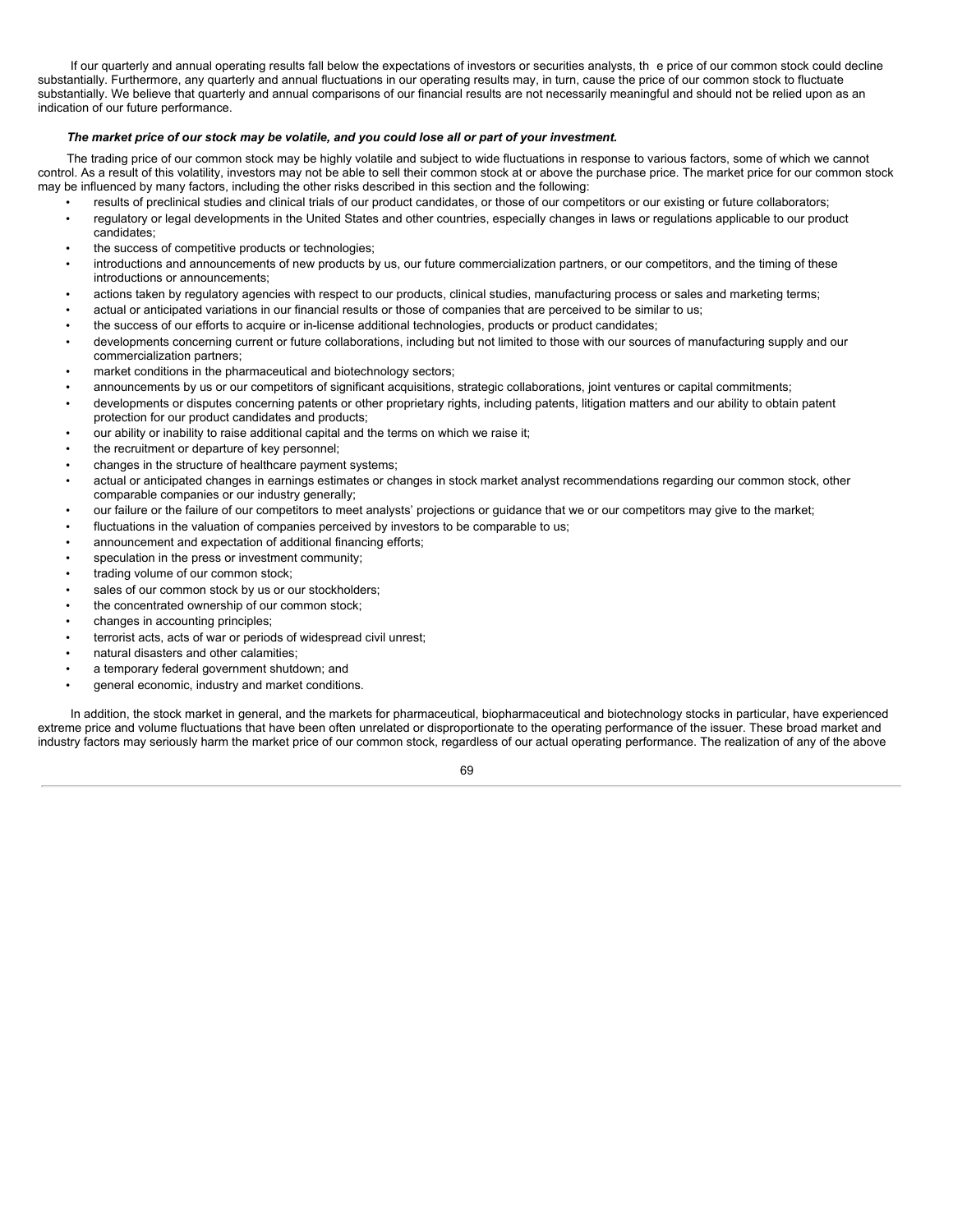risks or any of a broad range of other risks, including those described in this "Risk Factors" sectio n, could have a dramatic and adverse impact on the market price of our common stock.

#### The future sale and issuance of equity or of debt securities that are convertible into equity will dilute our share capital.

We may choose to raise additional capital in the future, depending on market conditions, strategic considerations and operational requirements. To the extent that additional capital is raised through the sale and issuance of shares or other securities convertible into shares, our stockholders will be diluted. Future issuances of our common stock or other equity securities, or the perception that such sales may occur, could adversely affect the trading price of our common stock and impair our ability to raise capital through future offerings of shares or equity securities. No prediction can be made as to the effect, if any, that future sales of common stock or the availability of common stock for future sales will have on the trading price of our common stock.

#### A sale of a substantial number of shares of our common stock may cause the price of our common stock to decline.

Sales of a substantial number of shares of our common stock in the public market could occur at any time. If our stockholders sell, or the market perceives that our stockholders intend to sell, substantial amounts of our common stock in the public market before or after the lock-up and other legal restrictions on resale lapse in connection with our IPO, the market price of our common stock could decline significantly. Each of our officers, directors, substantially all of our stockholders and participants in our directed share program entered into lock-up agreements with the underwriters that restricted their ability to sell or transfer their shares. These lock-up agreements pertaining to our IPO expired March 25, 2019. Due to this expiration of the lock-up agreements, a substantial number of shares of common stock recently became eligible for sale in the public market.

We cannot predict what effect, if any, sales of our shares in the public market or the availability of shares for sale will have on the market price of our common stock. However, future sales of substantial amounts of our common stock in the public market, including shares issued upon exercise of outstanding options or warrants, or the perception that such sales may occur, could adversely affect the market price of our common stock.

We also expect that significant additional capital may be needed in the future to continue our planned operations. To raise capital, we may sell common stock, convertible securities or other equity securities in one or more transactions at prices and in a manner we determine from time to time. These sales, or the perception in the market that the holders of a large number of shares intend to sell shares, could reduce the market price of our common stock.

#### If securities or industry analysts do not publish research or reports about our business, or if they issue an adverse or misleading opinion *regarding our stock, our stock price and trading volume could decline.*

The trading market for our common stock will be influenced by the research and reports that industry or securities analysts publish about us or our business. We do not have any control over the analysts or the content and opinions included in their reports. If any of the analysts who cover us issue an adverse or misleading opinion regarding us, our business model, financial condition and results of operations, our intellectual property or our stock performance, or if our preclinical studies and clinical trials and operating results fail to meet the expectations of analysts, our stock price would likely decline. If one or more of such analysts cease coverage of us or fail to publish reports on us regularly, we could lose visibility in the financial markets, which in turn could cause a decline in our stock price or trading volume.

#### Our principal stockholders and management own a significant percentage of our stock and will be able to exert significant control over *matters subject to stockholder approval.*

Based on the beneficial ownership of our common stock as of March 31, 2019, our executive officers, directors and affiliates beneficially owned 38.0% of our outstanding voting stock. As a result, these stockholders, if acting together, could have significant influence over the outcome of corporate actions requiring stockholder approval, including the election of directors, amendment of our organizational documents, any merger, consolidation or sale of all or substantially all of our assets and any other significant corporate transaction. The interests of these stockholders may not be the same as or may even conflict with your interests. For example, these stockholders could delay or prevent a change of control of our company, even if such a change of control would benefit our other stockholders, which could deprive our stockholders of an opportunity to receive a premium for their common stock as part of a sale of our company or our assets and might affect the prevailing market price of our common stock. The significant concentration of stock ownership may adversely affect the trading price of our common stock due to investors' perception that conflicts of interest may exist or arise.

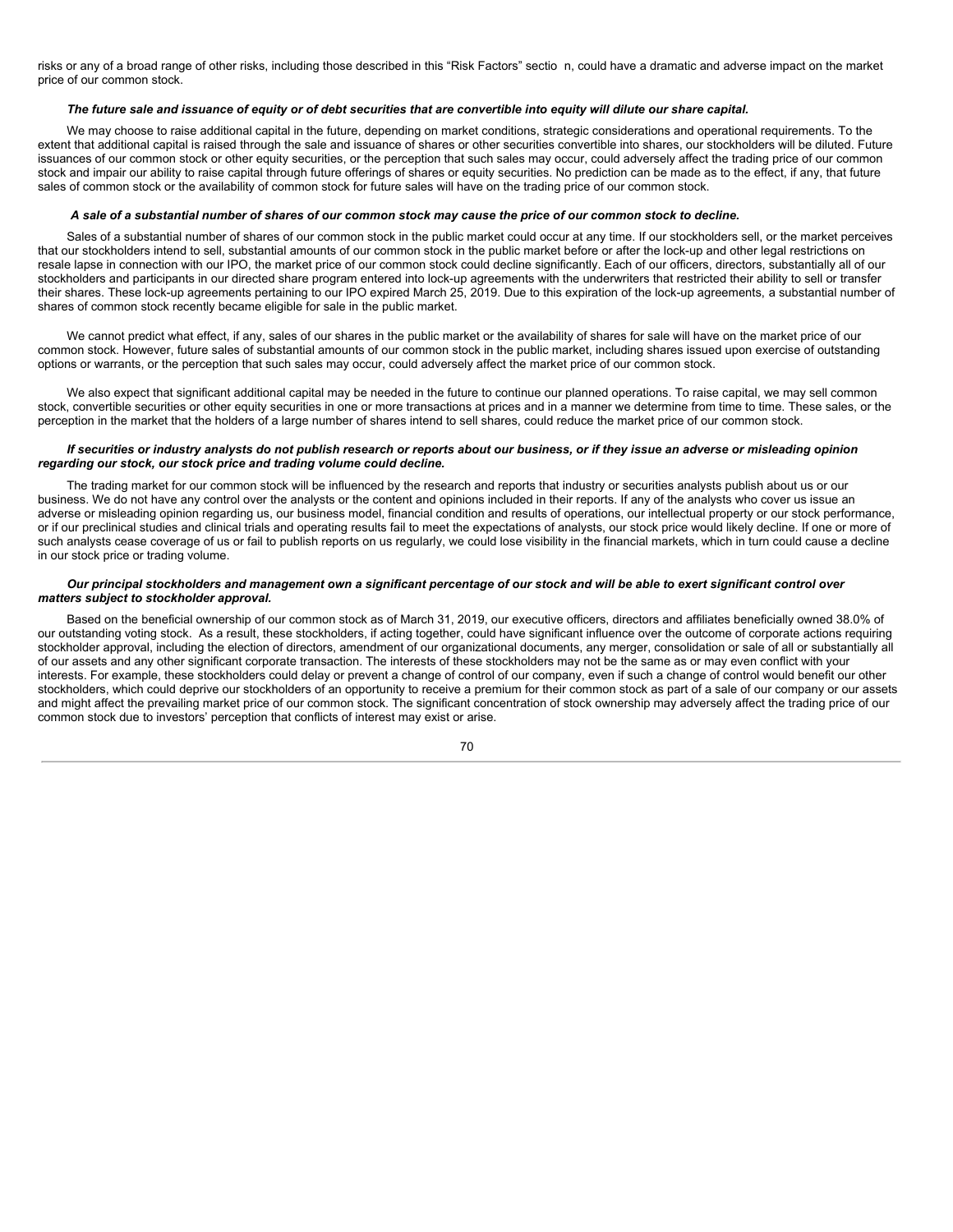### We are an "emerging growth company" and we cannot be certain if the reduced reporting reguirements applicable to emerging gr owth *companies will make our common stock less attractive to investors.*

We are an "emerging growth company" as defined in the Jumpstart Our Business Startups Act of 2012, or the JOBS Act. For as long as we continue to be an emerging growth company, we may take advantage of exemptions from various reporting requirements that are applicable to other public companies that are not emerging growth companies, including (i) not being required to comply with the auditor attestation requirements of Section 404 of the Sarbanes-Oxley Act of 2002, as amended, or the Sarbanes-Oxley Act, (ii) reduced disclosure obligations regarding executive compensation in our periodic reports, registration statements and proxy statements and (iii) exemptions from the requirements of holding nonbinding advisory stockholder votes on executive compensation and stockholder approval of any golden parachute payments not approved previously.

We could be an emerging growth company for up to five years following the completion of the initial public offering, although circumstances could cause us to lose that status earlier, including if we are deemed to be a "large accelerated filer," which occurs when the market value of our common stock that is held by non-affiliates exceeds \$700 million as of the prior June 30, or if we have total annual gross revenue of \$1.07 billion or more during any fiscal year before that time, in which cases we would no longer be an emerging growth company as of the following December 31, or if we issue more than \$1.0 billion in nonconvertible debt during any three-year period before that time, in which case we would no longer be an emerging growth company immediately. Even after we no longer qualify as an emerging growth company, we may still qualify as a "smaller reporting company," which would allow us to take advantage of many of the same exemptions from disclosure requirements, including not being required to comply with the auditor attestation requirements of Section 404 of the Sarbanes-Oxley Act and reduced disclosure obligations regarding executive compensation in our periodic reports and proxy statements. We cannot predict if investors will find our common stock less attractive because we may rely on these exemptions. If some investors find our common stock less attractive as a result, there may be a less active trading market for our common stock and our share price may be more volatile.

Under the JOBS Act, emerging growth companies can also delay adopting new or revised accounting standards until such time as those standards apply to private companies. We have elected to take advantage of the benefits of this extended transition period. Our financial statements may therefore not be comparable to those of companies that comply with such new or revised accounting standards. Until the date that we are no longer an "emerging growth company" or affirmatively and irrevocably opt out of the exemption provided by Section 7(a)(2)(B) of the Securities Act, upon issuance of a new or revised accounting standard that applies to our financial statements and that has a different effective date for public and private companies, we will disclose the date on which adoption is required for non-emerging growth companies and the date on which we will adopt the recently issued accounting standard.

### Anti-takeover provisions in our charter documents and under Delaware law could make an acquisition of us, which may be beneficial to our stockholders, more difficult and may prevent attempts by our stockholders to replace or remove our current management.

Our restated certificate of incorporation and our restated bylaws contain provisions that could delay or prevent a change in control of our company. These provisions could also make it difficult for stockholders to elect directors who are not nominated by current members of our board of directors or take other corporate actions, including effecting changes in our management. These provisions:

- establish a classified board of directors so that not all members of our board are elected at one time;
- permit only the board of directors to establish the number of directors and fill vacancies on the board;
- provide that directors may only be removed "for cause" and only with the approval of two-thirds of our stockholders;
- require super-majority voting to amend some provisions in our restated certificate of incorporation and restated bylaws;
- authorize the issuance of "blank check" preferred stock that our board could use to implement a stockholder rights plan;
- eliminate the ability of our stockholders to call special meetings of stockholders;
- prohibit stockholder action by written consent, which requires all stockholder actions to be taken at a meeting of our stockholders;
- prohibit cumulative voting; and
- establish advance notice requirements for nominations for election to our board or for proposing matters that can be acted upon by stockholders at annual stockholder meetings.

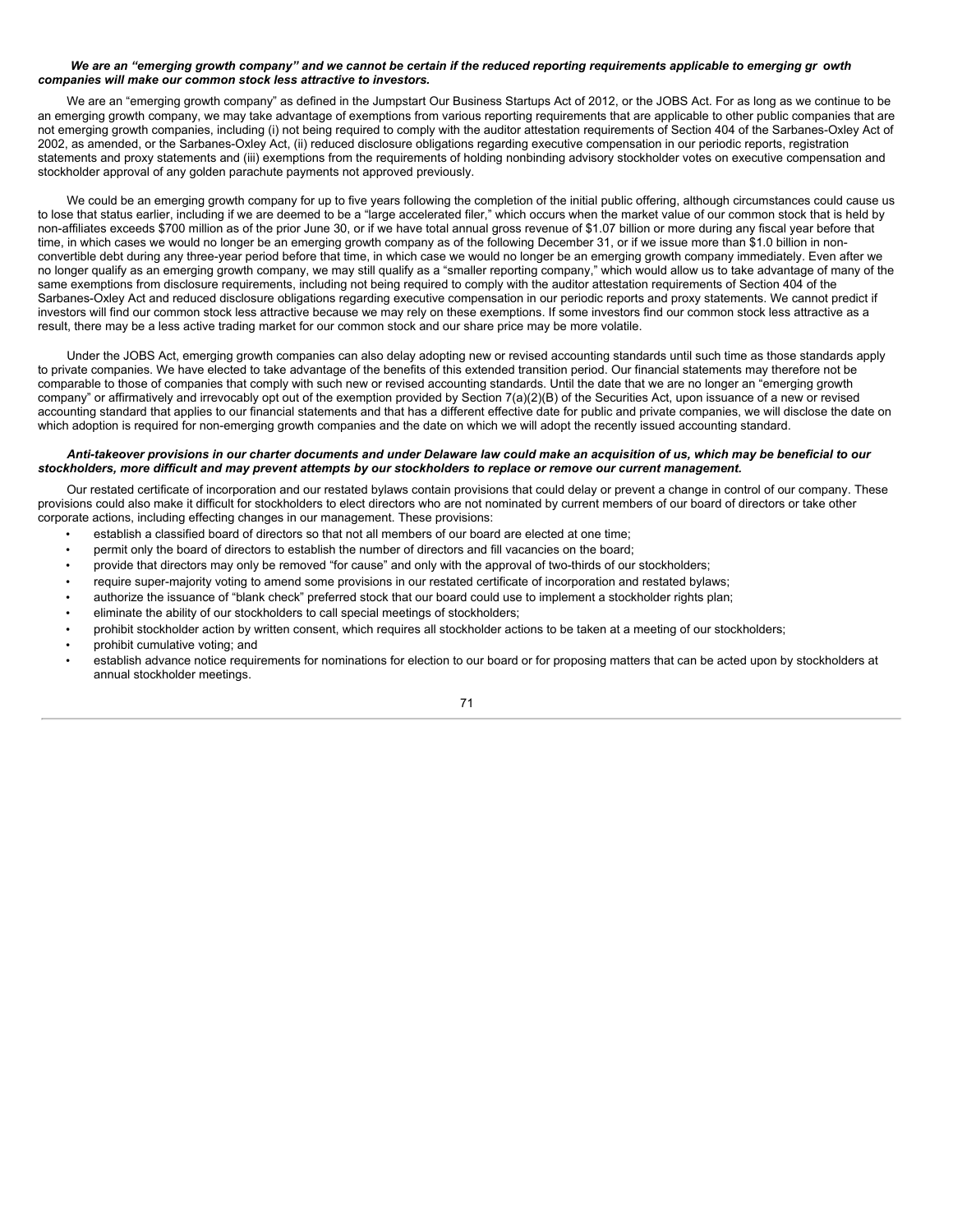In addition, our restated certificate of incorporation, to the fullest extent permitted by law, provides that the Court of Chancery of the State of Delaware is the exclusive forum for: any derivative action or proceeding brought on our behalf; any action asserting a breach of fiduciary duty; any action asserting a claim against us arising pursuant to the Delaware General Corporation Law, or the DGCL, our restated certificate of incorporation, or our restated bylaws; or any action asserting a claim against us that is governed by the internal affairs doctrine. Furthermore, our amended and restated bylaws also provide that unless we consent in writing to the selection of an alternative forum, the federal district courts of the United States shall be the exclusive forum for the resolution of any complaint asserting a cause of action arising under the Securities Act. These choice of forum provisions may limit a stockholder's ability to bring a claim in a judicial forum that it finds favorable for disputes with us or any of our directors, officers, or other employees, which may discourage lawsuits with respect to such claims. Alternatively, if a court were to find the choice of forum provisions contained in our restated certificate of incorporation or amended and restated bylaws to be inapplicable or unenforceable in an action, we may incur additional costs associated with resolving such action in other jurisdictions, which could harm our business, operating results and financial condition.

In addition, Section 203 of the DGCL may discourage, delay or prevent a change in control of our company. Section 203 imposes certain restrictions on mergers, business combinations and other transactions between us and holders of 15% or more of our common stock.

### We will incur increased costs as a result of operating as a public company, and our management will be required to devote substantial time to *new compliance initiatives and corporate governance practices.*

As a public company, and particularly after we are no longer an emerging growth company, we will incur significant legal, accounting and other expenses that we did not incur as a private company. The Sarbanes-Oxley Act, the Dodd-Frank Wall Street Reform and Consumer Protection Act, the listing requirements of the Nasdaq Global Market and other applicable securities rules and regulations impose various requirements on public companies, including establishment and maintenance of effective disclosure and financial controls and corporate governance practices. Our management and other personnel need to devote a substantial amount of time to these compliance initiatives. Moreover, we expect these rules and regulations to substantially increase our legal and financial compliance costs and to make some activities more time consuming and costly. We cannot predict or estimate the amount or timing of additional costs we may incur to respond to these requirements. The impact of these requirements could also make it more difficult for us to attract and retain qualified persons to serve on our board of directors, our board committees or as executive officers. Moreover, these rules and regulations are often subject to varying interpretations, in many cases due to their lack of specificity, and, as a result, their application in practice may evolve over time as new guidance is provided by regulatory and governing bodies. This could result in continuing uncertainty regarding compliance matters and higher costs necessitated by ongoing revisions to disclosure and governance practices.

We are not currently required to comply with the SEC's rules that implement Section 404 of the Sarbanes-Oxley Act, and are therefore not required to make a formal assessment of the effectiveness of our internal control over financial reporting for that purpose. Pursuant to Section 404, we will be required to furnish a report by our management on our internal control over financial reporting. However, while we remain an emerging growth company, we will not be required to include an attestation report on internal control over financial reporting issued by our independent registered public accounting firm. To achieve compliance with Section 404 within the prescribed period, we will be engaged in a process to document and evaluate our internal control over financial reporting, which is both costly and challenging. In this regard, we will need to continue to dedicate internal resources, potentially engage outside consultants and adopt a detailed work plan to assess and document the adequacy of internal control over financial reporting, continue steps to improve control processes as appropriate, validate through testing that controls are functioning as documented and implement a continuous reporting and improvement process for internal control over financial reporting. Despite our efforts, there is a risk that we will not be able to conclude, within the prescribed timeframe or at all, that our internal control over financial reporting is effective as required by Section 404. If we identify one or more material weaknesses, it could result in an adverse reaction in the financial markets due to a loss of confidence in the reliability of our financial statements. In addition, if we are not able to continue to meet these requirements, we may not be able to remain listed on the Nasdaq Global Market.

### Because we do not anticipate paying any cash dividends on our capital stock in the foreseeable future, capital appreciation, if any, will be your *sole source of gain.*

We have never declared or paid cash dividends on our capital stock. We currently intend to retain all of our future earnings, if any, to finance the growth and development of our business. As a result, capital appreciation, if any, of our common stock will be your sole source of gain for the foreseeable future.

72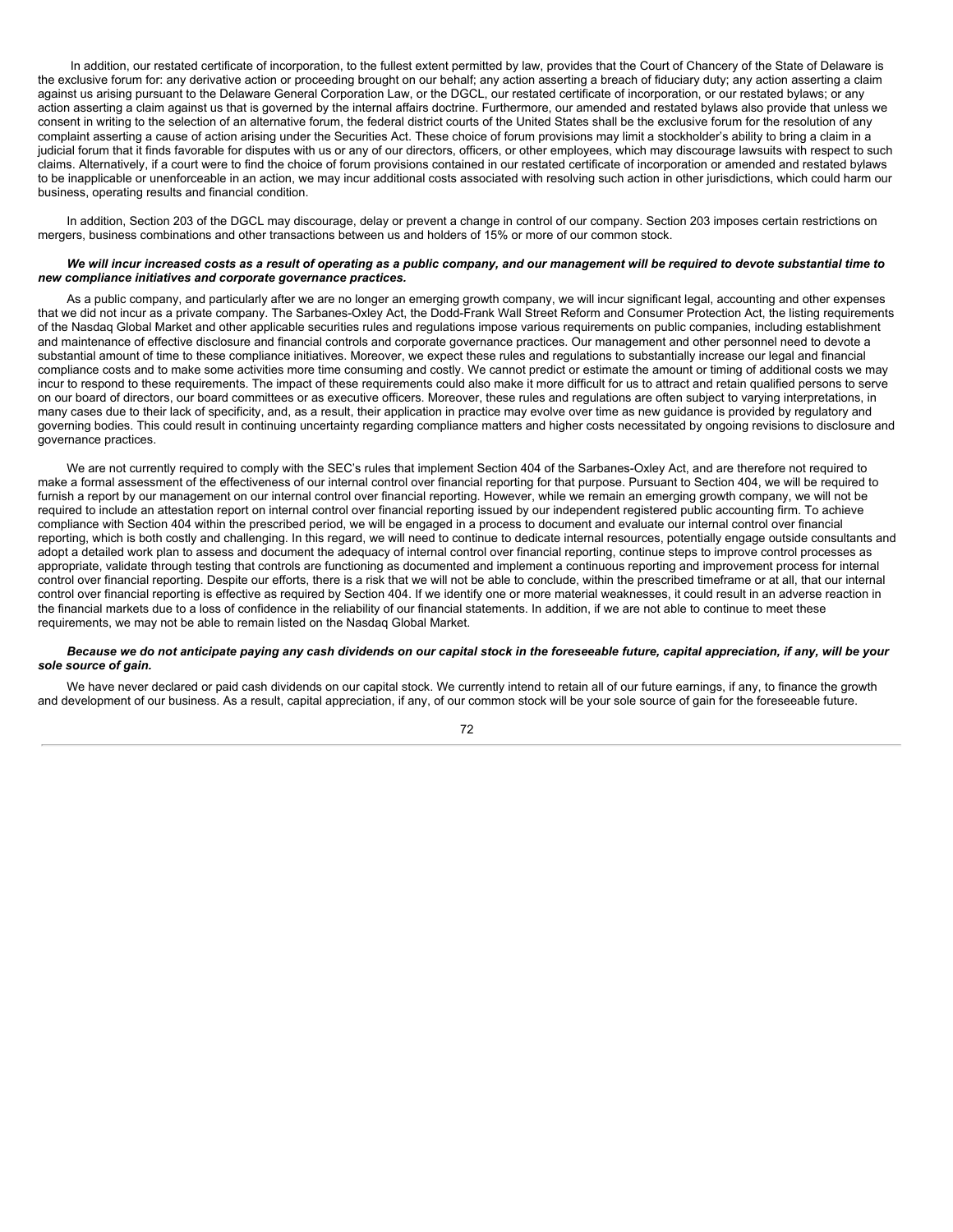### *We may be subject to securities litigation, which is expensive and could divert management attention.*

The market price of our common stock may be volatile and, in the past, companies that have experienced volatility in the market price of their stock have been subject to securities class action litigation. We may be the target of this type of litigation in the future. Securities litigation against us could result in substantial costs and divert our management's attention from other business concerns, which could seriously harm our business.

# **Item 2. Unregistered Sales of Equity Securities and Use of Proceeds.**

#### *Unregistered Sales of Equity Securities*

None

### *Use of Proceeds*

On October 1, 2018, we completed our IPO and sold 5,667,000 shares of common stock at an IPO price of \$15.00 per share. The offer and sale of all of the shares in the IPO were registered under the Securities Act pursuant to registration statements on Form S-1 (File Nos. 333-227103 and 333-227548), which was declared effective by the SEC on September 26, 2018.

There has been no material change in the planned use of proceeds from our IPO as described in the Prospectus filed with the SEC pursuant to Rule 424(b)(4) under the Securities Act on September 27, 2018.

### **Item 3. Defaults Upon Senior Securities.**

None.

### **Item 4. Mine Safety Disclosures.**

Not applicable.

### **Item 5. Other Information.**

None.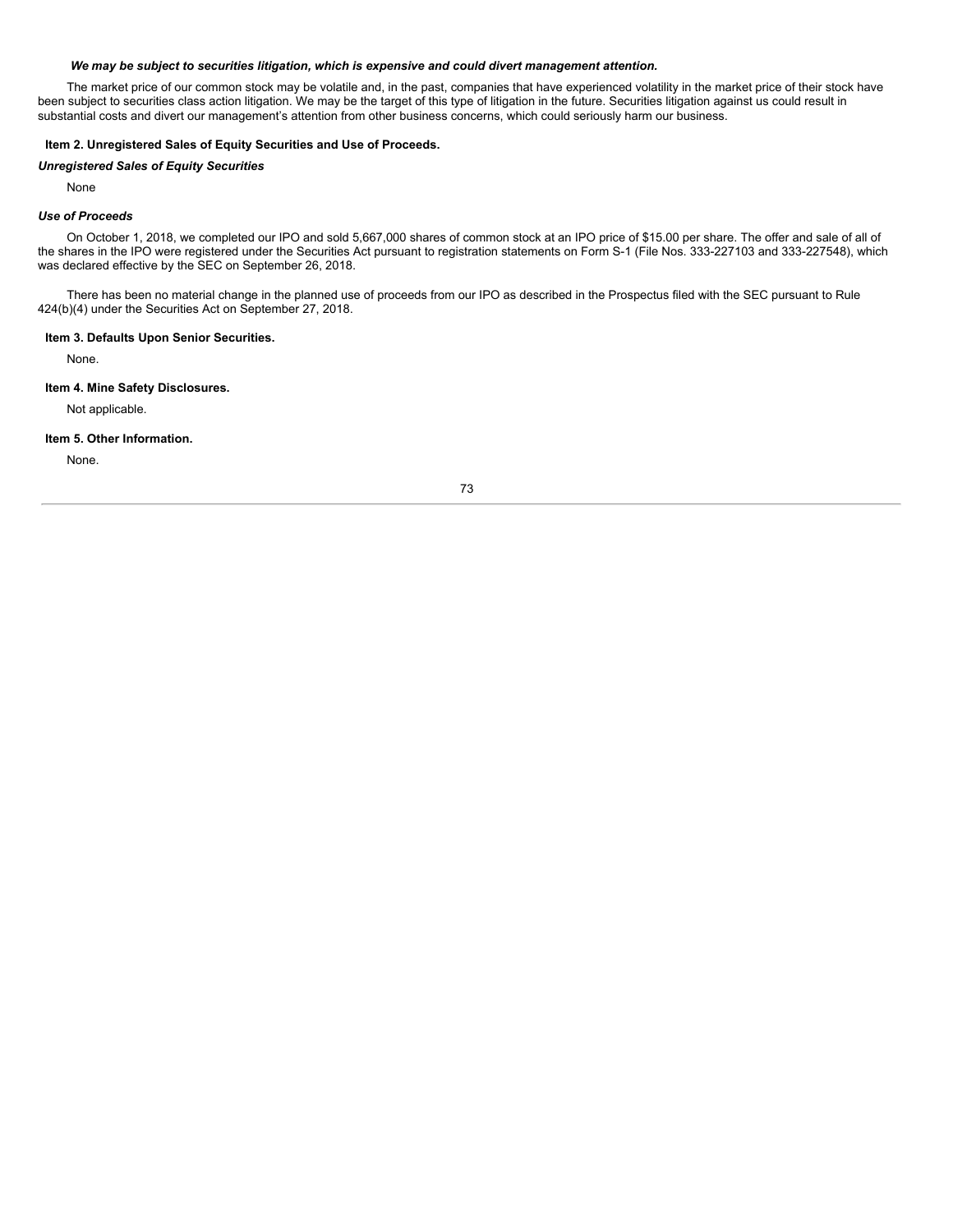# **Item 6. Exhibits.**

The exhibits filed or furnished as part of this Quarterly Report on Form 10-Q are set forth on the Exhibit Index, below.

| <b>Exhibit</b><br><b>Number</b> | <b>Description</b>                                                                                                                                        | Form | File No. | <b>Exhibit</b><br>Filing<br><b>Date</b> | <b>Filed/Furnished</b><br><b>Herewith</b> |
|---------------------------------|-----------------------------------------------------------------------------------------------------------------------------------------------------------|------|----------|-----------------------------------------|-------------------------------------------|
| 31.1                            | Certification of Principal Executive Officer Pursuant to Rules 13a-14(a) and 15d-                                                                         |      |          |                                         |                                           |
|                                 | 14(a) under the Securities Exchange Act of 1934, as Adopted Pursuant to Section<br>302 of the Sarbanes-Oxley Act of 2002.                                 |      |          |                                         | X                                         |
| 31.2                            | Certification of Principal Financial Officer Pursuant to Rules 13a-14(a) and 15d-                                                                         |      |          |                                         |                                           |
|                                 | 14(a) under the Securities Exchange Act of 1934, as Adopted Pursuant to Section<br>302 of the Sarbanes-Oxley Act of 2002.                                 |      |          |                                         | X                                         |
| $32.1*$                         | Certification of Principal Executive Officer Pursuant to 18 U.S.C. Section 1350, as                                                                       |      |          |                                         | X                                         |
|                                 | Adopted Pursuant to Section 906 of the Sarbanes-Oxley Act of 2002.                                                                                        |      |          |                                         |                                           |
| $32.2*$                         | Certification of Principal Financial Officer Pursuant to 18 U.S.C. Section 1350, as<br>Adopted Pursuant to Section 906 of the Sarbanes-Oxley Act of 2002. |      |          |                                         | X                                         |
| 101.INS                         | <b>XBRL Instance Document</b>                                                                                                                             |      |          |                                         | X                                         |
| 101.SCH                         | XBRL Taxonomy Extension Schema Document                                                                                                                   |      |          |                                         | X                                         |
| 101.CAL                         | XBRL Taxonomy Extension Calculation Linkbase Document                                                                                                     |      |          |                                         | X                                         |
| 101.DEF                         | XBRL Taxonomy Extension Definition Linkbase Document                                                                                                      |      |          |                                         | X                                         |
| 101.LAB                         | XBRL Taxonomy Extension Label Linkbase Document                                                                                                           |      |          |                                         | X                                         |
| 101.PRE                         | <b>XBRL Taxonomy Extension Presentation Linkbase Document</b>                                                                                             |      |          |                                         | х                                         |

\* This certification is deemed not filed for purposes of section 18 of the Exchange Act or otherwise subject to the liability of that section, nor shall it be deemed incorporated by reference into any filing under the Securities Act or the Exchange Act.

74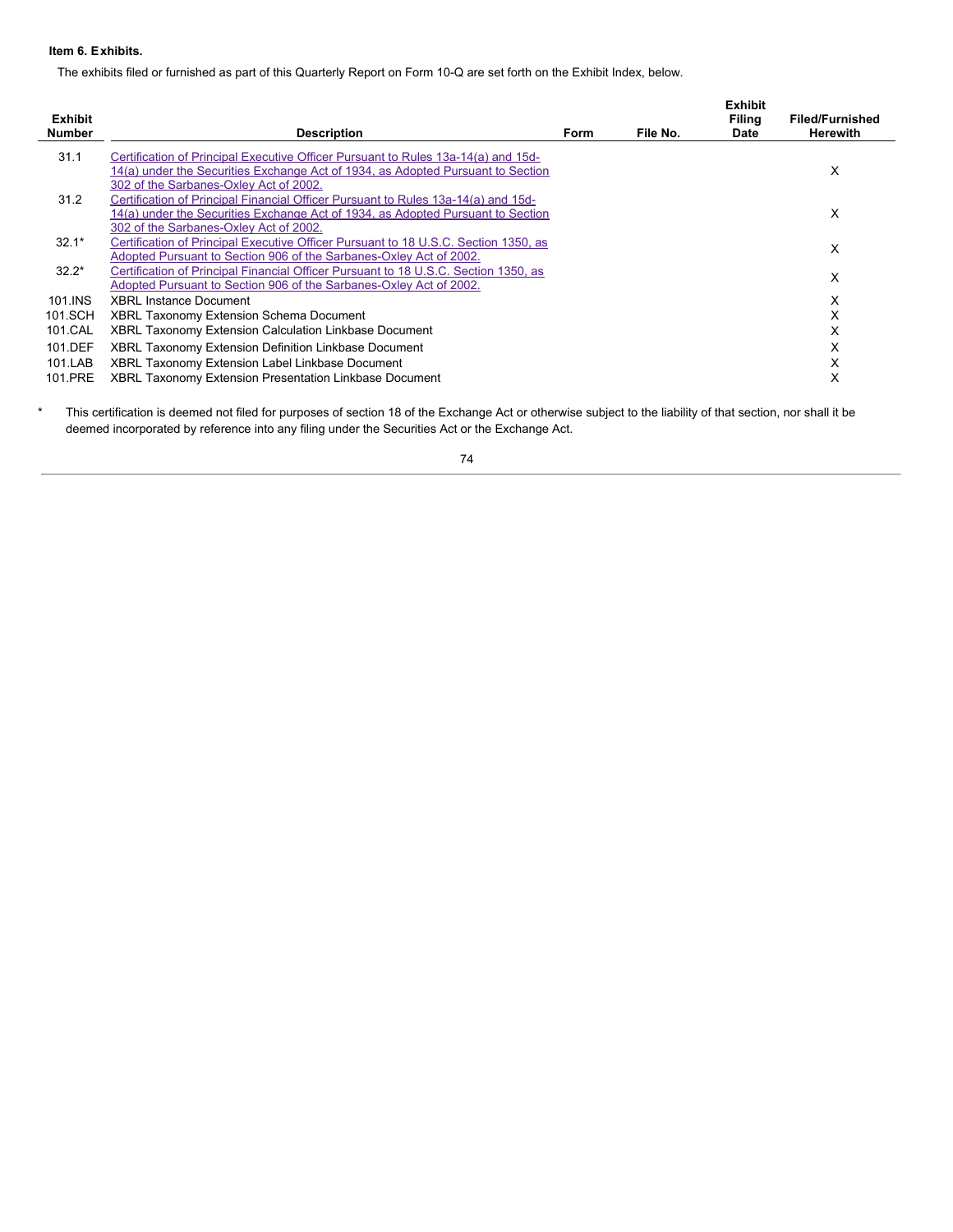# **SIGNATURES**

Pursuant to the requirements of the Securities Exchange Act of 1934, as amended, the registrant has duly caused this report to be signed on its behalf by the undersigned thereunto duly authorized.

SUTRO BIOPHARMA, INC.

Date: May 15, 2019 **By:** /s/ William J. Newell

William J. Newell Chief Executive Officer

Date: May 15, 2019 **By:** /s/ Edward C. Albini

Edward C. Albini Chief Financial Officer

75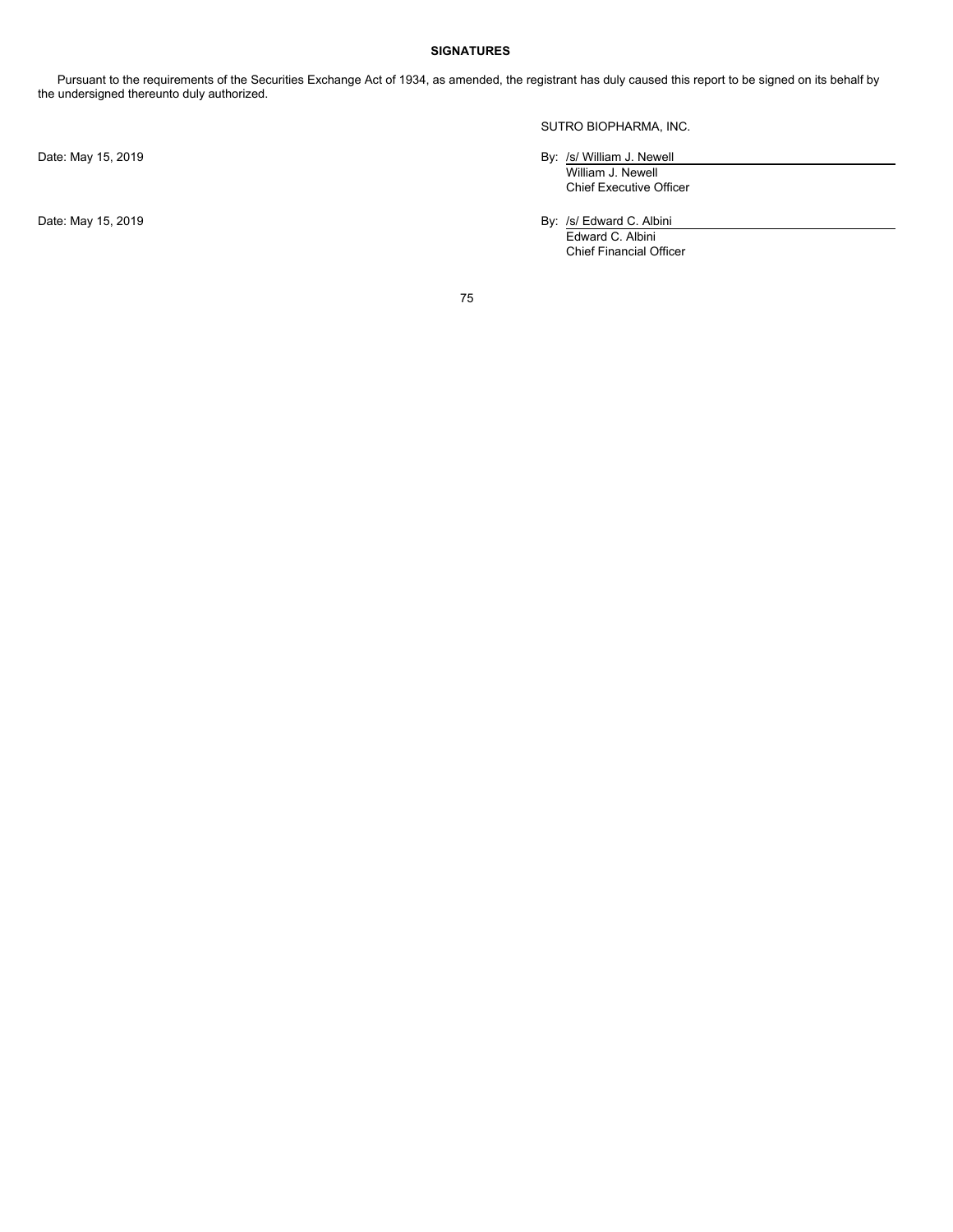# **CERTIFICATION PURSUANT TO RULE 13a-14(a) OR 15d-14(a) OF THE SECURITIES EXCHANGE ACT OF 1934, AS ADOPTED PURSUANT TO SECTION 302 OF THE SARBANES-OXLEY ACT OF 2002**

<span id="page-77-0"></span>I, William J. Newell certify that:

- 1. I have reviewed this Quarterly Report on Form 10-Q of Sutro Biopharma, Inc.;
- 2. Based on my knowledge, this report does not contain any untrue statement of a material fact or omit to state a material fact necessary to make the statements made, in light of the circumstances under which such statements were made, not misleading with respect to the period covered by this report;
- 3. Based on my knowledge, the financial statements, and other financial information included in this report, fairly present in all material respects the financial condition, results of operations and cash flows of the registrant as of, and for, the periods presented in this report;
- 4. The registrant's other certifying officer and I are responsible for establishing and maintaining disclosure controls and procedures (as defined in Exchange Act Rules 13a-15(e) and 15d-15(e)) for the registrant and have:
	- a. designed such disclosure controls and procedures, or caused such disclosure controls and procedures to be designed under our supervision, to ensure that material information relating to the registrant, including its consolidated subsidiaries, is made known to us by others within those entities, particularly during the period in which this report is being prepared;
	- b. evaluated the effectiveness of the registrant's disclosure controls and procedures and presented in this report our conclusions about the effectiveness of the disclosure controls and procedures, as of the end of the period covered by this report based on such evaluation; and
	- c. disclosed in this report any change in the registrant's internal control over financial reporting that occurred during the registrant's most recent fiscal quarter (the registrant's fourth fiscal quarter in the case of an annual report) that has materially affected, or is reasonably likely to materially affect, the registrant's internal control over financial reporting;
- 5. The registrant's other certifying officer and I have disclosed, based on our most recent evaluation of internal control over financial reporting, to the registrant's auditors and the audit committee of the registrant's board of directors (or persons performing the equivalent functions):
	- a. all significant deficiencies and material weaknesses in the design or operation of internal control over financial reporting, which are reasonably likely to adversely affect the registrant's ability to record, process, summarize and report financial information; and
	- b. any fraud, whether or not material, that involves management or other employees who have a significant role in the registrant's internal control over financial reporting.

Date: May 15, 2019

/s/ William J. Newell

William J. Newell *Chief Executive Of icer (Principal Executive Of icer)*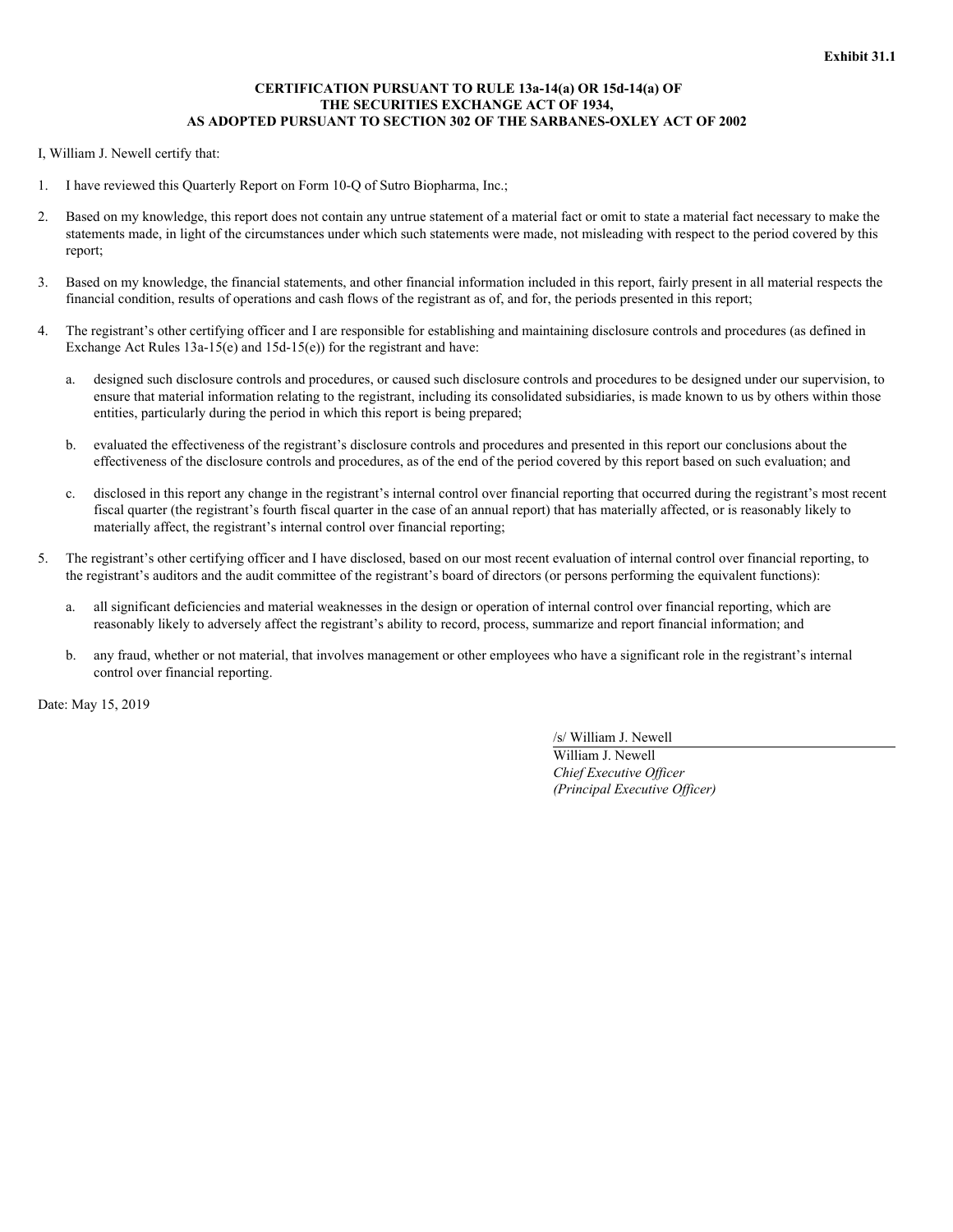# **CERTIFICATION PURSUANT TO RULE 13a-14(a) OR 15d-14(a) OF THE SECURITIES EXCHANGE ACT OF 1934, AS ADOPTED PURSUANT TO SECTION 302 OF THE SARBANES-OXLEY ACT OF 2002**

<span id="page-78-0"></span>I, Edward C. Albini, certify that:

- 1. I have reviewed this Quarterly Report on Form 10-Q of Sutro Biopharma, Inc.;
- 2. Based on my knowledge, this report does not contain any untrue statement of a material fact or omit to state a material fact necessary to make the statements made, in light of the circumstances under which such statements were made, not misleading with respect to the period covered by this report;
- 3. Based on my knowledge, the financial statements, and other financial information included in this report, fairly present in all material respects the financial condition, results of operations and cash flows of the registrant as of, and for, the periods presented in this report;
- 4. The registrant's other certifying officer and I are responsible for establishing and maintaining disclosure controls and procedures (as defined in Exchange Act Rules 13a-15(e) and 15d-15(e)) for the registrant and have:
	- a. designed such disclosure controls and procedures, or caused such disclosure controls and procedures to be designed under our supervision, to ensure that material information relating to the registrant, including its consolidated subsidiaries, is made known to us by others within those entities, particularly during the period in which this report is being prepared;
	- b. evaluated the effectiveness of the registrant's disclosure controls and procedures and presented in this report our conclusions about the effectiveness of the disclosure controls and procedures, as of the end of the period covered by this report based on such evaluation; and
	- c. disclosed in this report any change in the registrant's internal control over financial reporting that occurred during the registrant's most recent fiscal quarter (the registrant's fourth fiscal quarter in the case of an annual report) that has materially affected, or is reasonably likely to materially affect, the registrant's internal control over financial reporting;
- 5. The registrant's other certifying officer and I have disclosed, based on our most recent evaluation of internal control over financial reporting, to the registrant's auditors and the audit committee of the registrant's board of directors (or persons performing the equivalent functions):
	- a. all significant deficiencies and material weaknesses in the design or operation of internal control over financial reporting, which are reasonably likely to adversely affect the registrant's ability to record, process, summarize and report financial information; and
	- b. any fraud, whether or not material, that involves management or other employees who have a significant role in the registrant's internal control over financial reporting.

Date: May 15, 2019

/s/ Edward C. Albini

Edward C. Albini *Chief Financial Of icer (Principal Accounting Of icer and Principal Financial Of icer)*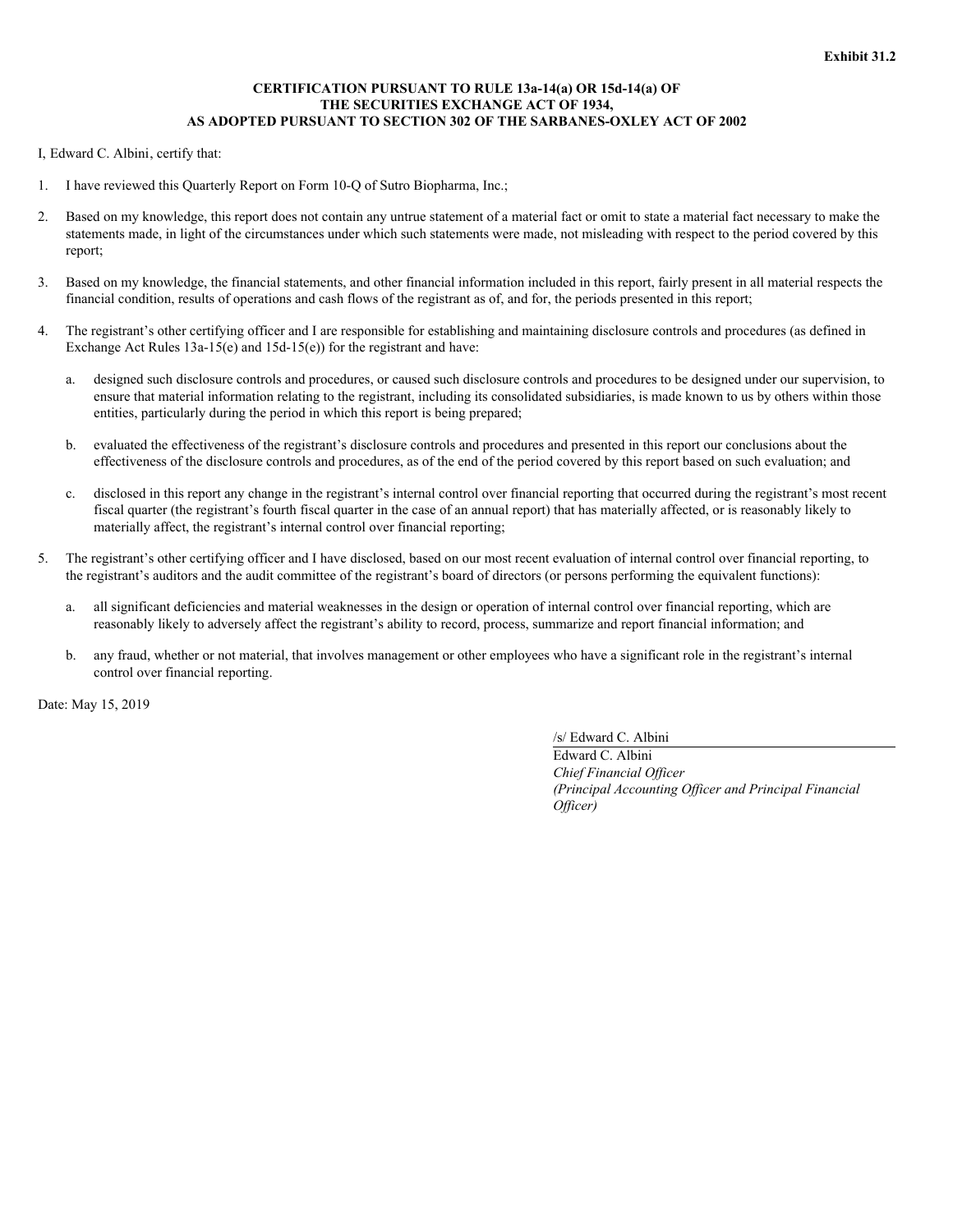# **CERTIFICATION PURSUANT TO 18 U.S.C. SECTION 1350, AS ADOPTED PURSUANT TO SECTION 906 OF THE SARBANES-OXLEY ACT OF 2002**

<span id="page-79-0"></span>I, William J. Newell, Chief Executive Officer of Sutro Biopharma, Inc. (the "Company"), do hereby certify, pursuant to 18 U.S.C. Section 1350, as adopted pursuant to Section 906 of the Sarbanes-Oxley Act of 2002, that to the best of my knowledge:

- 1. the Quarterly Report on Form 10-Q of the Company for the fiscal quarter ended March 31, 2019 (the "Report") fully complies with the requirements of Section 13(a) or 15(d) of the Securities Exchange Act of 1934, as amended; and
- 2. the information contained in the Report fairly presents, in all material respects, the financial condition and results of operations of the Company.

Dated: May 15, 2019 /s/ William J. Newell

William J. Newell *Chief Executive Of icer (Principal Executive Of icer)*